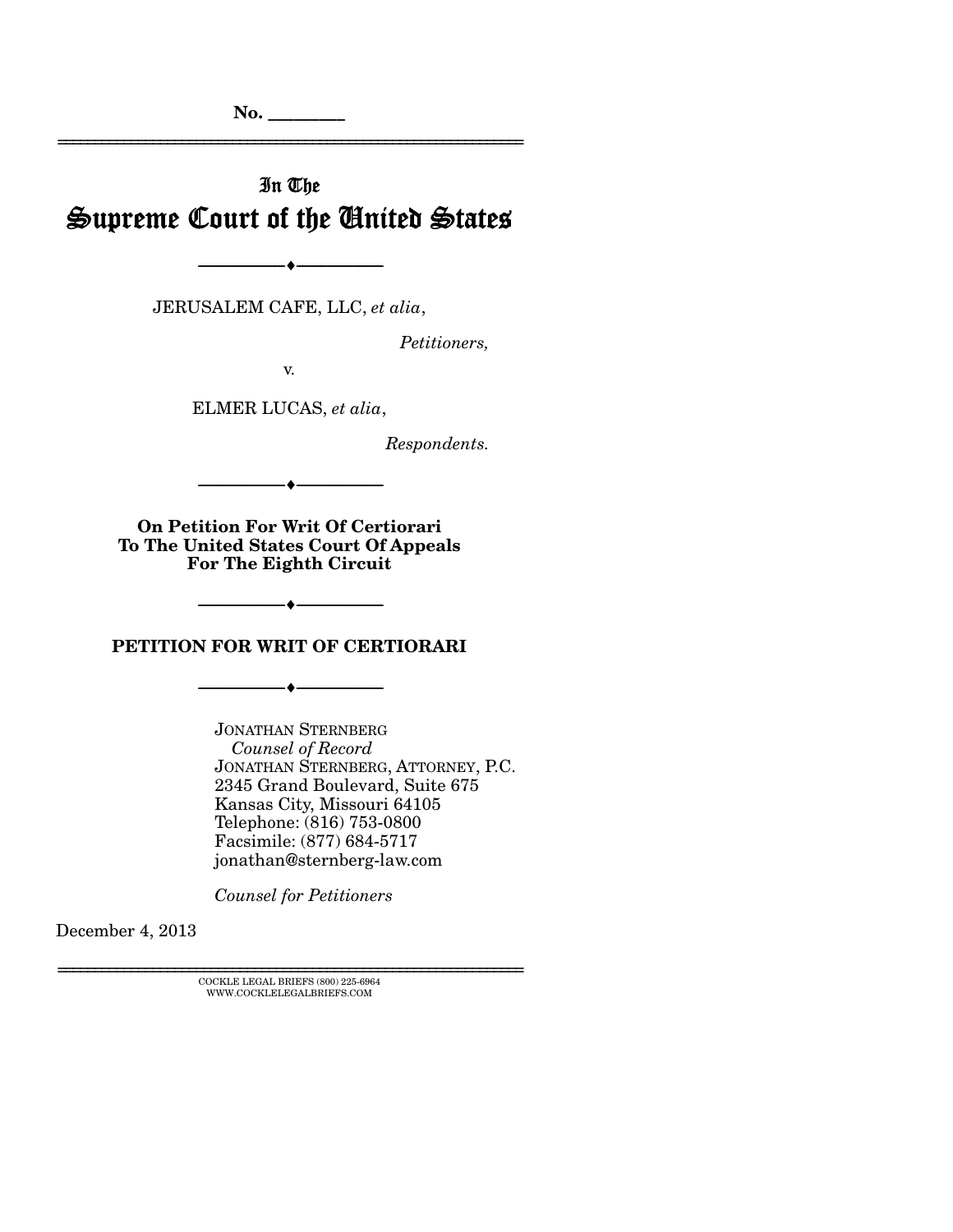#### **QUESTIONS PRESENTED**

- 1. Whether, despite this Court's decision in *Hoffman Plastic Compounds, Inc. v. NLRB*, 535 U.S. 137 (2002), that an unauthorized alien who is prohibited by the Immigration Reform and Control Act of 1986 from being employed in the United States is thereby precluded from recovering wages due from his former unlawful employer under the National Labor Relations Act of 1935, and in conflict with the Fourth Circuit's decision in *Egbuna v. Time-Life Libraries, Inc.*, 153 F.3d 184 (4th Cir. 1998) (en banc), that such an alien lacks standing to sue his former unlawful employer for wages due under Title VII of the Civil Rights Act of 1964, an admitted unauthorized alien nonetheless has standing to sue his former unlawful employer for wages due under the Fair Labor Standards Act of 1938.
- 2. Whether the 1986 enactment of the Immigration Reform and Control Act prohibiting unauthorized aliens from being employed in the United States precludes the applicability to such aliens of the wage recovery provisions of the prior 1938 Fair Labor Standards Act, just as the Fourth Circuit held in *Egbuna v. Time-Life Libraries, Inc.*, 153 F.3d 184 (4th Cir. 1998) (en banc), it did to the prior 1964 Civil Rights Act and this Court held in *Hoffman Plastic Compounds, Inc. v. NLRB*, 535 U.S. 137 (2002), it did to the wage recovery provisions of the even earlier 1935 National Labor Relations Act.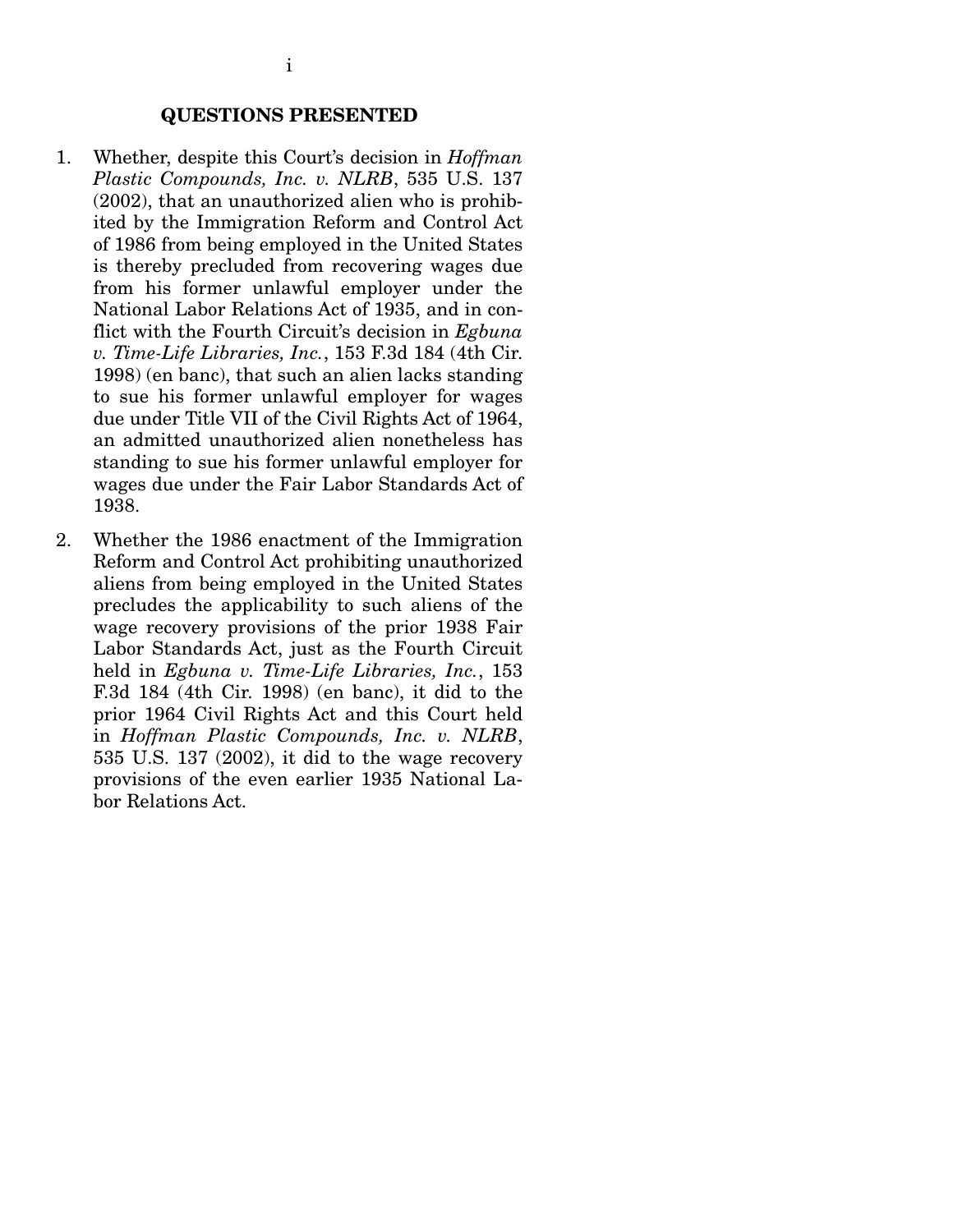### **LIST OF PARTIES**

 Jerusalem Cafe, LLC, the petitioner identified in the caption, was a defendant in the District Court and was the appellant in the Eighth Circuit.

 Two other petitioners in this Court are not identified in the caption. Farid Azzeh and Adel Alazzeh each were defendants in the District Court and appellants in the Eighth Circuit. They are represented by the same counsel as Jerusalem Cafe, LLC.

 Elmer Lucas, the respondent identified in the caption, was a plaintiff in the District Court and was an appellee in the Eighth Circuit.

 Five other respondents in this Court are not identified in the caption. Margarito Rodas, Gonzalo Leal, Feliciano Macario, Bernabe Villavicencio, and Esvin Lucas all were plaintiffs in the District Court and appellees in the Eighth Circuit. They are represented by the same counsel as Elmer Lucas.

#### **RULE 29.6 STATEMENT**

 Jerusalem Cafe, LLC, was a Missouri limited liability company that had no parent corporation and was terminated in 2010. No publicly held company ever owned 10% or more of its stock.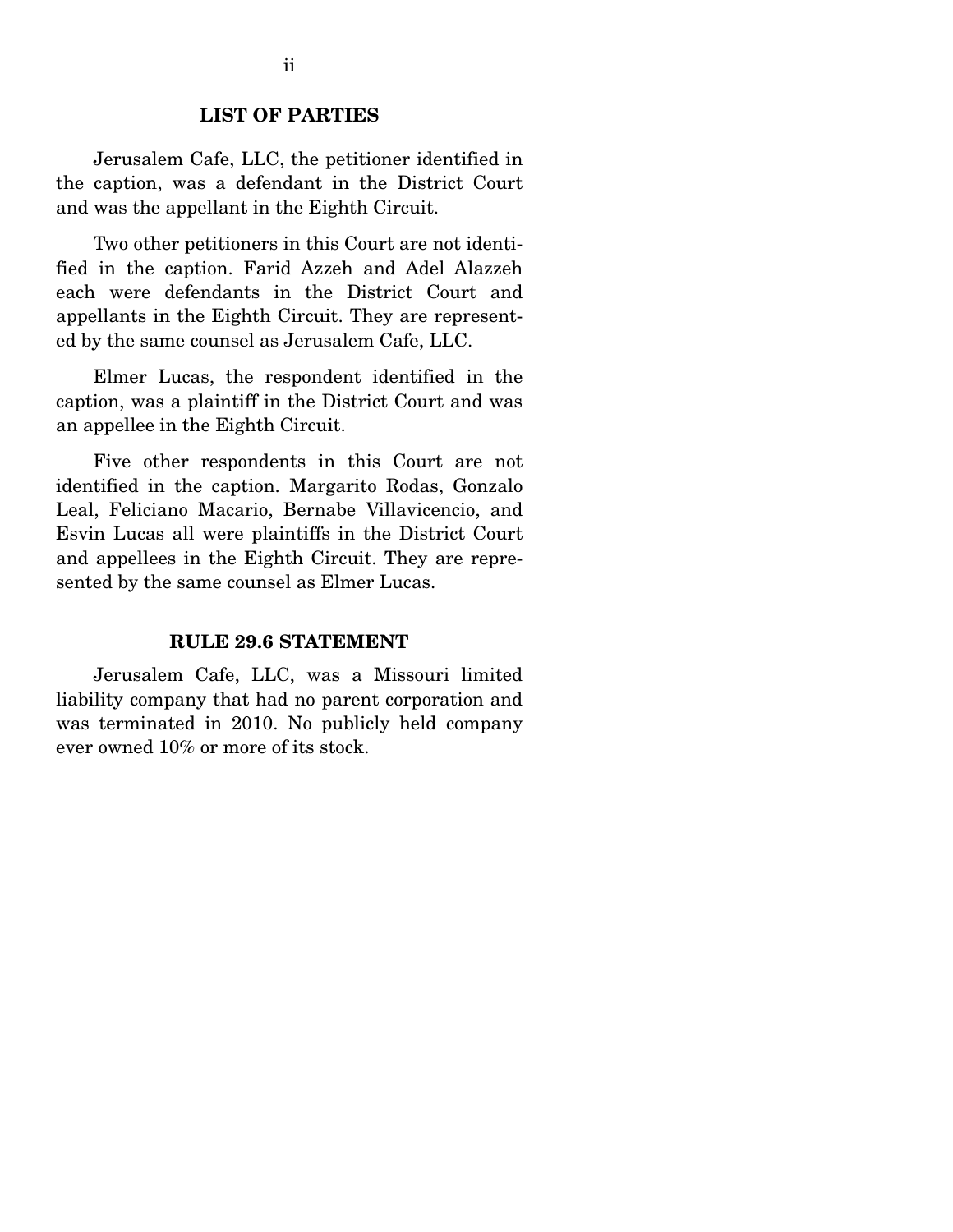# TABLE OF CONTENTS

|                                                                                                                                                                                                                                                              | Page           |
|--------------------------------------------------------------------------------------------------------------------------------------------------------------------------------------------------------------------------------------------------------------|----------------|
|                                                                                                                                                                                                                                                              | i              |
|                                                                                                                                                                                                                                                              | ii             |
|                                                                                                                                                                                                                                                              | ii             |
|                                                                                                                                                                                                                                                              | iii            |
|                                                                                                                                                                                                                                                              | v              |
|                                                                                                                                                                                                                                                              | 1              |
|                                                                                                                                                                                                                                                              | 1              |
| <b>Constitutional and Statutory Provisions</b>                                                                                                                                                                                                               |                |
|                                                                                                                                                                                                                                                              | $\overline{2}$ |
|                                                                                                                                                                                                                                                              | 5              |
|                                                                                                                                                                                                                                                              | 8              |
| District Court Proceedings<br>A.                                                                                                                                                                                                                             | 8              |
| The Eighth Circuit's Decision<br>В.                                                                                                                                                                                                                          | 11             |
|                                                                                                                                                                                                                                                              | 14             |
| Ι.<br>Hoffman Plastic Compounds v. NLRB<br>directs that federal employment laws may<br>not be applied so as to condone past, pre-<br>sent, or future violations of the IRCA                                                                                  | 14             |
| Affording an unauthorized alien standing<br>Н.<br>to seek wages under a preexisting act of<br>Congress that the later-enacted IRCA<br>prohibited him from being paid in the<br>first place would condone past, present,<br>and future violations of the IRCA | 22             |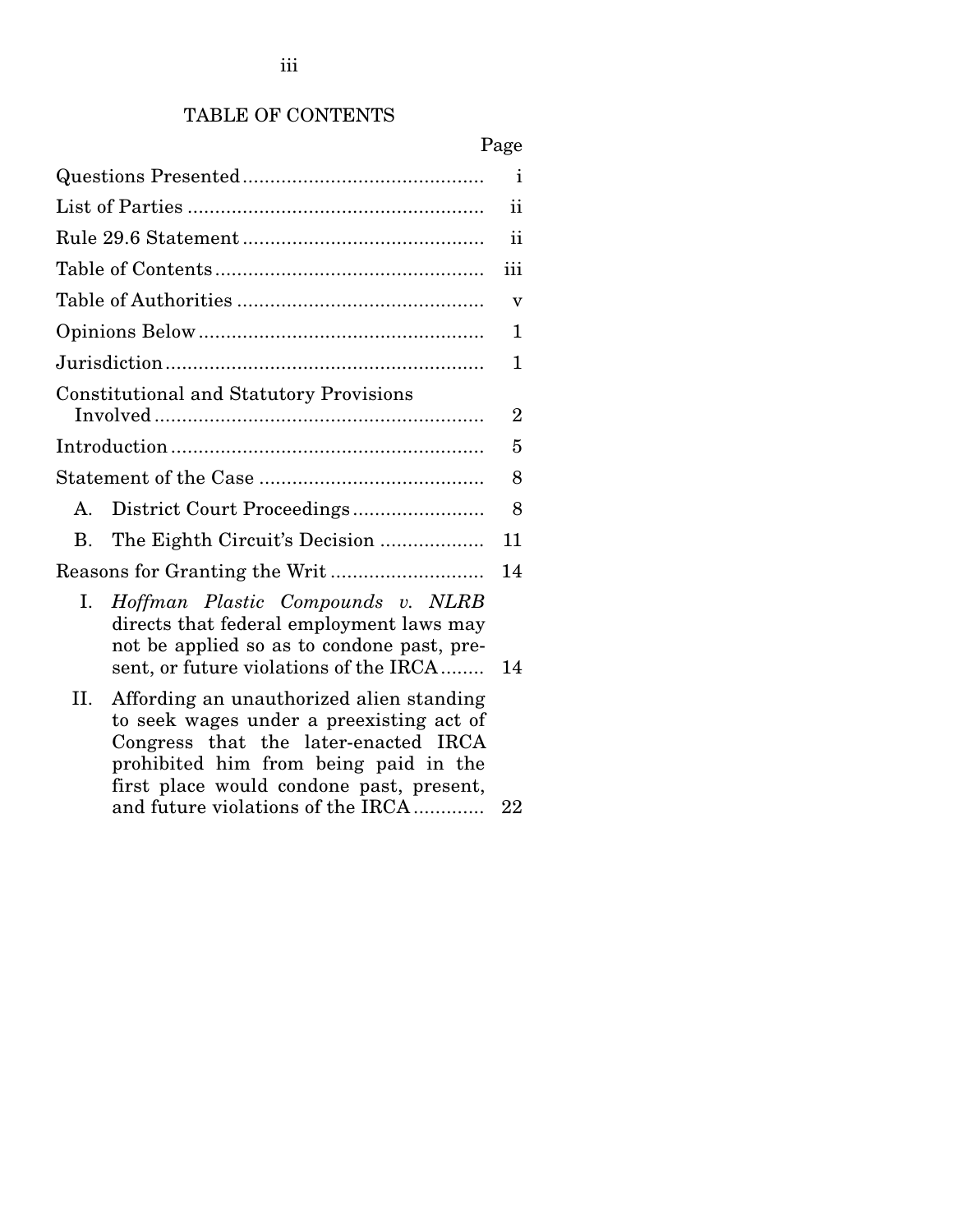# TABLE OF CONTENTS – Continued

Page

|            | III. The Department of Labor's position on |     |
|------------|--------------------------------------------|-----|
|            | which the Eighth Circuit relied – that     |     |
|            | affording unauthorized aliens standing to  |     |
|            | sue for unpaid wages under the FLSA        |     |
|            | actually supports the IRCA's prohibition   |     |
|            | on employing unauthorized aliens – is      |     |
|            | illogical and already was rejected by this |     |
|            |                                            | -32 |
| Conclusion |                                            | 35  |

### APPENDIX

| Judgment and Order Regarding Damages                                                   |  |  |  |  |  |
|----------------------------------------------------------------------------------------|--|--|--|--|--|
| Judgment (W.D.Mo.) (Dec. 12, 2011) App. 39                                             |  |  |  |  |  |
| Order Denying Motion for Judgment as a<br>Matter of Law or, Alternatively, a New Trial |  |  |  |  |  |
| Order Denying Rehearing and Rehearing En<br>Banc (8th Cir.) (Sept. 6, 2013)  App. 51   |  |  |  |  |  |

iv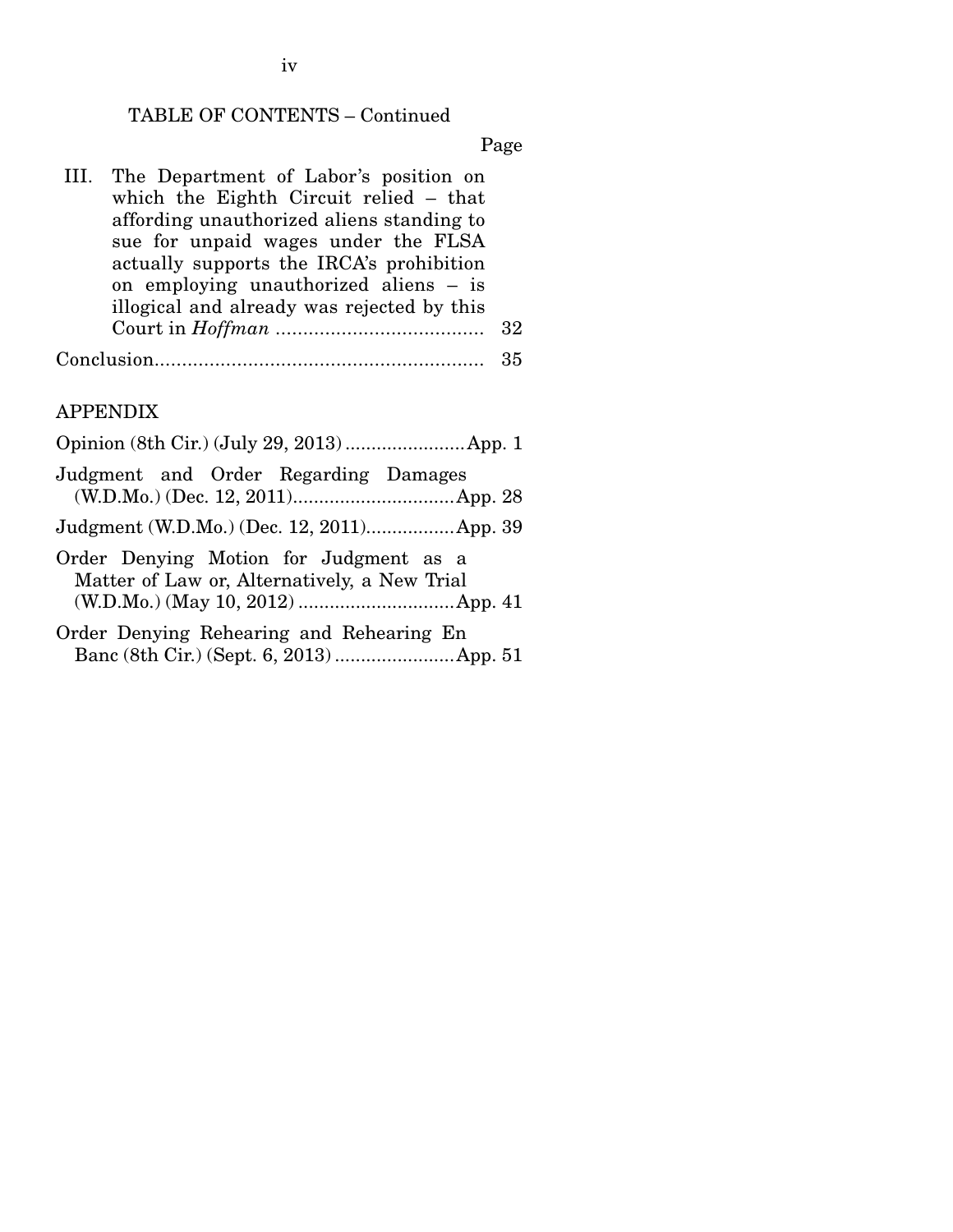# TABLE OF AUTHORITIES

Page

# CASES:

| Argentine Republic v. Amerada Hess Shipping                                     |
|---------------------------------------------------------------------------------|
| Bennett v. Spear, 520 U.S. 154 (1997) 22, 23                                    |
| Clarke v. Sec. Indus. Ass'n, 479 U.S. 388 (1987)23                              |
| Danneskjold v. Hausrath, 82 F.3d 37 (2d Cir.                                    |
| Egbuna v. Time-Life Libraries, Inc., 153 F.3d                                   |
| FDA v. Brown & Williamson Tobacco Corp.,                                        |
| Franks v. Okla. State Indus., 7 F.3d 971 (10th                                  |
| Gilbreath v. Cutter Biological, Inc., 931 F.2d                                  |
| Harker v. State Use Indus., 990 F.2d 131 (4th                                   |
| Henthorn v. Dep't of the Navy, 29 F.3d 682                                      |
| Hoffman Plastic Compounds, Inc. v. NLRB,<br>237 F.3d 639 (D.C. Cir. 2001)15, 16 |
| Hoffman Plastic Compounds, Inc. v. NLRB,                                        |
| Hoffman Plastic Compounds, Inc., 314 N.L.R.B.                                   |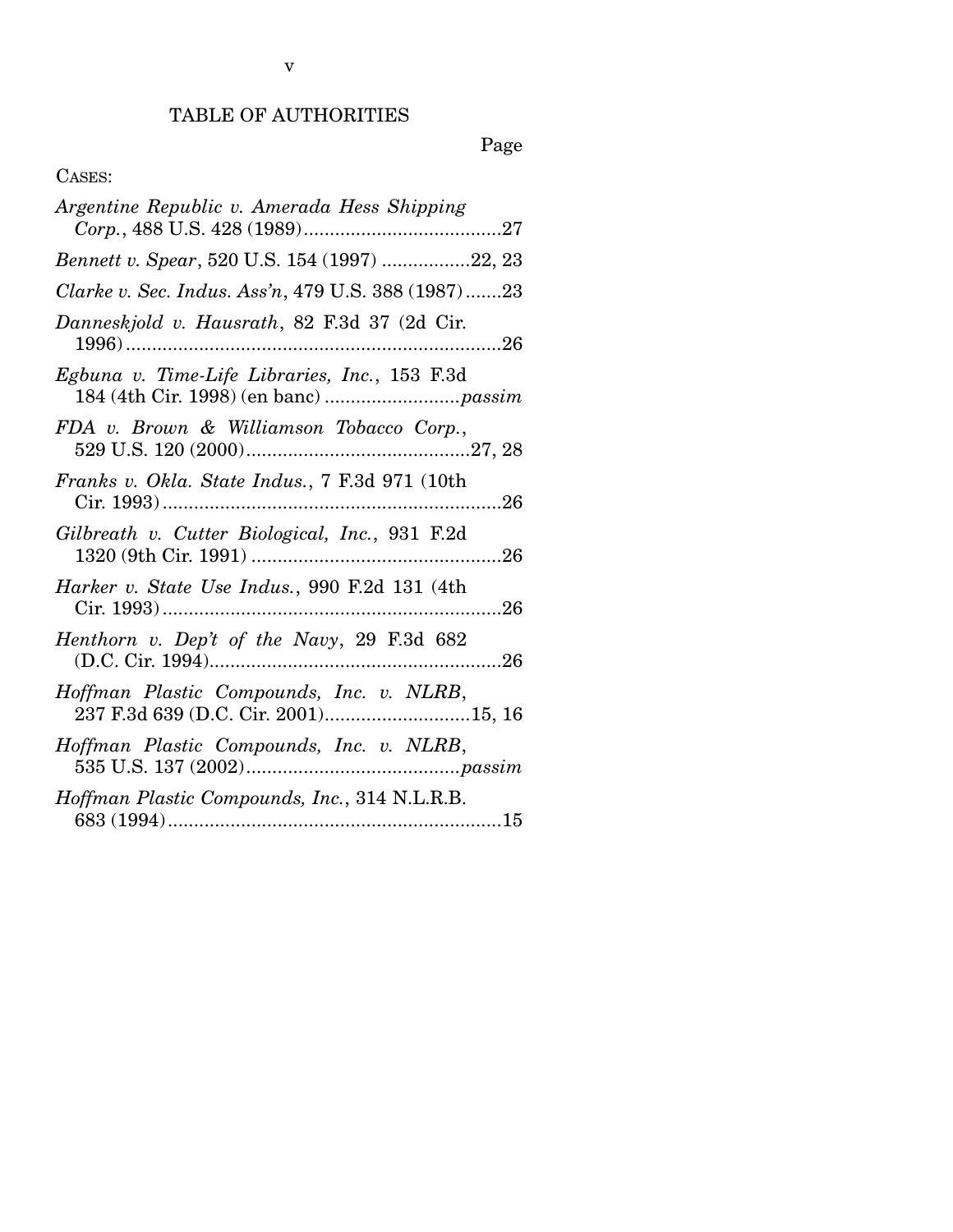# TABLE OF AUTHORITIES – Continued

| Page                                                                                       |
|--------------------------------------------------------------------------------------------|
| Lamonica v. Safe Hurricane Shutters, Inc., 711                                             |
| McMaster v. Minnesota, 30 F.3d 976 (8th Cir.                                               |
| Miller v. Dukakis, 961 F.2d 7 (1st Cir. 1992)26                                            |
| Patel v. Quality Inn S., 846 F.2d 700 (11th Cir.                                           |
| Reimoneng v. Foti, 72 F.3d 472 (5th Cir. 1996) 26                                          |
| Sims v. Parke Davis & Co., 453 F.2d 1259 (6th                                              |
| Sure-Tan v. NLRB, 467 U.S. 883 (1984)passim                                                |
| Tourscher v. McCullough, 184 F.3d 236 (3d Cir.                                             |
| United Food & Commercial Workers Union v.<br>Albertson's, 207 F.3d 1193 (10th Cir. 2000)25 |
| United States v. Fausto, 484 U.S. 439 (1988)27                                             |
| United States v. Novak, 476 F.3d 1041 (9th Cir.                                            |
| Vanskike v. Peters, 974 F.2d 806 (7th Cir. 1992)26                                         |
| Villarreal v. Woodham, 113 F.3d 202 (11th Cir.                                             |
| <b>CONSTITUTION OF THE UNITED STATES:</b>                                                  |
|                                                                                            |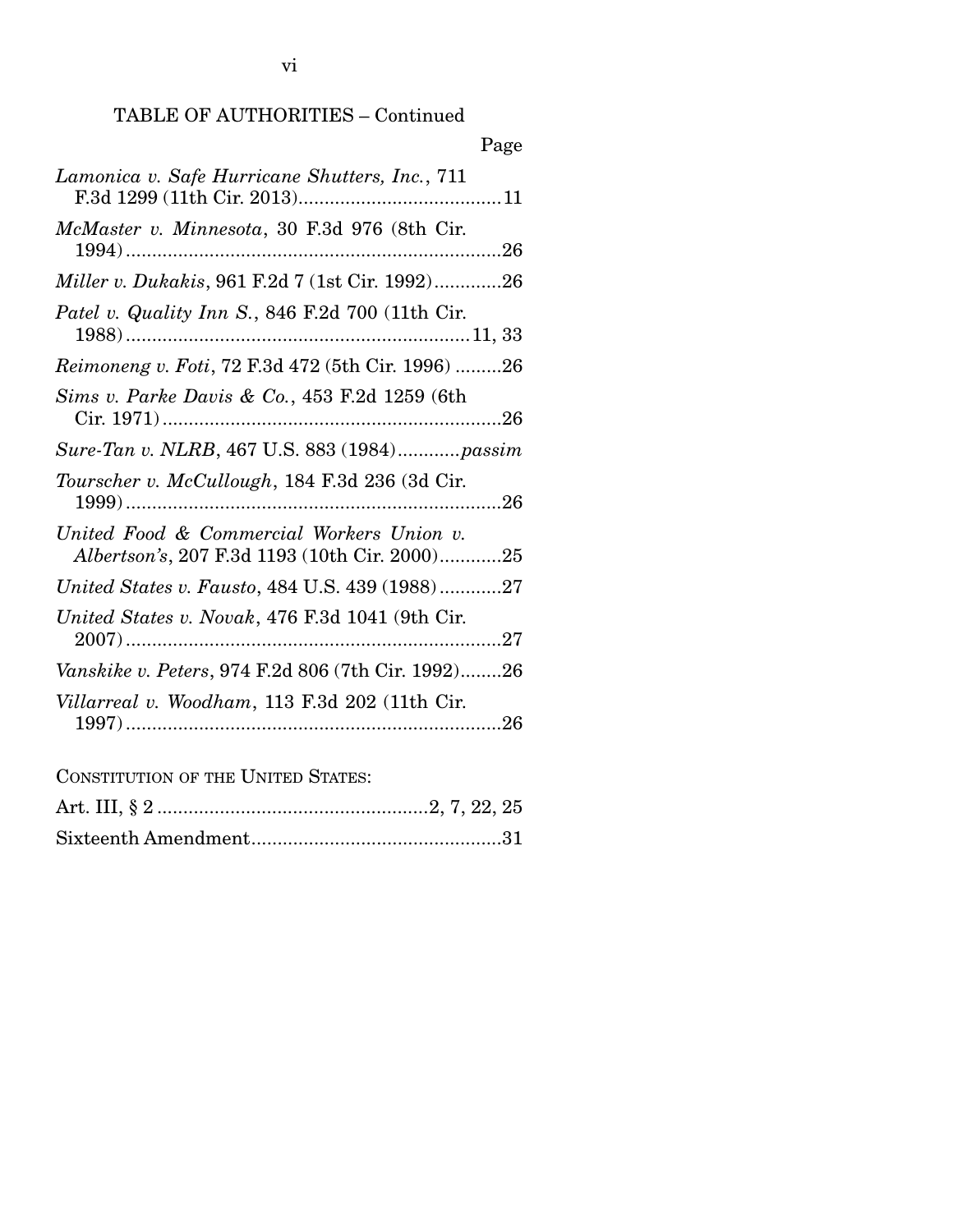# TABLE OF AUTHORITIES – Continued

# Page

STATUTORY PROVISIONS:

# OTHER AUTHORITIES:

|  |  |  |  | Br. of the Respondent in <i>Hoffman Plastic</i> |  |
|--|--|--|--|-------------------------------------------------|--|
|  |  |  |  | Compounds v. NLRB, 535 U.S. 137 (2002)          |  |
|  |  |  |  |                                                 |  |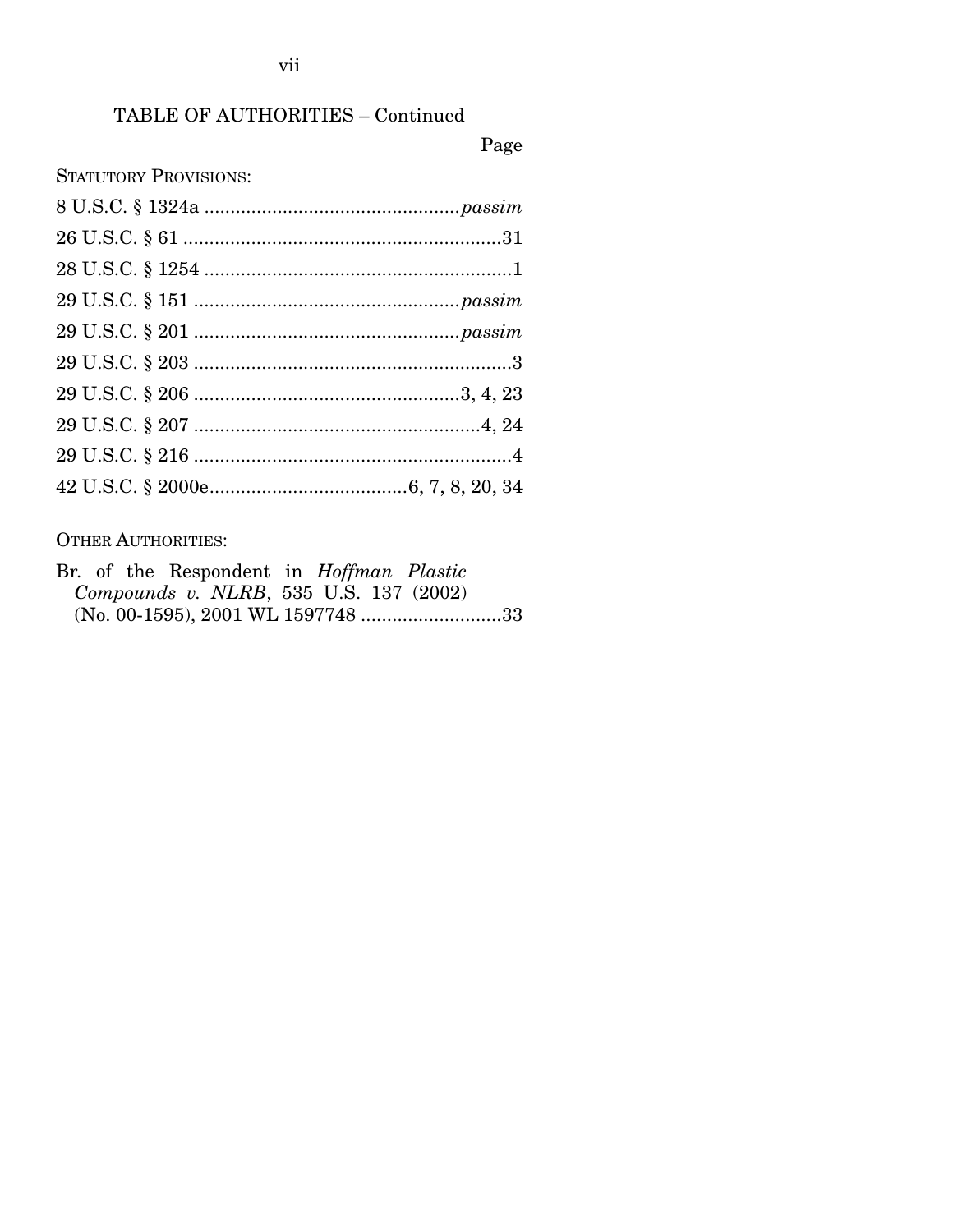### **PETITION FOR WRIT OF CERTIORARI**

 Petitioners Jerusalem Cafe, LLC, Farid Azzeh, and Adel Alazzeh respectfully pray the Court to issue a writ of certiorari to review the judgment of the United States Court of Appeals for the Eighth Circuit in this case.

### **OPINIONS BELOW**

--------------------------------- ---------------------------------

 The opinion of the Eighth Circuit (Appendix 1-27) is reported at 721 F.3d 927. The District Court's judgment memorandum (App. 28-38), judgment (App. 39-40), and order and memorandum concerning the questions presented in this petition (App. 41-50) all are unreported.

### **JURISDICTION**

--------------------------------- ---------------------------------

 The panel of the Eighth Circuit entered its judgment on July 29, 2013 (App. 1). The petitioners' timely petition for rehearing and rehearing en banc was denied on September 6, 2013 (App. 51). The jurisdiction of this Court is invoked under 28 U.S.C. § 1254(1).

--------------------------------- ---------------------------------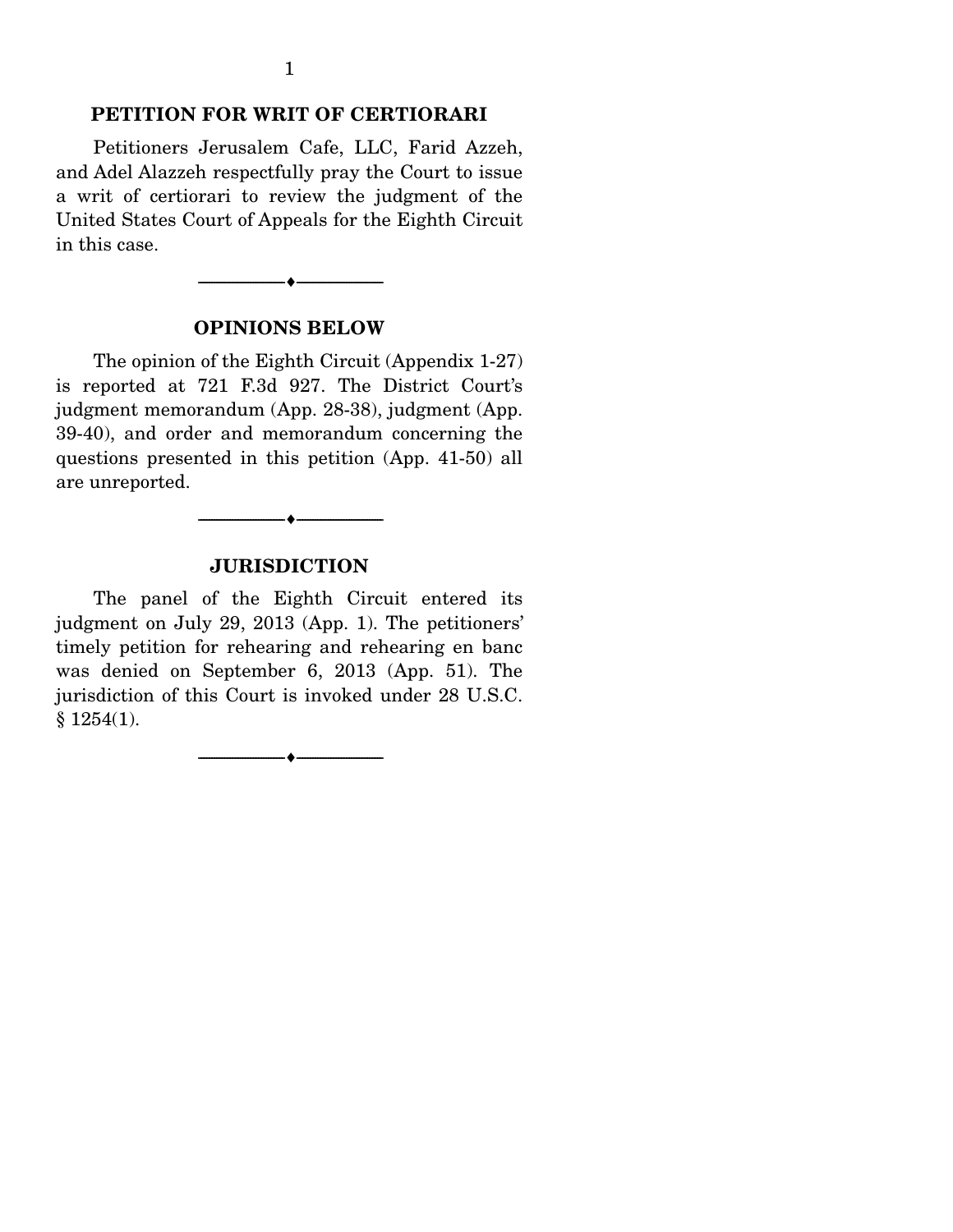### **CONSTITUTIONAL AND STATUTORY PROVISIONS INVOLVED**

 Article III, § 2, of the Constitution of the United States provides:

The judicial Power shall extend to all Cases, in Law and Equity, arising under this Constitution, the Laws of the United States, and Treaties made, or which shall be made, under their Authority; – to all Cases affecting Ambassadors, other public Ministers and Consuls; – to all Cases of admiralty and maritime Jurisdiction; – to Controversies to which the United States shall be a Party; – to Controversies between two or more States; – between a State and Citizens of another State; – between Citizens of different States; – between Citizens of the same State claiming Lands under Grants of different States, and between a State, or the Citizens thereof, and foreign States, Citizens or Subjects.

 The Immigration Reform and Control Act of 1986, 8 U.S.C. § 1324a, provides, in relevant part:

#### **(a) Making employment of unauthorized aliens unlawful**

**(1)** . . . It is unlawful for a person or other entity . . . to hire . . . for employment in the United States an alien knowing the alien is an unauthorized alien (as defined in subsection (h)(3) of this section) with respect to such employment. . . .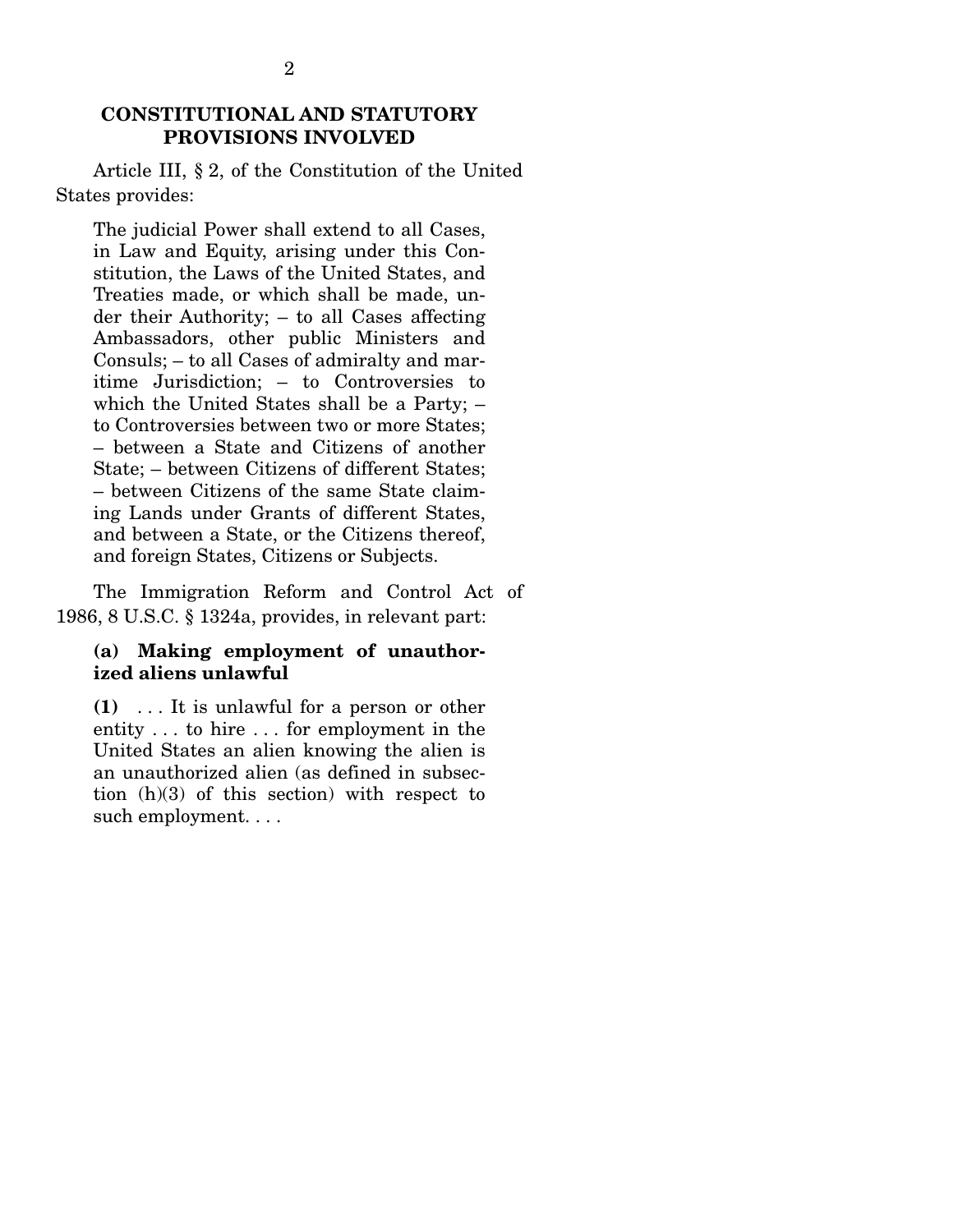**(2)** . . . It is unlawful for a person or other entity, after hiring an alien for employment in accordance with paragraph (1), to continue to employ the alien in the United States knowing the alien is (or has become) an unauthorized alien with respect to such employment. . . .

# **[(h)](3) Definition of unauthorized alien**

As used in this section, the term "unauthorized alien" means, with respect to the employment of an alien at a particular time, that the alien is not at that time either (A) an alien lawfully admitted for permanent residence, or (B) authorized to be so employed by this chapter or by the Attorney General.

 The Fair Labor Standards Act of 1938, 29 U.S.C. §§ 201, *et seq.*, provides, in relevant part:

# **29 U.S.C. § 203 – Definitions**

As used in this chapter  $-\ldots$ 

**(d)** "Employer" includes any person acting directly or indirectly in the interest of an employer in relation to an employee. . . .

**(e)**  $\ldots$  (1)  $\ldots$  [T]he term "employee" means any individual employed by an employer.

# **29 U.S.C. § 206 – Minimum Wage**

**(a)** . . . Every employer shall pay to each of his employees . . . wages at . . . not less than . . . \$7.25 an hour. . . .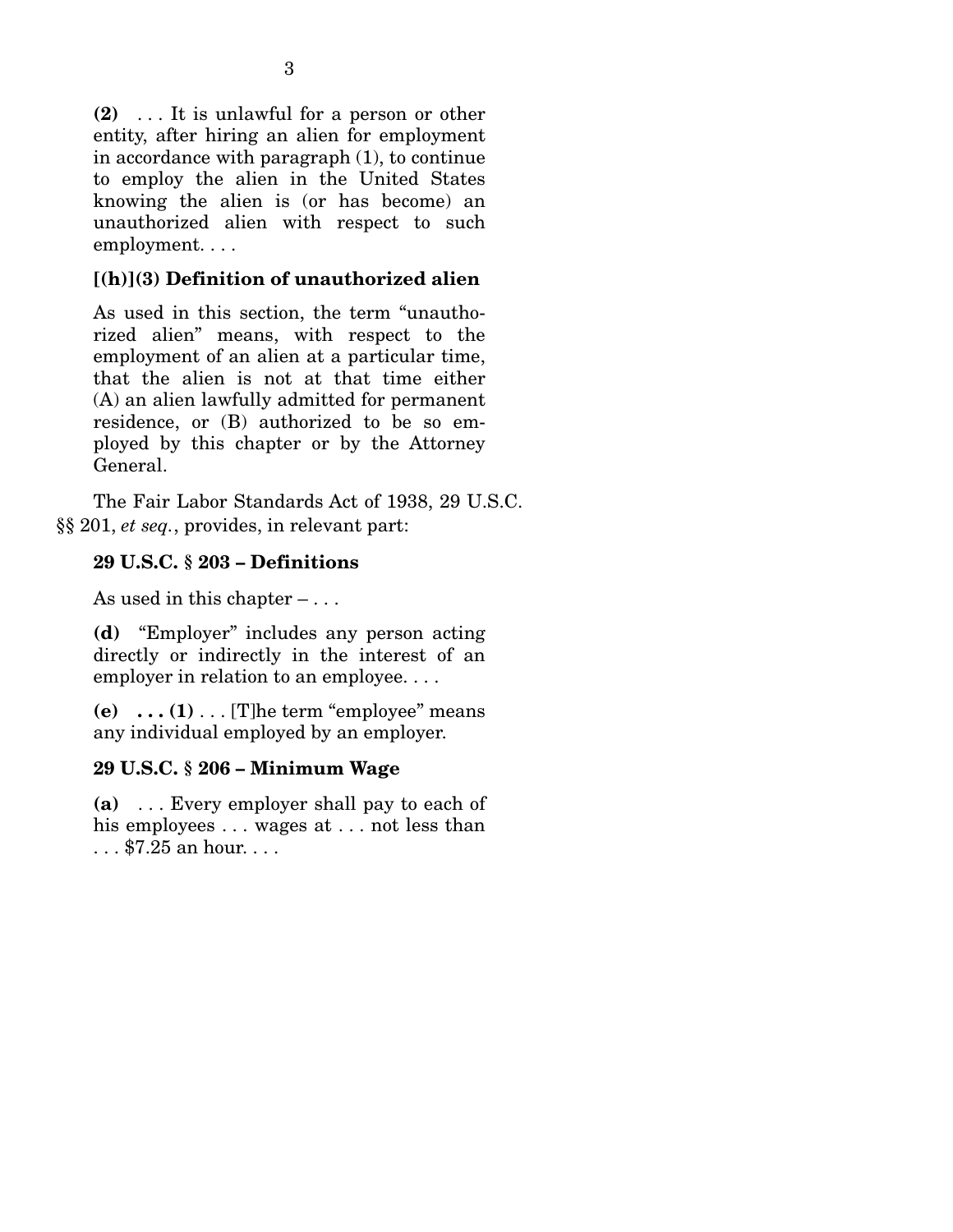**(a)** . . . [N]o employer shall employ any of his employees . . . for a workweek longer than forty hours unless such employee receives compensation for his employment in excess of the hours above specified at a rate not less than one and one-half times the regular rate at which he is employed.

# **29 U.S.C. § 216 – Penalties**

# **(b) Damages; right of action; attorney's fees and costs . . .**

Any employer who violates the provisions of section 206 or section 207 of this title shall be liable to the employee or employees affected in the amount of their unpaid minimum wages, or their unpaid overtime compensation, as the case may be, and in an additional equal amount as liquidated damages. . . . An action to recover the liability prescribed in . . . the preceding sentenc[e] may be maintained against any employer . . . in any Federal or State court of competent jurisdiction by any one or more employees for and in behalf of himself or themselves and other employees similarly situated. . . . The court in such action shall, in addition to any judgment awarded to the plaintiff or plaintiffs, allow a reasonable attorney's fee to be paid by the defendant, and costs of the action.

--------------------------------- ---------------------------------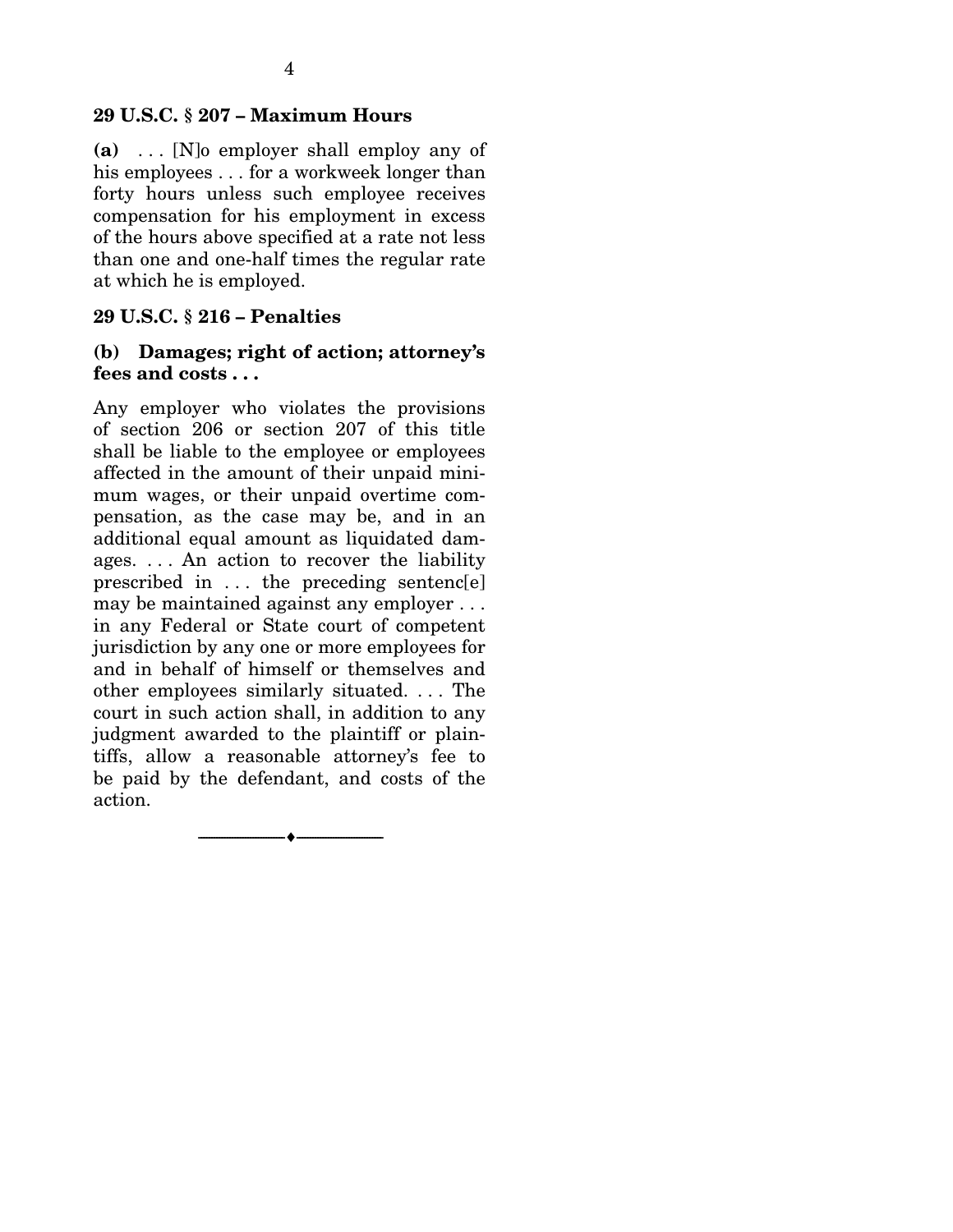#### **INTRODUCTION**

 In *Hoffman Plastic Compounds, Inc. v. NLRB*, 535 U.S. 137, 151 (2002), following the rubric it previously had announced in *Sure-Tan v. NLRB*, 467 U.S. 883 (1984), this Court held a New Deal-era federal employment statute – in that case the National Labor Relations Act of 1935 ("NLRA"), 29 U.S.C. §§ 151, *et seq.* – may not be applied in a manner that would "trench upon explicit statutory prohibitions critical to federal immigration policy, as expressed in" the later, Reagan-era Immigration Reform and Control Act of 1986 ("IRCA"), 8 U.S.C. § 1324a.

 As the Court recognized, the IRCA "significantly" had changed the previous "legal landscape," by, for the first time, outright prohibiting the hiring, employment, and paying of any wages to unauthorized aliens, "forcefully ma[king] combating the employment of illegal aliens central to the policy of immigration law." *Hoffman*, 535 U.S. at 147. "Under the IRCA regime, it is impossible for an undocumented alien to obtain employment in the United States without some party directly contravening explicit congressional policies." *Id.* at 148. Given this, the Court in *Hoffman* broadly directed that the earlier enacted employment statute could not apply so as to "encourage the successful evasion of apprehension by immigration authorities, condone prior violations of the immigration laws, [or] encourage future violations." *Id.* at 151.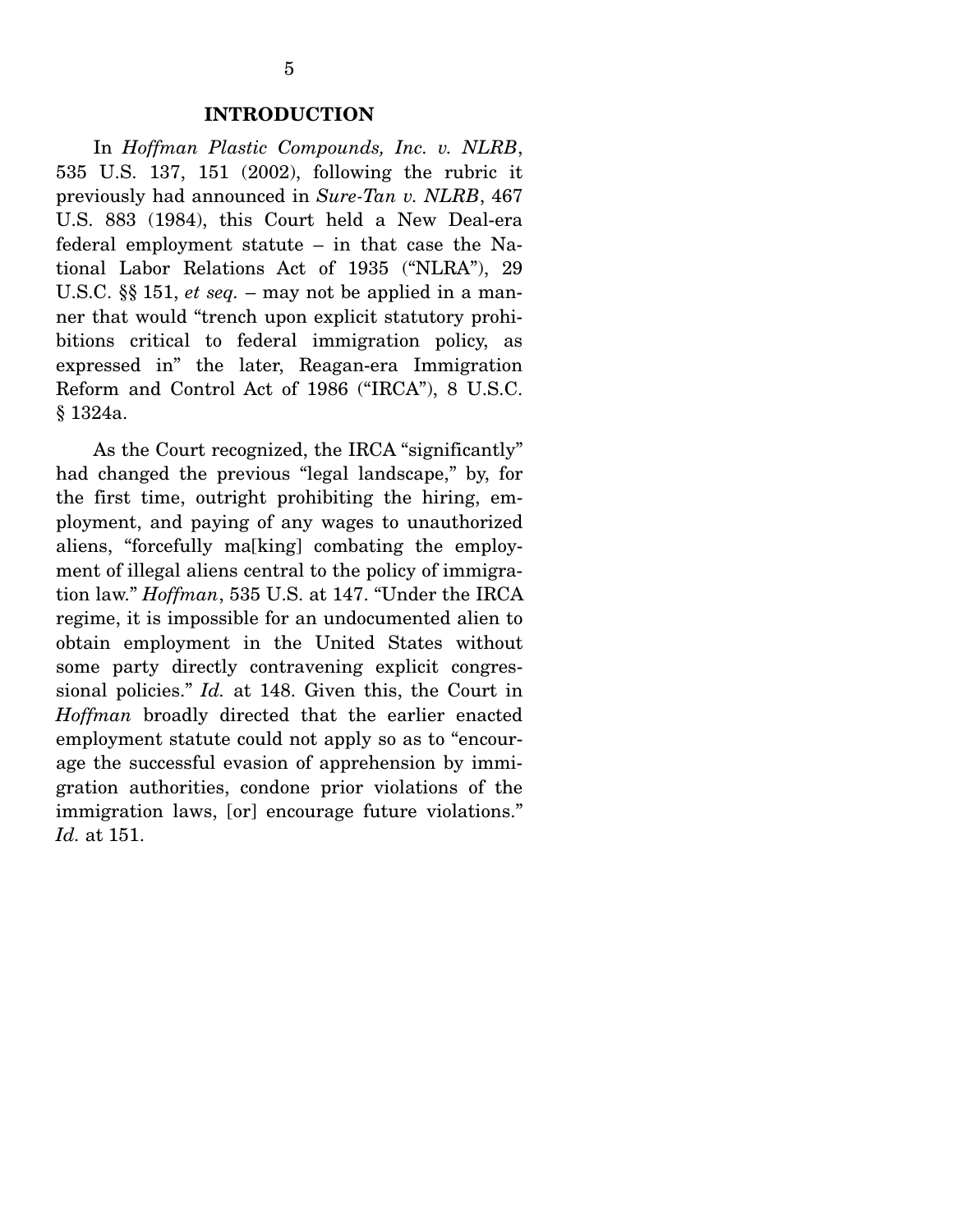Accordingly, in *Hoffman*, faced with an unauthorized alien prohibited from being employed or paid any wages under the IRCA seeking (and being awarded) back wages under the NLRA, this Court rejected the Department of Labor's longstanding position to the contrary – and all previous NLRA decisions on point – and reversed the alien's previous award of back wages. *Id.* at 151. Under the IRCA, the wage-recovery provisions of the previously-enacted NLRA could not be invoked by "an unauthorized alien who has never been legally authorized to work in the United States," as "such wages could not lawfully have been earned" under the IRCA, and thus "such relief is foreclosed by federal immigration policy, as expressed by Congress in the" IRCA. *Hoffman*, 535 U.S. at 140.

 Since the enactment of the IRCA's 1986 prohibition on employing unauthorized aliens and paying them any wages, the sweeping change it brought to preexisting employment statutes has not been limited to the NLRA in *Hoffman*. Rather, other courts have reached the same conclusion with other pre-IRCA employment statutes. *See*, *e.g.*, *Egbuna v. Time-Life Libraries, Inc.*, 153 F.3d 184, 187-88 (4th Cir. 1998) (en banc) (given the IRCA's express prohibitions, unauthorized aliens lack standing to sue for allegedly back-due wages for retaliation under Title VII of the Civil Rights Act of 1964 ("Title VII"), 42 U.S.C. §§ 2000e, *et seq.*). This is because, plainly, post-IRCA, preexisting employment statutes cannot be read in ignorance that, in many cases, applying their erstwhile protections to unauthorized aliens would, as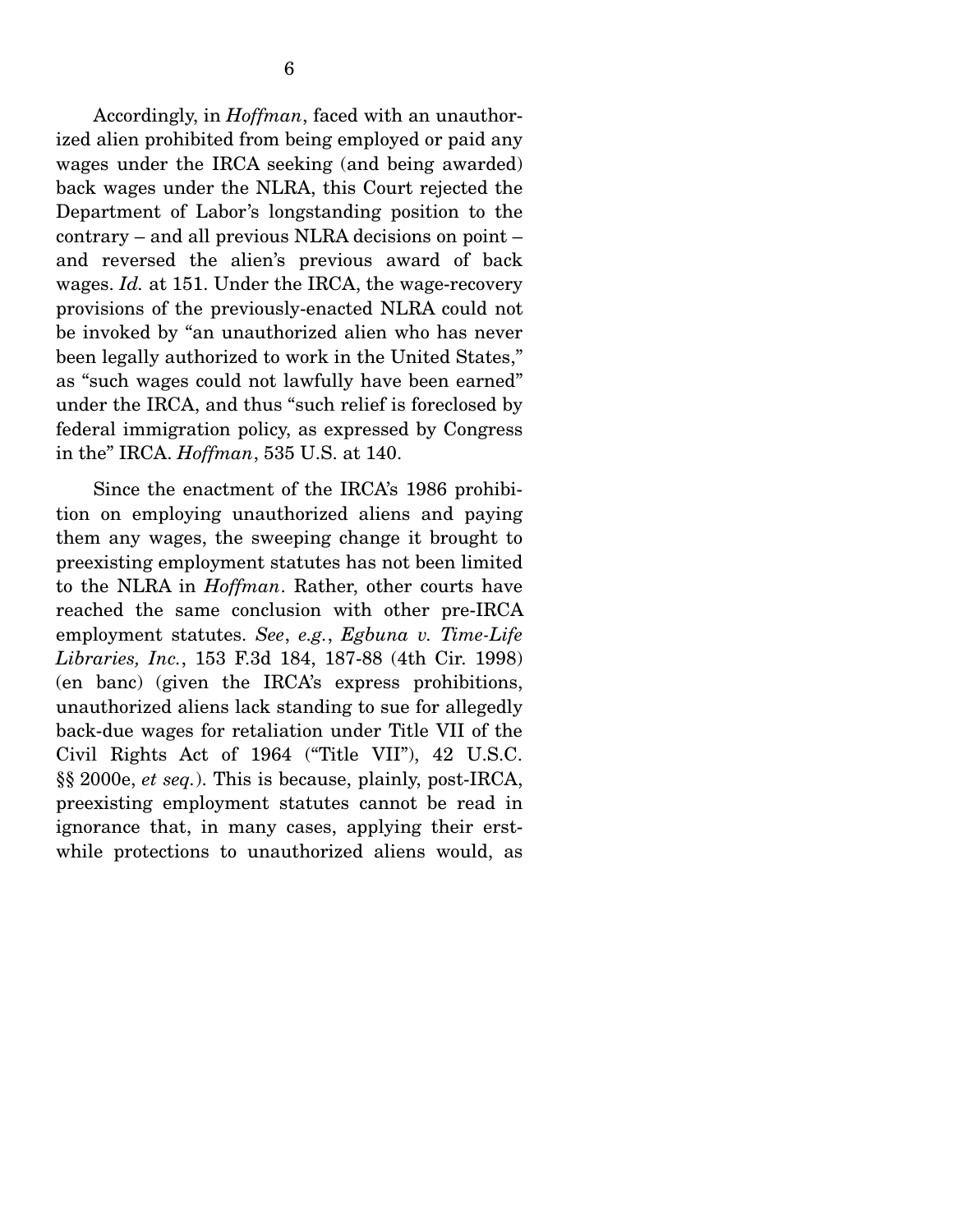*Hoffman* forbade, "encourage the successful evasion of apprehension by immigration authorities, condone prior violations of the immigration laws, and encourage future violations." 535 U.S. at 151.

 In this case, however, adopting a particularly narrow reading of *Hoffman* and the effect of the IRCA, the Eighth Circuit held the wage-recovery provisions of another pre-IRCA, New Deal-era employment statute, the Fair Labor Standards Act of 1938 ("FLSA"), 29 U.S.C. §§ 201, *et seq.*, must be weighed differently against the IRCA than either the NLRA or Title VII. Instead, unlike these other employment statutes – and relying on the Secretary of Labor's opinion that, as to the NLRA, this Court already expressly rejected in *Hoffman* – the Eighth Circuit held the FLSA *must* be applied so as to, at the very least, condone prior violations of the IRCA.

 Conversely to *Hoffman*, the Eighth Circuit's decision affirmed an award under the FLSA of \$141,864.04 in back wages (plus an additional, equal amount in liquidated damages, along with costs and attorney fees for a total of \$440,916.71) to six Guatemalan nationals who *openly admit* they are unauthorized aliens present in the United States unlawfully and prohibited by the IRCA from being employed or paid any wages in this country. The Eighth Circuit held the aliens fell within the FLSA's "zone of interests" so as to have Article III and prudential standing to invoke the FLSA to sue their former, alleged unlawful employers for allegedly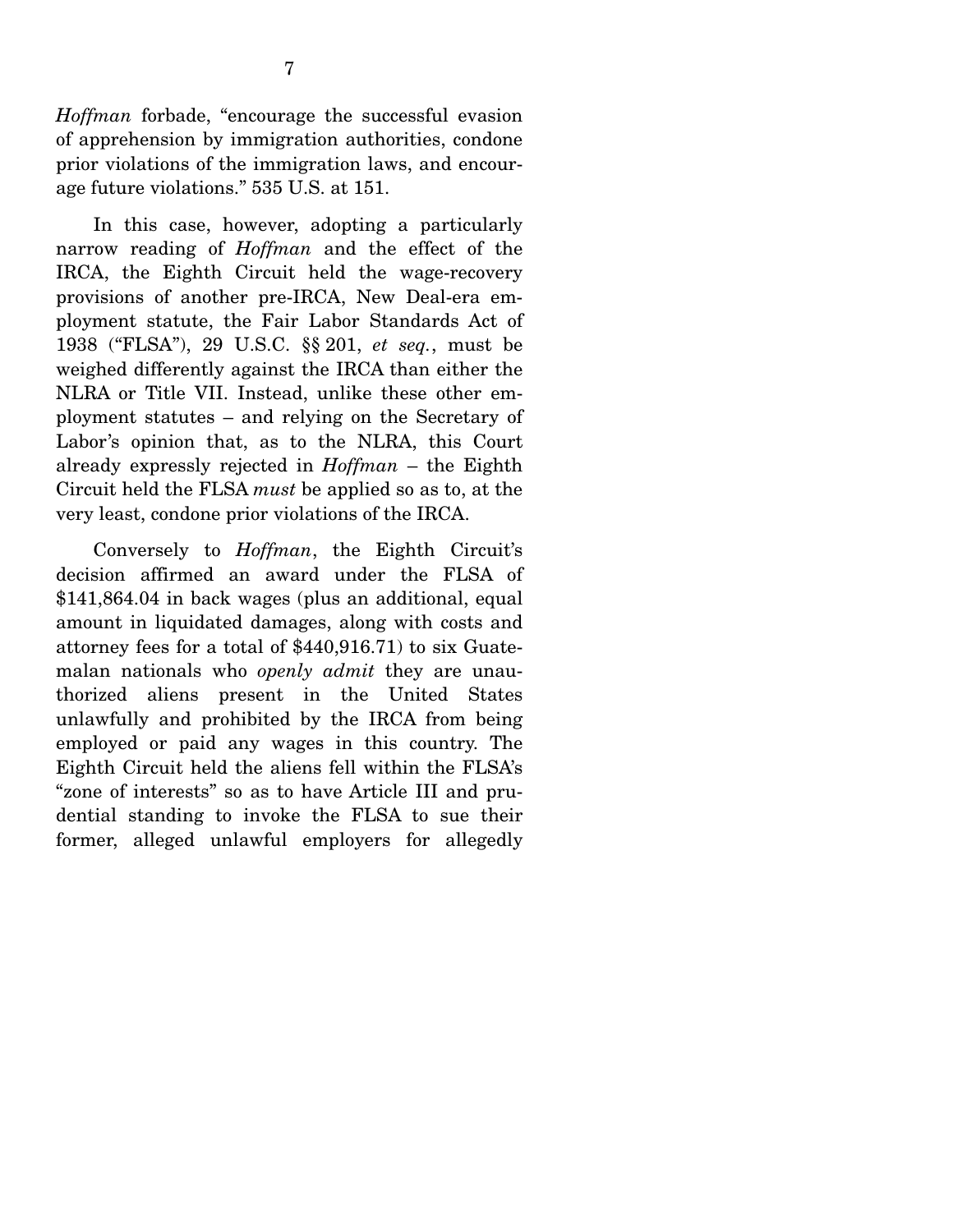unpaid minimum wage and overtime pay due to them.

 The Eighth Circuit's decision conflicts with this Court's broad decision in *Hoffman* and with the IRCA. The plain language of the 1986 IRCA necessarily excised unauthorized aliens from the wagepaying provisions of the 1935 NLRA, per *Hoffman*, and 1964 Title VII, per *Egbuna*, so as to avoid condoning prior violations of the immigration laws. It plainly did so equally to the 1938 FLSA. The Eighth Circuit articulates no reliable rule to explain when condoning prior violations of the IRCA is disallowed and when it is allowable.

 As a result, this Court's review is necessary to resolve the conflict between the Eighth Circuit's decision below, the Fourth Circuit's decision in *Egbuna*, and this Court's broad directions in *Hoffman*. The Court should review this case to announce a uniform, dependable rule that reconciles this country's later immigration laws with its earlier employment laws.

#### **STATEMENT OF THE CASE**

--------------------------------- ---------------------------------

#### **A. District Court Proceedings**

 All of the six respondents, Elmer Lucas, Margarito Rodas, Gonzalo Leal, Feliciano Macario, Bernabe Villavicencio, and Esvin Lucas, are Guatemalan nationals who openly admit they are unauthorized aliens unlawfully living in the United States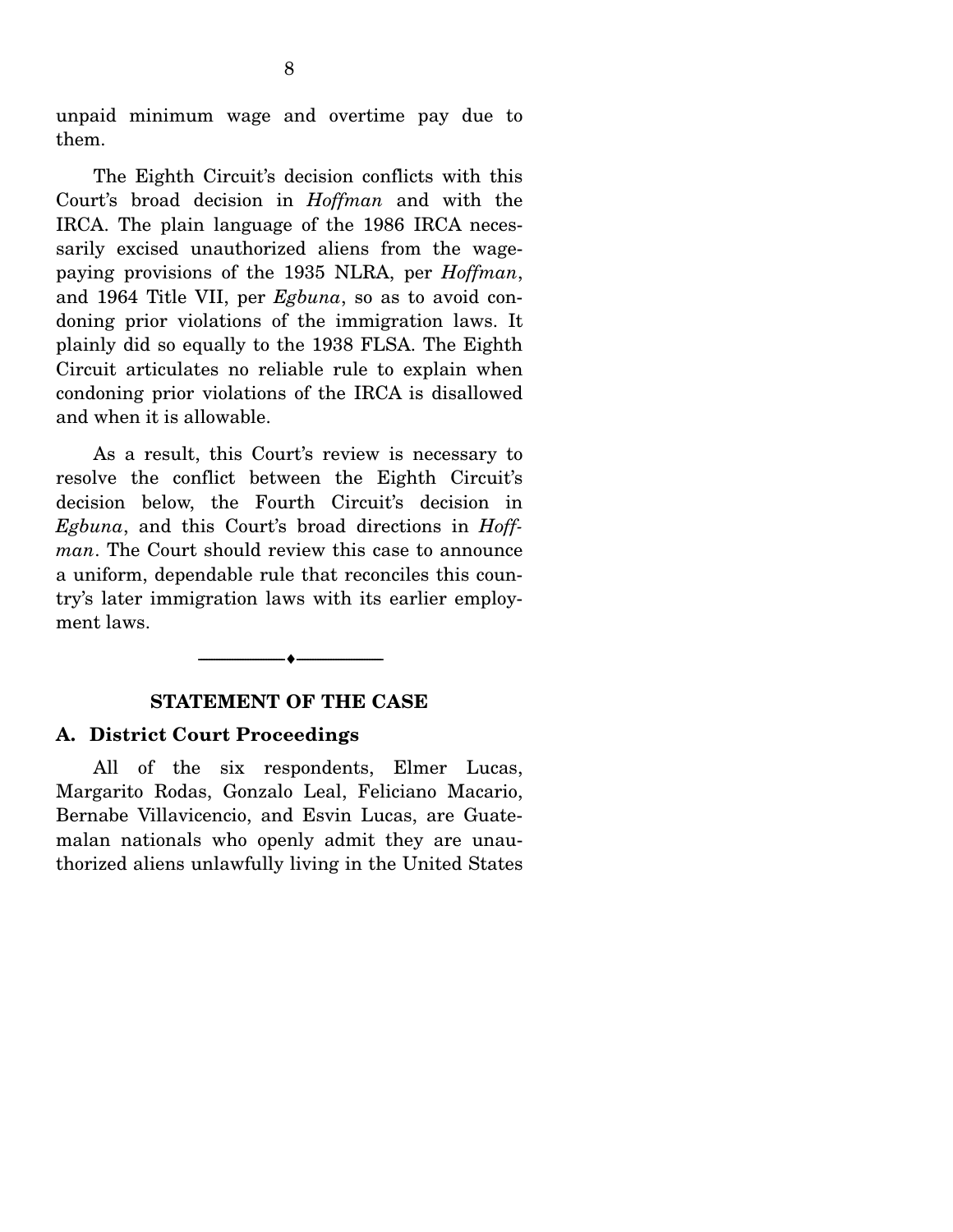and are therefore prohibited by the IRCA, 8 U.S.C. § 1324a, from being employed in the United States or paid any wages. The aliens brought the action below in the United States District Court for the Western District of Missouri under the FLSA, 29 U.S.C. §§ 201, *et seq.*, alleging Petitioners Jerusalem Cafe, LLC, Farid Azzeh, and Adel Alazzeh employed them at the Jerusalem Cafe, a restaurant in Kansas City, Missouri, "for varying periods between June 2007 and March 2010" but wilfully did not pay them sufficient minimum wages or overtime pay as required by that statute (App. 2). During that period, Jerusalem Cafe, LLC, was the restaurant's operator (App. 2). The LLC's managing member, Mr. Azzeh, functioned as the restaurant's owner (App. 2). The aliens alleged, and the jury found, that Mr. Alazzeh was the restaurant's manager (App. 2).

 Before trial, the District Court granted the aliens an order in limine precluding the defendants from mentioning the aliens' immigration status at trial (App. 6). The court found the aliens' status was "irrelevant" (App. 6). During the plaintiffs' case-inchief at trial, however, Mr. Rodas testified that he and the other aliens all were "illegals" (App. 6). Then, after Mr. Azzeh sought to testify that he had no record of the aliens' payroll because they were unauthorized aliens, "the parties agreed to dissolve the order in limine" (App. 6-7). Thereafter, in all postjudgment proceedings, including in their brief before the Eighth Circuit, the aliens openly admitted they are unauthorized aliens who lack employment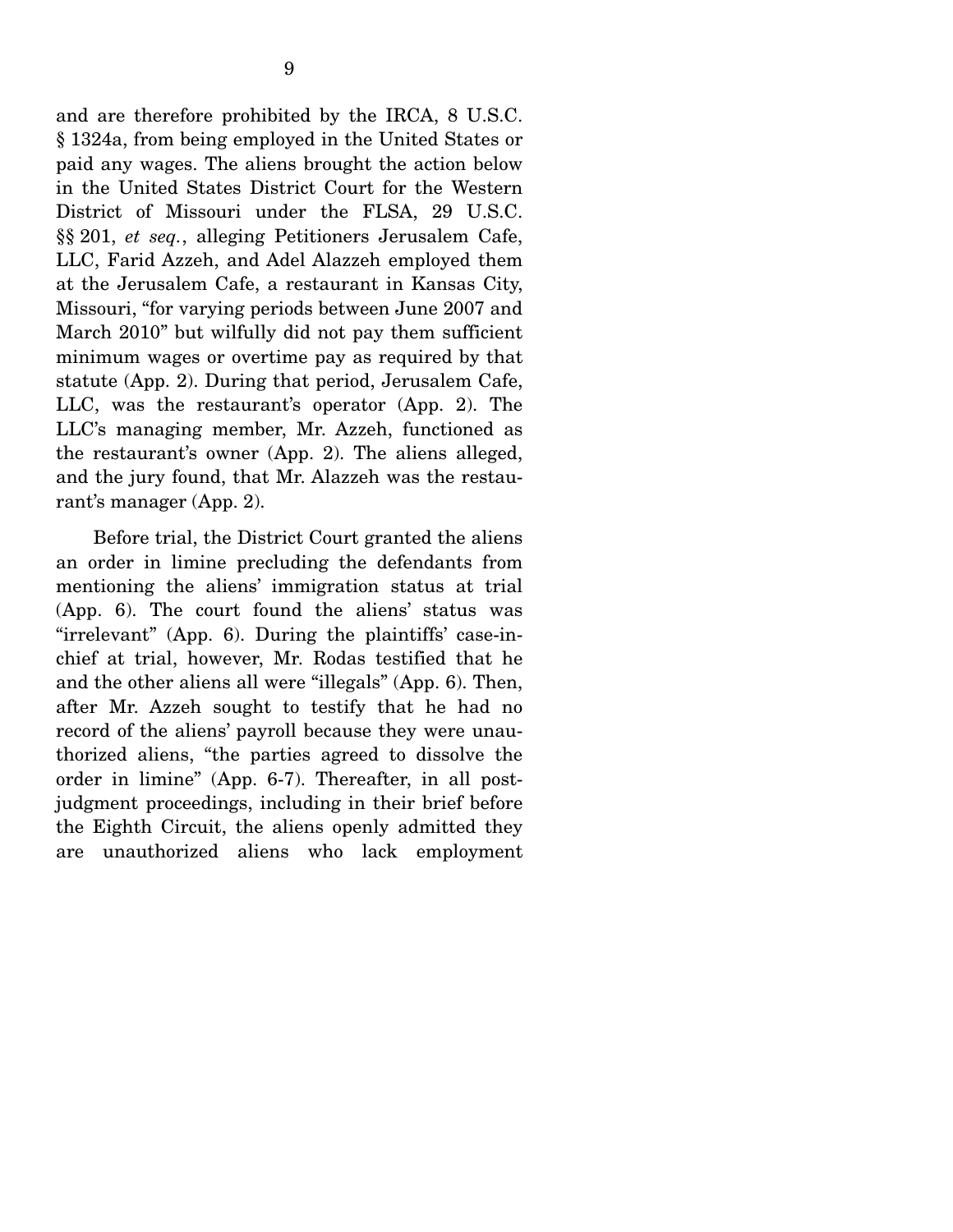authorization under the IRCA. The Eighth Circuit found so, too (App. 2).

 At the four-day trial in November 2011, the aliens introduced evidence that they worked at the Jerusalem Cafe during the period alleged and the defendants paid them "in cash, at fixed weekly rates which did not vary based on overtime hours worked" (App. 3, 6-7). The jury found for the aliens and against the defendants (App. 6-7). The District Court's judgment and the Eighth Circuit's opinion each include charts of the jury's findings as to the individual aliens' hours worked and resultant wages and overtime due (App. 4-5, 33-38). Accordingly, the court entered judgment awarding the aliens "\$141,864.04 in actual damages for unpaid FLSA wages, \$141,864.04 in liquidated damages based on the jury's finding that the employers wilfully failed to pay FLSA wages, \$150,627.00 in legal fees, and \$6,561.63 in expenses," for a total of \$440,916.71 (App. 7, 29, 33-39).

 With new counsel, the defendants sought judgment as a matter of law, explaining that, as the aliens in this case were prohibited by the IRCA from being employed or paid any wages, they lacked prudential standing to seek wages under the FLSA that they could not lawfully have been paid in the first place (App. 7-8, 43-45). The defendants analogized this case to this Court's decision in *Hoffman Plastic Compounds, Inc. v. NLRB*, 535 U.S. 137 (2002), which held the IRCA bars unauthorized aliens from being awarded back wages under the NLRA, 29 U.S.C.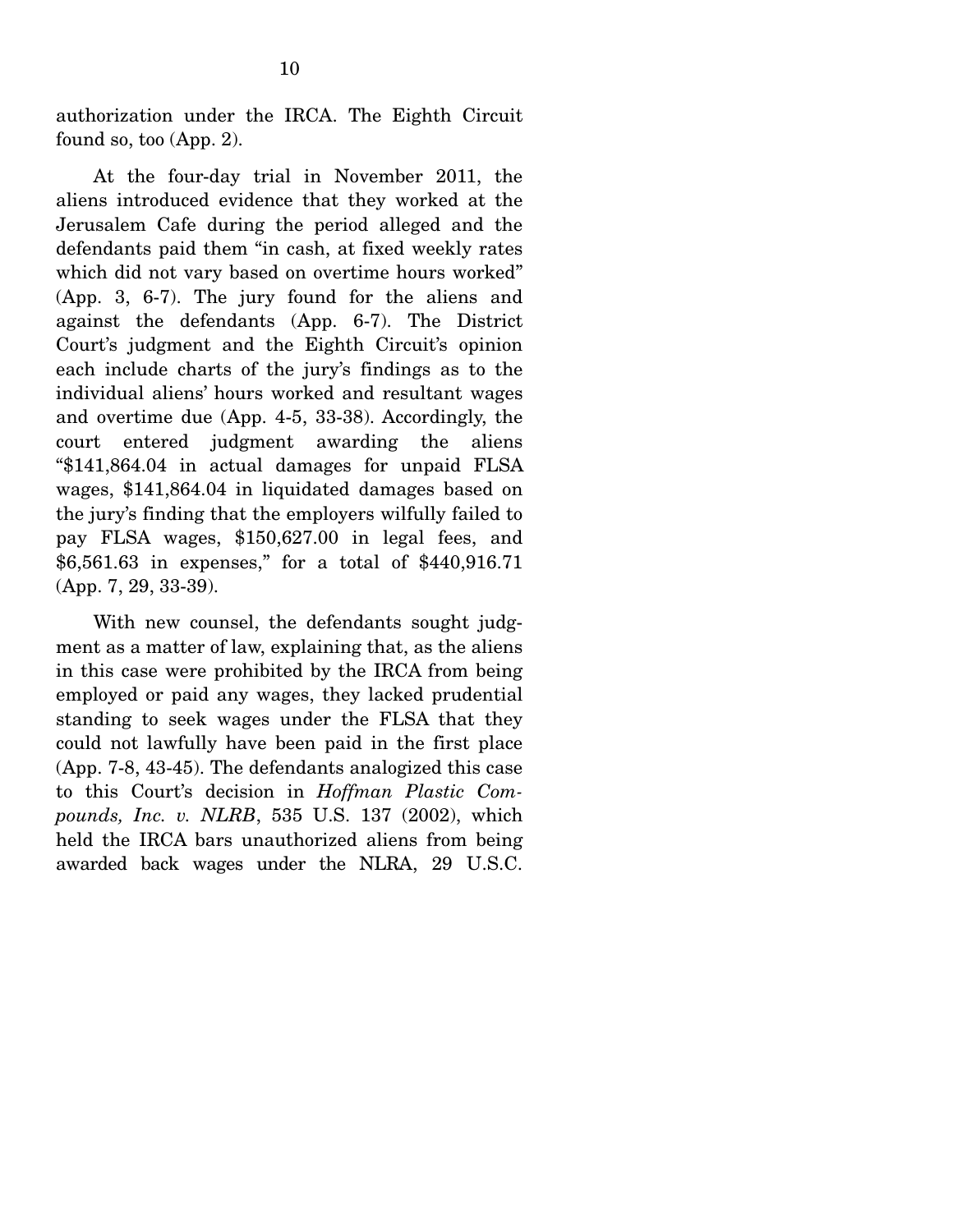§§ 151, *et seq.* (App. 7-8, 43-45). The District Court denied the motion, holding the aliens had standing (App. 7-8, 43-45).

#### **B. The Eighth Circuit's Decision**

 The central issue in the defendants' appeal to the Eighth Circuit also was whether an unauthorized alien who the IRCA prohibits from being employed or paid any wages nonetheless falls within the FLSA's zone of interests to have standing to seek such wages in court. The defendants argued that a claim by unauthorized aliens to allegedly back-due wages and overtime from previous "employment" cannot come within the zone of interests the FLSA seeks to protect, because the IRCA absolutely prohibits such wages and employment in the first place (App. 2). The Secretary of the United States Department of Labor participated as *amicus curiae* for the aliens both in briefing and at oral argument (App. 1).

 The Eighth Circuit affirmed the District Court. While it cited to and quoted dicta from several non-FLSA and non-NLRA decisions from the Second and D.C. Circuits (App. 15), it acknowledged those decisions did not "address the question" in this case "directly" (App. 10). Instead, the court noted it was only the second circuit to address the applicability of the FLSA to unauthorized aliens (after the Eleventh Circuit in *Patel v. Quality Inn S.*, 846 F.2d 700 (11th Cir. 1988), later reaffirmed in *Lamonica v. Safe Hurricane Shutters, Inc.*, 711 F.3d 1299, 1306 (11th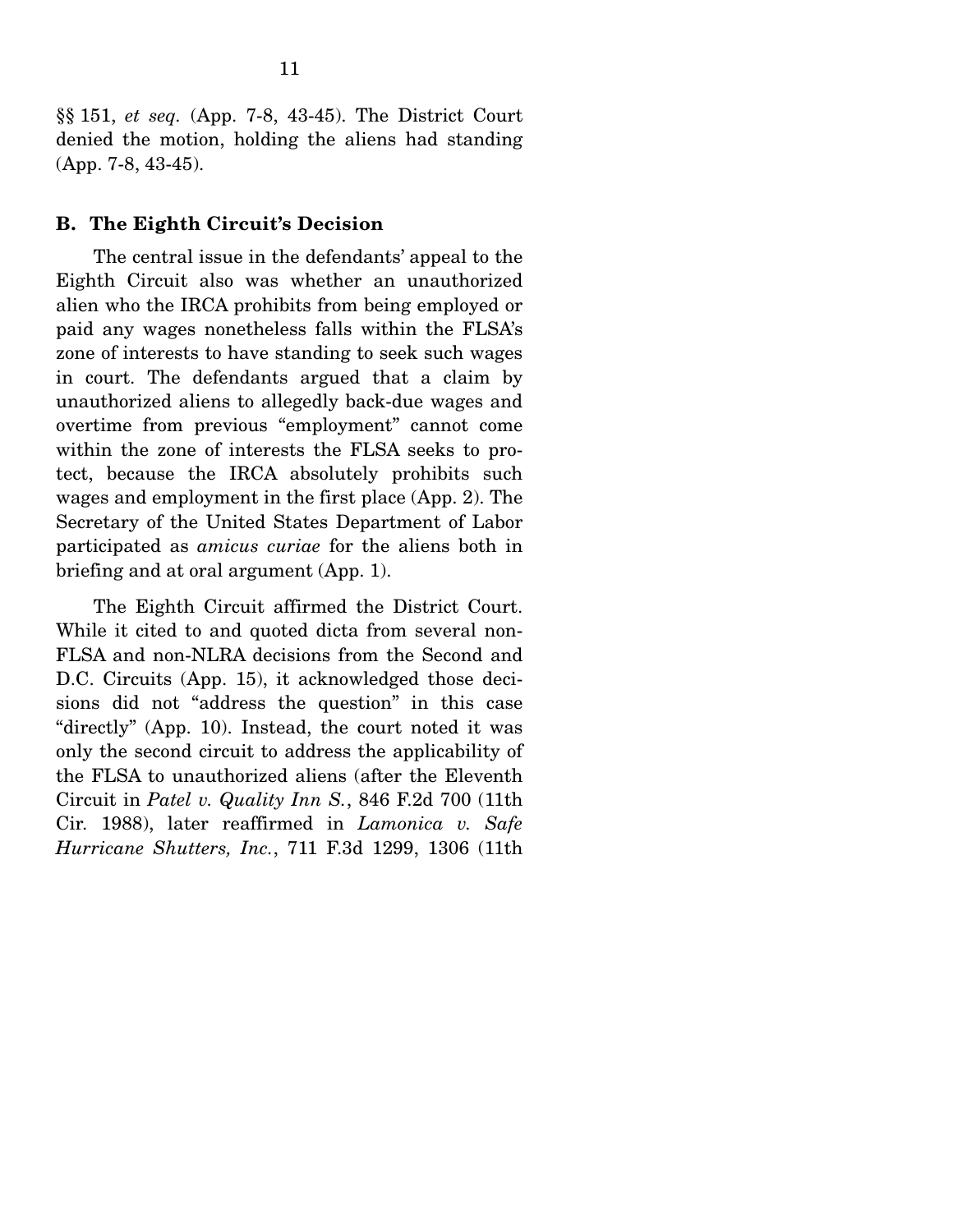Cir. 2013), which found unauthorized aliens do have such standing under the FLSA).

 The Eighth Circuit "disagree[d]" that unauthorized aliens whose employment or payment of any wages is absolutely prohibited by the IRCA lack standing to seek such wages under the FLSA (App. 2). It held, "[E]mployers who unlawfully hire unauthorized aliens must otherwise comply with federal employment laws" as to those unauthorized aliens, including paying them the wages that the IRCA prohibits them to be paid (App. 10). It held "unauthorized aliens may sue under the FLSA . . . to recover statutory damages for work actually performed," because they are "workers" who qualify "as 'employees' under the FLSA," and thus "plainly fall within the zone of interests protected or regulated by" the FLSA (App. 20, 25). It analogized this answer to the requirement that "Al Capone" pay federal income taxes on his illicit income (App. 10-11).

 As to this Court's decision in *Hoffman*, the Eighth Circuit held *Hoffman* was limited to the issue of "whether the NLRB's remedial power extended far enough to 'allow it to award backpay to an illegal alien for years of work *not* performed," as opposed to work the unauthorized alien did perform (App. 14) (quoting *Hoffman*, 535 U.S. at 149 (emphasis added by the Eighth Circuit)). It concluded "the *Hoffman* court – after considering Congress's intervening enactment of the IRCA – reaffirmed its earlier holding in *Sure-Tan*, *Inc. v. NLRB*, 467 U.S. 883 (1984)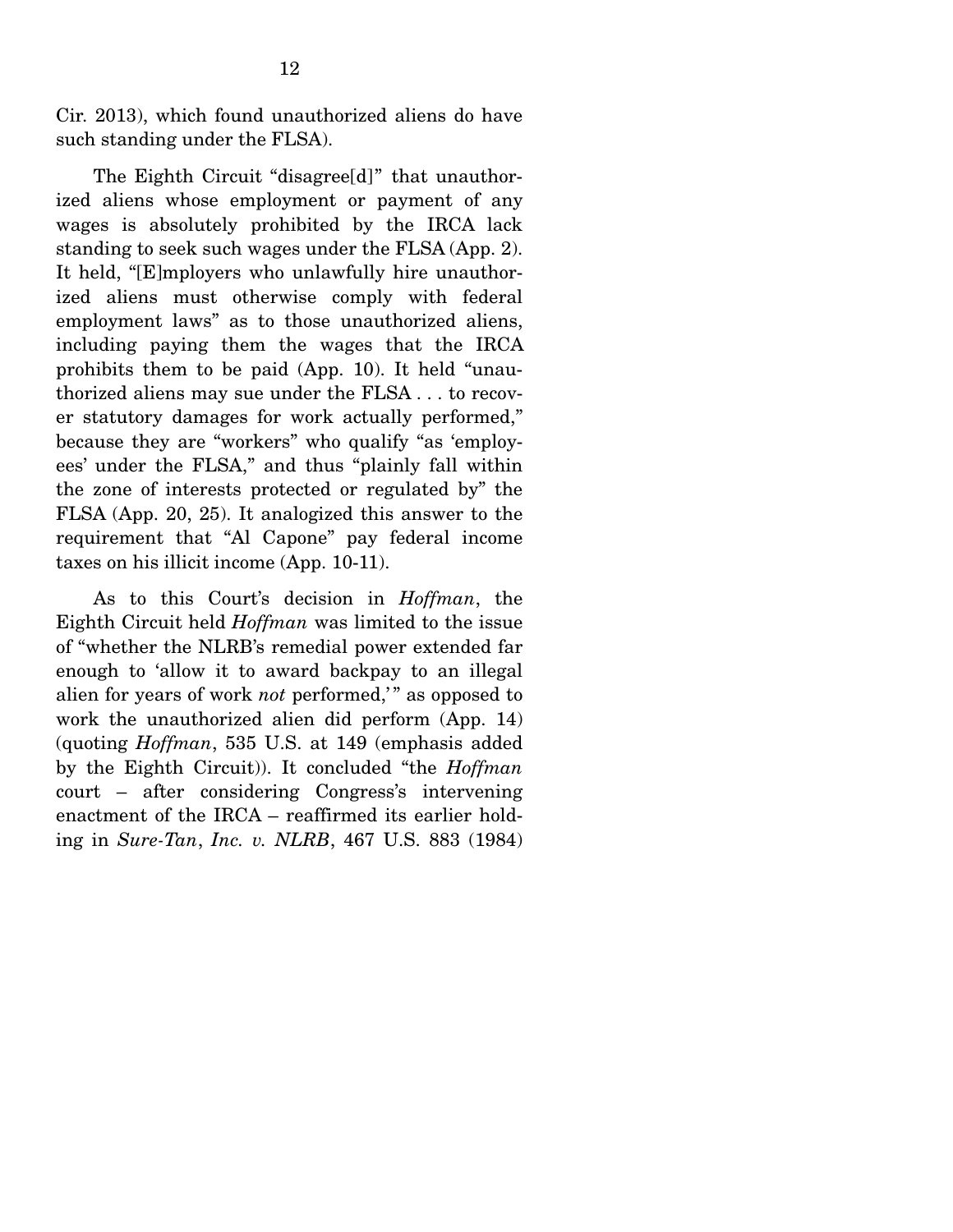that the NLRA applies to the actual employment of unauthorized aliens" (App. 14-15).

 Finally, the Eighth Circuit also relied on the "Department of Labor's position" on this issue (App. 16). It observed the Secretary had argued "applying the FLSA to unauthorized aliens 'is essential to achieving the purposes of the FLSA to protect workers from substandard working conditions, to reduce unfair competition for law-abiding employers, and to spread work and thereby reduce unemployment by requiring employers to pay overtime compensation'" (App. 17). The Secretary's opinion was that the FLSA and IRCA "work in tandem to discourage employers from hiring unauthorized workers by 'assur[ing] that the wages and employment of lawful residents are not adversely affected by the competition of illegal alien employees who are not subject to the standard terms of employment'" (App. 16) (quoting *Sure-Tan*, 467 U.S. at 893). The court concluded, "Given the Department's decades-long consistency and the Secretary's 'specialized experience and broader investigations and information' in these matters," its "position is persuasive and merits *Skidmore* deference" (App. 17-18). The Panel also "agree[d] with the [Department's] position, independent of any deference" (App. 18).

 For all the reasons below, the Eighth Circuit's decision was erroneous and consideration by this Court is necessary.

--------------------------------- ---------------------------------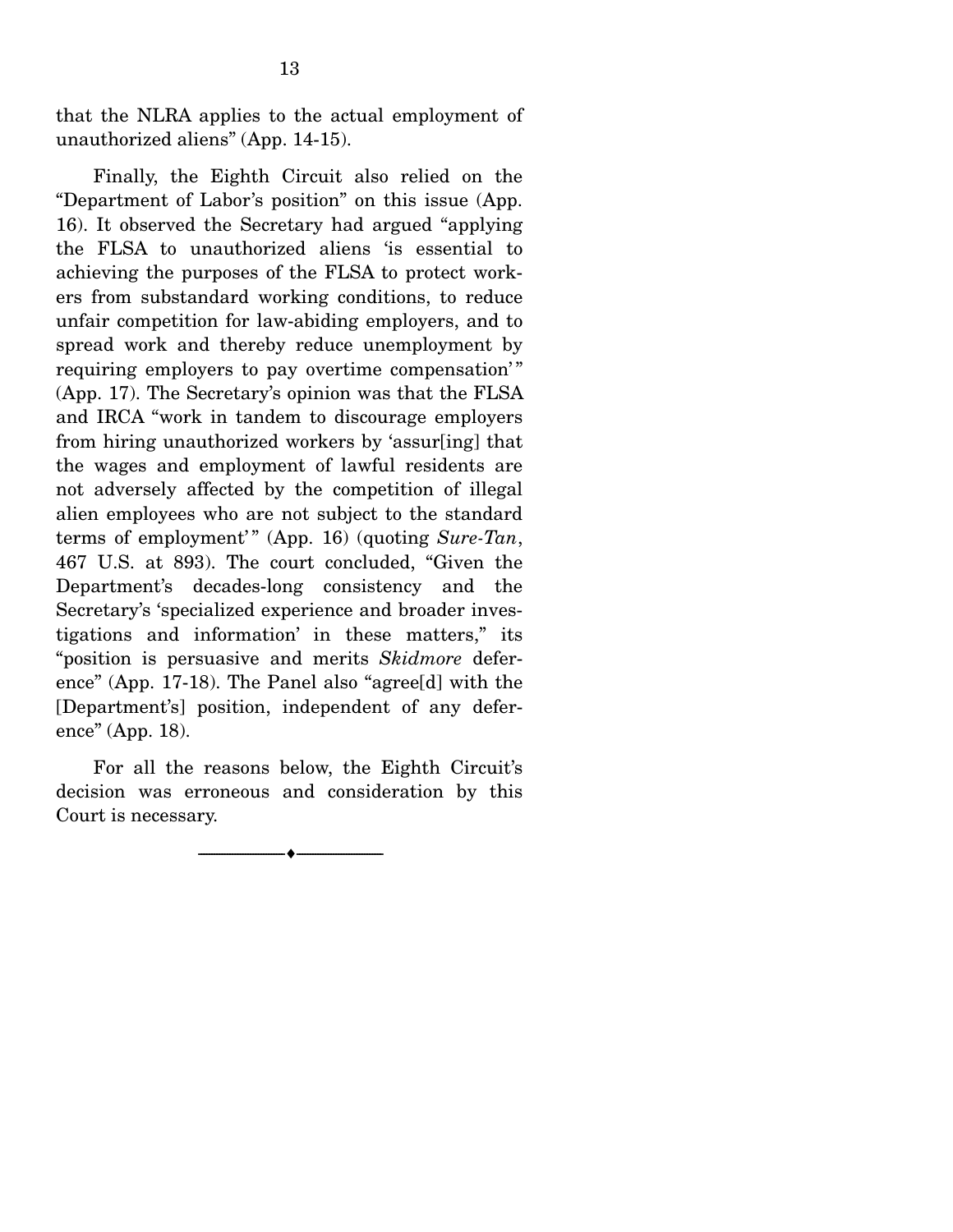14

 This Court's review is required to avoid a direct conflict with the plain language of its decision in *Hoffman Plastic Compounds, Inc. v. NLRB*, 535 U.S. 137 (2002), which the Eighth Circuit misstated and misinterpreted, as well as with the plain language and intent of the IRCA, 8 U.S.C. § 1324a, which the Eighth Circuit misinterpreted in conflict with both *Hoffman* and with the Fourth Circuit in *Egbuna v. Time-Life Libraries, Inc.*, 153 F.3d 184 (4th Cir. 1998) (en banc). The later-enacted IRCA, which makes paying any wages to any unauthorized alien unlawful, precludes an unauthorized alien from having standing to seek such wages under the earlierenacted FLSA, 29 U.S.C. §§ 201, *et seq.*

## **I.** *Hoffman Plastic Compounds v. NLRB* **directs that federal employment laws may not be applied so as to condone past, present, or future violations of the IRCA.**

 In *Hoffman*, this Court held the NLRA, 29 U.S.C. §§ 151, *et seq.*, may not be read to apply in a manner that "would unduly trench upon explicit statutory prohibitions critical to federal immigration policy, as expressed in" the IRCA, 8 U.S.C. § 1324a. 535 U.S. at 151. The Court reversed an award of back wages for an unauthorized alien that otherwise would have been due under the NLRA to an authorized worker, because the unauthorized alien was never "legally authorized to work in the United States," holding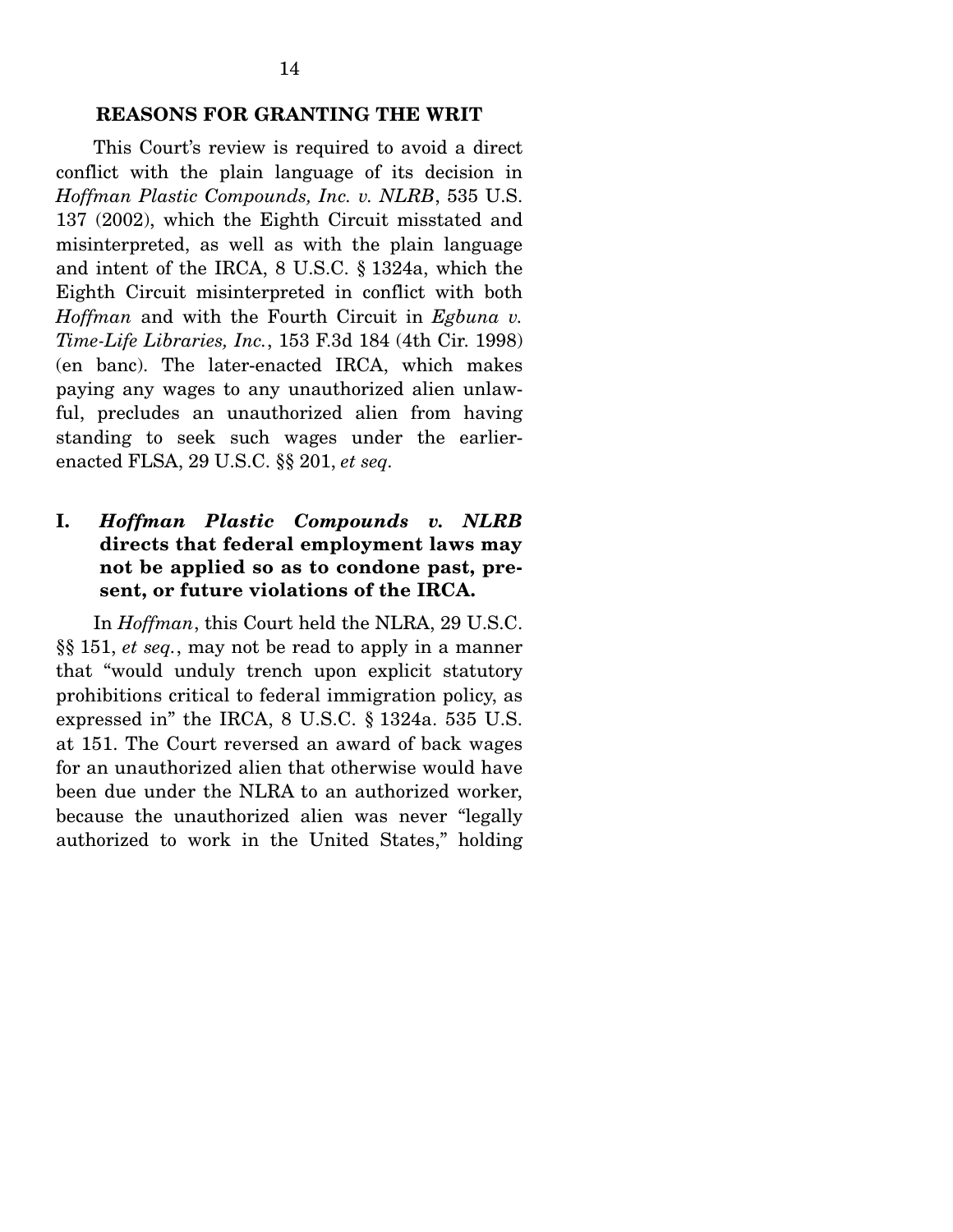"such relief is foreclosed by federal immigration policy, as expressed by Congress in the" IRCA. *Hoffman*, 535 U.S. at 140.

*Hoffman* involved José Castro, a worker in Hoffman Plastic's manufacturing plant. *Hoffman Plastic Compounds, Inc. v. NLRB*, 237 F.3d 639, 641 (D.C. Cir. 2001). When a union began an organizing drive at the plant, Mr. Castro was one of several workers who distributed union materials to the others. *Id.* To thwart this, the company laid off without pay all the employees who had engaged in union organizing activities, including Mr. Castro. *Id.*

 An administrative law judge found the company had engaged in unfair labor practices in violation of the NLRA. *Id.* The ALJ held a separate hearing to compute back-due pay for the workers. *Id.*; *see also Hoffman Plastic Compounds, Inc.*, 314 N.L.R.B. 683, 685 (1994). During that hearing, Mr. Castro admitted he was a Mexican national who was living in the United States as an unauthorized alien. *Hoffman*, 237 F.3d at 641. In response, the ALJ denied reinstatement to Mr. Castro, but also denied him any back-due wages. *Id.*

 The National Labor Relations Board ("NLRB") affirmed the denial of reinstatement, but reversed the denial of back-due wages up until the moment Mr. Castro's immigration status became apparent. *Id.* Hoffman Plastics filed a petition for review to the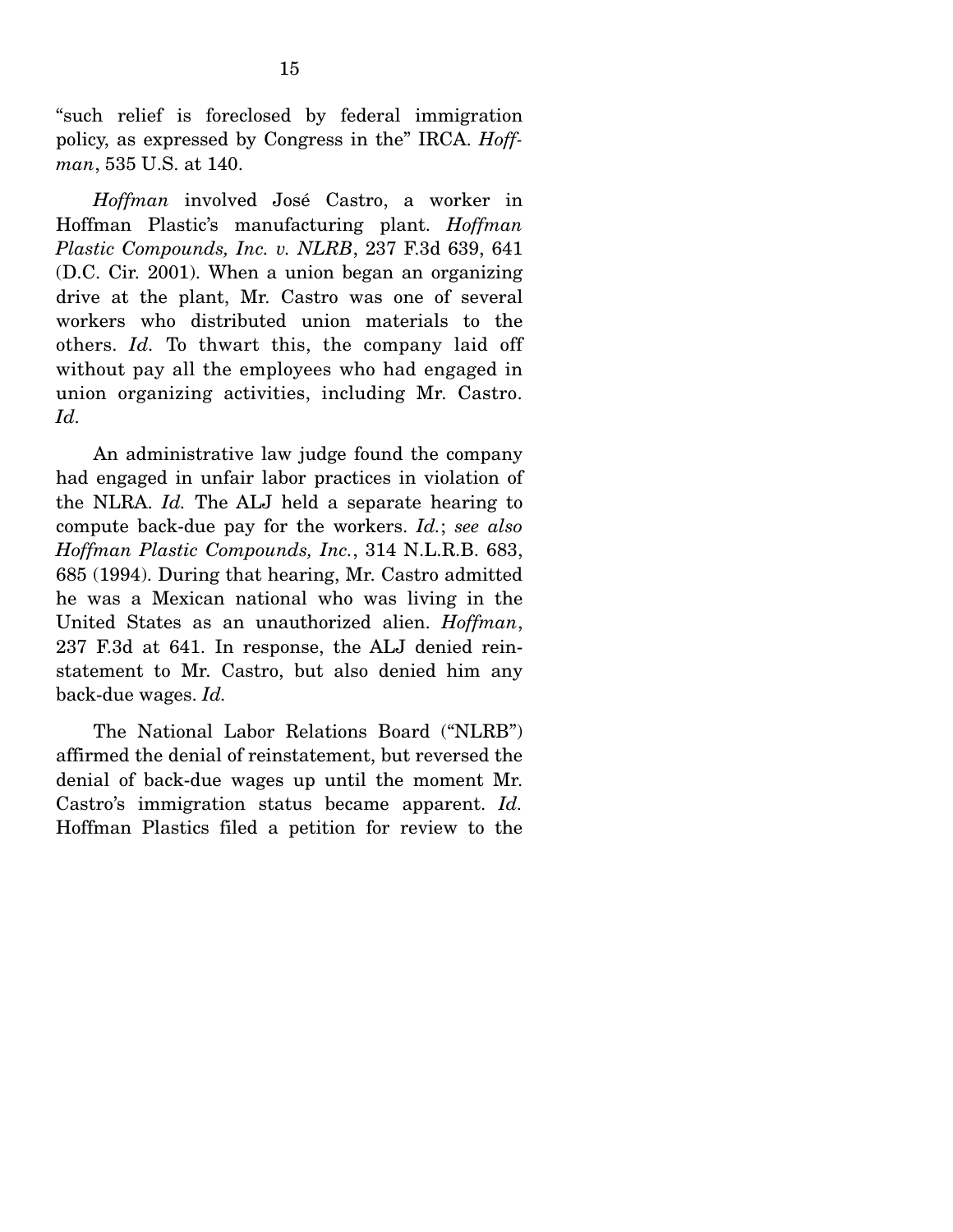D.C. Circuit, arguing "that both *Sure-Tan, Inc. v. NLRB*, 467 U.S. 883 . . . (1984), and the [IRCA], bar awards of any backpay to undocumented discriminatees." *Id.* at 640. The D.C. Circuit disagreed. It held, "*Sure-Tan* supports backpay awards to undocumented discriminatees so long as the awards reflect the discriminatees' actual losses." *Id.* It upheld the post-IRCA "tweak" in the award as "fall[ing] within the [NLRB's] broad remedial discretion." *Id.*

 This Court reversed. After reviewing the history and intent of the IRCA, it held allowing Mr. Castro to claim *any* wages was simply impermissible. For, previously, in *Sure-Tan*, 467 U.S. at 892-93, decided two years before Congress enacted the IRCA, this Court had held federal employment statutes must be applied in conjunction with the immigration laws. In *Sure-Tan*, the Court held undocumented alien workers were "employees" covered by the NLRA's wage provisions because, "[c]ounterintuitive though it may be," the immigration laws as they then stood in 1984 (principally the Immigration and Naturalization Act of 1952 ("INA")) did not prohibit the employment of unauthorized aliens. *Id.* at 892.

The Court stated:

For whatever reason, Congress has not adopted provisions in the INA making it unlawful for an employer to hire an alien who is present or working in the United States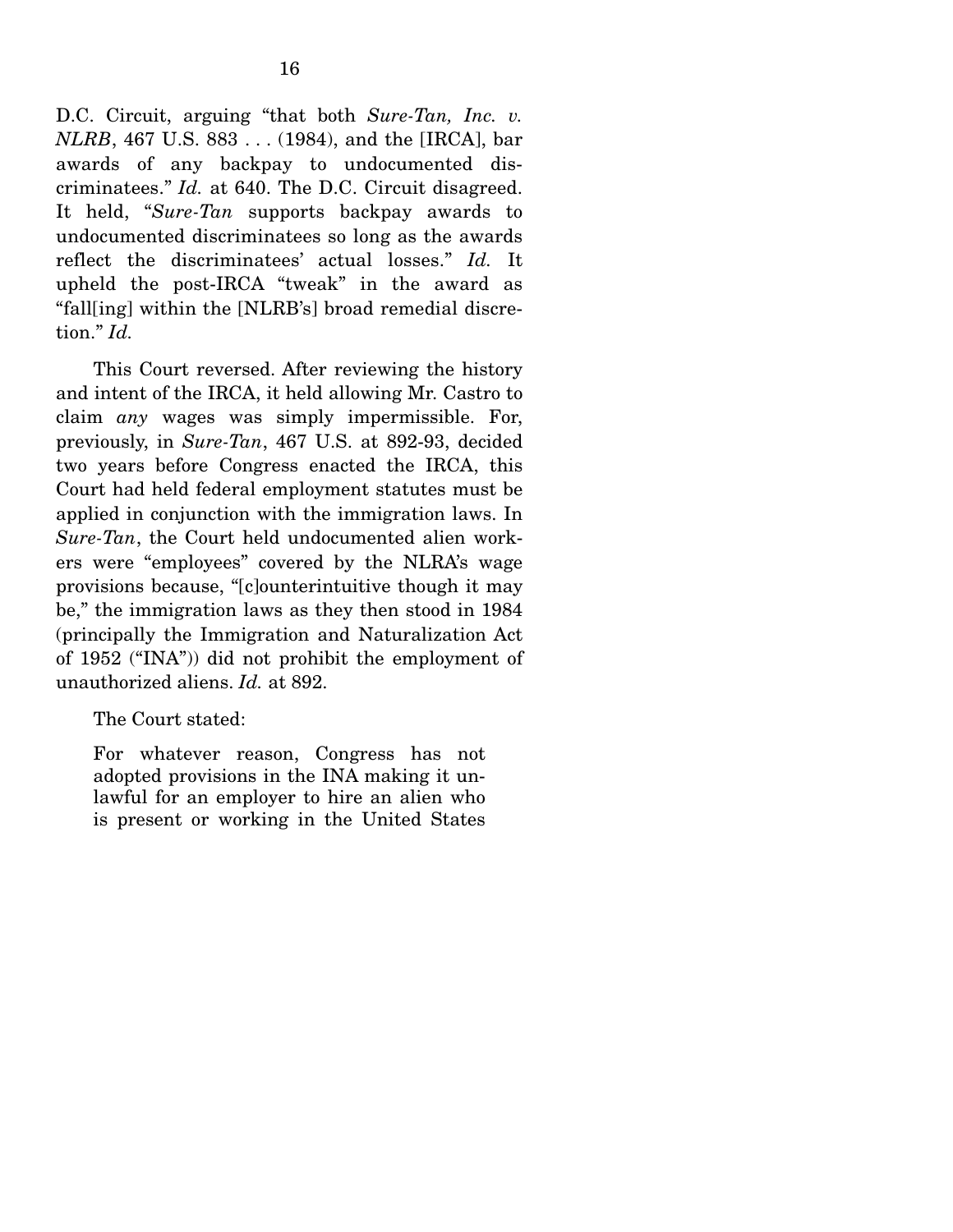without appropriate authorization. . . . Moreover, Congress has not made it a separate criminal offense for an alien to accept employment after entering this country illegally. *Since the employment relationship between an employer and an undocumented alien is hence not illegal under the INA, there is no reason to conclude that application of the NLRA to employment practices affecting such aliens would necessarily conflict with the terms of the INA.*

### $Id.$  at 892-93 (emphasis added).<sup>1</sup>

 Thus, *Sure-Tan* applied a straightforward framework to determine whether unauthorized aliens qualified for wage-paying protections of federal employment laws: if federal law did not prohibit their employment, they could qualify. Conversely, if federal law did prohibit their employment, as the IRCA does today, they could not qualify.

<sup>&</sup>lt;sup>1</sup> Justices Powell and Rehnquist dissented from *Sure-Tan*, stating that, even without a statutory prohibition against employing undocumented aliens, it was "unlikely that Congress intended the term 'employee' to include – for purposes of being accorded the benefits of [the NLRA] – persons wanted by the United States for the violation of our criminal laws." 467 U.S. at 913. The majority reasoned, though, that an express prohibition on employment of undocumented aliens was necessary to conclude that undocumented alien workers did not have a right to wages. *Id.* at 892-93. As a result of the IRCA's enactment, however, this prohibition now exists, as Chief Justice Rehnquist explained in the Court's opinion in *Hoffman*.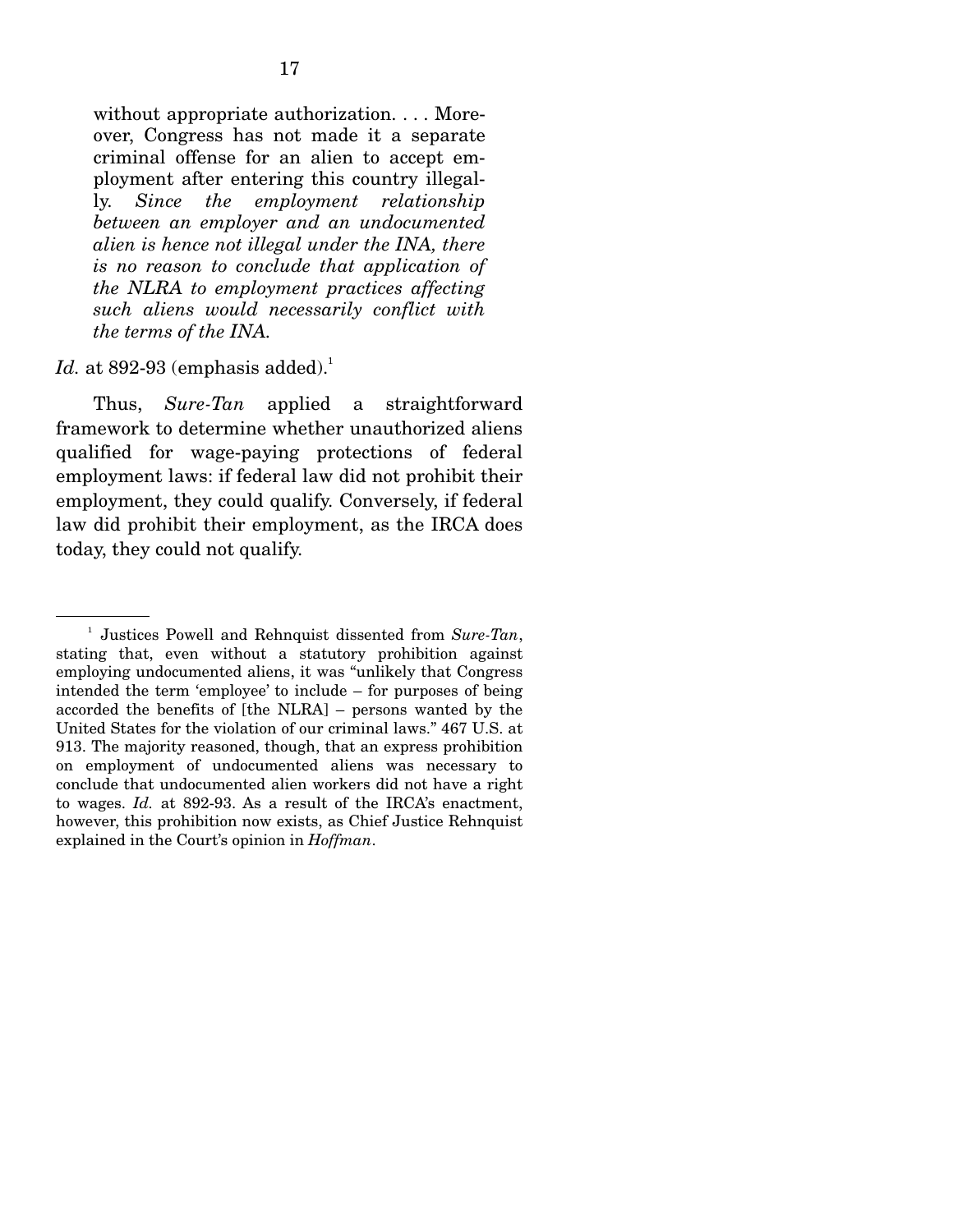Two years later, heeding *Sure-Tan*'s framework, Congress clarified its intent and enacted the IRCA. Unlike the previous INA, this landmark legislation "significantly" changed the "legal landscape" that had existed at the time *Sure-Tan* was decided and, instead, "forcefully made combating the employment of illegal aliens central to the policy of immigration law." *Hoffman*, 535 U.S. at 147.

It did so by establishing an extensive 'employment verification system' designed to deny employment to aliens who (a) are not lawfully present in the United States, or (b) are not lawfully authorized to work in the United States. This verification system is critical to the IRCA regime. To enforce it, IRCA mandates that employers verify the identity and eligibility of all new hires by examining specified documents before they begin work. If an alien applicant is unable to present the required documentation, *the unauthorized alien cannot be hired*.

Similarly, if an employer unknowingly hires an unauthorized alien, or if the alien becomes unauthorized while employed, the employer is compelled to discharge the worker upon discovery of the worker's undocumented status. Employers who violate IRCA are punished by civil fines, and may be subject to criminal prosecution. IRCA also makes it a crime for an unauthorized alien to subvert the employer verification system by tendering fraudulent documents. It thus prohibits aliens from using or attempting to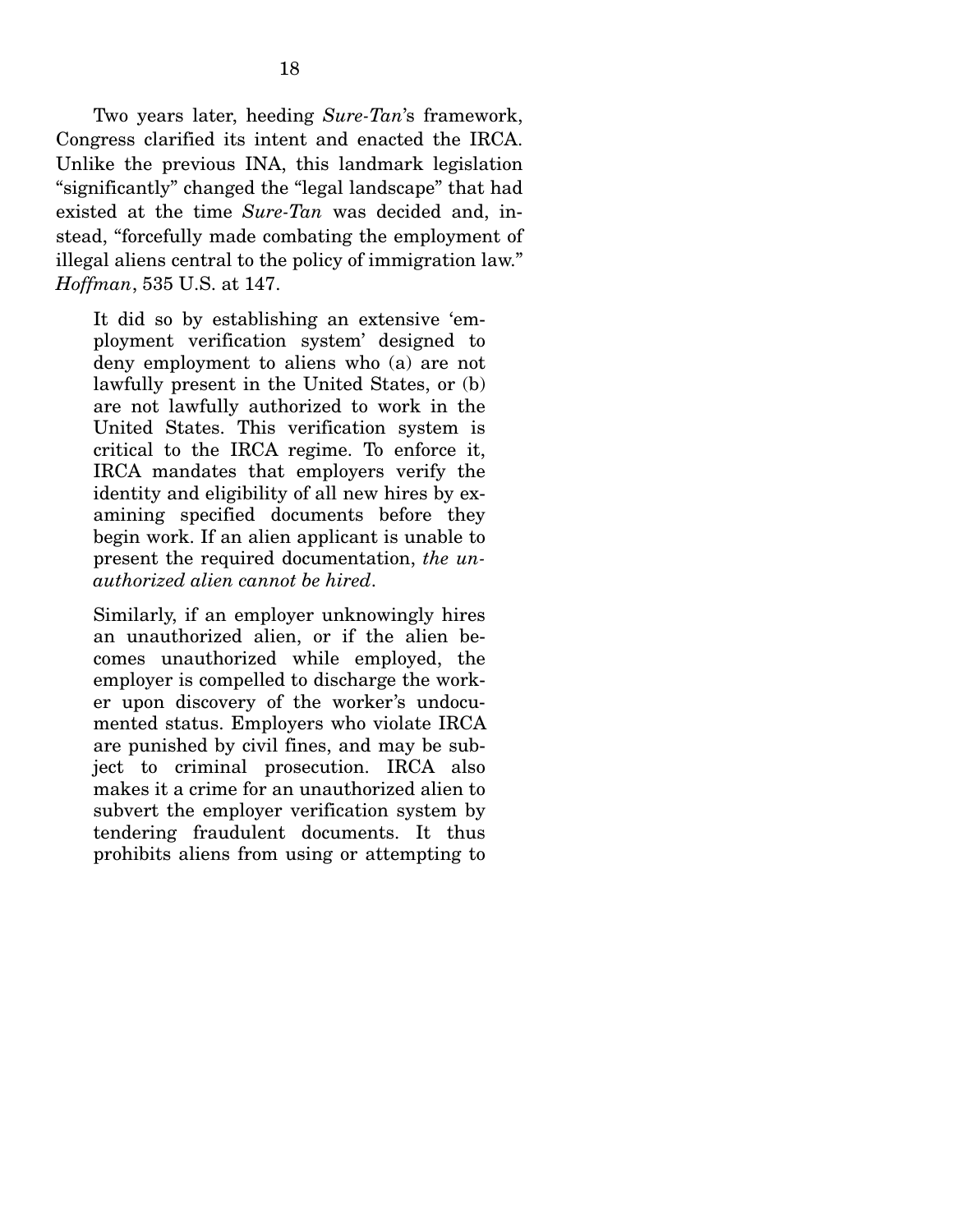use "any forged, counterfeit, altered, or falsely made document" or "any document lawfully issued to or with respect to a person other than the possessor" for purposes of obtaining employment in the United States. Aliens who use or attempt to use such documents are subject to fines and criminal prosecution. . . .

*Under the IRCA regime, it is impossible for an undocumented alien to obtain employment in the United States without some party directly contravening explicit congressional policies*. Either the undocumented alien tenders fraudulent identification, which subverts the cornerstone of IRCA's enforcement mechanism, or the employer knowingly hires the undocumented alien in direct contradiction of its IRCA obligations.

#### *Id.* at 147-48 (emphasis added).

 Accordingly, unlike for authorized workers, given the later passage of the IRCA this Court held in *Hoffman* that NLRA could not be applied to allow Mr. Castro to claim or be awarded any back wages. 535 U.S. at 151-52. For, the IRCA "not only speaks directly to matters of employment but expressly criminalizes the only employment relationship at issue in this case." *Id.* at 151 n.5. Therefore, to allow "an undocumented alien who has never been legally authorized to work in the United States" to claim "wages that could not lawfully have been earned" would "trench upon explicit statutory prohibitions critical to federal immigration policy, as expressed in IRCA. It would encourage the successful evasion of apprehension by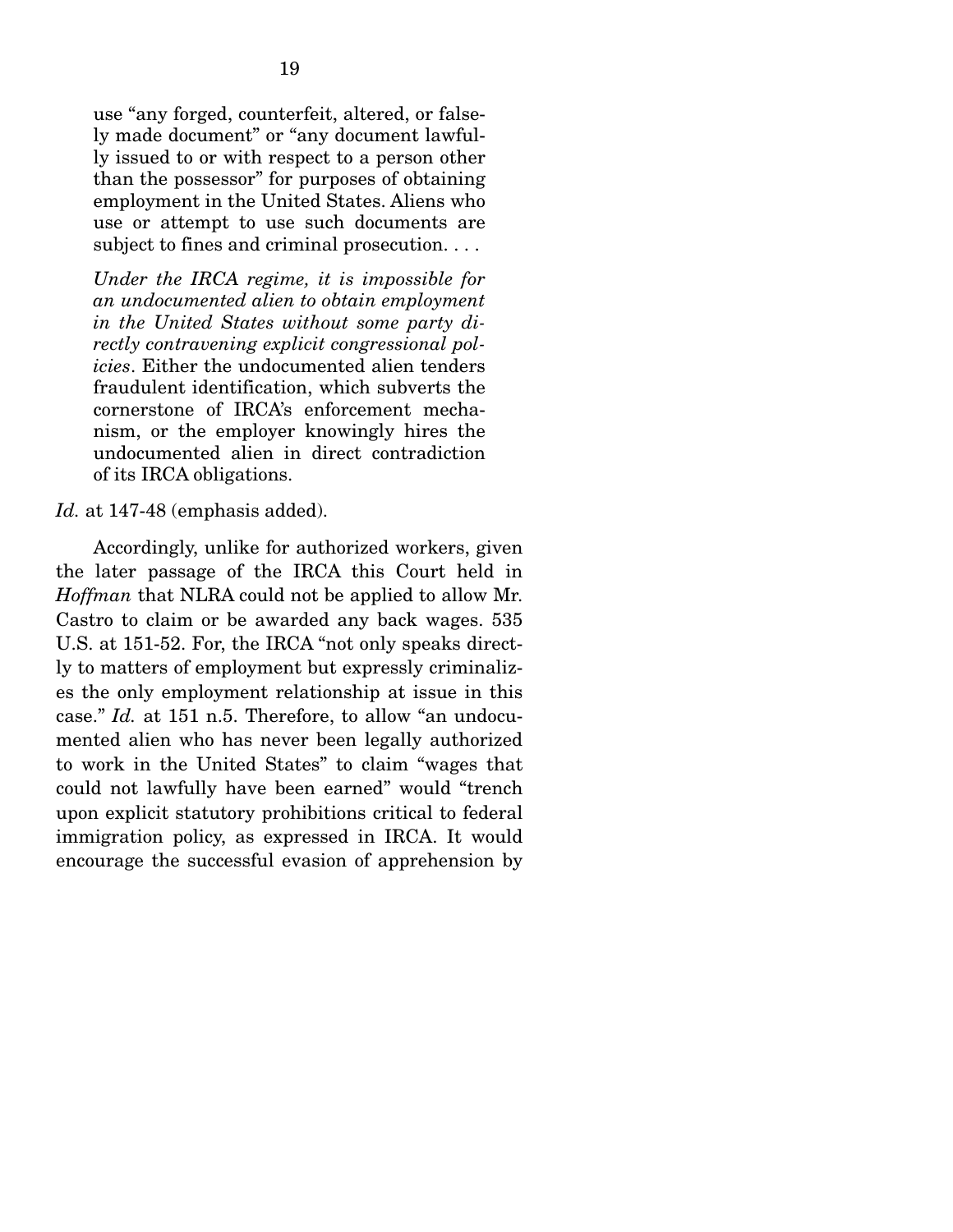immigration authorities, condone prior violations of the immigration laws, and encourage future violations." *Hoffman*, 535 U.S. at 151-52.

*Hoffman*'s holding updating the application of the *Sure-Tan* rule to the law post-IRCA could not be plainer. Given the IRCA's express prohibitions, a federal employment law may not be applied in a manner that "would encourage the successful evasion of apprehension by immigration authorities, condone prior violations of the immigration laws, [or] encourage future violations." *Id.* at 151.

 Moreover, *Hoffman*'s result – foreclosing unauthorized aliens from invoking the wage-recovery provisions of a federal employment statute, as such wages cannot lawfully be paid under the IRCA – has not been limited to the NLRA. A few years *before Hoffman*, but anticipating its result, the Fourth Circuit held that, under the IRCA, unauthorized aliens lack standing to sue for allegedly back-due wages for retaliation under Title VII of the Civil Rights Act of 1964 ("Title VII"), 42 U.S.C. §§ 2000e, *et seq. Egbuna v. Time-Life Libraries, Inc.*, 153 F.3d 184, 187-88 (4th Cir. 1998) (en banc).<sup>2</sup>

<sup>2</sup> The petitioners discussed *Egbuna* at length before the Eighth Circuit in both their opening brief (p. 53 n.3) and their reply brief (pp. 9-10), but neither the respondents nor the Secretary of Labor mentioned it in their briefs, nor did the Eighth Circuit in its decision.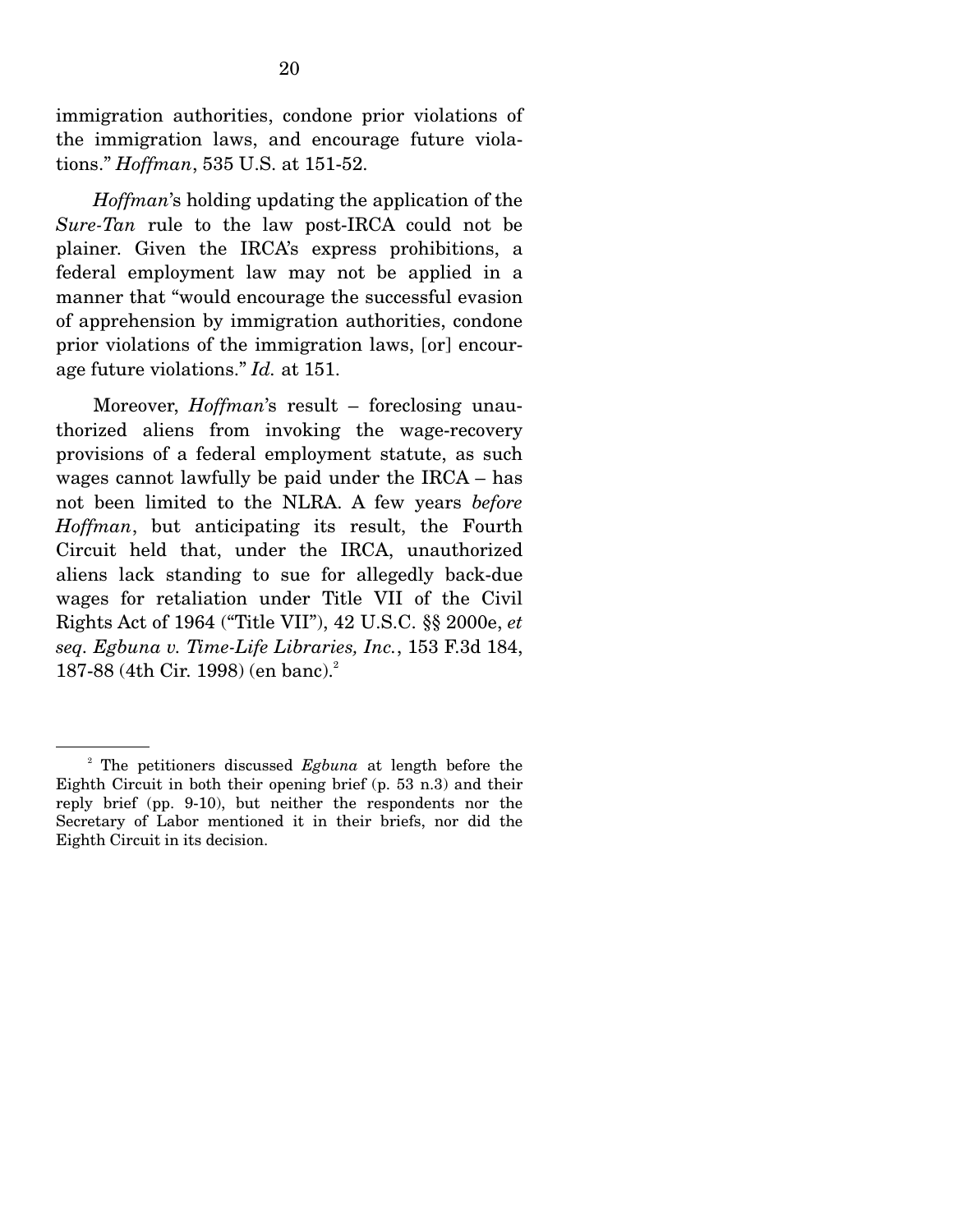Unlike *Hoffman*, which due to the procedural nature of an NLRA case spoke in terms of the NLRB's authority to issue an award, *Egbuna* spoke in terms of standing to sue. Faced with an unauthorized alien's lawsuit for back wages for retaliation under Title VII, the Fourth Circuit held the alien's status under the IRCA deprived him of standing to invoke Title VII so as to maintain such a cause of action. *Id.* This was because the "IRCA," which "effected a monumental change in our country's immigration policy by criminalizing the hiring of unauthorized aliens," "declares it unlawful for employers to employ, recruit, or refer for a fee all unauthorized aliens" and "thus statutorily disqualifies any undocumented alien from being employed as a matter of law." *Id.* Thus, "Given Congress' unequivocal declaration that it is illegal to hire unauthorized aliens and its mandate that employers immediately discharge unauthorized aliens upon discovering their undocumented status," the court could not "sanction the formation of a statutorily declared illegal relationship" by allowing an unauthorized alien a cause of action under Title VII. *Id.* at 188. "To rule" otherwise "would nullify IRCA. . . ." *Id.*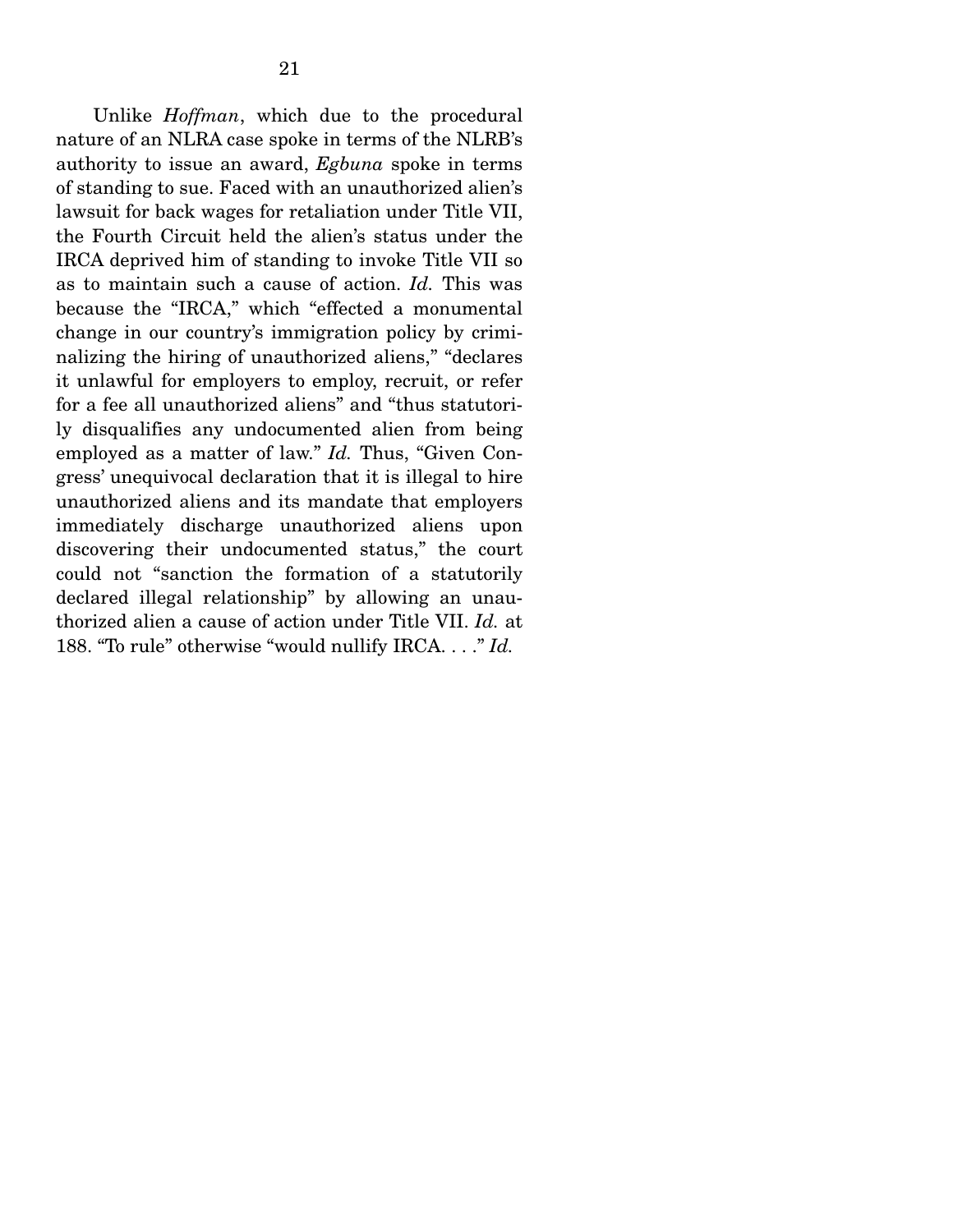**II. Affording an unauthorized alien standing to seek wages under a preexisting act of Congress that the later-enacted IRCA prohibited him from being paid in the first place would condone past, present, and future violations of the IRCA.**

 As the Fourth Circuit saw in *Egbuna*, it is plain that allowing an unauthorized alien standing under a preexisting act of Congress to sue in court for (and thereby recover) wages that he could not lawfully have been paid in the first place under the laterenacted IRCA would, as this Court expressly forbade in *Hoffman*, "encourage the successful evasion of apprehension by immigration authorities, condone prior violations of the immigration laws, and encourage future violations." 535 U.S. at 151. It would judicially legalize that which Congress legislatively has prohibited.

 To establish standing to sue by invoking an act of Congress, a plaintiff must establish both of two levels of standing: (1) the "irreducible constitutional minimum" sufficient to open the courthouse doors under U.S. Const. art. III, § 2, of "demonstrating" an "injury in fact" that is "fairly traceable" to the defendants that can "be redressed by a favorable decision;" and (2) "prudential principles that bear on the question of standing," including that the plaintiff 's claim must "fall within the zone of interests protected or regulated by the statutory provision . . . invoked in the suit. . . ." *Bennett v. Spear*, 520 U.S. 154, 162 (1997). If he fails either one of those two tests, the district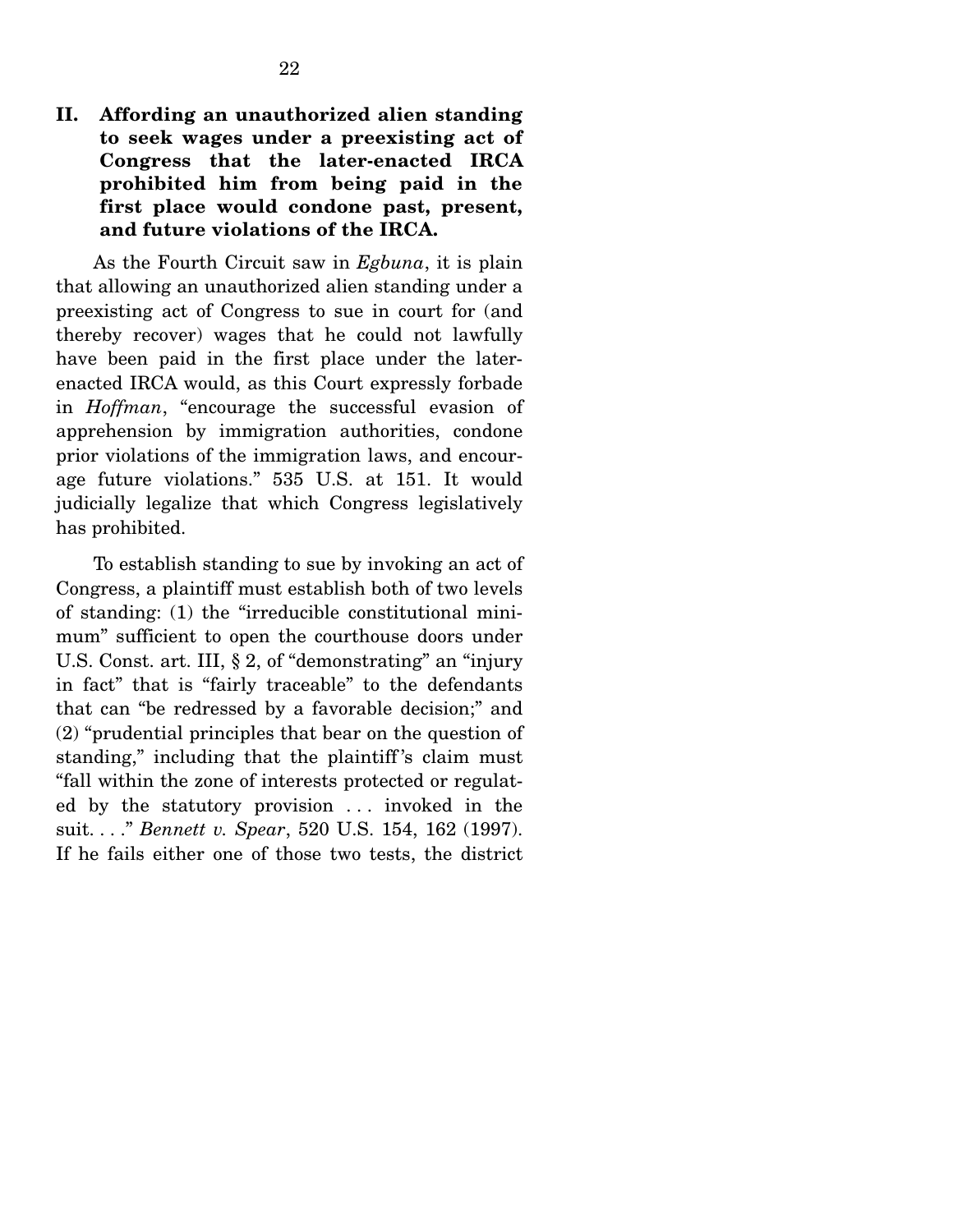court lacks subject matter jurisdiction of his statutory claim. *Id.*

 Thus, even if a plaintiff suing under an act of Congress meets the minimal constitutional requirements for standing, he additionally must meet the "zone of interests" test. *Id*. The breadth of a law's "zone of interests varies according to the provisions of law at issue," as "Congress legislates against the background of our prudential standing doctrine," and prudential standing requirements therefore can be "modified or abrogated by Congress. . . ." *Id.* at 162- 63. As such, if it "cannot reasonably be assumed that Congress intended to permit the [plaintiff 's] suit," the plaintiff lacks standing. *Clarke v. Sec. Indus. Ass'n*, 479 U.S. 388, 399 (1987).

 In this case, the respondents, all six of whom are admitted "aliens . . . without employment authorization," invoked the FLSA to sue the petitioners, the aliens' alleged former employers, for "minimum and overtime wages" the aliens alleged (and the jury found) the petitioners wilfully had failed to pay (App. 2, 6). As the Eighth Circuit's opinion recounts, the FLSA mandates that "[e]very employer shall pay to each of his employees who in any workweek is engaged in commerce or in the production of goods for commerce, or is employed in an enterprise engaged in commerce or in the production of goods for commerce, wages at the [minimum wage rate]" (App. 11) (quoting 29 U.S.C. § 206(a)) (emphasis removed). It mandates additional overtime pay of at least "one and onehalf the regular [hourly] rate" for "a workweek longer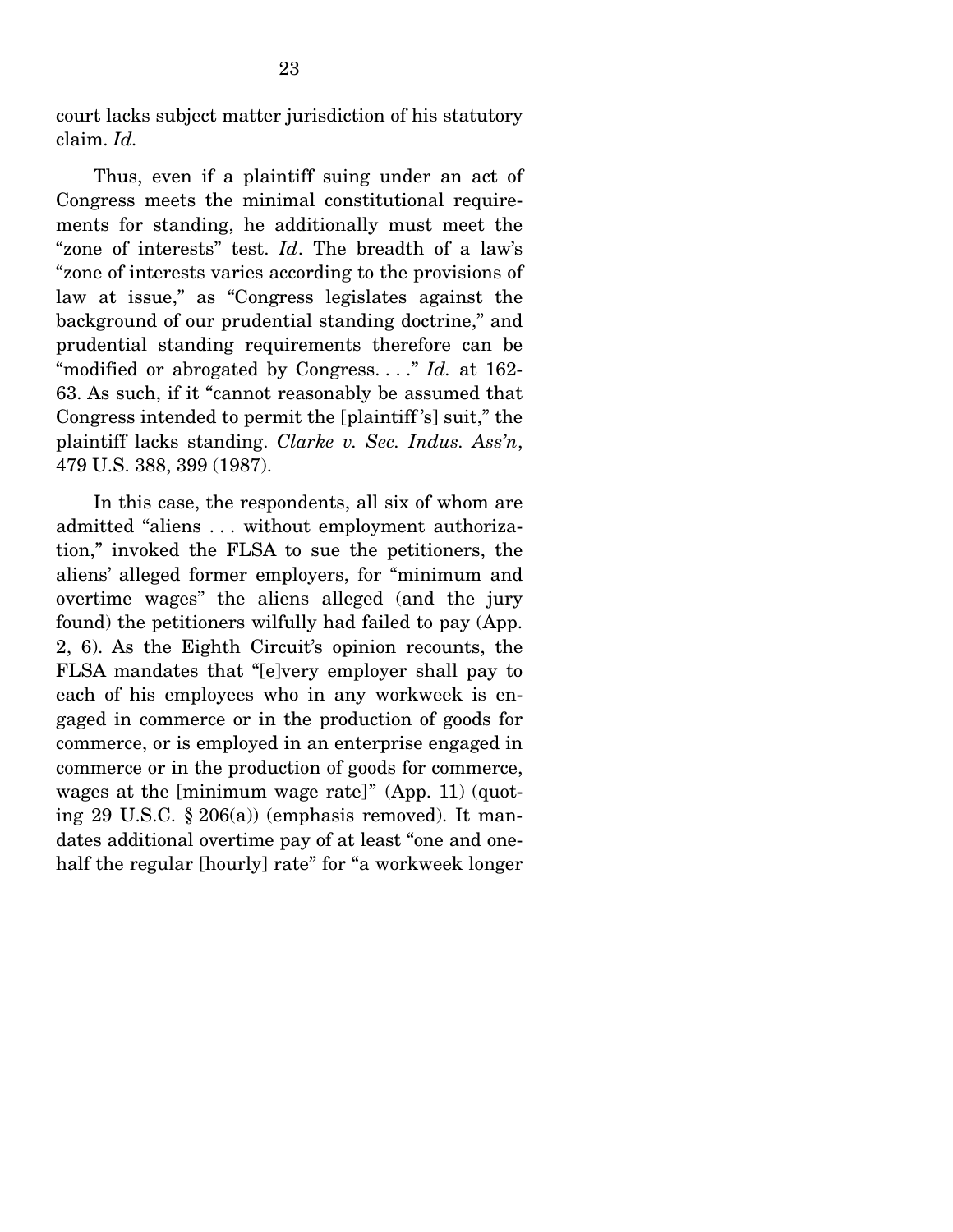than forty hours" (App. 11-12) (quoting 29 U.S.C.  $§ 207(a)(1)).$ 

 At the same time, the IRCA absolutely prohibits employing or paying any wages to unauthorized aliens such as the respondents. 8 U.S.C. § 1324a. Titled "Unlawful Employment of Aliens," this section of the IRCA makes it "unlawful for a person or entity . . . to hire, or to recruit or refer for a fee, for employment in the United States an . . . unauthorized alien," that is, an alien who is not "lawfully admitted for permanent residence" or otherwise "authorized to be so employed by" federal law "or by the Attorney General." *Id.* at  $(a)(1)(A)$  and  $(h)(3)$ . It prohibits employing unauthorized aliens both at the outset, in hiring, as well as any such "continuing employment." *Id.* at (a)(2).

Thus, as this Court has held,

Under the IRCA regime, it is impossible for an undocumented alien to obtain employment in the United States without some party directly contravening explicit congressional policies. Either the undocumented alien tenders fraudulent identification, which subverts the cornerstone of IRCA's enforcement mechanism, or the employer knowingly hires the undocumented alien in direct contradiction of its IRCA obligations.

*Hoffman*, 535 U.S. at 148 (2002). Accordingly, the "IRCA . . . not only speaks directly to matters of employment but expressly criminalizes the only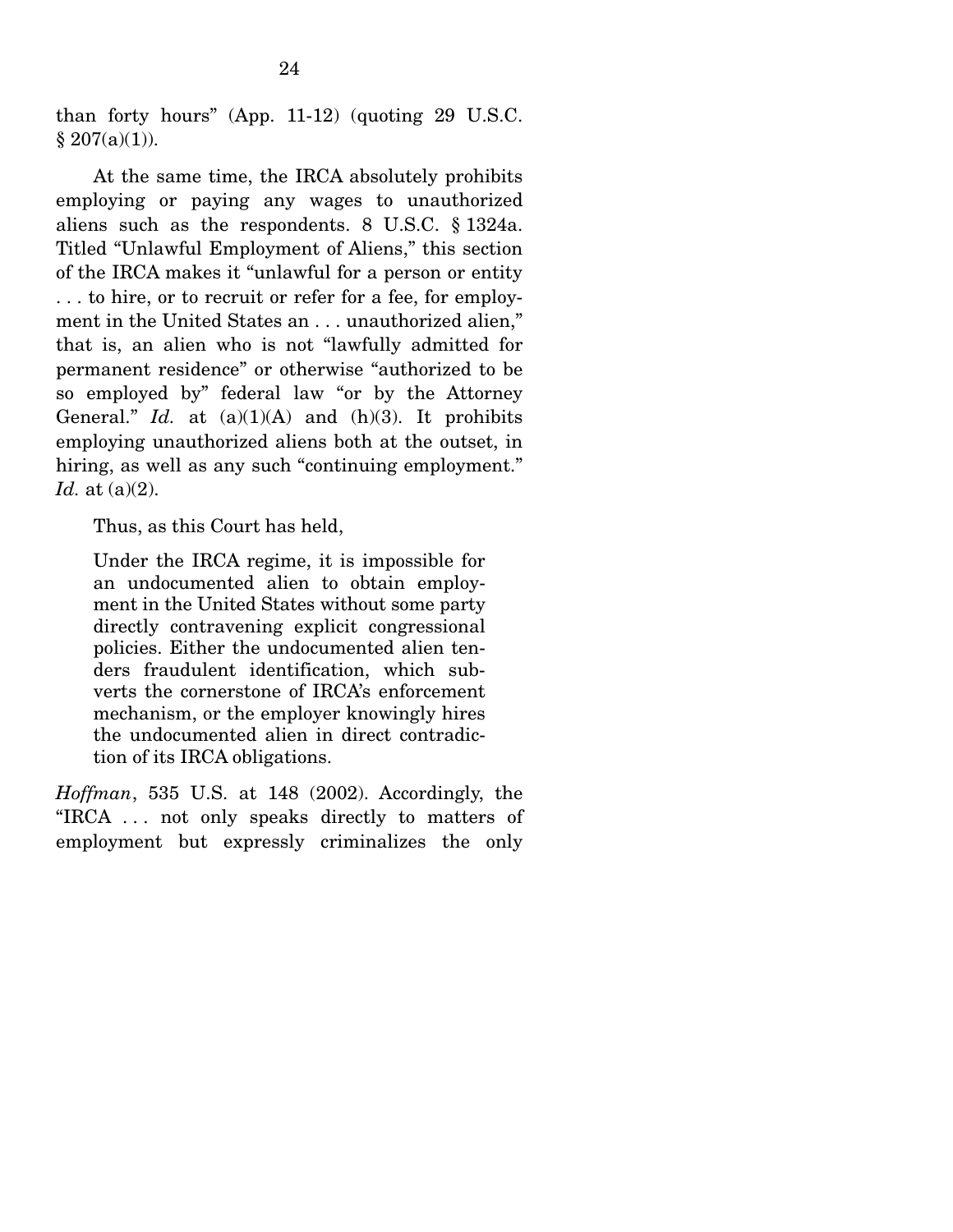employment relationship at issue in this case." *Id.* at 151 n.5.

 For this reason, both before the District Court and on appeal, the petitioners explained that, as in *Egbuna*, a claim by unauthorized aliens to allegedly unpaid wages and overtime from previous "employment" cannot come within the zone of interests the FLSA seeks to protect, because the IRCA absolutely prohibits such employment or the payment of such wages in the first place (App. 2, 7-8).

 The "zone of interest" standing requirement applies equally to the FLSA just as to any other act of Congress: that is, if a person's unpaid wage claim does not fall within the zone of interests Congress seeks to protect in the FLSA (under the present state of federal law), he or she lacks standing to invoke its provisions. In *United Food & Commercial Workers Union v. Albertson's*, 207 F.3d 1193, 1198-1202 (10th Cir. 2000), for example, the Tenth Circuit held that, because "standing" under the FLSA "to pursue an action for liability is statutorily limited to employees only," and a labor union did not qualify as an "employee," while it "might or might not qualify" as to "Article III standing," it did not come within the FLSA's zone-of-interests so as to afford it standing to sue under the FLSA on behalf of its members. And every circuit has held that prisoners laboring in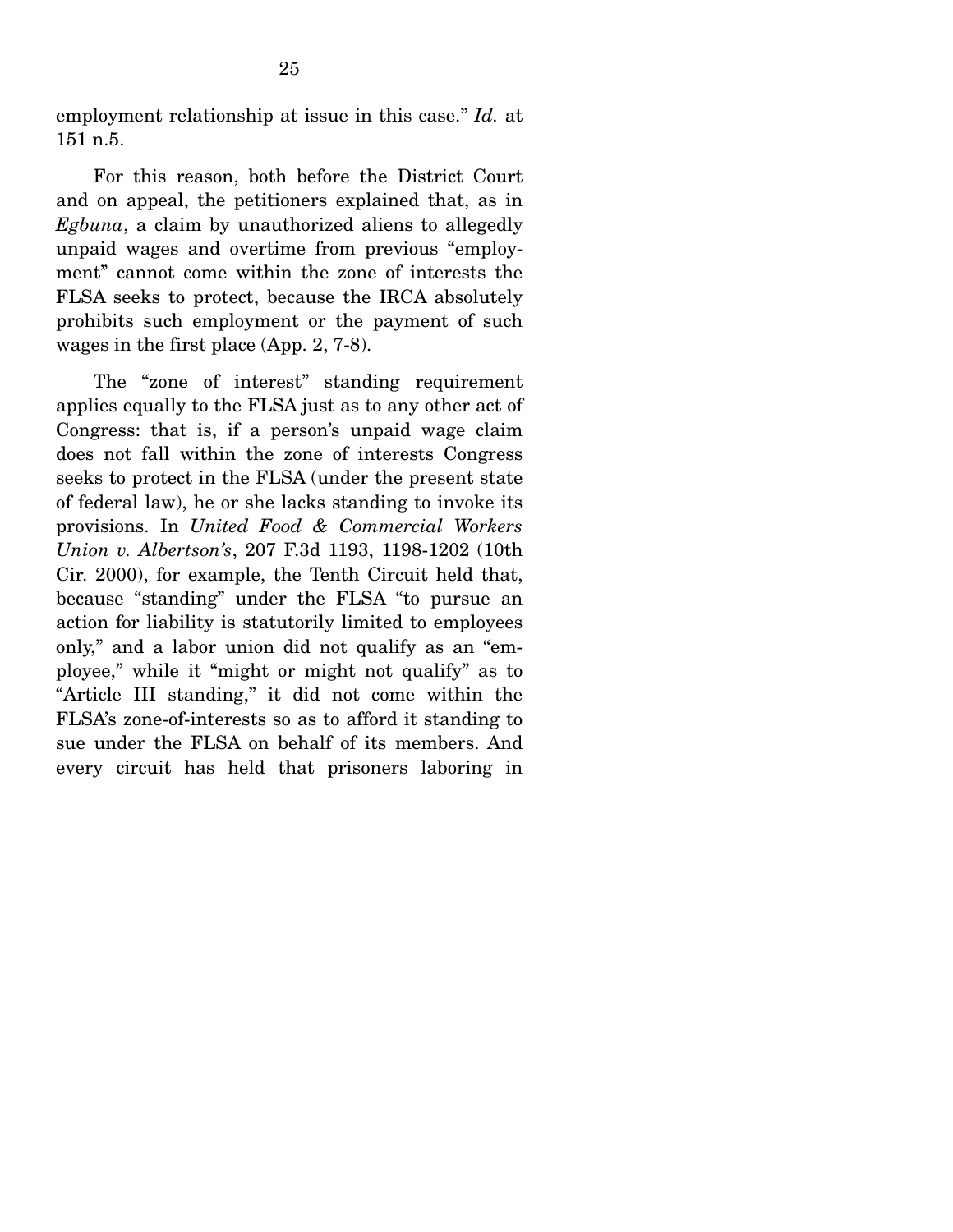prison work activities do not fall within the FLSA's zone of interests.<sup>3</sup>

 In the decision below, the Eighth Circuit "disagree[d]" that unauthorized aliens whom the IRCA prohibits employing or paying any wages lack standing to bypass the IRCA and seek such wages under the FLSA (App. 2). Instead, it held "employers who unlawfully hire unauthorized aliens must otherwise comply with federal employment laws" as to those aliens, including paying them the wages that the IRCA prohibits them from being paid (App. 10). It held "unauthorized aliens may sue under the FLSA . . . to recover statutory damages for work actually performed," as opposed to work unperformed, because they are "workers" who qualify "as 'employees' under the FLSA," and thus "plainly fall within the zone of interests protected or regulated by" the FLSA (App. 20, 25).

<sup>3</sup> *See Miller v. Dukakis*, 961 F.2d 7, 8 (1st Cir. 1992); *Danneskjold v. Hausrath*, 82 F.3d 37, 39 (2d Cir. 1996); *Tourscher v. McCullough*, 184 F.3d 236, 243 (3d Cir. 1999); *Harker v. State Use Indus.*, 990 F.2d 131, 133-36 (4th Cir. 1993); *Reimoneng v. Foti*, 72 F.3d 472, 475 (5th Cir. 1996); *Sims v. Parke Davis & Co.*, 453 F.2d 1259, 1259 (6th Cir. 1971); *Vanskike v. Peters*, 974 F.2d 806, 807-08 (7th Cir. 1992); *McMaster v. Minnesota*, 30 F.3d 976, 980 (8th Cir. 1994); *Gilbreath v. Cutter Biological, Inc.*, 931 F.2d 1320, 1323-25 (9th Cir. 1991); *Franks v. Okla. State Indus.*, 7 F.3d 971, 973 (10th Cir. 1993); *Villarreal v. Woodham*, 113 F.3d 202, 207 (11th Cir. 1997); *Henthorn v. Dep't of the Navy*, 29 F.3d 682, 688 (D.C. Cir. 1994).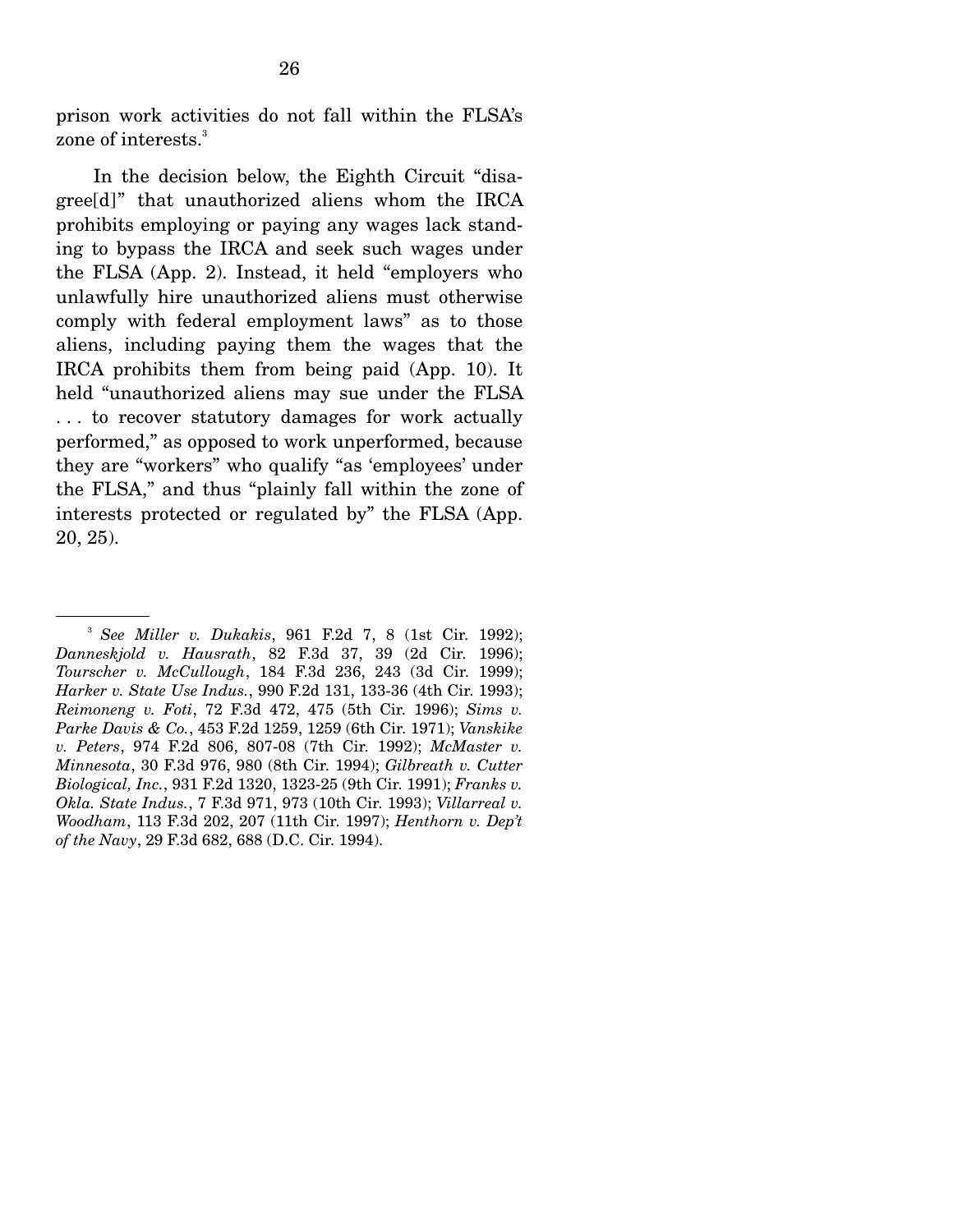That conclusion conflicts with both this Court's decision in *Hoffman* and the Fourth Circuit's decision in *Egbuna*. Indeed, it equally conflicts with the accepted manner in which the zone-of-interests test applies to present claims under statutes. It is common that the terms of a later act of Congress necessarily must excise the ability of some class of litigants to have standing to sue or take some other action under an earlier act of Congress. *See*, *e.g.*, *United States v. Fausto*, 484 U.S. 439, 443-45 (1988) (under Civil Service Reform Act of 1978, civil servant lacked standing under Tucker Act of 1887 and Back Pay Act of 1967 to seek review of agency suspension and backpay decision); *Argentine Republic v. Amerada Hess Shipping Corp.*, 488 U.S. 428, 433-37 (1989) (under Foreign Sovereign Immunities Act of 1976, Liberian corporation lacked standing under 1789 Alien Tort Statute to sue Argentine government for damage to tanker by Argentine military forces); *FDA v. Brown & Williamson Tobacco Corp.*, 529 U.S. 120, 137 (2000) (under later tobacco statutes, FDA lacked ability to enforce its own tobacco regulations against tobacco companies under the Food, Drug, and Cosmetic Act of 1938); *cf. United States v. Novak*, 476 F.3d 1041, 1043 (9th Cir. 2007) (despite antialienation provision of Employee Retirement Income Security Act of 1974, Mandatory Victims Restitution Act of 1996 authorized Government to enforce restitution orders against convicted criminal defendant's retirement plan).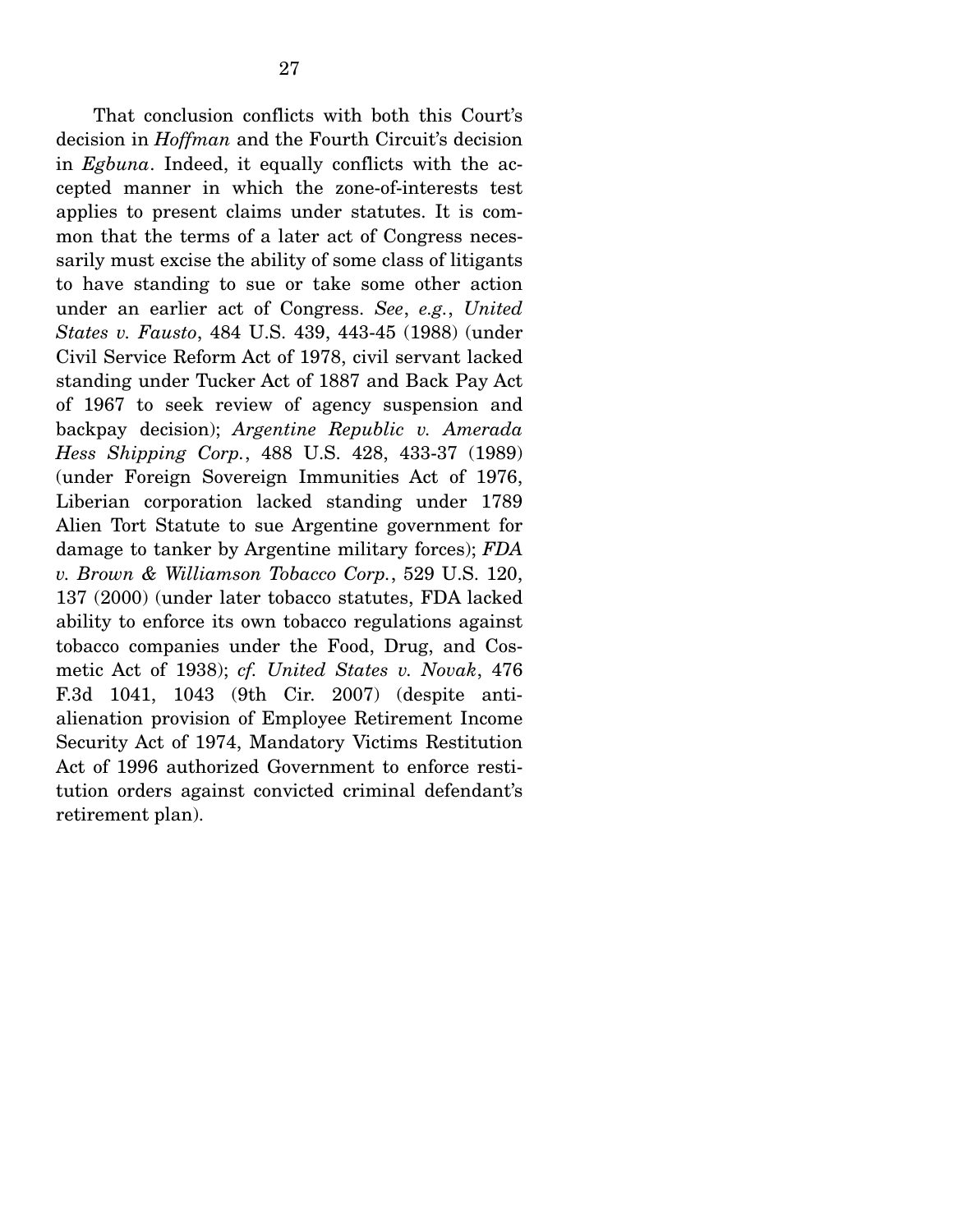At the time a statute is enacted, it may have a range of plausible meanings. Over time, however, subsequent acts can shape or focus those meanings. The "classic judicial task of reconciling many laws enacted over time, and getting them to 'make sense' in combination, necessarily assumes that the implications of a statute may be altered by the implications of a later statute." This is particularly so where the scope of the earlier statute is broad but the subsequent statutes more specifically address the topic at hand. . . . "[A] specific policy embodied in a later federal statute should control our construction of the [earlier] statute, even though it ha<sup>[s]</sup> not been expressly amended."

*FDA*, 529 U.S. at 143 (internal citations omitted).

 In *Hoffman*, this Court applied this same analysis to the effect of the IRCA on an earlier employment statute, the NLRA, and held the IRCA's prohibition on paying wages to unauthorized aliens precluded such an alien from recovering under the earlier act. 535 U.S. at 151-52. In *Egbuna*, the Fourth Circuit did the same to the effect of the IRCA on Title VII, and held the IRCA's prohibition similarly precluded such an alien from having standing to sue.

 Although the Eighth Circuit's decision below does not address *Egbuna*, it seeks to distinguish *Hoffman* by holding *Hoffman* was limited to the issue of whether the NLRB could "'award backpay to an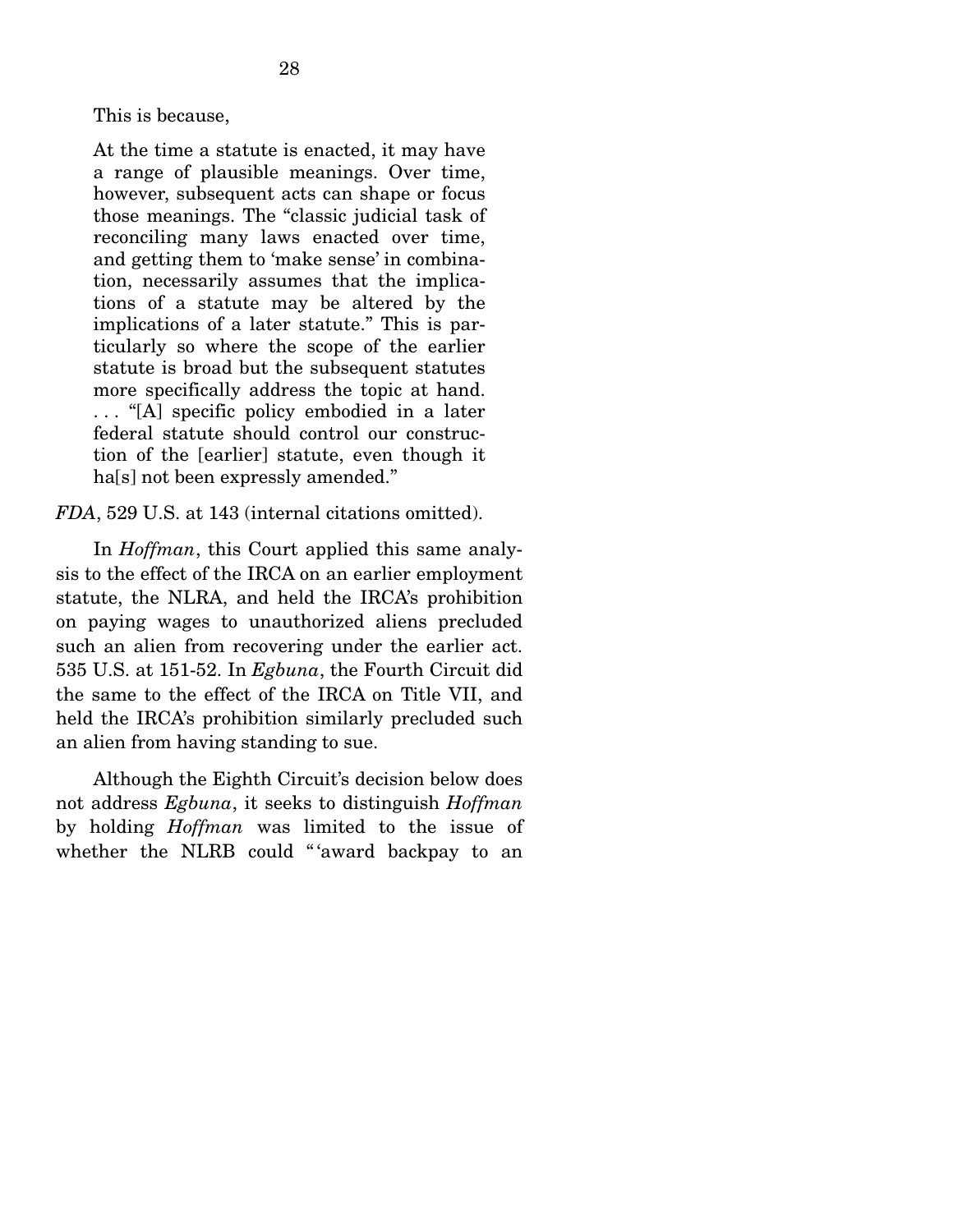illegal alien for years of work *not* performed," as opposed to work the unauthorized alien did perform (App. 14) (quoting *Hoffman*, 535 U.S. at 149 (emphasis added by the Eighth Circuit)). It concluded that "the *Hoffman* court – after considering Congress's intervening enactment of the IRCA – reaffirmed its earlier holding in [*Sure-Tan*, *supra*] that the NLRA applies to the actual employment of unauthorized aliens" (App. 14-15).

 The Eighth Circuit's suggestion that *Hoffman* somehow held unauthorized aliens are not entitled to "backpay . . . for . . . work not performed" but nonetheless have standing to seek unpaid wages for "actual employment" is simply incorrect. It is unsupported by any language in *Hoffman*, nor does the decision below quote any to support this notion.

 Rather, *nothing* in *Hoffman* remotely suggests its holding is limited to wages due (but unlawful to be paid) for "work not performed," as opposed to wages due (but unlawful to have been paid) for work performed (App. 14). Notably, the Eighth Circuit's placement of a period after "work not performed" in its emphasized quotation from *Hoffman* (App. 14) is in error: the actual sentence reads that this Court would preclude backpay not merely for "work not performed," but also "*for wages that could not lawfully have been earned*, and for a job obtained in the first instance by a criminal fraud." 535 U.S. at 149 (emphasis added).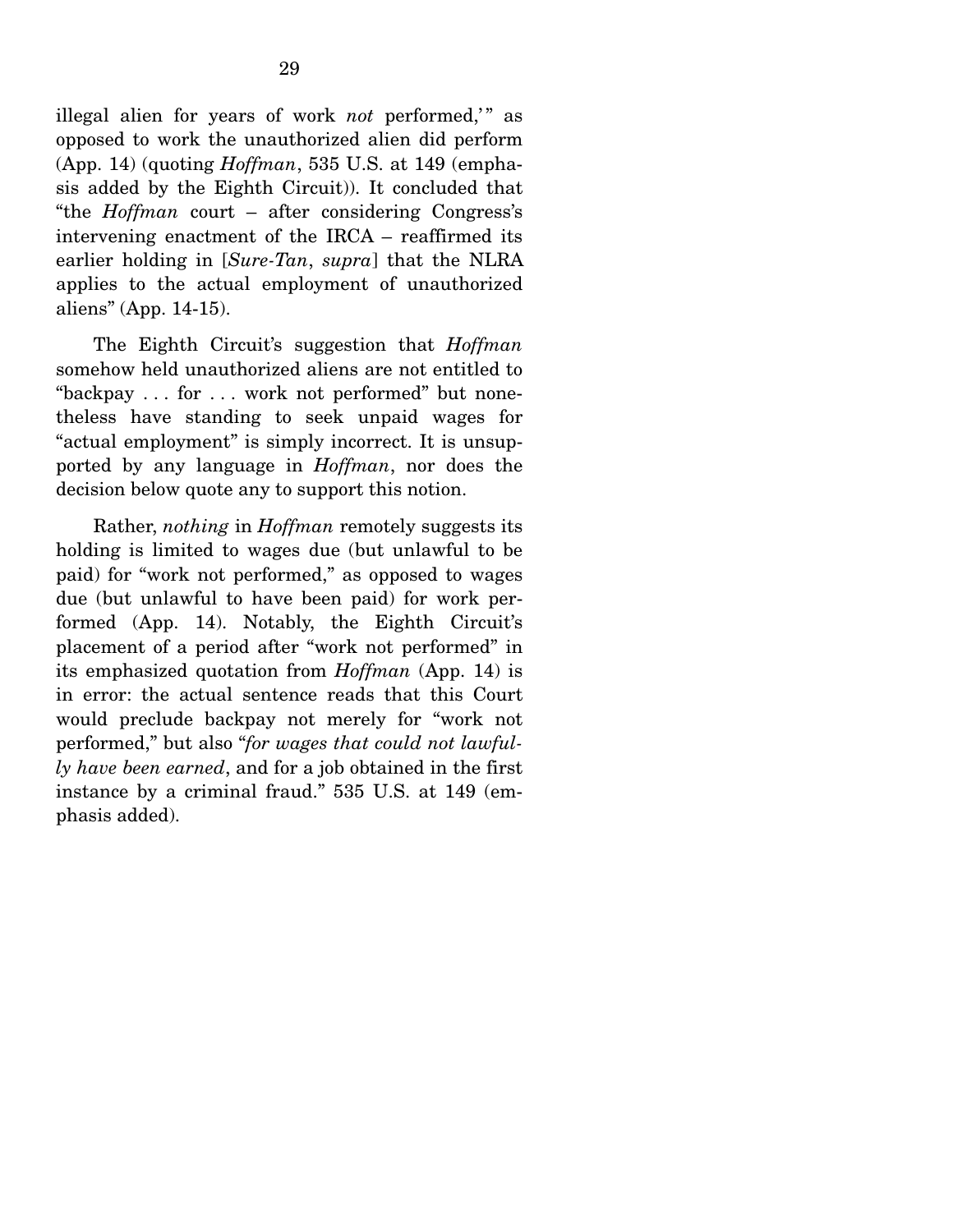As well, the Court's broad language in *Hoffman* expressly (and logically) holds the opposite of the Eighth Circuit's conclusion: that unauthorized aliens are unentitled to claim *any* wages, as employing and paying them is absolutely prohibited by the IRCA in the first place. For, "allowing" an unauthorized alien to seek such wages "would unduly trench upon *explicit statutory prohibitions critical to federal immigration policy*, as expressed in IRCA. It would encourage the successful evasion of apprehension by immigration authorities, *condone prior violations of the immigration laws*, and encourage future violations." *Hoffman*, 535 U.S. at 151-52 (emphasis added). *Hoffman* holds the effect of the IRCA is that unauthorized aliens cannot use the judicial processes of the United States under preexisting employment statutes to recover "wages that could not lawfully have been earned. . . ." *Id.* at 149.

 Allowing the respondents in this case to use the courts to recover wages that the IRCA prohibited them from being paid in the first place plainly "would . . . condone prior violations of the immigration laws" and "encourage the successful evasion of apprehension by immigration authorities. . . ." *Id.* at 151-52. The wages "could not lawfully have been earned. . . ." *Id.* at 149. *Hoffman* enjoins applying any federal employment statute as to allow any of these things. It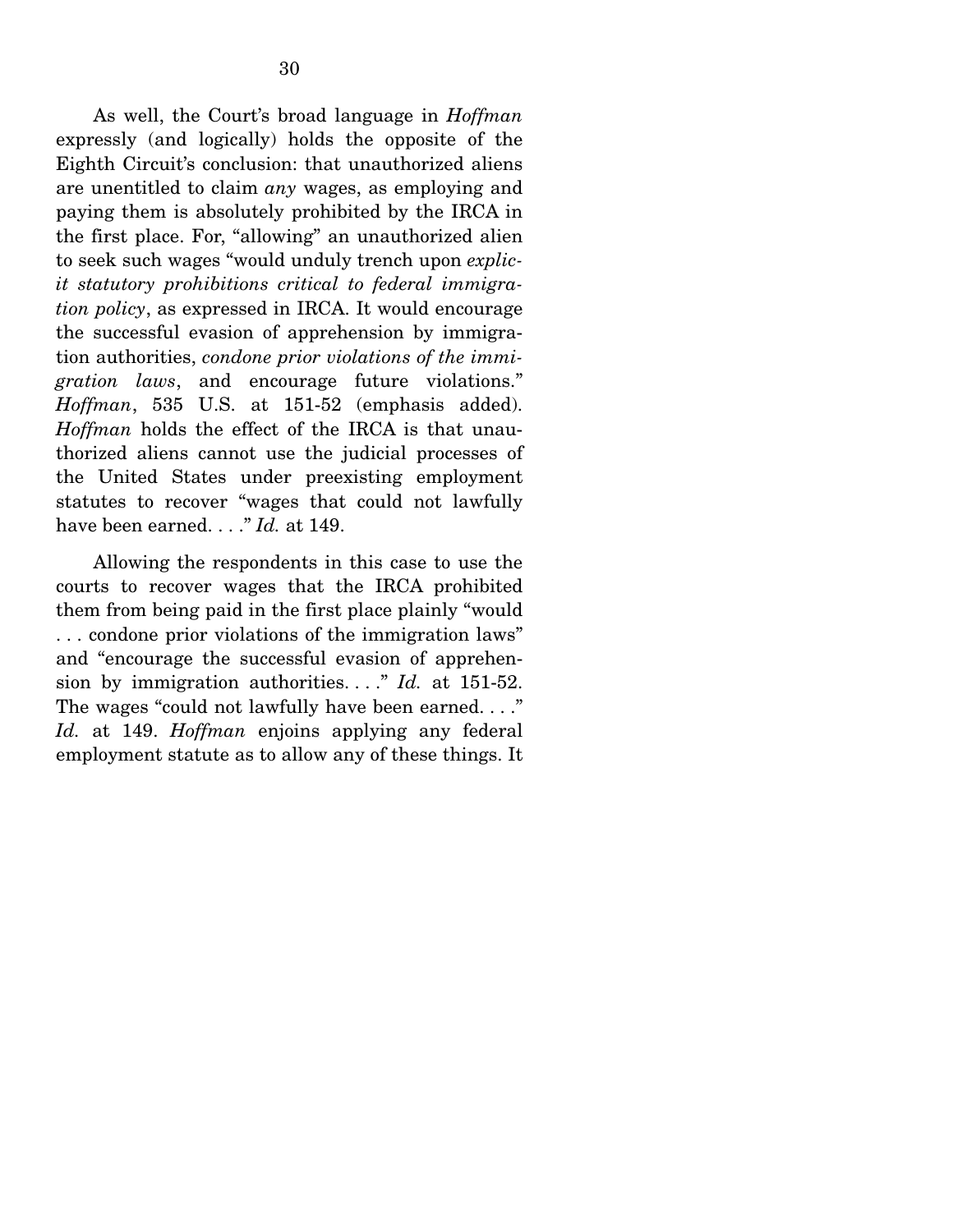expresses no limitation on this principle. The Eighth Circuit's opinion was wrong to conclude otherwise.<sup>4</sup>

 As *Hoffman*, *Egbuna*, and *Sure-Tan* explain, and as in other cases in which a later law more specifically foreclosed some previous, broad activity allowed under an earlier law, given the explicit statutory prohibitions critical to the IRCA, unauthorized aliens cannot fall under the "zone of interests" the FLSA seeks to protect in its grant of standing to sue for unpaid wages. As to unauthorized aliens, the IRCA prohibits those wages from being paid in the first place. It matters not whether the claim for wages was brought under the NLRA, FLSA, Title VII, or any other federal employment statute.

 The application of the IRCA to the preexisting employment statutes in *Hoffman* and *Egbuna* boils down to one clear and simple rule: by foreclosing paying any wages of any kind to any unauthorized aliens, the IRCA equally forecloses the applicability to unauthorized aliens of the wage-recovery provisions of preexisting employment statutes. The Eighth Circuit's opinion, however, is devoid of any clear

<sup>4</sup> Similarly, the Panel's analogy of this case to the requirement that Al Capone pay federal income taxes on his illicit income (App. 10) is inapposite. Since its inception, and echoing U.S. Const. amend. XVI, the Internal Revenue Code has required income taxes to be paid broadly on "all income from whatever source derived," 26 U.S.C. § 61(a), unless another provision of the Code specifically excludes the income. Unlike the IRCA in this case, no later-enacted part of the Code exempts illicit income from taxation.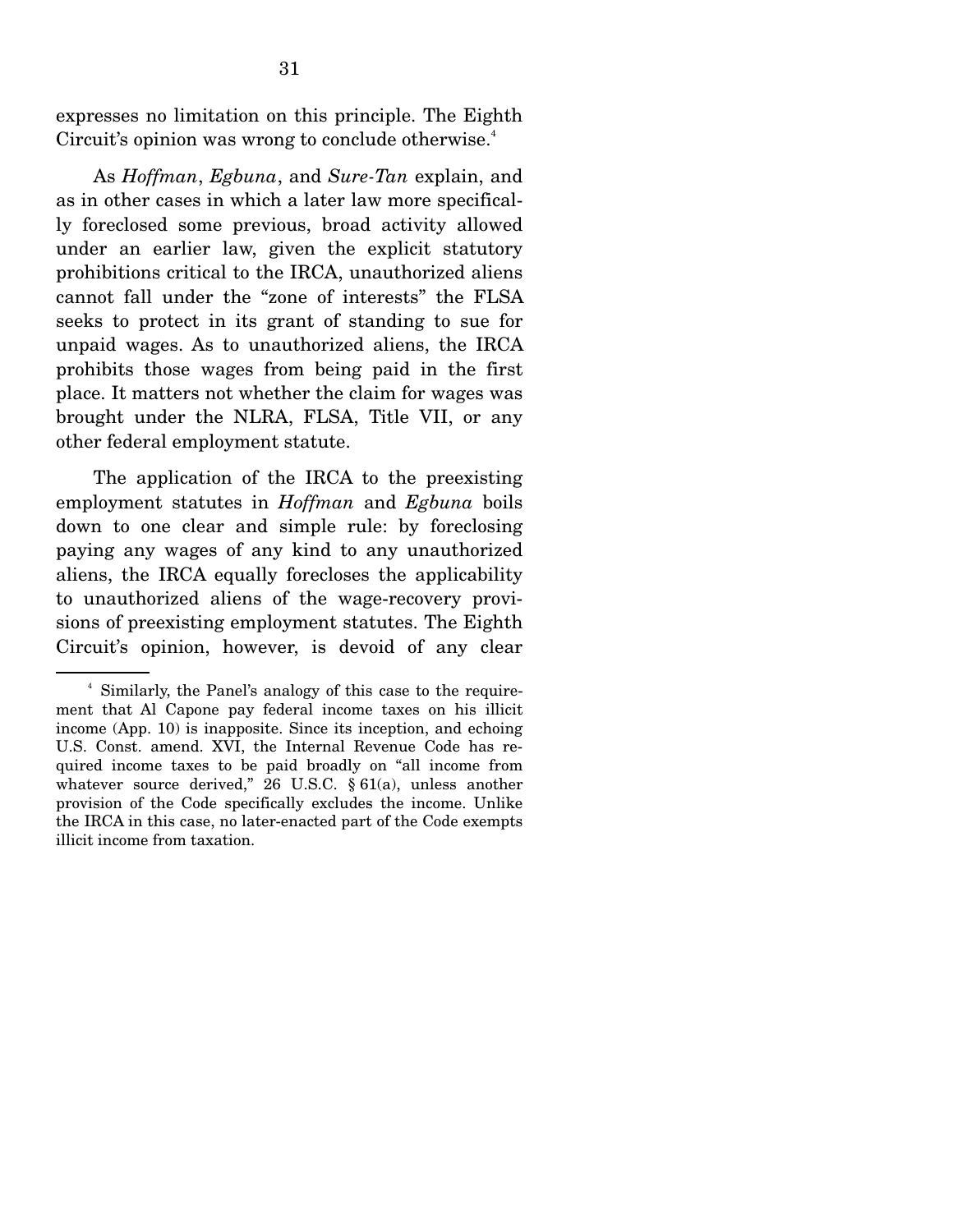delineation of when an unauthorized alien may not invoke a preexisting employment statute, as in *Hoffman* and *Egbuna*, or when he may. This Court should grant its writ of certiorari to review this case so as to provide needed harmony between the application of federal wage-recovering employment statutes and the immigration laws. The most logical conclusion would be to extend to the FLSA the broad holding of *Hoffman* and its similar application in *Egbuna*.

**III. The Department of Labor's position on which the Eighth Circuit relied – that affording unauthorized aliens standing to sue for unpaid wages under the FLSA actually supports the IRCA's prohibition on employing unauthorized aliens – is illogical and already was rejected by this Court in** *Hoffman***.**

 Beyond its misreading and misapplication of *Hoffman* and the IRCA, the Eighth Circuit also rested its decision as to the interplay of the IRCA and FLSA on the "Department of Labor's position" (App. 16-18). As the Secretary of Labor argued to the Eighth Circuit, the Department believes "applying the FLSA to unauthorized aliens 'is essential to achieving the purposes of the FLSA to protect workers from substandard working conditions, to reduce unfair competition for law-abiding employers, and to spread work and thereby reduce unemployment by requiring employers to pay overtime compensation'"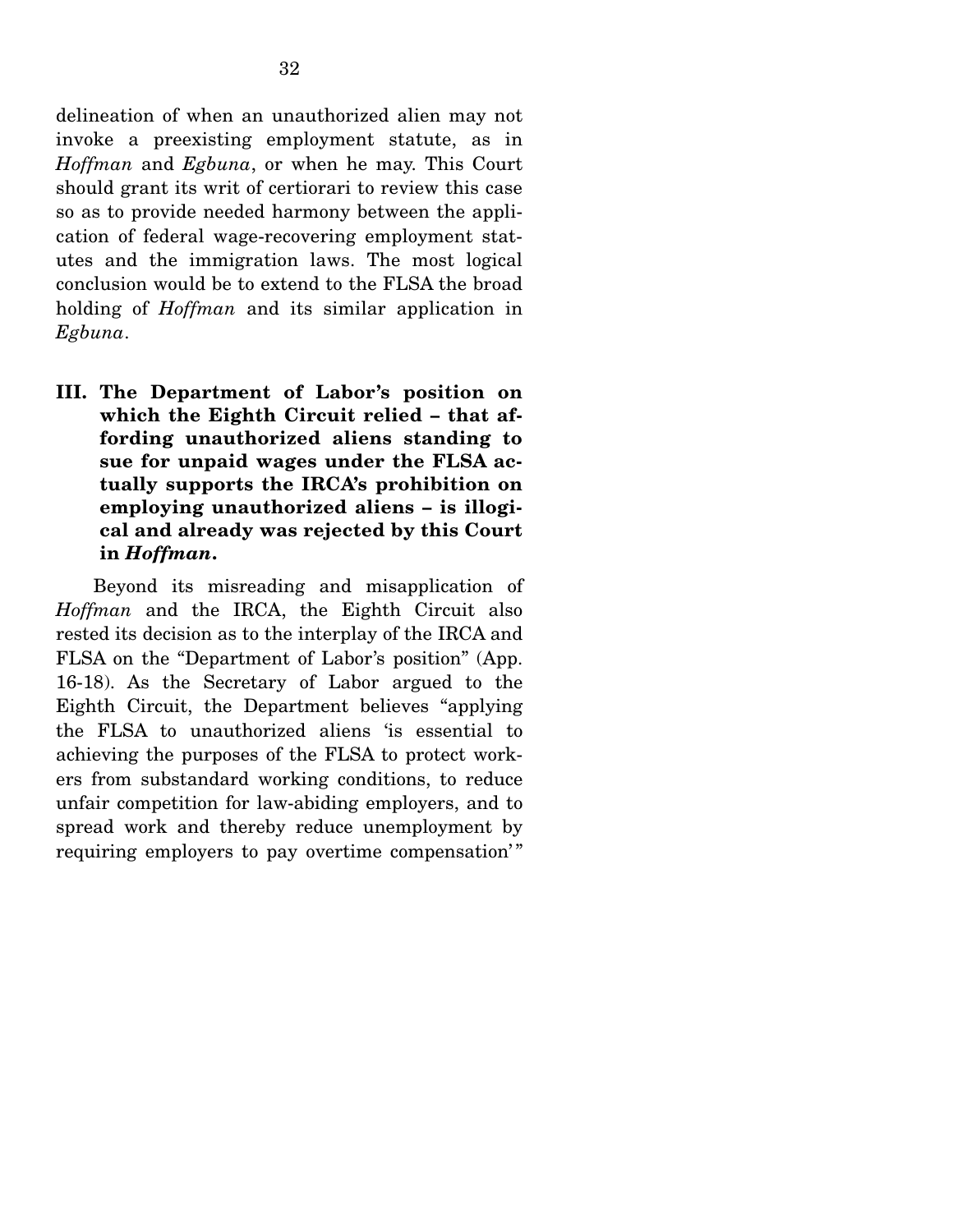(App. 17). It said it believed the FLSA and IRCA "work in tandem to discourage employers from hiring unauthorized workers by 'assur[ing] that the wages and employment of lawful residents are not adversely affected by the competition of illegal alien employees who are not subject to the standard terms of employment' " (App. 16) (quoting *Sure-Tan*, 467 U.S. at 893).

 The Eighth Circuit, however, fails to note that the Department of Labor's position in this case (as to the FLSA) is identical to its position in *Hoffman* (as to the NLRA). There, it argued:

Congress did not bar undocumented aliens from receiving back pay as a remedy for violations of federal labor laws, and indeed in IRCA it authorized increased enforcement of labor laws by the Department of Labor, in recognition of the fact that such enforcement (including the possibility of back pay awards for undocumented aliens) would deter employment of undocumented aliens and would therefore deter illegal immigration.

Br. of the Respondent in *Hoffman*, 535 U.S. at 137 (No. 00-1595), 2001 WL 1597748 at \*15. This Court expressly rejected this position. *Hoffman*, 535 U.S. at 148-51.

 For, in his dissent in *Hoffman*, Justice Breyer, even citing *Patel v. Quality Inn S.*, 846 F.2d 700 (11th Cir. 1988), the 1988 Eleventh Circuit decision holding unauthorized aliens had standing to sue under the FLSA despite the IRCA, advanced the same position as the Department in this case, criticizing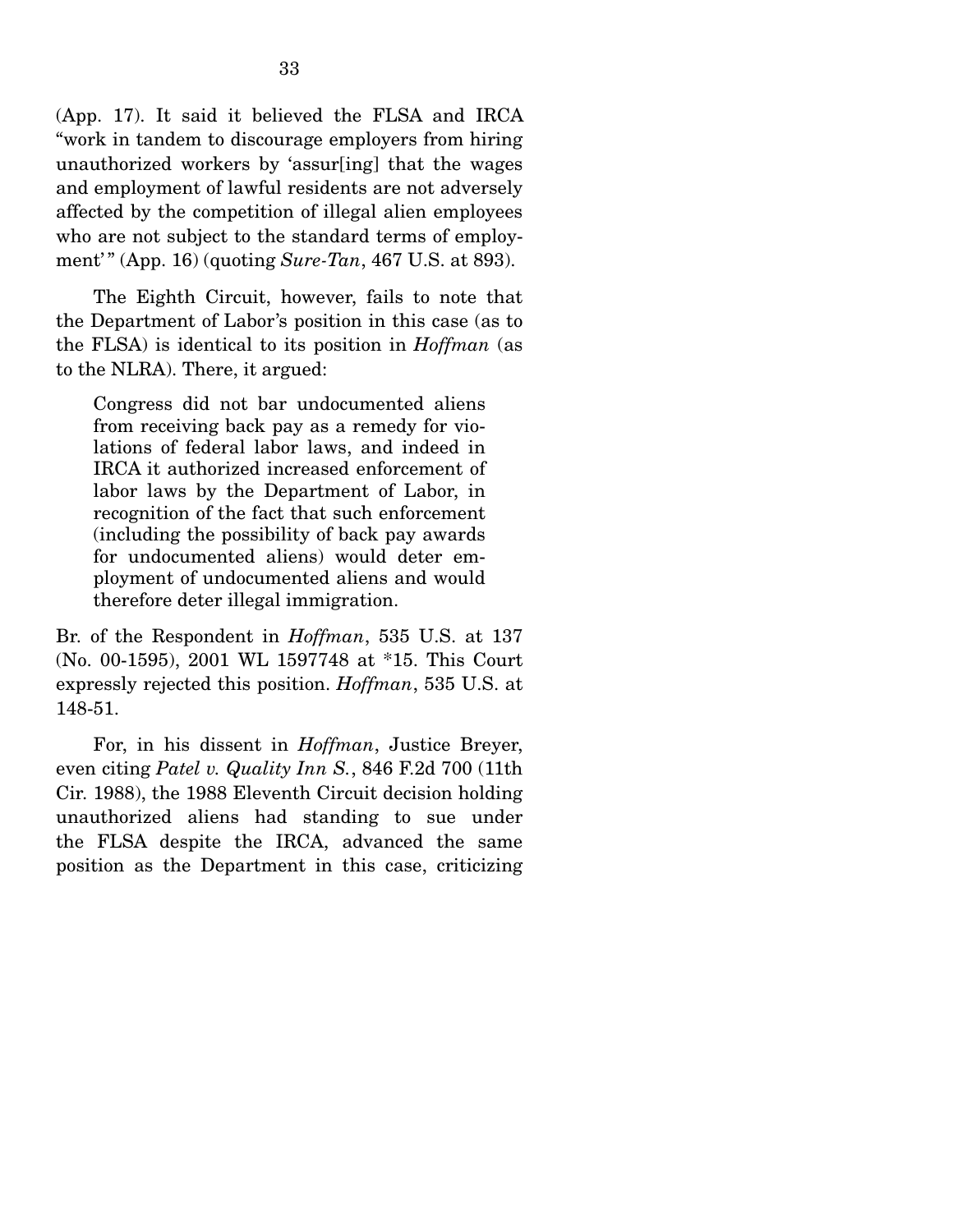the *Hoffman* majority for "rest[ing] its conclusion upon the immigration laws' purposes" and reasoning that "the general purpose of the [IRCA]'s employment prohibition is to diminish the attractive force of employment," and "[t]o permit . . . backpay [to unauthorized aliens] could not significantly increase the strength of this magnetic force. . . ." 535 U.S. at 155 (Breyer, J., dissenting). The majority disagreed. *Id.* at 149.

 And rightly so: ultimately, the position makes no sense. Requiring unauthorized aliens to be paid statutory minimum wage demonstrably would do nothing to lessen "the competition of illegal alien employees who are not subject to the standard terms of employment" (App. 16) (quoting *Sure-Tan*, 467 U.S. at 893). For, the unlawful "employers" still would be paying *less* than for a lawful worker, as the illicit payments would be unrecorded and in cash, there would be no recordkeeping or tax-planning costs, and the "employers" neither would withhold nor pay a share of FICA, Medicare, or state or federal income or unemployment taxes. Hiring and paying unauthorized aliens – now with judicial sanction of the otherwise black market – *still* would be far more lucrative than hiring a lawful worker. And, at the same time, it would necessitate the unpalatable result of the federal courts permitting (and enforcing) judicially that which Congress expressly has prohibited.

 In *Hoffman* and *Egbuna*, this Court and the Fourth Circuit, respectively, saw this, too, and rejected calls to legalize this black market judicially in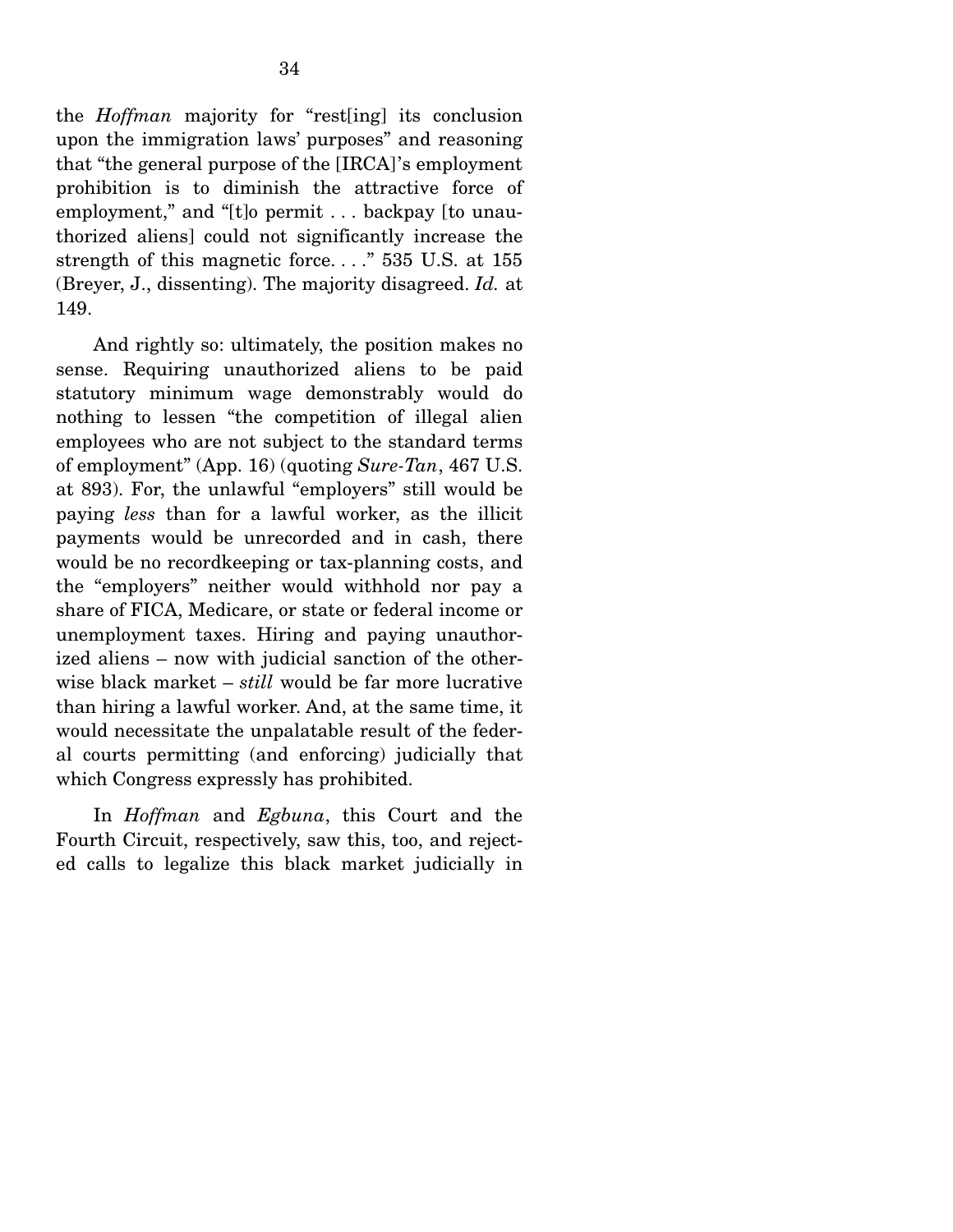order to grant unauthorized aliens under the NLRA and Title VII a way around the IRCA's prohibition on employing them. The Court should issue its writ of certiorari to clarify whether the FLSA's relationship with the IRCA should be different and, if so, how and why.

### **CONCLUSION**

--------------------------------- ---------------------------------

 The petition for a writ of certiorari should be granted.

Respectfully submitted,

JONATHAN STERNBERG  *Counsel of Record* JONATHAN STERNBERG, ATTORNEY, P.C. 2345 Grand Boulevard, Suite 675 Kansas City, Missouri 64105 Telephone: (816) 753-0800 Facsimile: (877) 684-5717 jonathan@sternberg-law.com

*Counsel for Petitioners*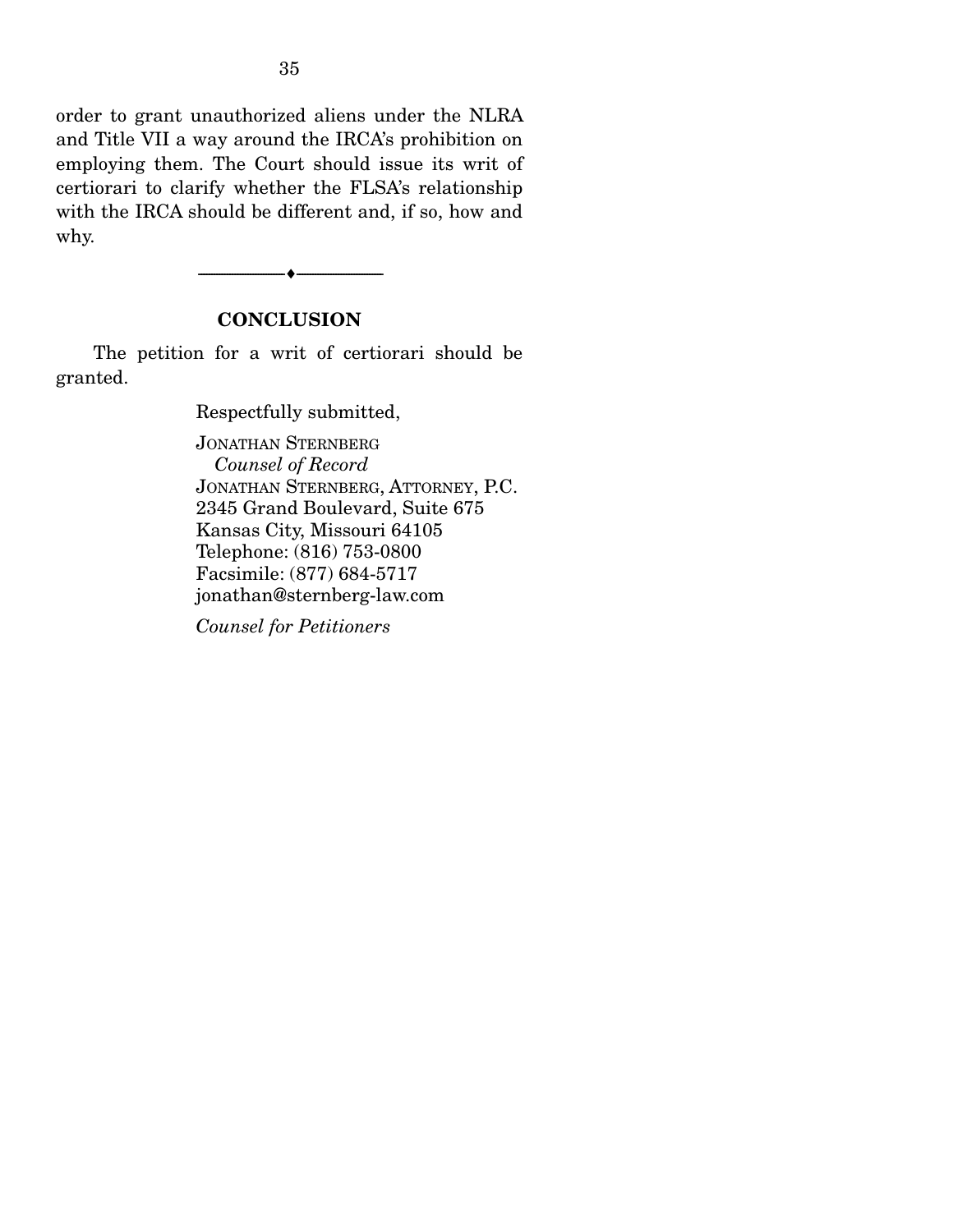# **United States Court of Appeals For the Eighth Circuit**

No. 12-2170 -----------------------------------------------------------------------

-----------------------------------------------------------------------

Elmer Lucas; Margarito Rodas; Gonzalo Leal; Feliciano Macario; Bernabe Villavicencio; Esvin Lucas,

*Plaintiffs-Appellees*

v.

Jerusalem Cafe, LLC; Farid Azzeh, Individually; Adel Alazzeh, Individually and as successor in interest to Jerusalem Cafe LLC, doing business as Jerusalem Cafe, LLC,

*Defendants-Appellants.*

----------------------------------------------------------------------- Secretary of Labor

*Amicus on Behalf of Appellee*

Appeal from United States District Court for the Western District of Missouri – Kansas City

-----------------------------------------------------------------------

-----------------------------------------------------------------------

Submitted: February 14, 2013 Filed: July 29, 2013.

-----------------------------------------------------------------------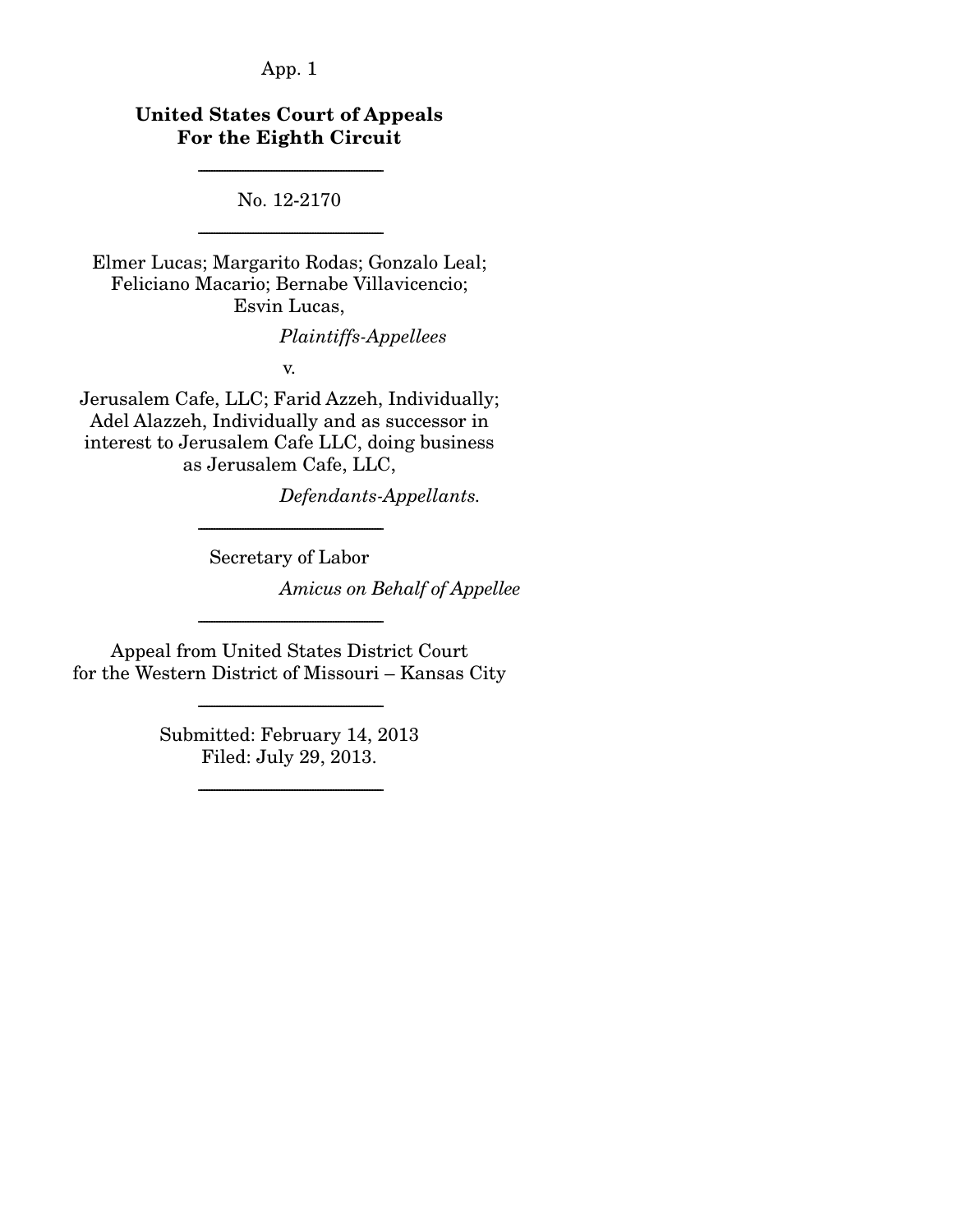Before RILEY, Chief Judge, LOKEN and SHEP-HERD, Circuit Judges.

-----------------------------------------------------------------------

RILEY, Chief Judge.

 For varying periods between June 2007 and March 2010, Elmer Lucas and five other aliens (collectively, workers), without employment authorization, toiled in the Jerusalem Cafe (Cafe), some for less than minimum wage and all without receiving overtime wages. The workers sued the Cafe, and its thenowner Farid Azzeh and manager Adel Alazzeh (collectively, employers), for willfully violating the Fair Labor Standards Act of 1938 (FLSA), 29 U.S.C. § 201, *et seq.* After a jury decided in the workers' favor, the district  $\text{count}^1$  awarded the workers minimum and overtime wages, statutory liquidated damages, and legal fees. The district court denied the employers' motion for judgment as a matter of law, rejecting the argument that the workers, as aliens without work authorization, lacked standing to sue. The employers appeal, contending the FLSA does not apply to employers who illegally hire unauthorized aliens. We disagree. The FLSA does not allow employers to exploit any employee's immigration status or to profit from hiring unauthorized aliens in violation of federal law. Exercising our jurisdiction under 28 U.S.C. § 1291, we affirm.

<sup>&</sup>lt;sup>1</sup> The Honorable David Gregory Kays, United States District Judge for the Western District of Missouri.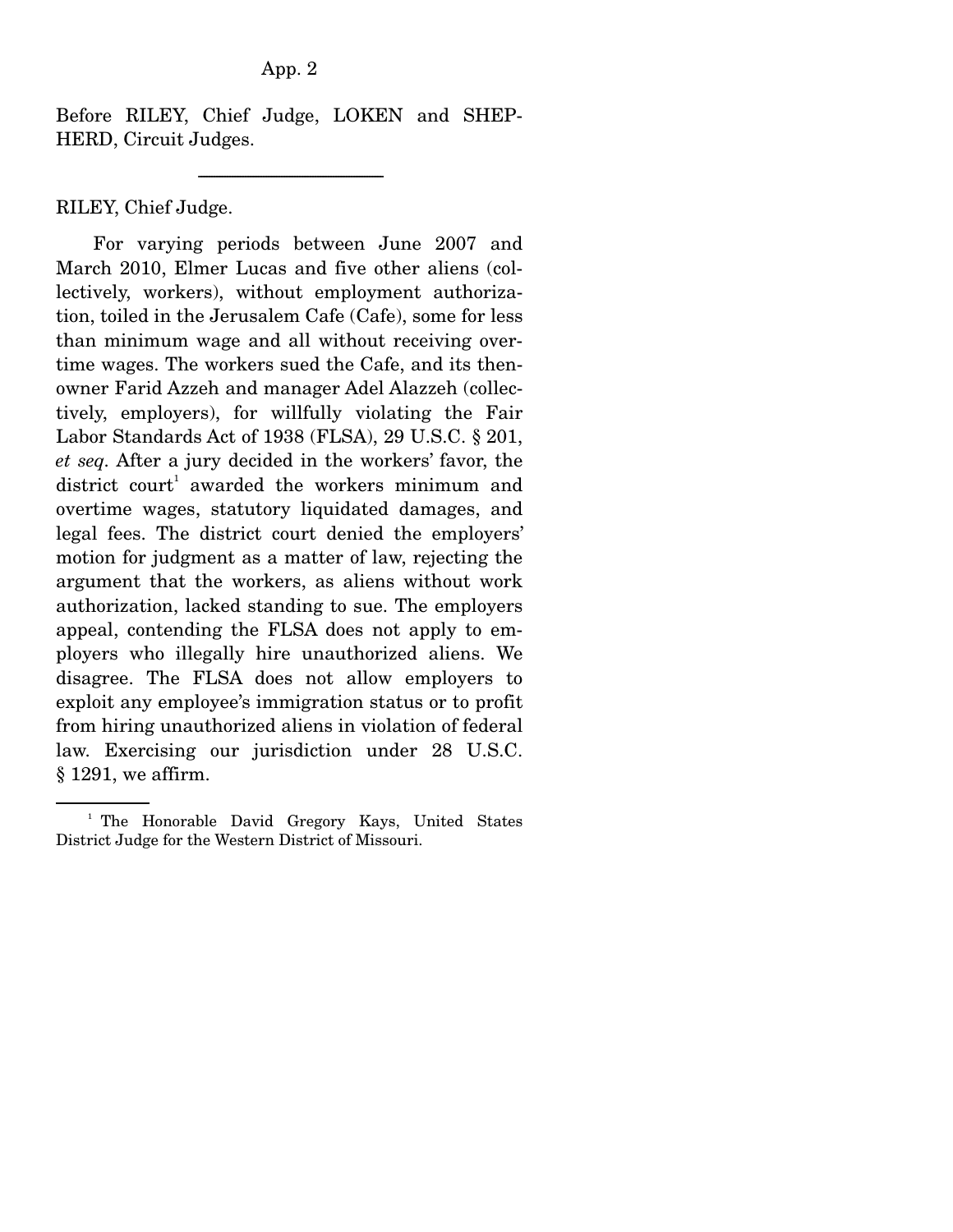# **I. BACKGROUND**

# A. **Facts**<sup>2</sup>

 This case concerns the employers' failure to pay minimum and overtime wages between June 2007 and March 2010. During this period, Azzeh, the owner of the Jerusalem Cafe, and Alazzeh, who held a managerial role in the Cafe, paid the workers, in cash, at fixed weekly rates which did not vary based on overtime hours worked.

#### **1. Workers**

 The six individuals who brought this suit are (1) Feliciano Macario, (2) Gonzalo Leal, (3) Elmer Lucas (Lucas), (4) Esvin Lucas (Esvin), (5) Margarito Rodas, and (6) Bernabe Villavicencio. Table 1 lists the jury's findings as to the workers' weekly hours, wages, and effective hourly wages during the period at issue in this case.

<sup>&</sup>lt;sup>2</sup> The appellants' statement of facts evinces a desire to retry some facts, but a jury has decided the disputed questions of fact. As usual in such cases, we recount "the facts in the light most favorable to the jury verdict." *Newhouse v. McCormick & Co.*, 110 F.3d 635, 637 (8th Cir. 1997).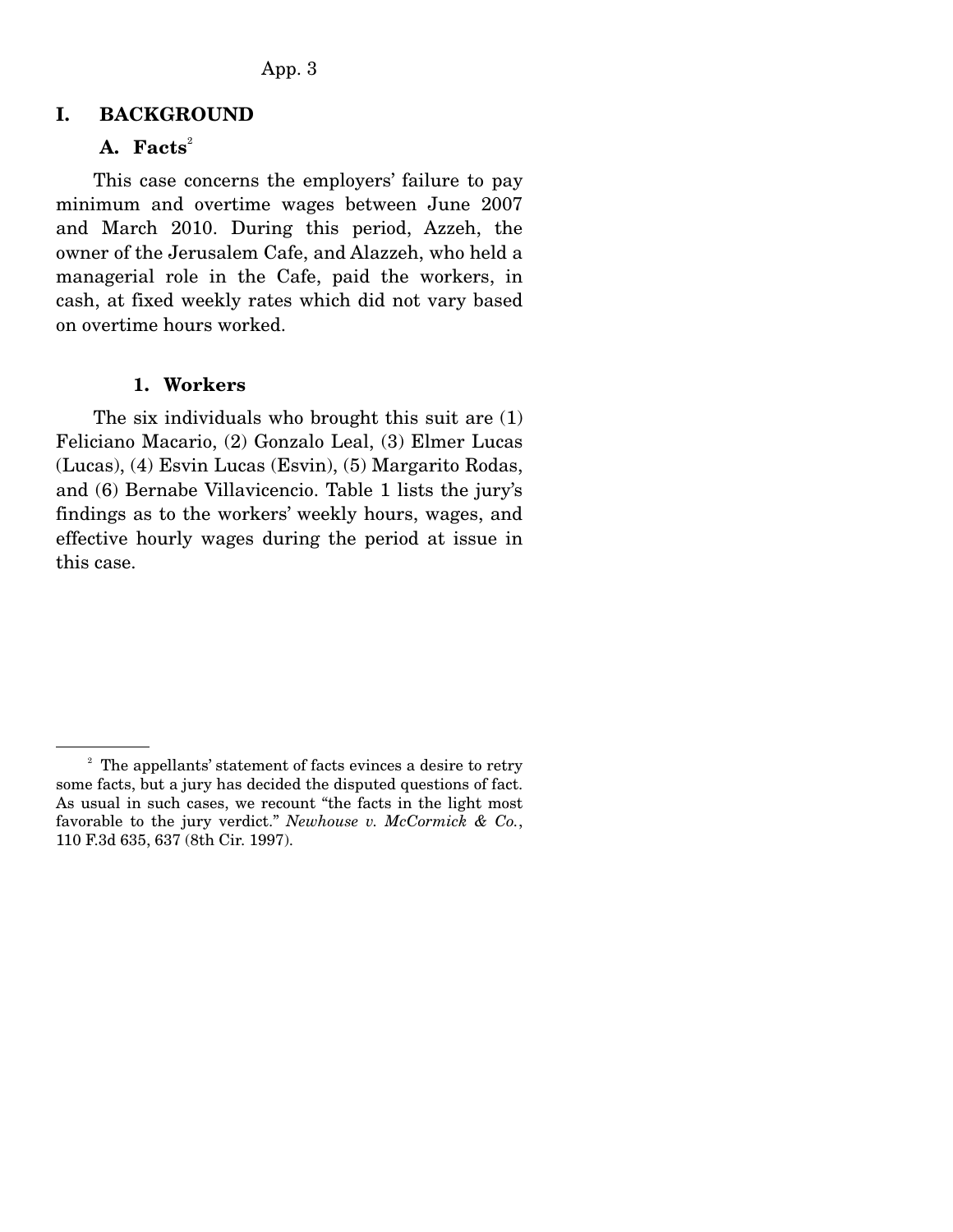|                          | Weekly | Weekly | Effective          |
|--------------------------|--------|--------|--------------------|
|                          | Hours  | Wage   | <b>Hourly Wage</b> |
| <b>Feliciano Macario</b> |        |        |                    |
| January 2008 to          |        | \$300  | \$3.90             |
| January 2010             | 77     |        |                    |
| <b>Gonzalo Leal</b>      |        |        |                    |
| June 2007 to             | 77     | \$420  | \$5.45             |
| September 2008           |        |        |                    |
| September 2008           | 77     | \$500  | \$6.49             |
| to March 2010            |        |        |                    |
| <b>Elmer Lucas</b>       |        |        |                    |
| June 2007 to             | 77     | \$360  | \$4.68             |
| March 2008               |        |        |                    |
| March 2008 to            | 77     | \$480  | \$6.23             |
| September 2008           |        |        |                    |
| September 2008 to        | 77     | \$640  | \$8.31             |
| September 2009           |        |        |                    |
| September 2009 to        | 77     | \$560  | \$7.27             |
| March 2010               |        |        |                    |
| <b>Esvin Lucas</b>       |        |        |                    |
| June 2007 to             | 66     | \$550  | \$8.33             |
| January 2010             |        |        |                    |
| January 2010 to          | 60     | \$500  | \$8.33             |
| March 2010               |        |        |                    |
| <b>Margarito Rodas</b>   |        |        |                    |
| June 2007 to             | 77     | \$420  | \$5.45             |
| September 2008           |        |        |                    |
| September 2008           | 77     | \$500  | \$6.49             |
| to March 2010            |        |        |                    |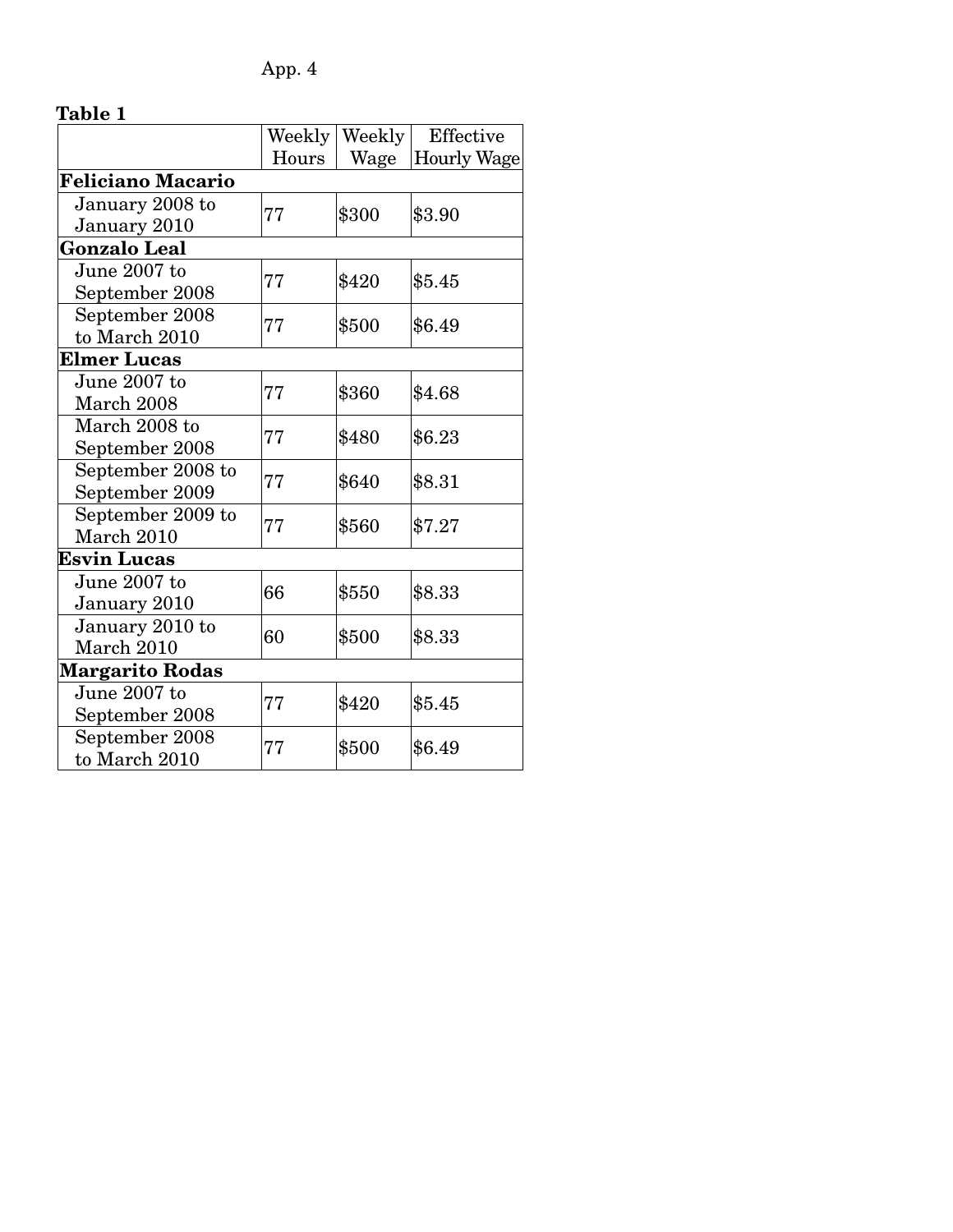App. 5

| <b>Bernabe Villavicencio</b>     |    |       |         |  |
|----------------------------------|----|-------|---------|--|
| June 2007 to<br><b>July 2009</b> | 77 | \$800 | \$10.39 |  |
| July 2009 to<br>March 2010       | 77 | \$700 | \$9.09  |  |

 On January 23, 2010, Macario called the police after Azzeh's and Alazzeh's nephew allegedly struck him. Fearing the police would discover Azzeh employed illegal aliens, Azzeh offered Macario \$500 to drop the charges and return to work. Macario refused. The employers terminated Macario in January 2010, and also terminated the other workers' employment in March 2010 after the other workers refused to falsify an employment application to make it appear they had not been working for the Cafe before March 2010.

### **2. Employers' Account**

 In the face of overwhelming evidence to the contrary, Azzeh claimed photos and videos of the workers performing tasks in the restaurant showed the workers "volunteering" and "posing for picture[s]." Azzeh also claimed the workers' food handler cards, issued by the Kansas City, Missouri, Health Department, *see* Kan. City, Mo., Food Code § 8-  $304.11(I)(2)$ , and listing the Cafe as the workplace, were obtained in order to allow the workers to "volunteer" in the restaurant. Having observed the trial, the district court called the employers' account a "fantastic story."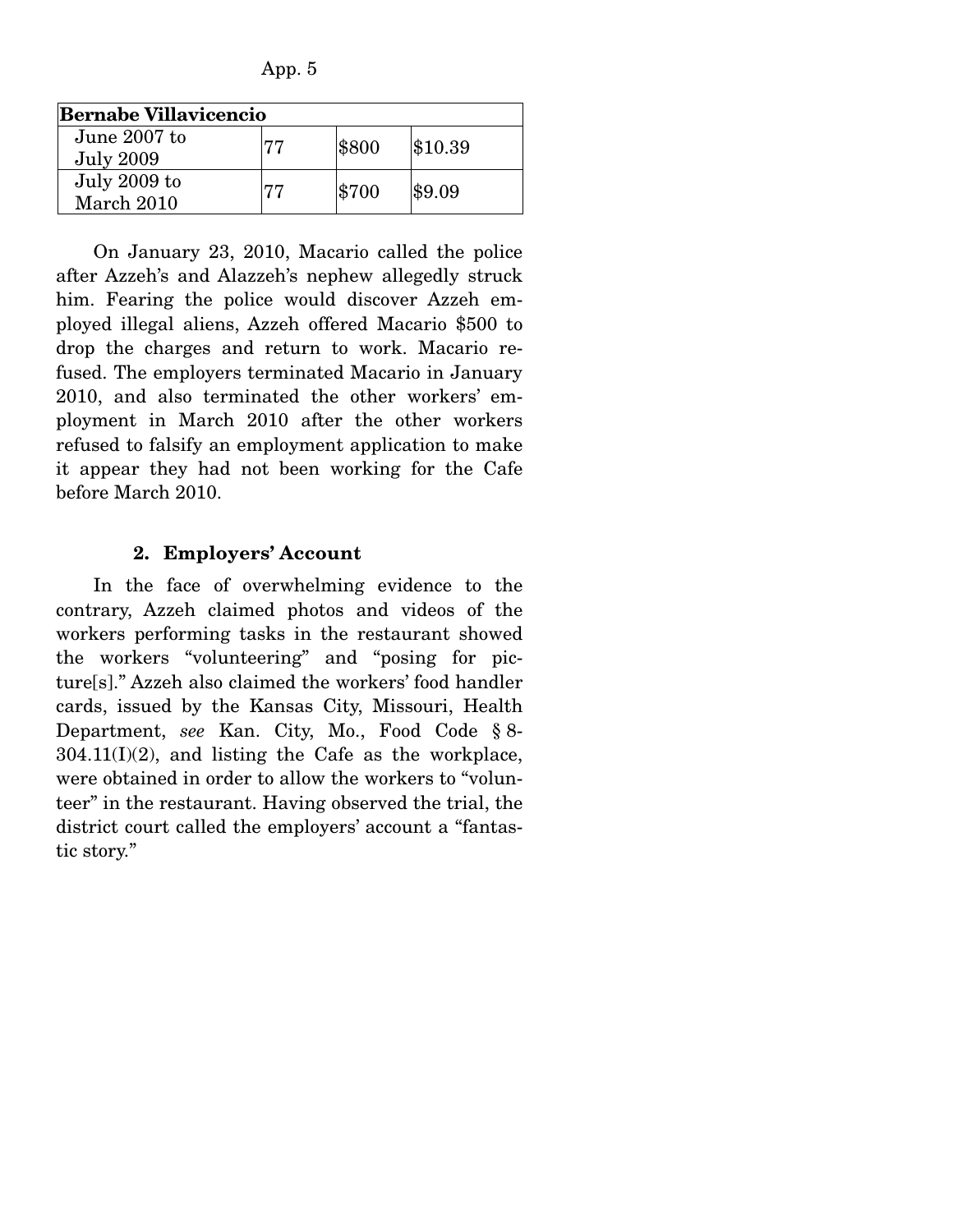#### **B. Procedural History**

 The workers filed an amended complaint in the Western District of Missouri on July 30, 2010, alleging the employers willfully failed to pay minimum and overtime wages in violation of the FLSA, 29 U.S.C. §§ 206(a), 207(a). On September 27, 2011, the district court granted the workers' motion in limine to preclude mention at trial of the workers' immigration status. The district court found the workers' immigration status "irrelevant" because they were seeking FLSA wages for previous work – not prospective relief, which would be unlawful under the Immigration Reform and Control Act of 1986 (IRCA), 8 U.S.C. § 1324a.

#### **1. Trial**

 The district court held a four-day jury trial in November 2011. On the third day, Rodas testified during cross-examination that Azzeh "knew that he would get in trouble if he would have hired *illegals like us.*" (Emphasis added.) After discussion with counsel, the district court instructed the jury to "disregard the last statement made by this witness in its entirety." Later on the third day, during his crossexamination, Azzeh wished to answer the question why he kept no record of the workers' payments by testifying that he could not "I-9" the workers. After

<sup>&</sup>lt;sup>3</sup> The United States Citizenship and Immigration Services requires all employers to verify employment eligibility by (Continued on following page)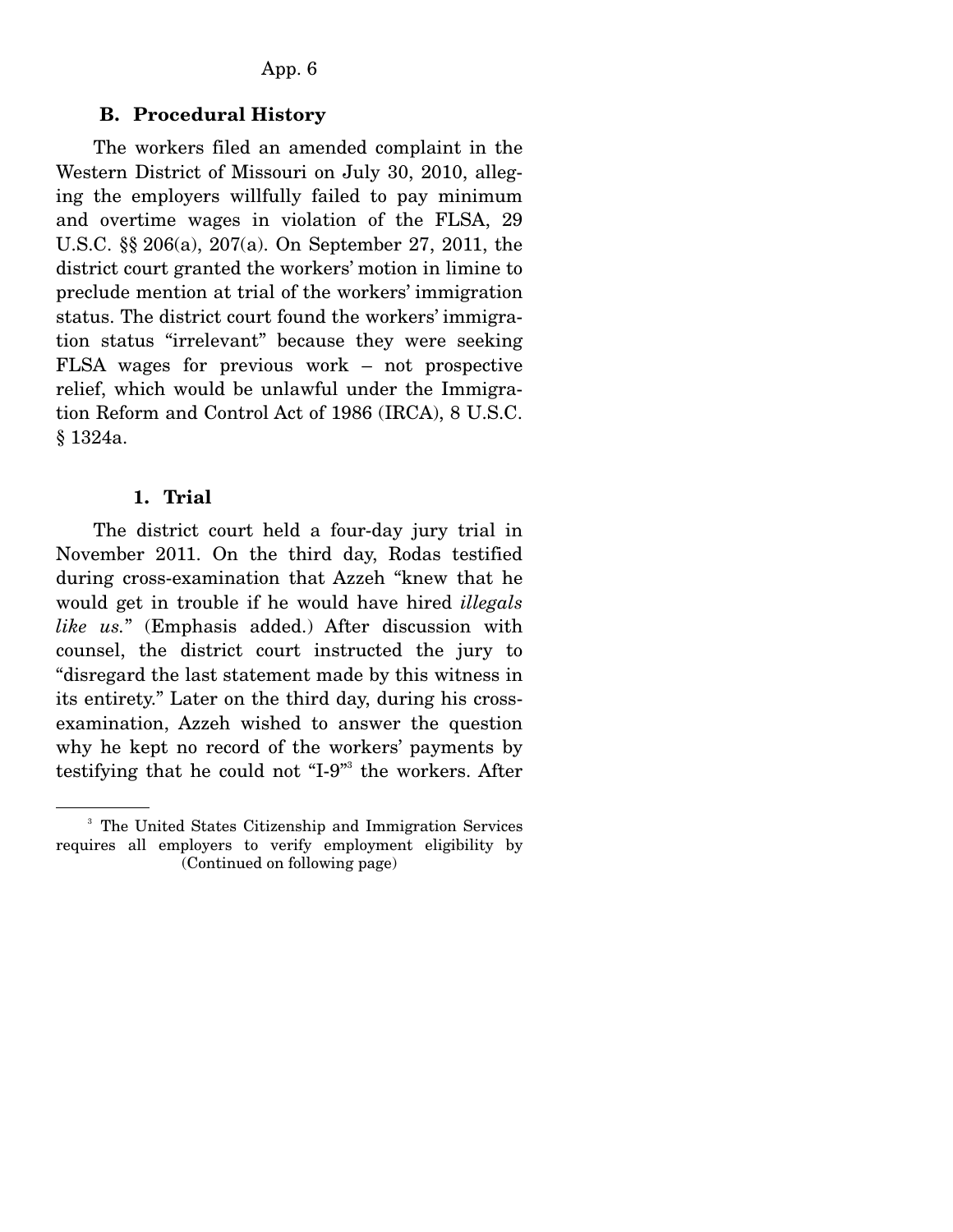discussion among counsel, the parties agreed to dissolve the order in limine, and the district court instructed the jury that the order had changed "in order to give . . . a clearer picture of what[ ] transpired here." Azzeh then testified he had never employed the workers – with the exception of Macario, whom he admitted hiring – because he "never hired illegals."

 The jury found in the workers' favor. In accordance with the jury's verdict, the district court awarded \$141,864.04 in actual damages for unpaid FLSA wages, \$141,864.04 in liquidated damages based on the jury's finding that the employers willfully failed to pay FLSA wages, \$150,627.00 in legal fees, and \$6,561.63 in expenses.

### **2. Post-Trial Motions**

 The employers moved for judgment as a matter of law or a new trial, arguing the workers "as undocumented aliens" were "prohibited by law from receiving any wages . . . [and] lacked standing to sue for backpay under the [FLSA]." The district court rejected both arguments. First, denying the employers' motion for judgment as a matter of law, the district court found the standing argument was "a belated attempt by [the employers] to bring an affirmative defense" that the workers were not employed within

properly completing a Form I-9, Employment Eligibility Verification Form, for each employee. *See* 8 C.F.R. § 274a.2.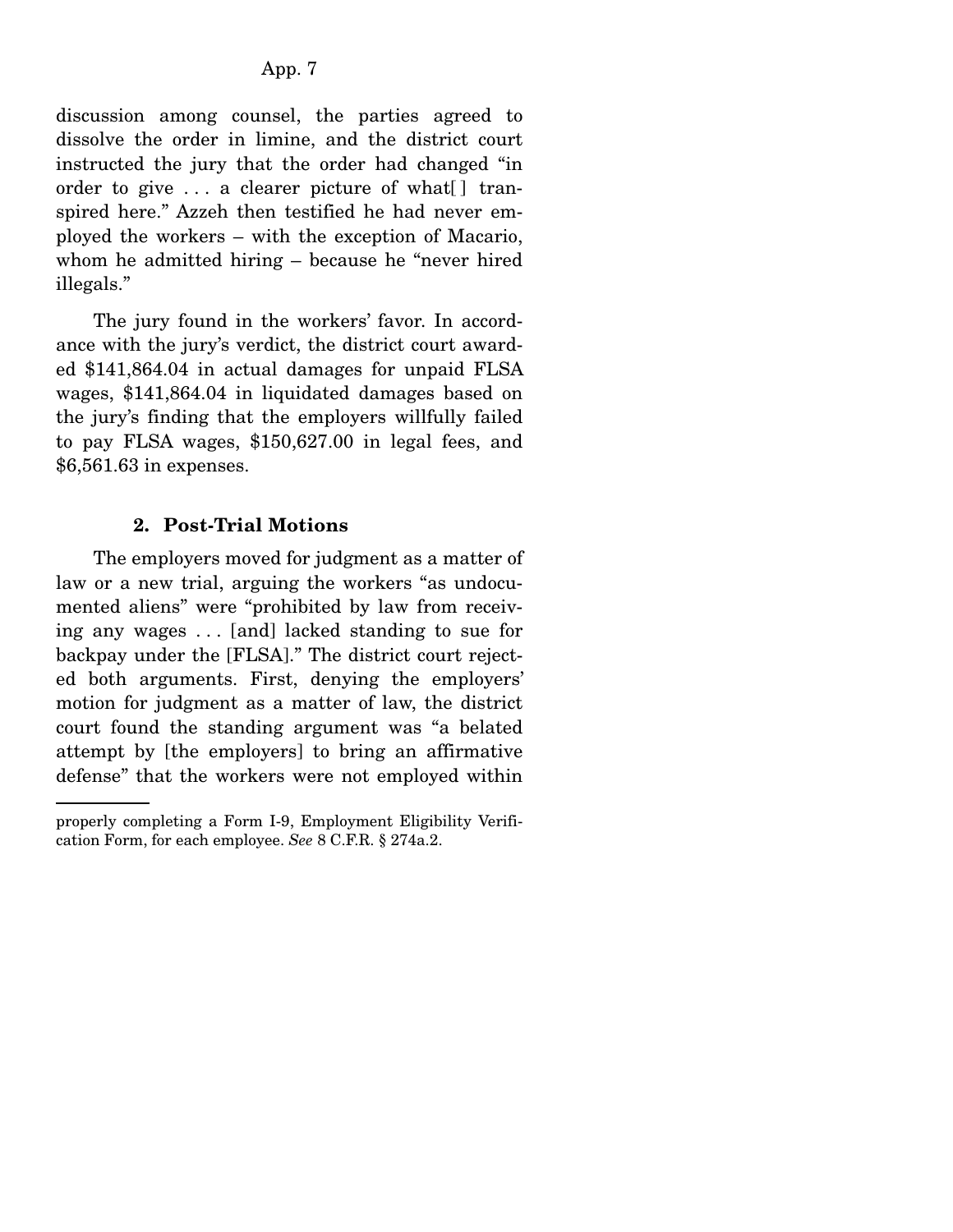the meaning of the FLSA, 29 U.S.C.  $\S 203(e)(1)$ . The employers waived that IRCA argument by failing to raise it until after trial, concluded the district court. On the question of Article III standing, which cannot be waived, the district court found the workers had standing to sue the employers because they (1) "suffered an injury in fact," (2) "this injury was the direct result of [the employers'] failure to pay the lawful wage," and (3) "the court's judgment will redress the [workers'] injuries."

 Second, the district court denied the employers' motion for a new trial, finding no error in the order precluding any reference to the workers' immigration status. The district court observed that "virtually all of the courts that have considered th[e] issue" concluded immigration status "was irrelevant . . . because illegal aliens are not precluded from recovering unpaid wages under the FLSA." Even if its order were erroneous, the district court found the error would be harmless because the employers ultimately were able to discuss the workers' immigration status in the employer's case and argue they would not have hired unauthorized workers. Rejecting the employers' contention that they were prejudiced by their inability to discuss the workers' immigration status from the beginning, the district court explained the employers'

testimony that they never employed the [workers], and that [the workers] simply occasionally "*volunteered*" to work at the restaurant without pay was contradicted by a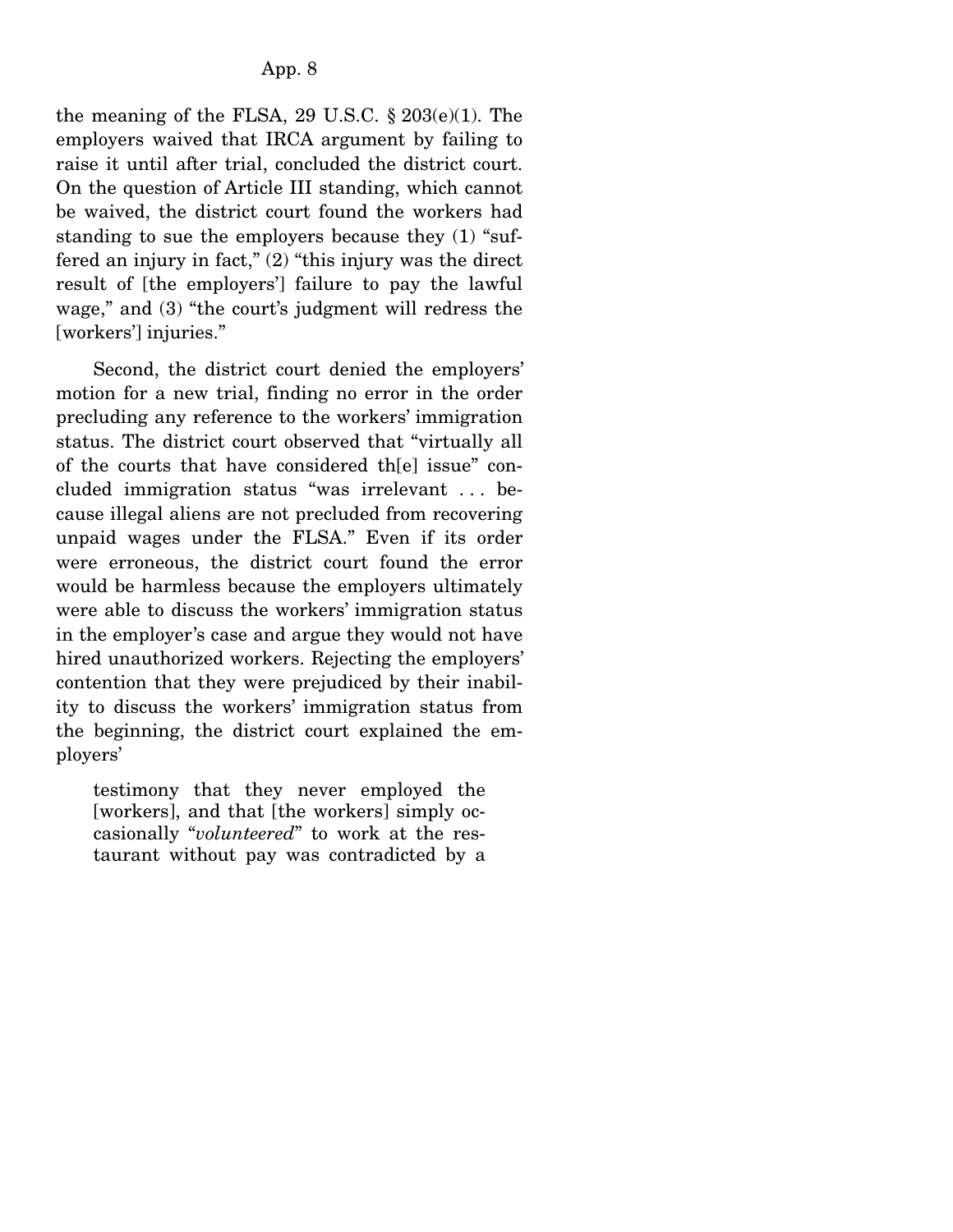mountain of more credible evidence, including a video of [the workers] working in the restaurant's kitchen and the testimony of two disinterested police officers who, in attempting to defuse a dispute, discussed with one of the [employers] how [the workers] would be paid for their last days at work. Thus, even had [the employers] been allowed to reference [the workers'] immigration status, the weight of the evidence *overwhelmingly established* that [the workers] were employees of the [employers], not volunteers.

(Second emphasis added). The employers filed a timely notice of appeal.

# **II. DISCUSSION**

 "We review *de novo* a denial of a motion for judgment as a matter of law," *Marez v. Saint-Gobain Containers, Inc.*, 688 F.3d 958, 962 (8th Cir. 2012), and a decision that a plaintiff has standing, *see Hargis v. Access Capital Funding, LLC*, 674 F.3d 783, 790 (8th Cir. 2012). We give "high deference" to a district court's denial of a motion for a new trial, reviewing it for an abuse of discretion. *PFS Distrib. Co. v. Raduechel*, 574 F.3d 580, 592 (8th Cir. 2009). We also "defer[] to a district court's familiarity with the details of the case and its greater experience in evidentiary matters," *Sprint*/*United Mgmt. Co. v. Mendelsohn*, 552 U.S. 379, 384 (2008), reversing a district court's evidentiary ruling "only if the ... ruling was based on an erroneous view of the law or a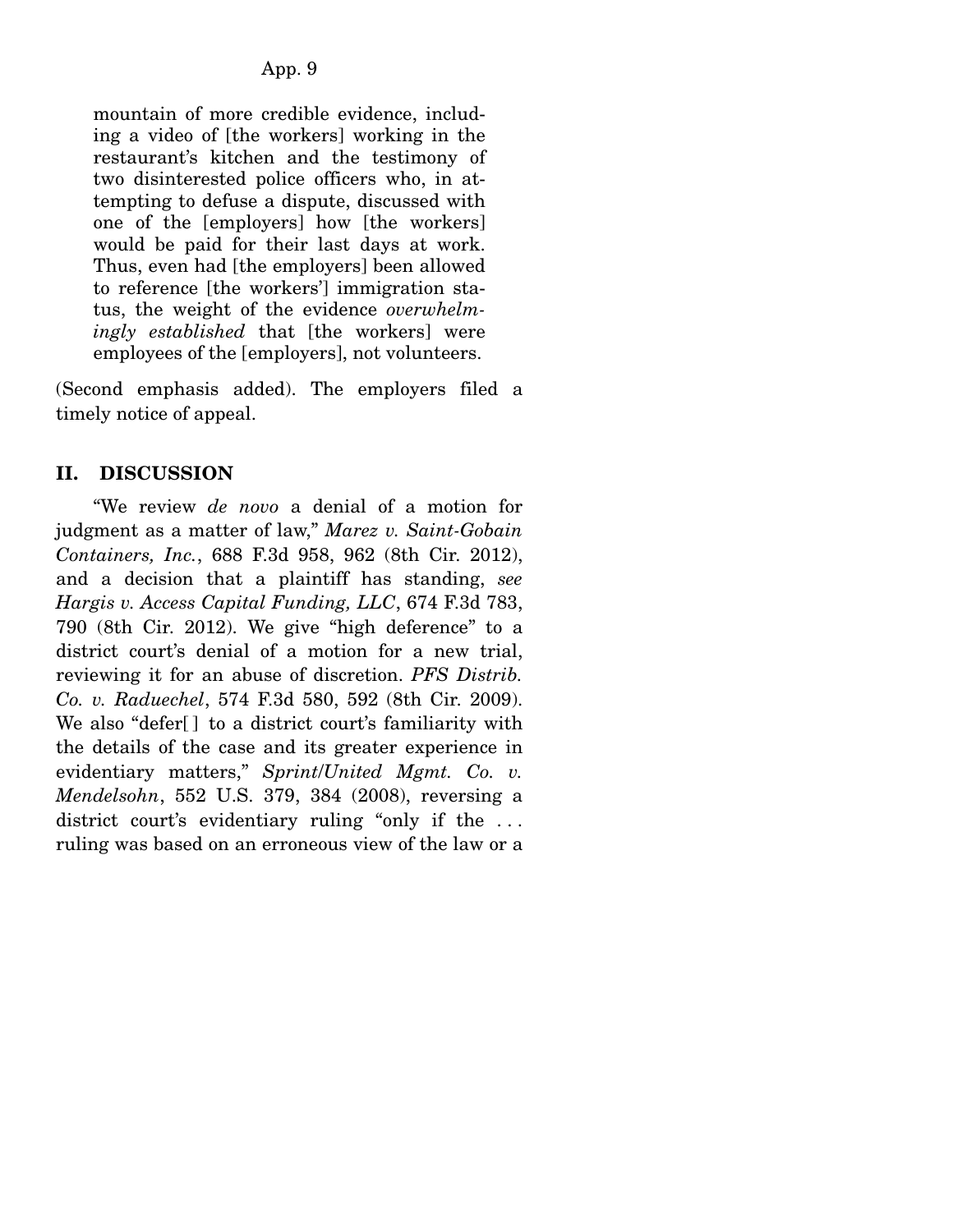clearly erroneous assessment of the evidence and affirmance would result in fundamental unfairness," *Rodrick v. Wal-Mart Stores E., L.P.*, 666 F.3d 1093, 1096 (8th Cir. 2012) (internal quotation marks omitted) (quoting *Wegener v. Johnson*, 527 F.3d 687, 690 (8th Cir. 2008)).

## **A. FLSA Applicability to Unauthorized Aliens**

 The only circuit court to address the question directly, *see Patel v. Quality Inn S.*, 846 F.2d 700 (11th Cir. 1988); numerous district courts, including the one in this case;<sup>4</sup> and the Secretary of Labor (Secretary) all agree: employers who unlawfully hire unauthorized aliens must otherwise comply with federal employment laws. The employers' argument to the contrary rests on a legal theory as flawed today as it was in 1931 when jurors convicted Al Capone of failing to pay taxes on illicit income.<sup>5</sup> As Justice

<sup>4</sup> *See*, *e.g.*, *Chellen v. John Pickle Co.*, 446 F. Supp. 2d 1247, 1279-81, 1286 (N.D. Okla. 2006); *Zavala v. Wal-Mart Stores, Inc.*, 393 F. Supp. 2d 295, 321-25 (D.N.J. 2005); *Galaviz-Zamora v. Brady Farms, Inc.*, 230 F.R.D. 499, 501-03 (W.D. Mich. 2005); *Flores v. Amigon*, 233 F. Supp. 2d 462, 463-64 (E.D.N.Y. 2002); *Singh v. Jutla & C.D. & R's Oil, Inc.*, 214 F. Supp. 2d 1056, 1060-62 (N.D. Cal. 2002); *Liu v. Donna Karan Int'l, Inc.*, 207 F. Supp. 2d 191, 192 (S.D.N.Y. 2002).

<sup>5</sup> *See* Meyer Berger, *Capone Convicted of Dodging Taxes; May Get 17 Years*, N.Y. Times, October 17, 1931, available at http://www.nytimes.com/learning/general/onthisday/big/1017.html# article.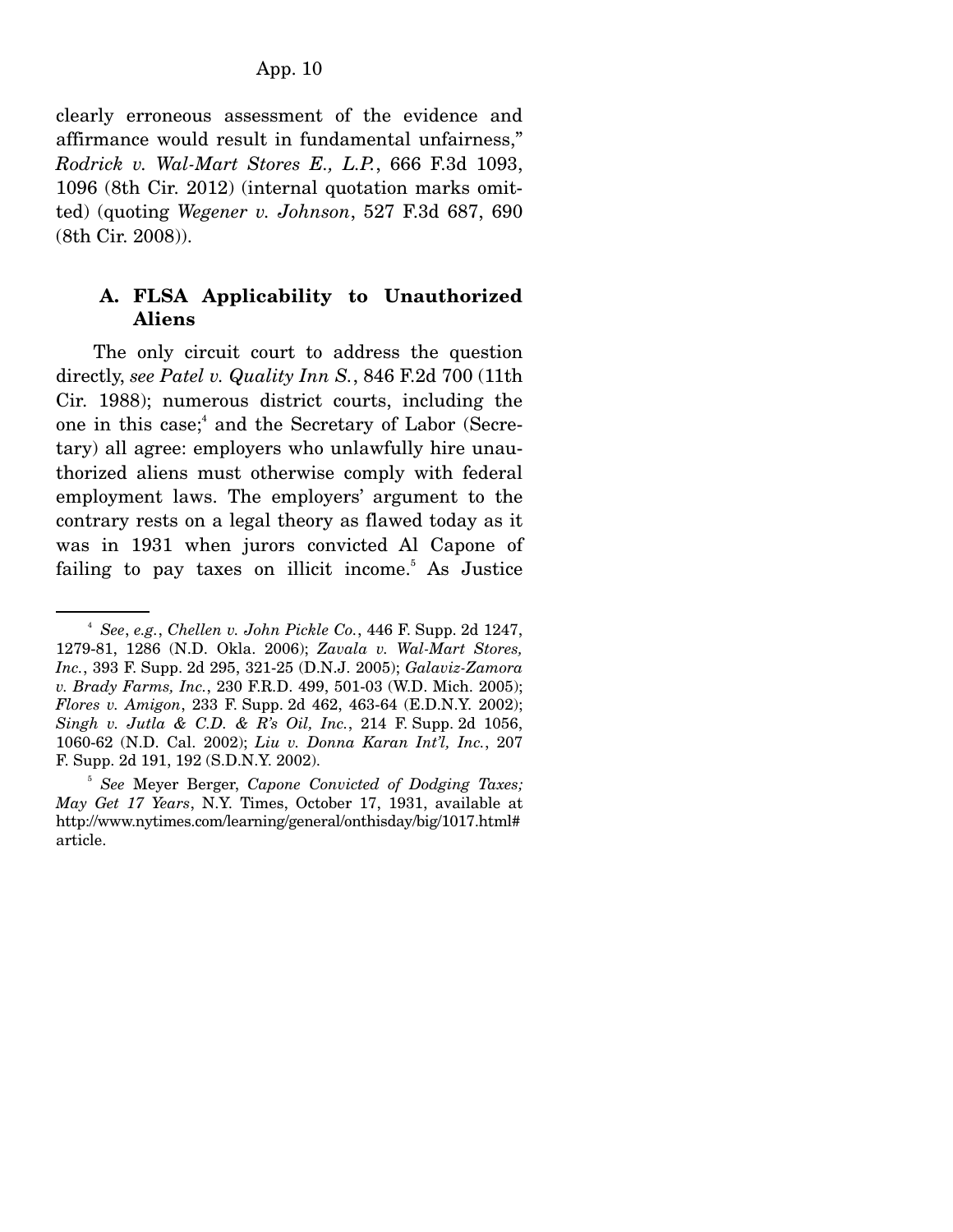Oliver Wendell Holmes explained in *United States v. Sullivan*, 274 U.S. 259, 263 (1927), there is no "reason why the fact that a business is unlawful should exempt it from paying the taxes that if lawful it would have to pay." Here, too, there is no "reason why the fact that" the employers unlawfully hired the workers "should exempt" them "from paying the" wages "that if lawful" they "would have to pay." *Id.* "Certainly there is no reason for treating" the employers "more leniently." *Rutkin v. United States*, 343 U.S. 130, 137 (1952). Like the Eleventh Circuit, we hold that aliens, authorized to work or not, may recover unpaid and underpaid wages under the FLSA. *See Patel*, 846 F.2d at 706 ("[U]ndocumented workers are 'employees' within the meaning of the FLSA and . . . such workers can bring an action under the act for unpaid wages and liquidated damages.").

# **1. Plain Text of the FLSA**

 Because this case is one of statutory interpretation, our "starting point . . . is the existing statutory text." *Lamie v. U.S. Tr.*, 540 U.S. 526, 534 (2004). As to minimum wages, the text of the FLSA states "[e]very *employer* shall pay to each of his *employees* who in any workweek is engaged in commerce or in the production of goods for commerce, or is employed in an enterprise engaged in commerce or in the production of goods for commerce, wages at the [minimum wage rate]." 29 U.S.C. § 206(a) (emphasis added). The FLSA's overtime wage scheme is more complex, but the crux is simple: "[n]o employer shall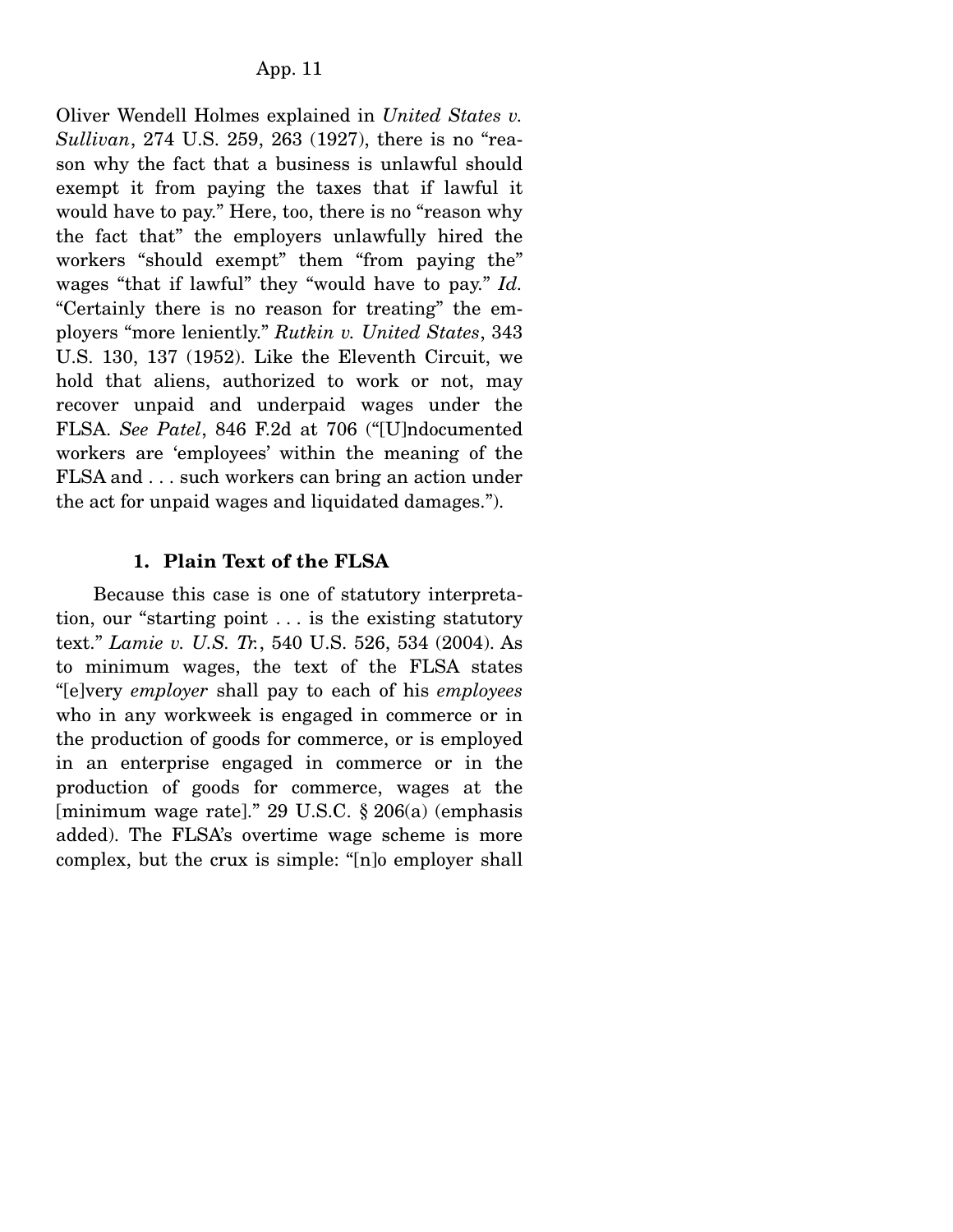employ any of his employees . . . for a workweek longer than forty hours unless such employee receives compensation for his employment in excess of the hours above specified at a rate not less than one and one-half times the regular rate at which he is employed." *Id.* § 207(a)(1).

 The FLSA's sweeping definitions of "employer" and "employee" unambiguously encompass unauthorized aliens:

(d) "Employer" includes any person acting directly or indirectly in the interest of an employer in relation to an employee and includes a public agency, but does not include any labor organization (other than when acting as an employer) or anyone acting in the capacity of officer or agent of such labor organization.

 $(e)(1)$  [With certain statutorily defined exceptions], the term "employee" means *any* individual *employed* by an employer.

. . . .

(g) "Employ" includes to suffer or permit to work.

29 U.S.C. § 203(d), (e)(1), (g) (emphasis added). During debate over the FLSA, then-Senator Hugo Black (who, shortly before his elevation to the Supreme Court, sponsored the bill that ultimately became the FLSA) called the FLSA's "definition of employee . . . the broadest definition that has ever been included in any one act." 81 Cong. Rec. 7656-57 (1937).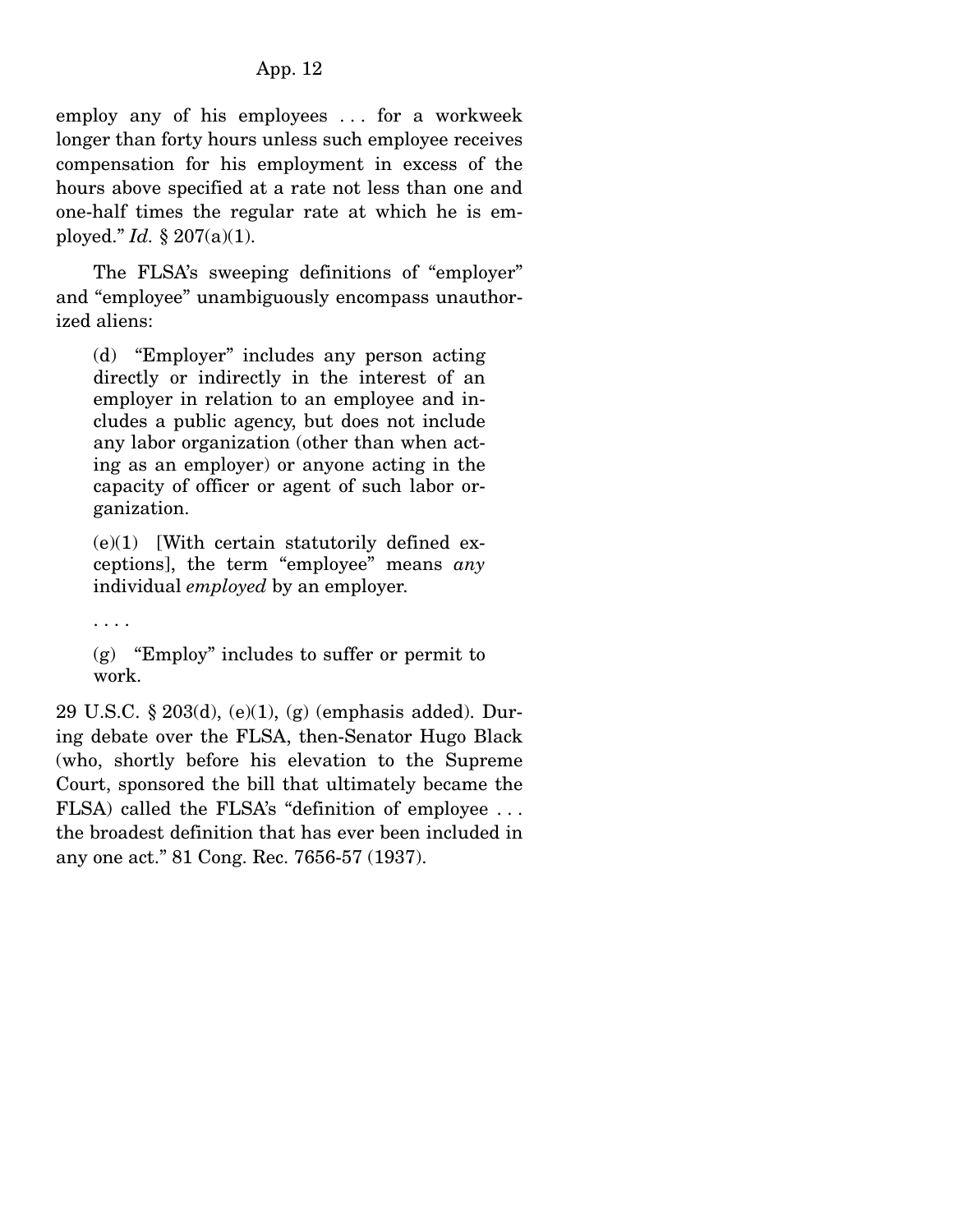Importantly, Congress showed elsewhere in the statute that it "knows how to" limit this broad definition "when it means to," *City of Milwaukee v. Illinois & Michigan*, 451 U.S. 304, 329 n.22 (1981), and it did not do so with respect to unauthorized aliens. *See* 29 U.S.C. § 203(e). The FLSA contains detailed limitations for certain governmental employees, *see id.* § 203(e)(2); family members engaged in agricultural work, *see id.* § 203(e)(3); state, local, and interstate governmental volunteers, *see id.* § 203(e)(4); and "individuals who volunteer their services solely for humanitarian purposes to private non-profit food banks and who receive from the food banks groceries," *id.* § 203(e)(5). Nowhere in this list do we see any indication Congress meant to exclude unauthorized aliens from the FLSA's broad application to "any individual" whom an employer "suffer[s] or permit[s] to work." *Id.*  $\S 203(e)(1)$ , (g).

 As the Supreme Court has long emphasized, "where, as here, the statute's language is plain, 'the sole function of the courts is to enforce it according to its terms.'" United States v. Ron Pair Enters., Inc., 489 U.S. 235, 241 (1989) (quoting *Caminetti v. United States*, 242 U.S. 470, 485 (1917)). Because the FLSA by its plain terms protects aliens working without authorization, the employers' argument must fail unless the employers can point to a different statutory basis for limiting "the broadest definition that has ever been included in any one act," 81 Cong. Rec. at 7657.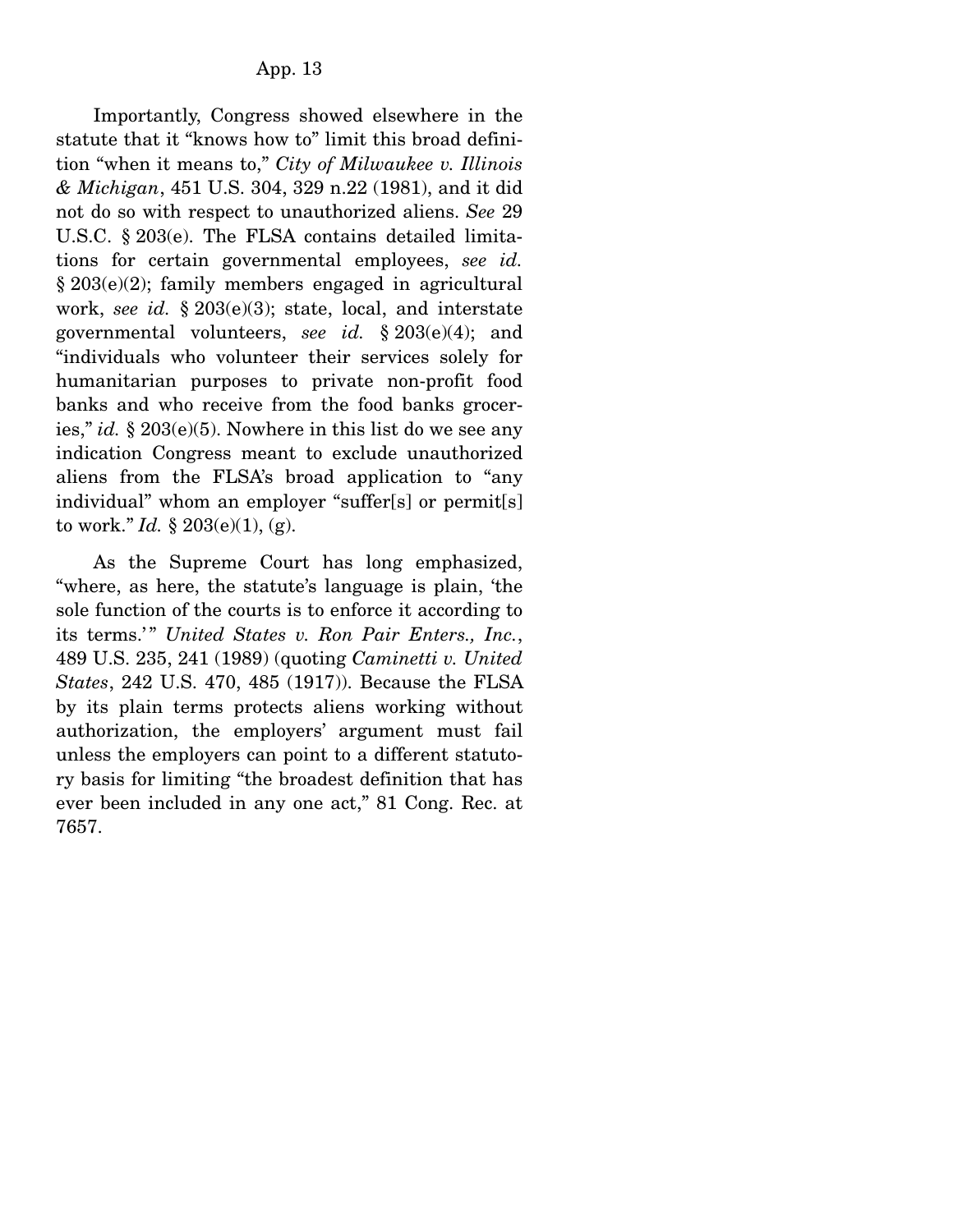### **2. IRCA**

 The employers point to the Supreme Court's decision in *Hoffman Plastic Compounds, Inc. v. NLRB*, 535 U.S. 137 (2002), for the proposition that the IRCA implicitly amended the FLSA to exclude unauthorized aliens. The employers misread *Hoffman*, ignore the relevant agency's reasonable interpretations of the FLSA and the IRCA, and "ascribe to Congress an intent at variance with the purpose[s] of th[e] statute[s]," *Wyandotte Transp. Co. v. United States*, 389 U.S. 191, 200 (1967).

#### **a.** *Hoffman*

 In *Hoffman*, the Supreme Court held that unauthorized aliens may not receive backpay after being terminated for engaging in union activities protected by the National Labor Relations Act (NLRA), 29 U.S.C. §§ 151-169. *See Hoffman*, 535 U.S. at 151-52. The issue in *Hoffman* was not, as the employers seem to think, whether the NLRA's broad definitions of "employer" and "employee," *see* 29 U.S.C. § 152, excluded unauthorized aliens from all protection by the National Labor Relations Board (NLRB). *See Hoffman*, 535 U.S. at 142-43. Rather, the question in *Hoffman* was whether the NLRB's remedial power extended far enough to "allow it to award backpay to an illegal alien for years of work *not* performed." *Id.* at 149 (emphasis added). Far from concluding the NLRA did not protect unauthorized aliens for work *actually* performed, the *Hoffman* court – after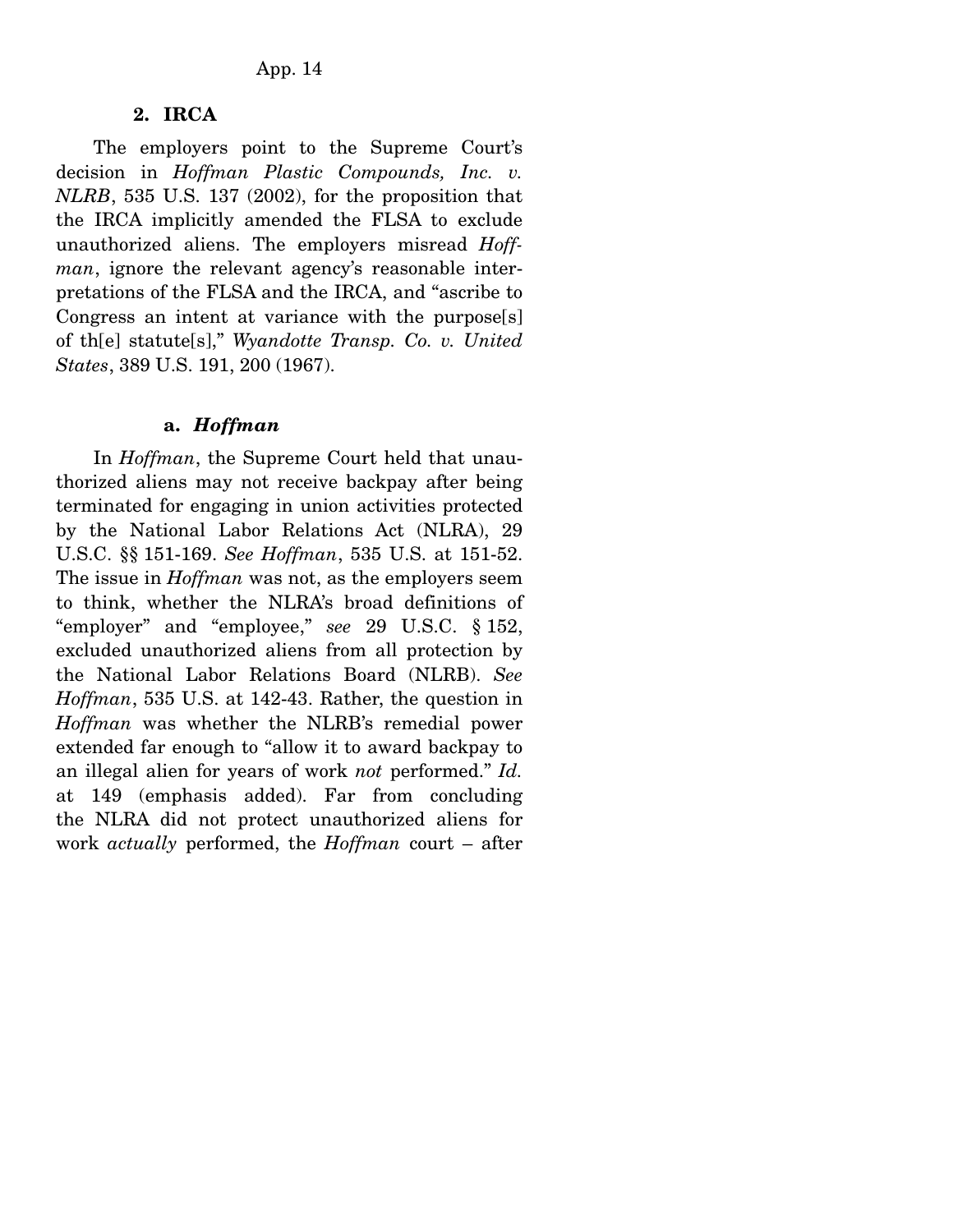considering Congress's intervening enactment of the IRCA – reaffirmed its earlier holding in *Sure-Tan, Inc. v. NLRB*, 467 U.S. 883 (1984), that the NLRA applies to the *actual* employment of unauthorized aliens. *See Hoffman*, 535 U.S. at 151-52; *Sure-Tan*, 467 U.S. at 893-94.

 Not only is our reading of *Hoffman* consistent with the overwhelming majority of post-*Hoffman* decisions by courts at every level, but "[n]o circuit court has reached a contrary conclusion," *Agri Processor Co. v. NLRB*, 514 F.3d 1, 5-6 (D.C. Cir. 2008). In *Madeira v. Affordable Hous. Found., Inc.*, 469 F.3d 219 (2d Cir. 2006), the Second Circuit explained:

[A]n order requiring an employer to pay his undocumented workers the minimum wages prescribed by the [FLSA] for labor actually and already performed. . . . does not . . . condone that violation or continue it. It merely ensures that the employer does not take advantage of the violation by availing himself of the benefit of undocumented workers' past labor without paying for it in accordance with minimum FLSA standards.

*Id.* at 243. Interpreting an analogous definition of "employee" in *Agri Processor*, the D.C. Circuit found "absolutely no evidence that in passing IRCA Congress intended to repeal the NLRA to the extent its definition of 'employee' include[d] undocumented aliens." *Agri Processor*, 514 F.3d at 5.

 Shortly after our court heard argument in this case, the Eleventh Circuit reaffirmed its decision in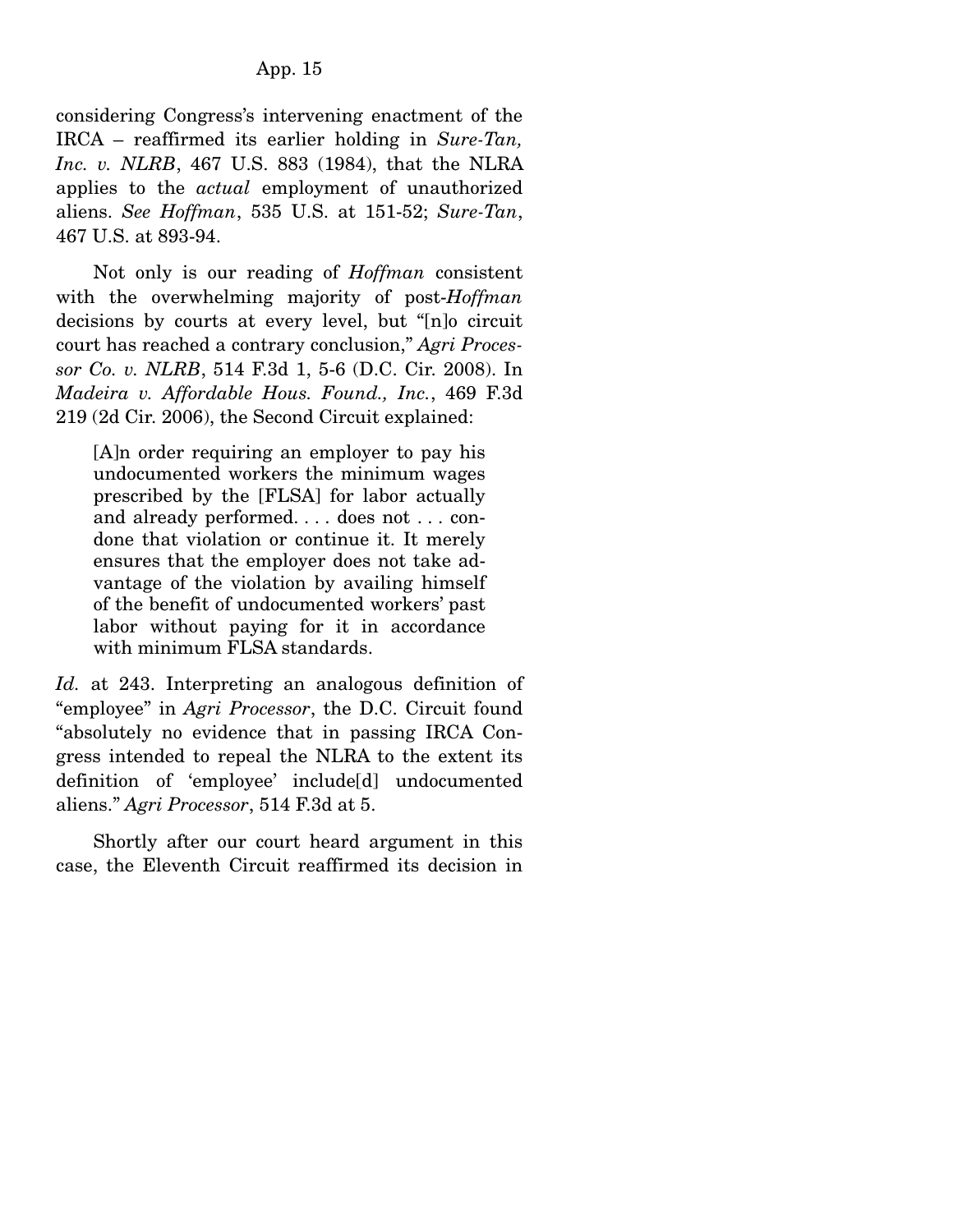*Patel* "that undocumented aliens may recover their unpaid wages under the FLSA." *Lamonica v. Safe Hurricane Shutters, Inc.*, 711 F.3d 1299, 1306 (11th Cir. 2013). Rejecting arguments similar to those advanced by the employers here, the Eleventh Circuit concluded "the IRCA does not express Congress's clear and manifest intent to exclude undocumented aliens from the protection of the FLSA." *Id.* at 1308.

### **b. Agency Interpretation**

 As the Secretary explains, there is no conflict between the FLSA and the IRCA. Both statutes work in tandem to discourage employers from hiring unauthorized workers by "assur[ing] that the wages and employment of lawful residents are not adversely affected by the competition of illegal alien employees who are not subject to the standard terms of employment," *Sure-Tan*, 467 U.S. at 893.

 The Department of Labor's position that the FLSA applies to aliens without employment authorization is longstanding and consistent. In 1942, just four years after the FLSA's passage, the Department of Labor's "Wage and Hour Administrator opined that alien prisoners of war were covered by the [FLSA] and therefore were entitled to be paid the minimum wage." *Patel*, 846 F.2d at 703. Since then, in case after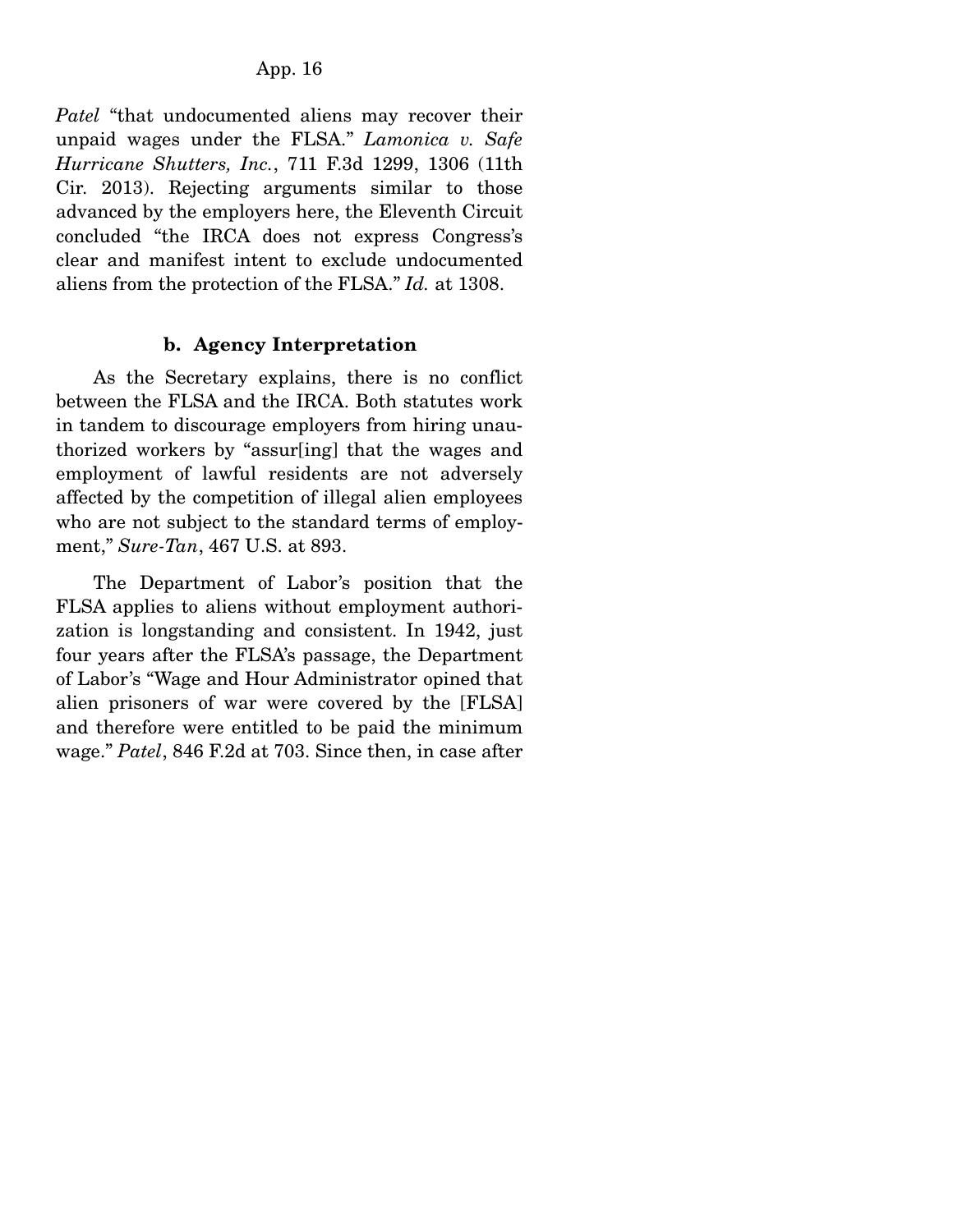case, the Department of Labor has taken the same position it takes here.<sup>6</sup>

 In the Secretary's amicus brief filed in this case, the Secretary explains that applying the FLSA to unauthorized aliens "is essential to achieving the purposes of the FLSA to protect workers from substandard working conditions, to reduce unfair competition for law-abiding employers, and to spread work and thereby reduce unemployment by requiring employers to pay overtime compensation." Given the Department's decades-long consistency and the Secretary's "specialized experience and broader investigations and information" in these matters, we think the Secretary's position is persuasive and

<sup>6</sup> *See*, *e.g.*, *Patel*, 846 F.2d at 703 ("The Department of Labor . . . supports Patel's position"); *Donovan v. Burgett Greenhouses, Inc.*, 759 F.2d 1483, 1485 (10th Cir. 1985) (involving a suit by the Secretary of Labor in his official capacity to enforce the FLSA rights of "illegal aliens who were paid less than a dollar per hour and were not paid overtime compensation"); *Brennan v. El San Trading Corp.*, 73 Lab. Cas. 33,032, 1973 WL 991, at \*1 (W.D. Tex. Dec.26, 1973) (addressing a suit by the Secretary in his official capacity); Dep't of Labor's Br., *Josendis v. Wall to Wall Residence Repairs, Inc.*, No. 09-12266 (11th Cir. dated Aug. 26, 2010), *available at* http://www.dol.gov/sol/media/briefs/josendis(A)- 8-26-2010.pdf; *see also* U.S. Dep't of Labor, Wage and Hour Div., "Fact Sheet # 48: Application of U.S. Labor Laws to Immigrant Workers: Effect of Hoffman Plastics decision on laws enforced by the Wage and Hour Division" (rev. July 2008), *available at* https://www.dol.gov/whd/regs/compliance/whdfs48.pdf ("The Department's Wage and Hour Division will continue to enforce the FLSA . . . without regard to whether an employee is documented or undocumented.").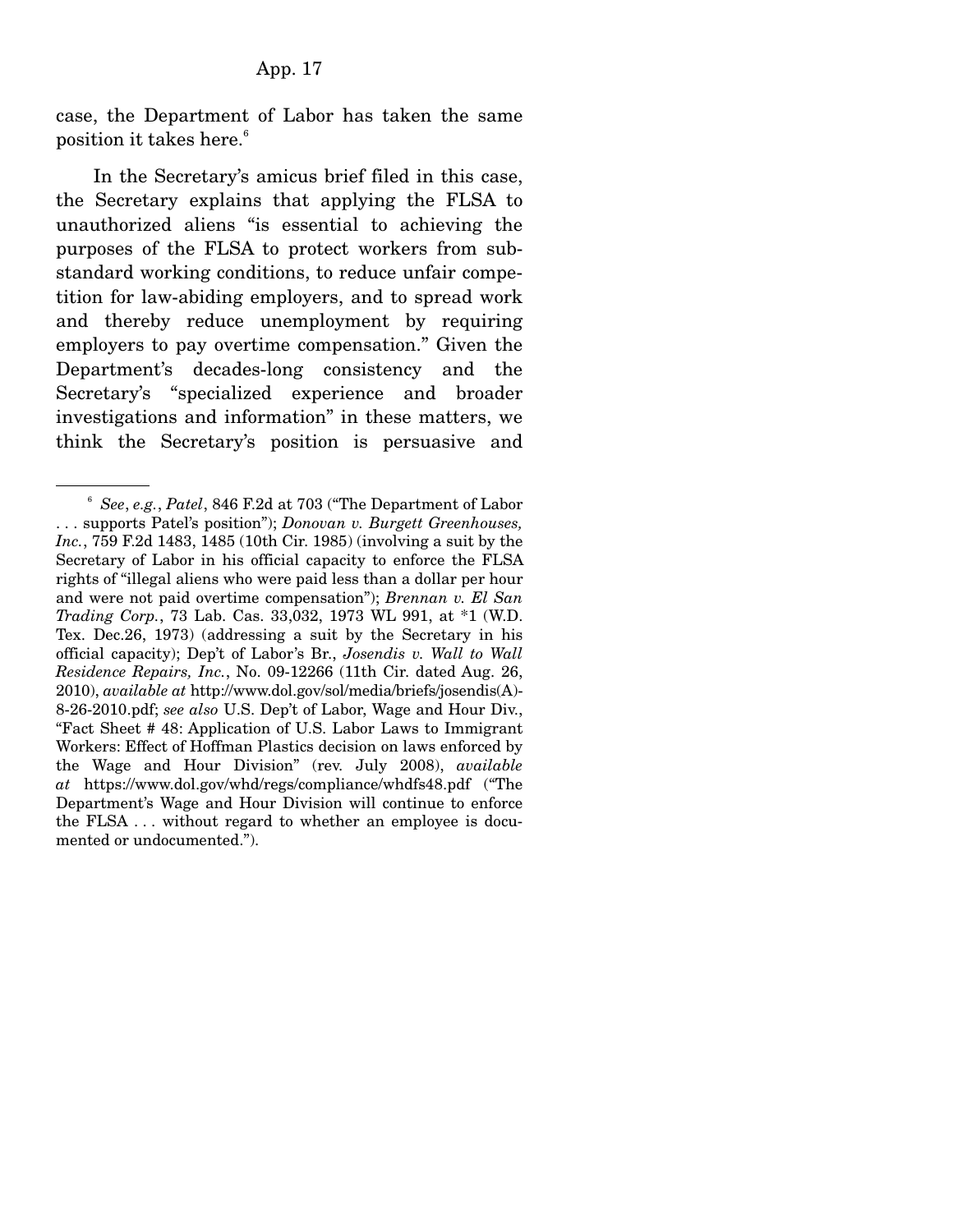merits *Skidmore* deference – to the extent there is any statutory ambiguity. *Skidmore v. Swift & Co.*, 323 U.S. 134, 139 (1944); *see also Godinez-Arroyo v. Mukasey*, 540 F.3d 848, 850 (8th Cir. 2008).

# **c. Congressional Purpose**

 We agree with the Secretary's position, independent of any deference to the Department of Labor's expertise, because Congress's purposes in enacting the FLSA and the IRCA are in harmony. The IRCA unambiguously prohibits hiring unauthorized aliens, and the FLSA unambiguously requires that any unauthorized aliens – hired in violation of federal immigration law – be paid minimum and overtime wages. The IRCA and FLSA together promote dignified employment conditions for those working in this country, regardless of immigration status, while firmly discouraging the employment of individuals who lack work authorization. "If an employer realizes that there will be no advantage under the" FLSA "in preferring [unauthorized] aliens to legal resident workers, any incentive to hire such ... aliens is correspondingly lessened." *Sure-Tan*, 467 U.S. at 893. Exempting unauthorized aliens from the FLSA would frustrate the purposes of the IRCA, for unauthorized workers' "acceptance . . . of jobs on substandard terms as to wages and working conditions can seriously depress wage scales and working conditions of citizens and legally admitted aliens." *De Canas v. Bica*, 424 U.S. 351, 356-57 (1976).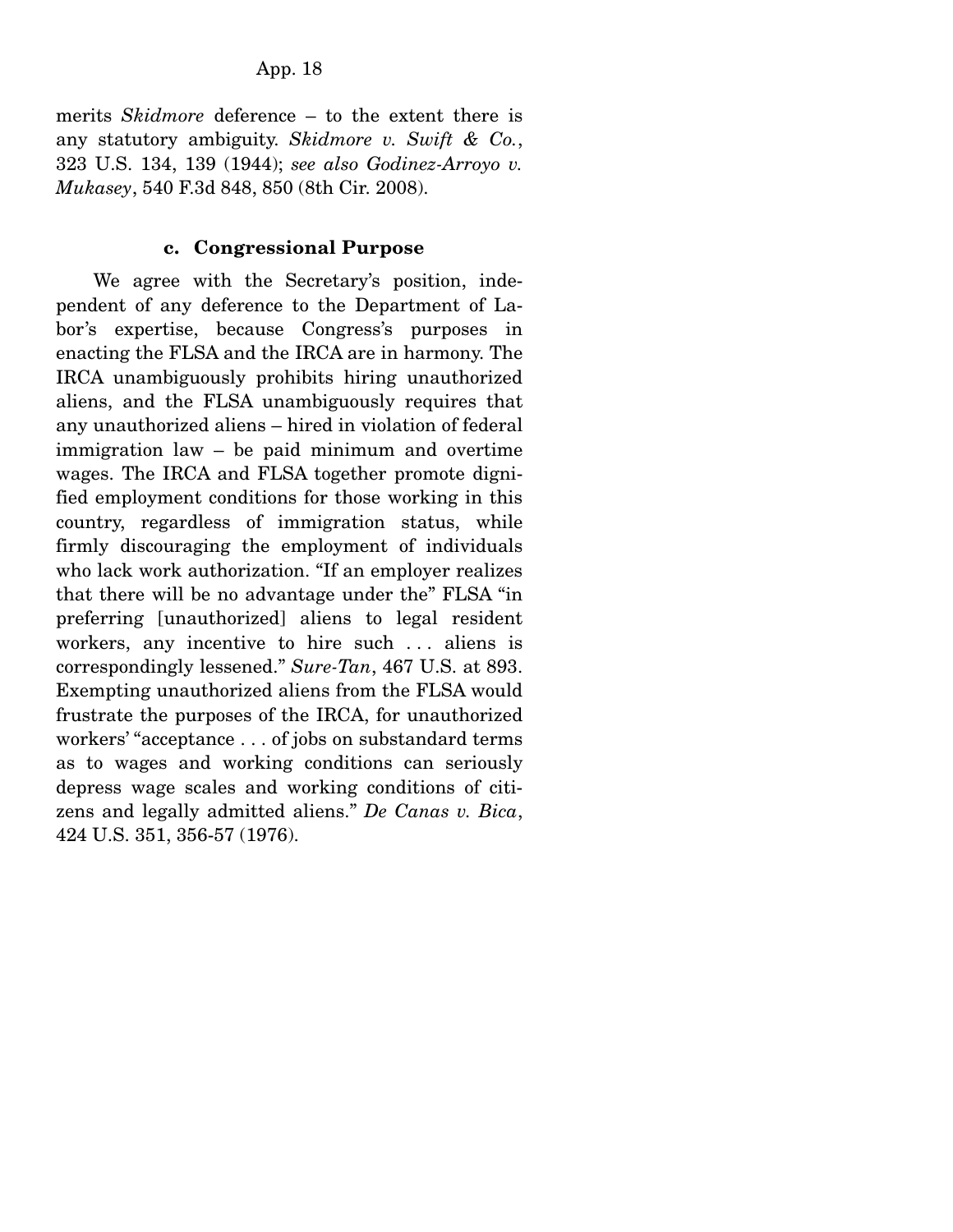Holding employers who violate federal immigration law and federal employment law liable for both violations advances the purpose of federal immigration policy by "offset[ting] what is perhaps the most attractive feature of [unauthorized] workers – their willingness to work for less than the minimum wage." *Patel*, 846 F.2d at 704. For this reason, prohibiting employers from hiring unauthorized aliens is in harmony with requiring employers – including those who break immigration laws by hiring unauthorized workers – to provide fair working conditions and wages. Both (1) the legislative history of the IRCA, which we reference "for those who find legislative history useful," *United States v. Tinklenberg*, 563 U.S. \_\_\_, \_\_\_, 131 S. Ct. 2007, 2015 (2011), and (2) "our steadfast canons of statutory construction," *United States v. Johnson*, 703 F.3d 464, 468 (8th Cir. 2013), confirm this point.

 First, the House Committee on Education and Labor's report on the IRCA explained Congress did

*not* intend that any provision of [the IRCA] would limit the powers of State or Federal labor standards agencies such as . . . *the Wage and Hour Division of the Department of Labor* . . . to remedy unfair practices committed against undocumented employees for exercising their rights before such agencies or for engaging in activities protected by these agencies. To do otherwise would be *counterproductive* of our intent to limit the hiring of undocumented employees and the depressing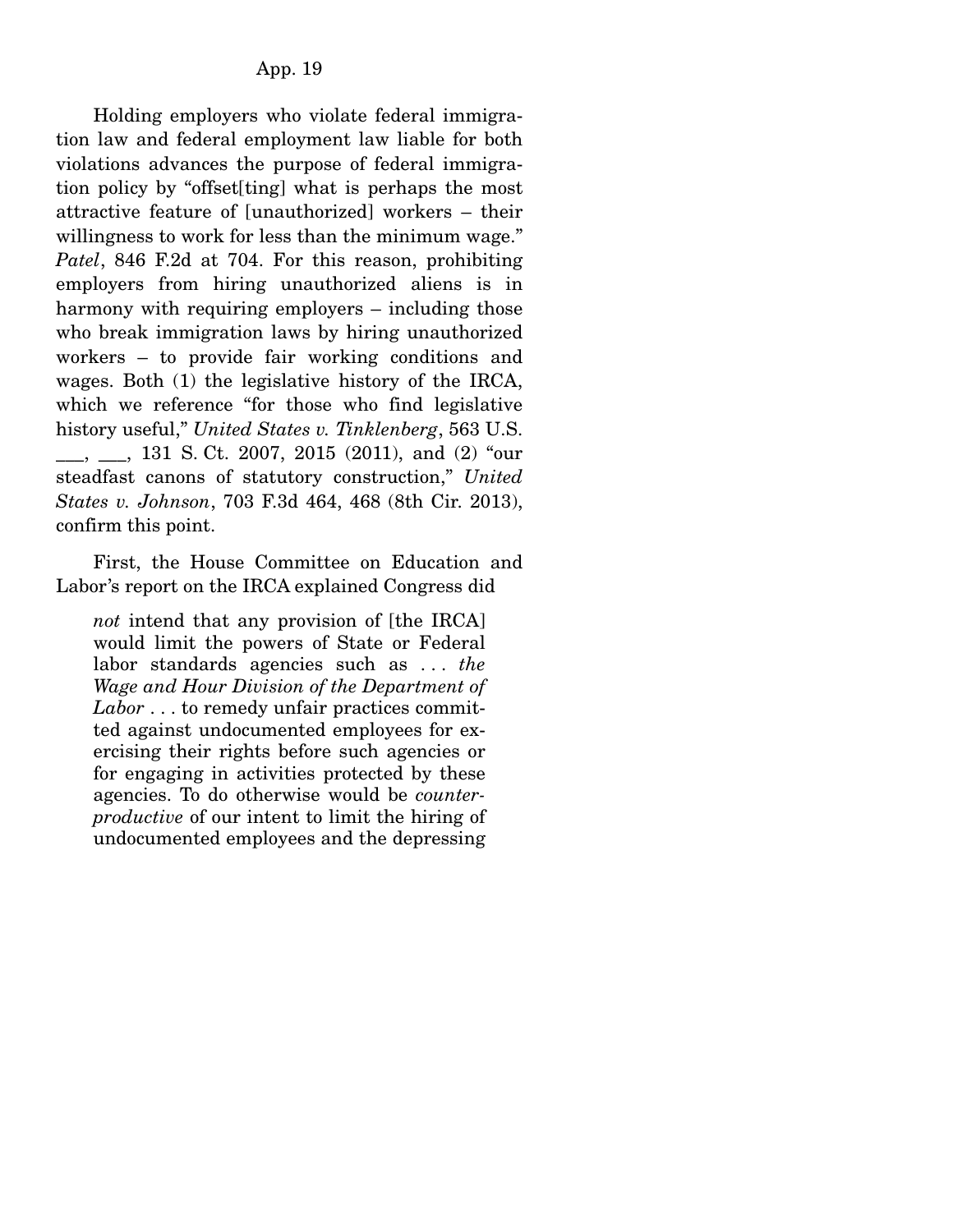effect on working conditions caused by their employment.

H.R. Rep. No. 99-682(II), at 1 (1986), *reprinted in* 1986 U.S.C.C.A.N. 5757, 5758 (emphasis added). When Congress passed the IRCA, at least the authors of this report expected the FLSA would continue to protect unauthorized aliens from substandard working conditions and wages.

 Second, § 111(d) of the IRCA "authorized to be appropriated, . . . *such sums as may be necessary* to the Department of Labor for enforcement activities of the *Wage and Hour Division* . . . in order to deter the employment of unauthorized aliens and *remove the economic incentive for employers to exploit and use such aliens.*" Pub.L. No. 99-603, § 111(d), 100 Stat. 3359, 3381 (1986). Presuming, as the employers do, that the IRCA impliedly exempts unauthorized aliens from the protections of the FLSA would render this section "mere surplusage," *Marbury v. Madison*, 5 U.S. (1 Cranch) 137, 174 (1803). No "sums" would "be necessary" to enforce the FLSA as to unauthorized aliens if the FLSA did not apply to their employment. § 111(d), 100 Stat. at 3381. A reading that turns an entire subsection into a meaningless aside "is inadmissible, unless the words require it." *Marbury*, 5 U.S. (1 Cranch) at 174. The IRCA's words do not require it, so "the presumption against surplusage [is] decisive." *Johnson*, 703 F.3d at 468.

 For these reasons, we hold that unauthorized aliens may sue under the FLSA, 29 U.S.C. §§ 206(a),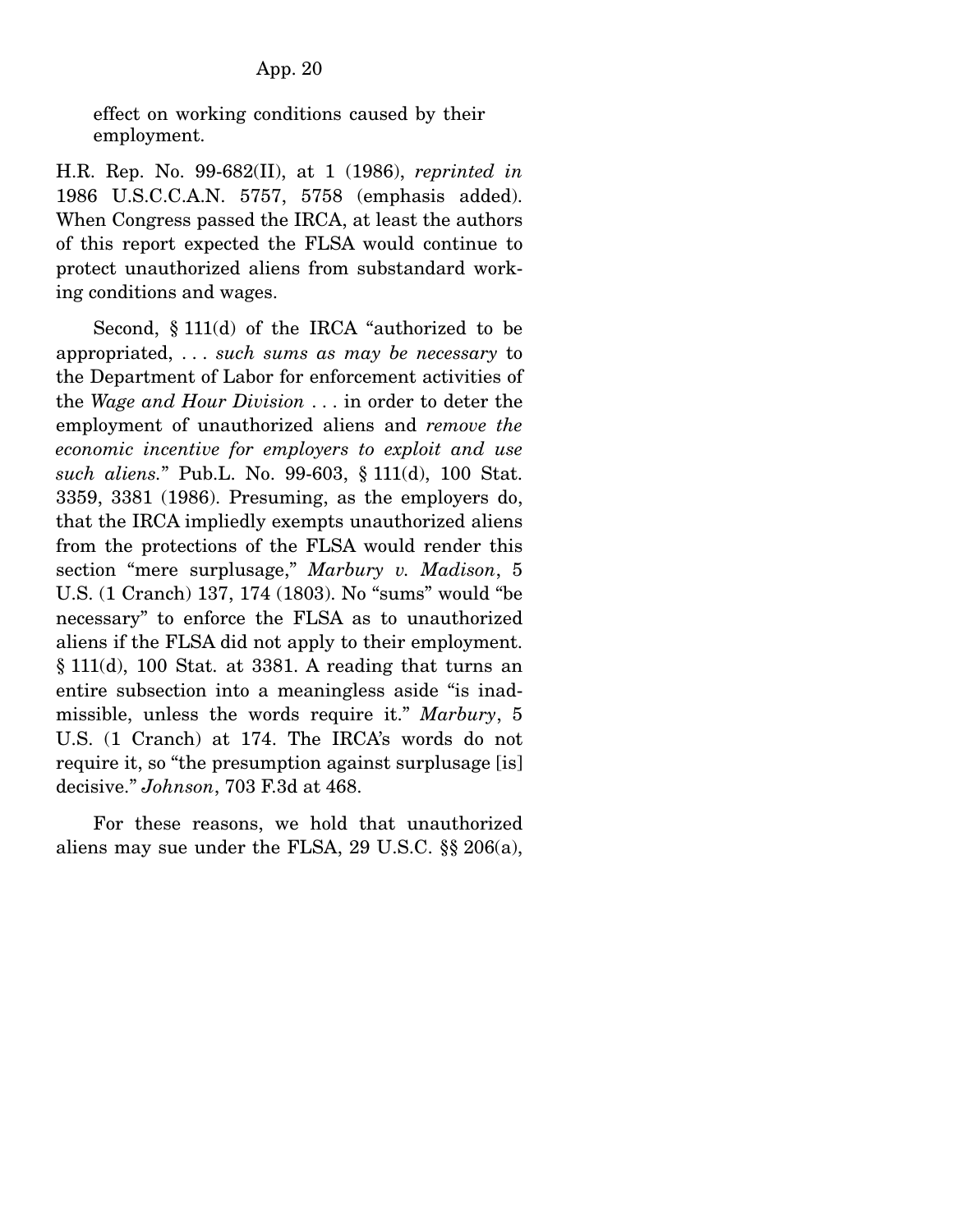207(a), 216(b), to recover statutory damages for work actually performed.

# **B. Standing**

 Because the FLSA gives the workers a right to sue the employers and obtain a real remedy for a statutory wrong, the workers have both Article III and prudential standing to recover damages from the employers.

# **1. Article III Standing**

 The employers violated the FLSA by paying the workers substandard wages, which means the workers' suit to recover damages is a justiciable "Case [ ] " or "Controvers[y]" under Article III. U.S. Const. art. III, § 2; *see Lujan v. Defenders of Wildlife*, 504 U.S. 555, 560-61 (1992). First, the underpayment for actual work was "an 'injury in fact.'" Id. at 560. Second, that underpayment "fairly can be traced to the challenged action of the defendant[s]." *Simon v. E. Ky. Welfare Rights Org.*, 426 U.S. 26, 41 (1976). Third, the district court's judgment, awarding actual and liquidated damages for the employers' FLSA violations, was a "favorable decision" providing "redress[]" in the form of financial damages. *Id.* at 38.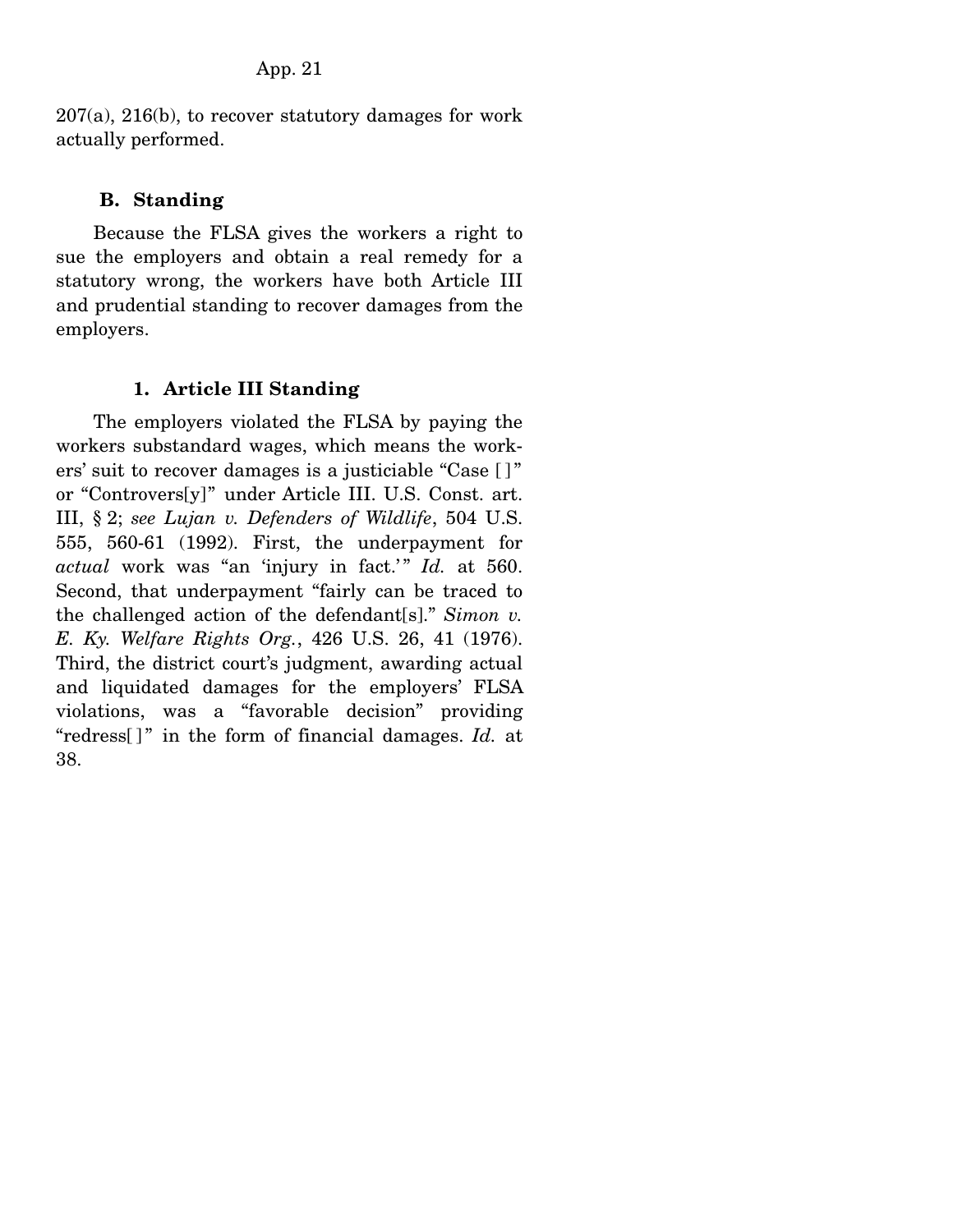## **2. Prudential Standing**

 The employers did not raise their prudential standing argument until after the jury reached its verdict and the district court entered judgment in the workers' favor, so if a challenge alleging a lack of prudential standing is waivable, the employers resoundingly waived it. *See*, *e.g.*, *Ensley v. Cody Res., Inc.*, 171 F.3d 315, 320 (5th Cir. 1999) (holding a defendant waived a challenge to prudential standing by objecting "too late," after the plaintiff 's case-inchief). But our court has never directly decided whether prudential standing is a waivable exercise in judicial self-restraint or a jurisdictional bar " 'determining the power of the court to entertain the suit.'" *Urban Contractors Alliance of St. Louis v. Bi-State Dev. Agency*, 531 F.2d 877, 881 (8th Cir. 1976) (quoting *Warth v. Seldin*, 422 U.S. 490, 498 (1975)).

 Some of our cases have referred to prudential standing in jurisdictional terms. *See*, *e.g.*, *Delorme v. United States*, 354 F.3d 810, 815 (8th Cir. 2004) ("A party invoking federal jurisdiction must establish that he has met the requirements of both constitutional and prudential standing."); *Starr v. Mandanici*, 152 F.3d 741, 750 (8th Cir. 1998) ("Assuming, *arguendo*, that the Article III requirements of standing were fulfilled, this court still lacks jurisdiction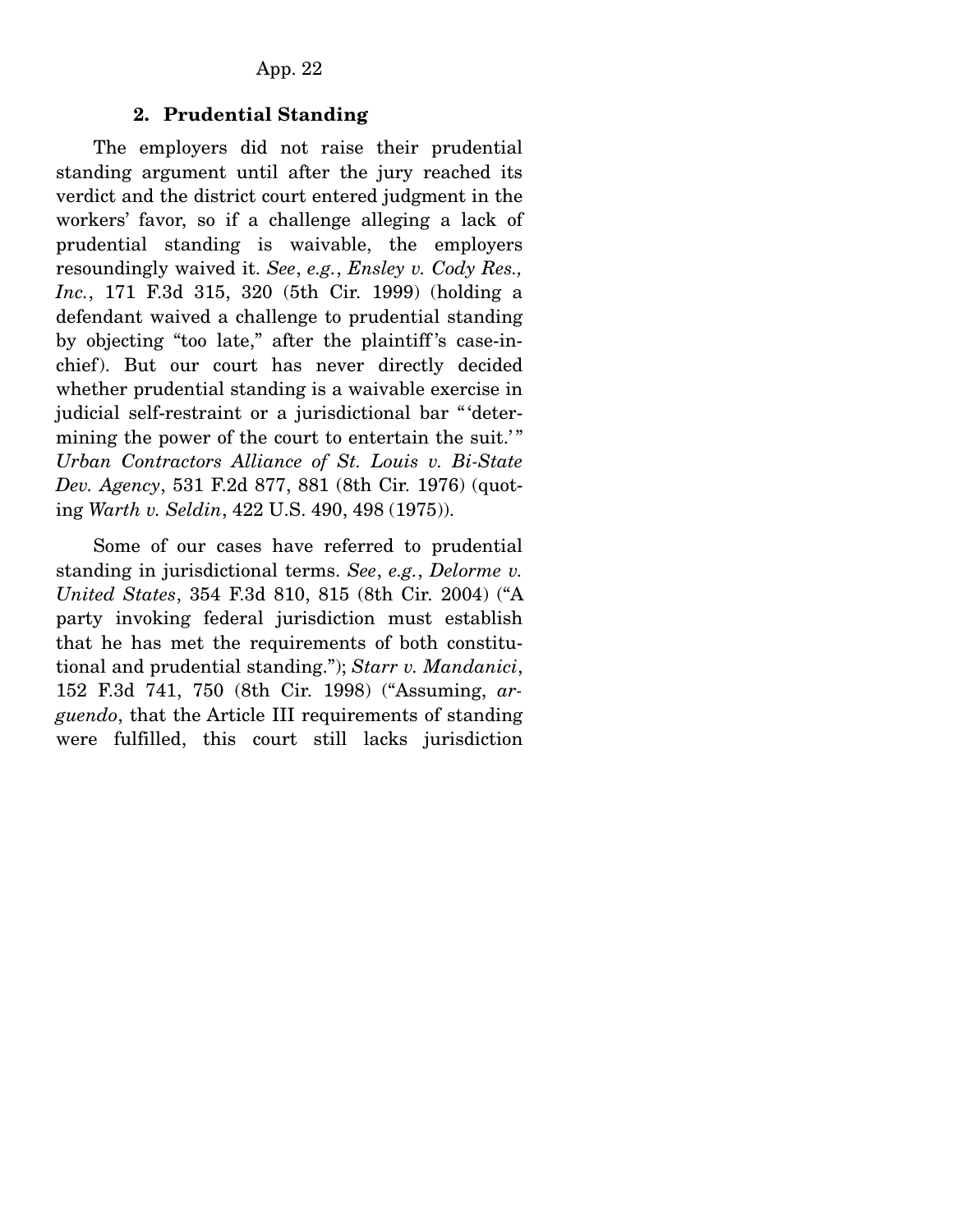because [the plaintiff] cannot satisfy the judiciallyimposed prudential standing principles.").<sup>7</sup> Other cases have more carefully distinguished between jurisdictional power and self-imposed judicial restraint. *See*, *e.g.*, *Miller v. Redwood Toxicology Lab., Inc.*, 688 F.3d 928, 934 (8th Cir. 2012) (" 'Constitutional and prudential standing are about, respectively, the constitutional power of a federal court to resolve a dispute and the wisdom of so doing.") (quoting *Graden v. Conexant Sys., Inc.*, 496 F.3d 291, 295 (3d Cir. 2007)); *Cent. S. Dakota Coop. Grazing Dist. v. Sec'y of the USDA*, 266 F.3d 889, 895 (8th Cir. 2001) ("The issue of standing implicates constitutional limitations on federal court jurisdiction and prudential limitations on the exercise thereof."); *cf. Henderson ex rel. Henderson v. Shinseki*, 562 U.S. \_\_\_, \_\_\_, 131 S.Ct. 1197, 1202-03 (2011) ("We have urged that a rule should not be referred to as jurisdictional unless it governs a court's *adjudicatory capacity*, that is, its subject-matter or personal jurisdiction." (emphasis added)).

<sup>&</sup>lt;sup>7</sup> We do not read these case references to "jurisdiction" to have decided the question whether prudential standing governs our adjudicatory capacity. *See*, *e.g.*, *Delorme*, 354 F.3d at 817 (relying solely on an absence of "constitutional standing" to affirm dismissal). To the extent these cases turned on missing prudential standing, its absence gave us a reason to decline to *exercise* jurisdiction. *See*, *e.g.*, *Starr*, 152 F.3d at 750 ("[S]tanding 'involves both constitutional limitations on federal-court jurisdiction and *prudential* limitations on its *exercise.*' " (emphasis added) (quoting *Warth*, 422 U.S. at 498)).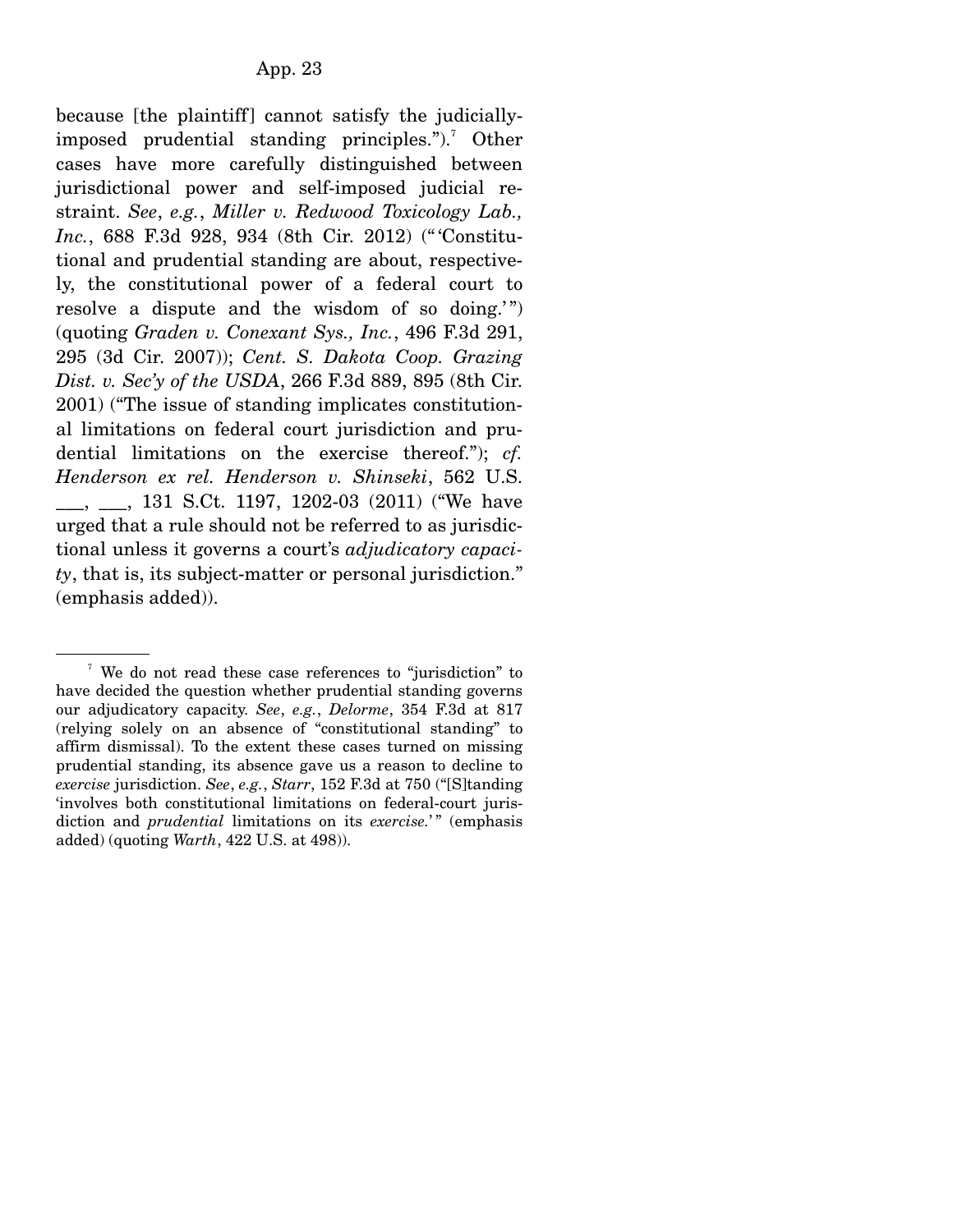We are reluctant – without the benefit of dedicated briefing, which the parties have not provided – to venture into the "deep and important circuit split on this important issue." *Grocery Mfrs. Ass'n v. EPA*, 693 F.3d 169, 185 (D.C. Cir. 2012) (Kavanaugh, J., dissenting). *Compare id.* at 172, 179-80 (majority opinion) (dismissing for "lack of jurisdiction" because of a failure "to demonstrate prudential standing"), *with, e.g.*, *Bd. of Miss. Levee Comm'rs v. EPA*, 674 F.3d 409, 417 (5th Cir. 2012) ("Unlike constitutional standing, prudential standing arguments may be waived."); *Rawoof v. Texor Petroleum Co.*, 521 F.3d 750, 756 (7th Cir. 2008) ("Prudential-standing doctrine is not jurisdictional in the sense that Article III standing is." (internal quotation omitted)); *Finstuen v. Crutcher*, 496 F.3d 1139, 1147 (10th Cir. 2007) (same); *Gilda Indus., Inc. v. United States*, 446 F.3d 1271, 1280 (Fed. Cir. 2006) (holding the government defendant waived any challenge to the plaintiff 's lack of prudential standing by failing to raise the issue in its brief). Though the prudential standing question lies near the heart of this case, we need not resolve the issue in order to resolve this appeal.

 Regardless of any waiver by the employers, the workers have prudential standing. A plaintiff has prudential standing to bring a claim if "the constitutional or statutory provision on which the claim rests properly can be understood as granting persons in the plaintiff 's position a right to judicial relief." *Warth*, 422 U.S. at 500. Here, Congress has spoken unambiguously: "[a]ny employer who violates the [minimum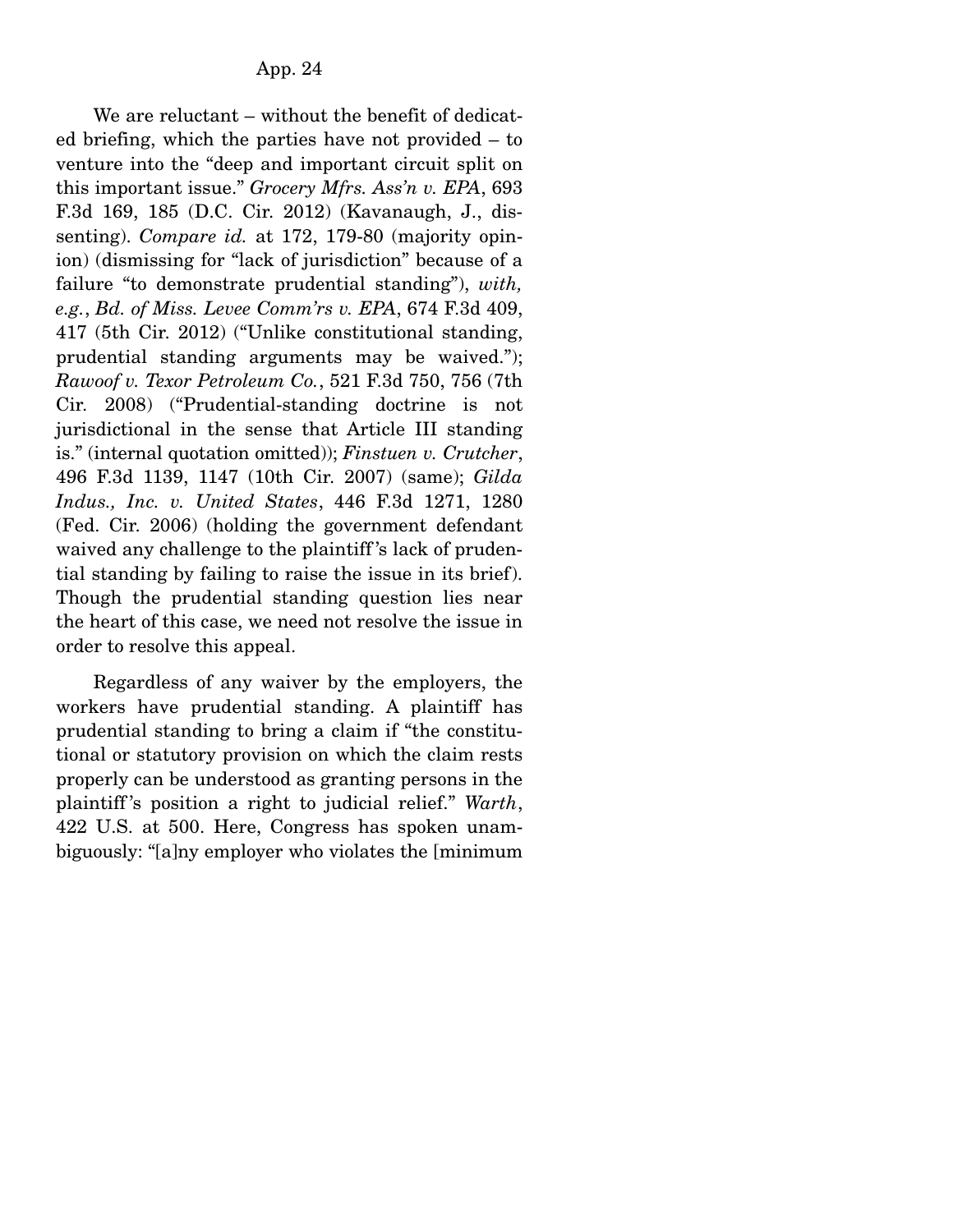and overtime wage] provisions of [the FLSA] *shall* be liable to the employee or employees affected in the amount of their unpaid minimum wages, or their unpaid overtime compensation, as the case may be, and in an additional equal amount as liquidated damages." 29 U.S.C. § 216(b) (emphasis added). Because the workers here are "employees" under the FLSA, *see* 29 U.S.C. § 203(e), they plainly fall within the "zone of interests protected or regulated by" § 216(b). *Bennett v. Spear*, 520 U.S. 154, 162 (1997).

# **C. Suppression of Evidence**

 Having decided the FLSA protects unauthorized aliens and the workers have standing to sue the employers for violating the FLSA, we swiftly reject the employers' challenge to the district court's decision to suppress evidence related to the workers' immigration status.

 Our review of the district court's evidentiary rulings is highly deferential, "particularly . . . with respect to [Federal Rule of Evidence] 403" because the district court is better positioned than we are to weigh the probative value of a piece of evidence, in context, against its prejudicial effect. *Sprint*/*United*, 552 U.S. at 384. Because the workers were seeking redress only for work actually performed, the district court reasonably concluded any reference to the workers' immigration status would be substantially more prejudicial than probative under Rule 403.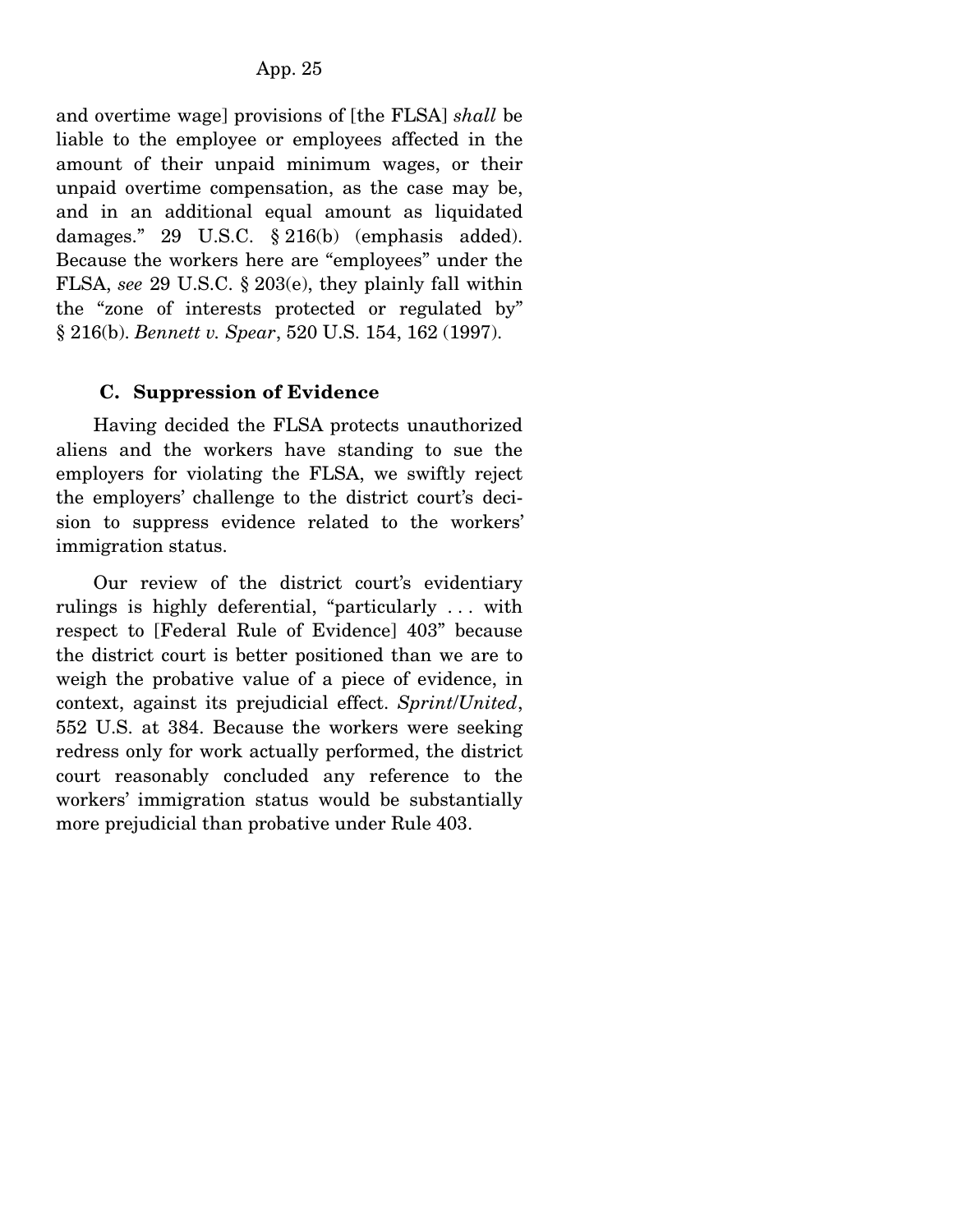Even if the district court's exercise of discretion were ill-advised, "affirmance would [not] result in 'fundamental unfairness,'" Rodrick, 666 F.3d at 1096 (quoting *Wegener*, 527 F.3d at 690), because, as the district court reasoned, the "mountain of more credible evidence" supporting the workers' case towers over any potential harm. Furthermore, the order in limine was eventually dissolved, leaving the employers free to testify regarding the workers' lack of employment authorization, and the employers argued the Cafe never employed the workers because the employers "never hired illegals."

 The employers have fallen well short of the threshold required for us to reverse the district court's evidentiary ruling.

# **III. CONCLUSION**

 Consistent with the principle that breaking one law does not give license to ignore other generally applicable laws, we affirm.

LOKEN, Circuit Judge, concurring.

 I join Chief Judge Riley's thorough opinion for the court with the exception of Part II.A.2.c.

 I also note that, as in *Lamonica v. Safe Hurricane Shutters, Inc.*, 711 F.3d 1299 (11th Cir. 2013), appellants have not challenged on appeal the award of liquidated damages under the Fair Labor Standards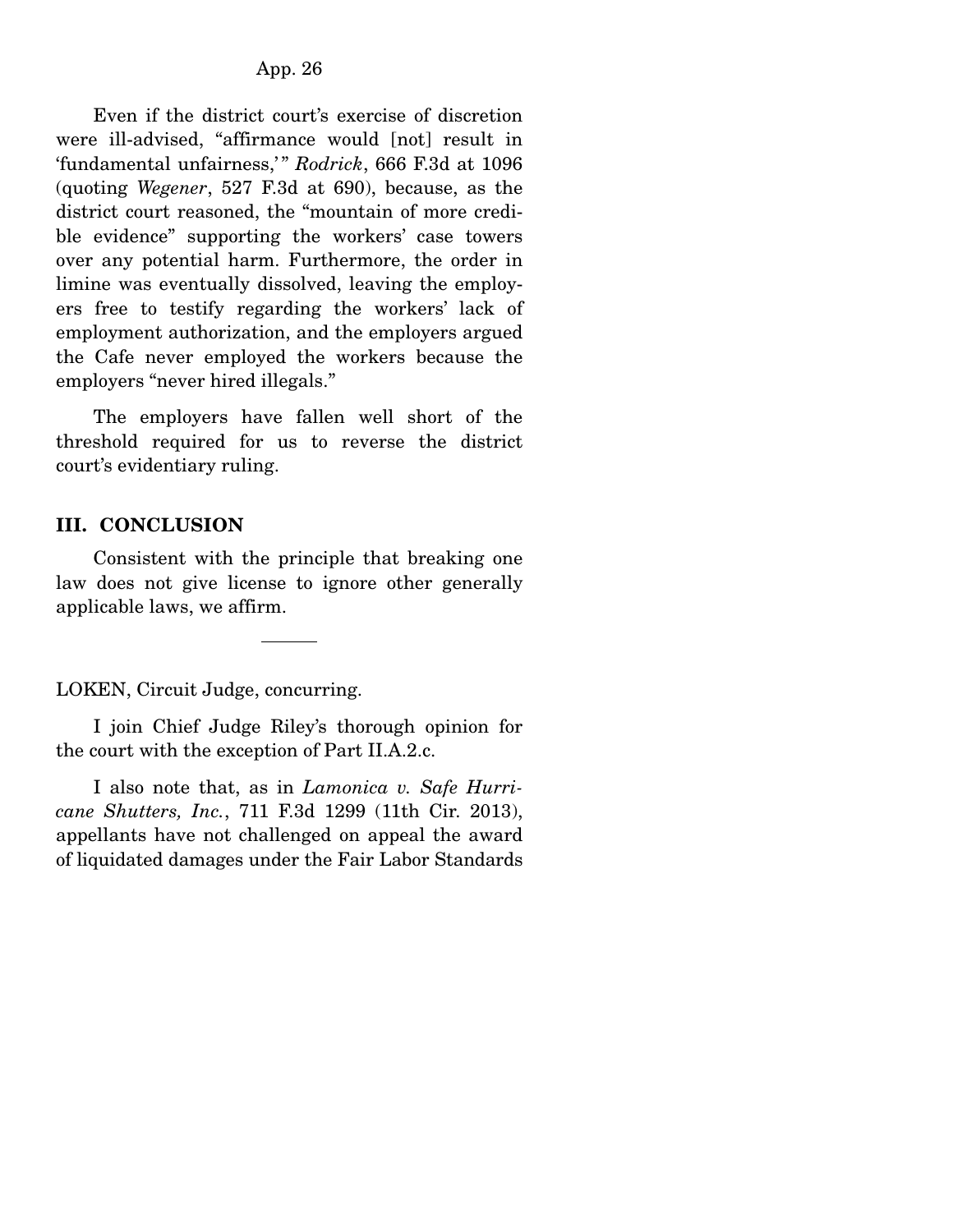Act. We therefore do not consider that issue. But in my view, the question whether the Supreme Court's decision in *Hoffman Plastic Compounds, Inc. v. NLRB*, 535 U.S. 137 (2002), may require a modified analysis of the liquidated damages issue, at least in some cases, is not free from doubt. *See Madeira v. Affordable Housing Found., Inc.*, 469 F.3d 219, 255 (2d Cir. 2006) (Walker, J., concurring); *Rivera v. NIBCO, Inc.*, 384 F.3d 822, 833-35 (9th Cir. 2004) (Bea, J., dissenting from the denial of rehearing en banc).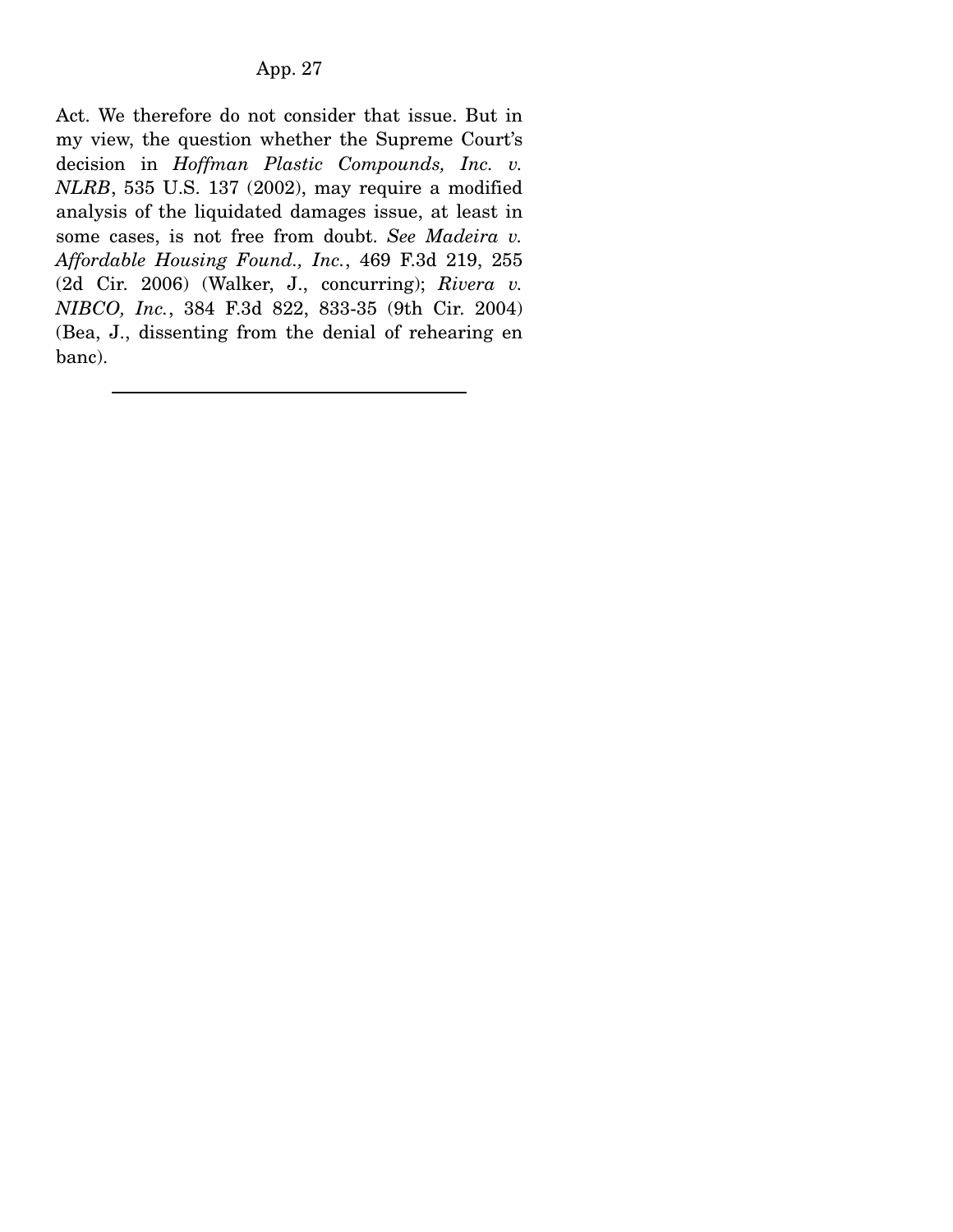### **IN THE UNITED STATES DISTRICT COURT FOR THE WESTERN DISTRICT OF MISSOURI WESTERN DIVISION**

| ELMER LUCAS, et. al.,                                 |                   |
|-------------------------------------------------------|-------------------|
| Plaintiffs,                                           |                   |
| v.                                                    | $\prime$ Case No. |
| JERUSALEM CAFÉ, LLC, ) 4: 10-CV-00582-DGK<br>et. al., |                   |
| Defendants.                                           |                   |

# **JUDGMENT AND ORDER REGARDING DAMAGES**

 Plaintiffs brought this case under the Fair Labor Standards Act ("FLSA") alleging Defendants failed to pay them the applicable minimum wage and/or all the overtime wages they were due. After a four day trial the jury returned a verdict in the Plaintiffs' favor. The verdict form contained a series of questions, the answers to which form the basis for the damages calculations in this case.

 Now before the Court is Plaintiffs' Damages Brief (doc. 80), Defendants' Response (doc. 82), and Plaintiffs' Reply (doc. 83). Plaintiffs calculate that the total amount of unpaid minimum wages and unpaid overtime in this case is \$141,864.04, and ask the Court to award an equal amount in liquidated damages, for a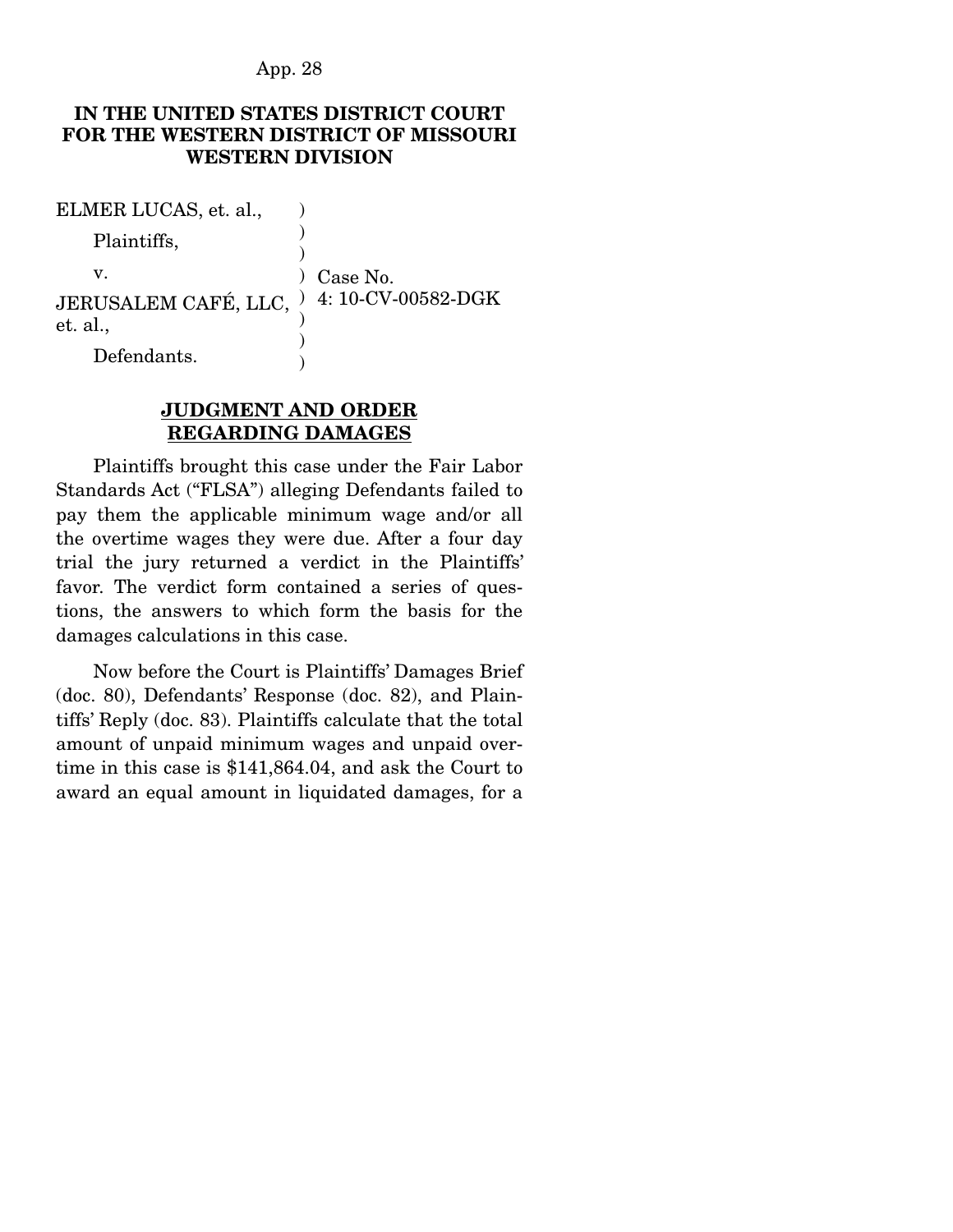total award of  $$283,728.08$ .<sup>1</sup> Defendants do not contest Plaintiffs' calculations, but argue that the Court should not award liquidated damages.

 Finding Plaintiffs' calculations are correct and that liquidated damages are appropriate, the Court awards Plaintiffs the following damages against Defendants jointly and severally: Gonzalo Leal – \$42,998.64; Elmer Lucas – \$44,527.40; Esvin Lucas – \$30,752.46; Feliciano Macario – \$68,680.30; Margarito Rodas – \$42,998.64; Bernabe Villavicencio  $-$ \$53,770.64.

### **Discussion**

# **A. Plaintiffs' calculations of damages are correct.**

 Plaintiffs have submitted a detailed calculation of damages for unpaid minimum wages and overtime. Defendants do not contest these calculations. The Court has independently reviewed these calculations and finds they are accurate.<sup>2</sup> Accordingly, the Court

<sup>&</sup>lt;sup>1</sup> The FLSA also provides for a statutory award of attorneys' fees and costs which will be determined after subsequent briefing.

<sup>&</sup>lt;sup>2</sup> The Court did find a typographical error in Feliciano Macario's calculations. Under the "July 2009 to January 2010" heading, the weekly hours worked is listed as 82. This is a typographical error. The jury found Mr. Macario worked 77 hours a week. His rate of pay calculation, however, was made using the correct number of hours, 77, so the damages calculation is correct.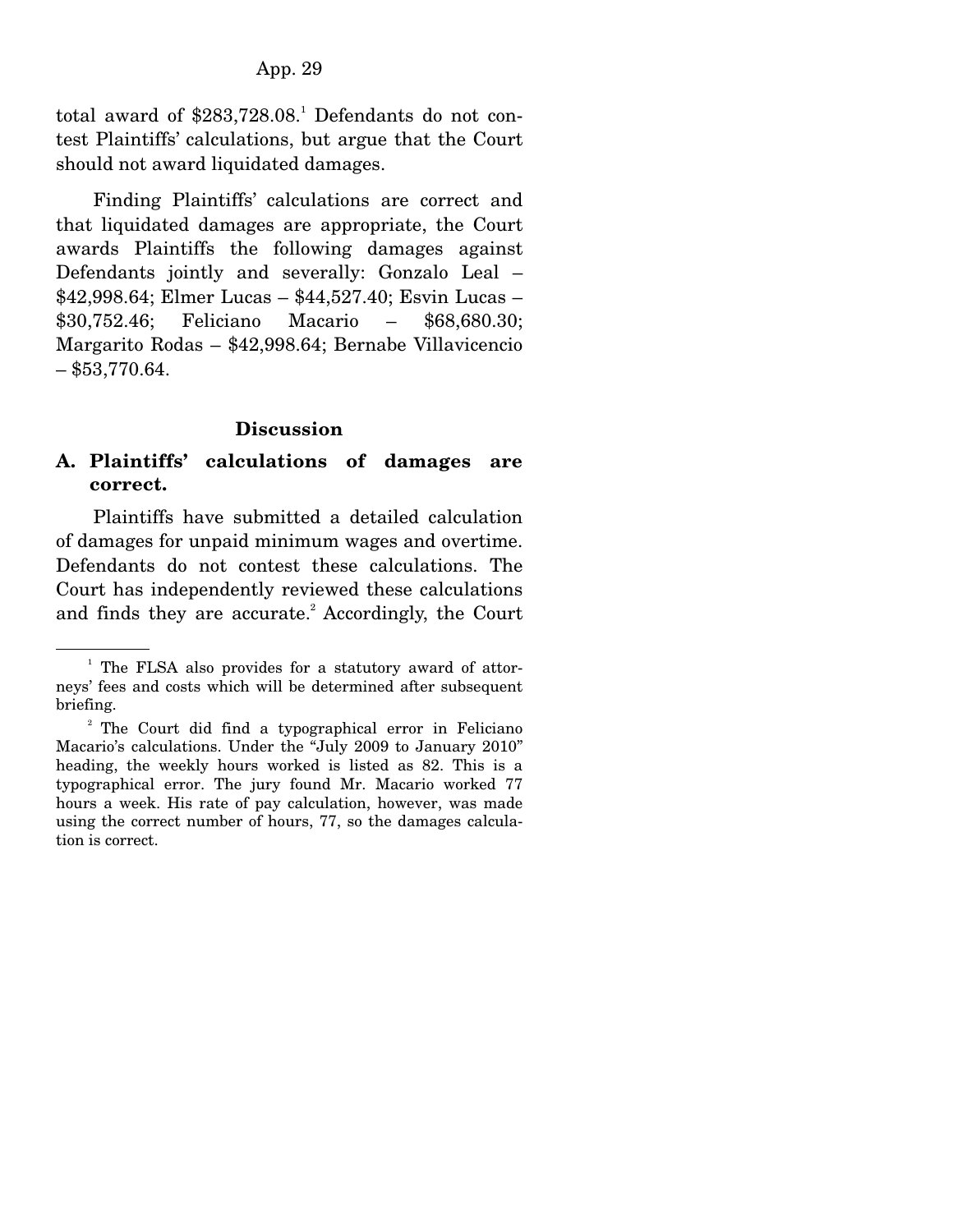adopts these calculations. They are attached as Appendix A to this order.

#### **B. Plaintiffs are entitled to liquidated damages.**

 The FLSA provides that, in addition to unpaid minimum wage and overtime, a defendant is liable for liquidated damages in an amount equal to the amount of actual damages. 29 U.S.C. § 216(b). Liquidated damages are compensatory, not punitive, because they "account for the fact that actual damages, such as costs to the employee arising from the delay in receiving wages, may be difficult to calculate and prove." *Fenton v. Farmers Ins. Exch.*, 663 F. Supp. 2d 718, 728 (8th Cir. 2009).

 Under 29 U.S.C. § 260 the Court has discretion whether to award liquidated damages. However, an award "is mandatory unless the employer can show good faith and reasonable grounds for believing that it was not in violation of the FLSA." *Jarrett v. ERC Prop., Inc.*, 211 F.3d 1078, 1083 (8th Cir. 2000). This " 'burden is a difficult one, with double damages being the norm and single damages the exception.'" Chao v. Barbeque Ventures, LLC, 547 F.3d 938, 941-42 (8th Cir. 2008), quoting *Herman v. RSR Sec. Servs. Ltd.*, 172 F.3d 132, 142 (2nd Cir. 1999). "To demonstrate good faith, employers must show an honest effort to discover and follow the FLSA's requirements." *Fenton*, 663 F. Supp. 2d at 728. Where – as here – the jury has found that an employer has violated the FLSA willfully, "it is hard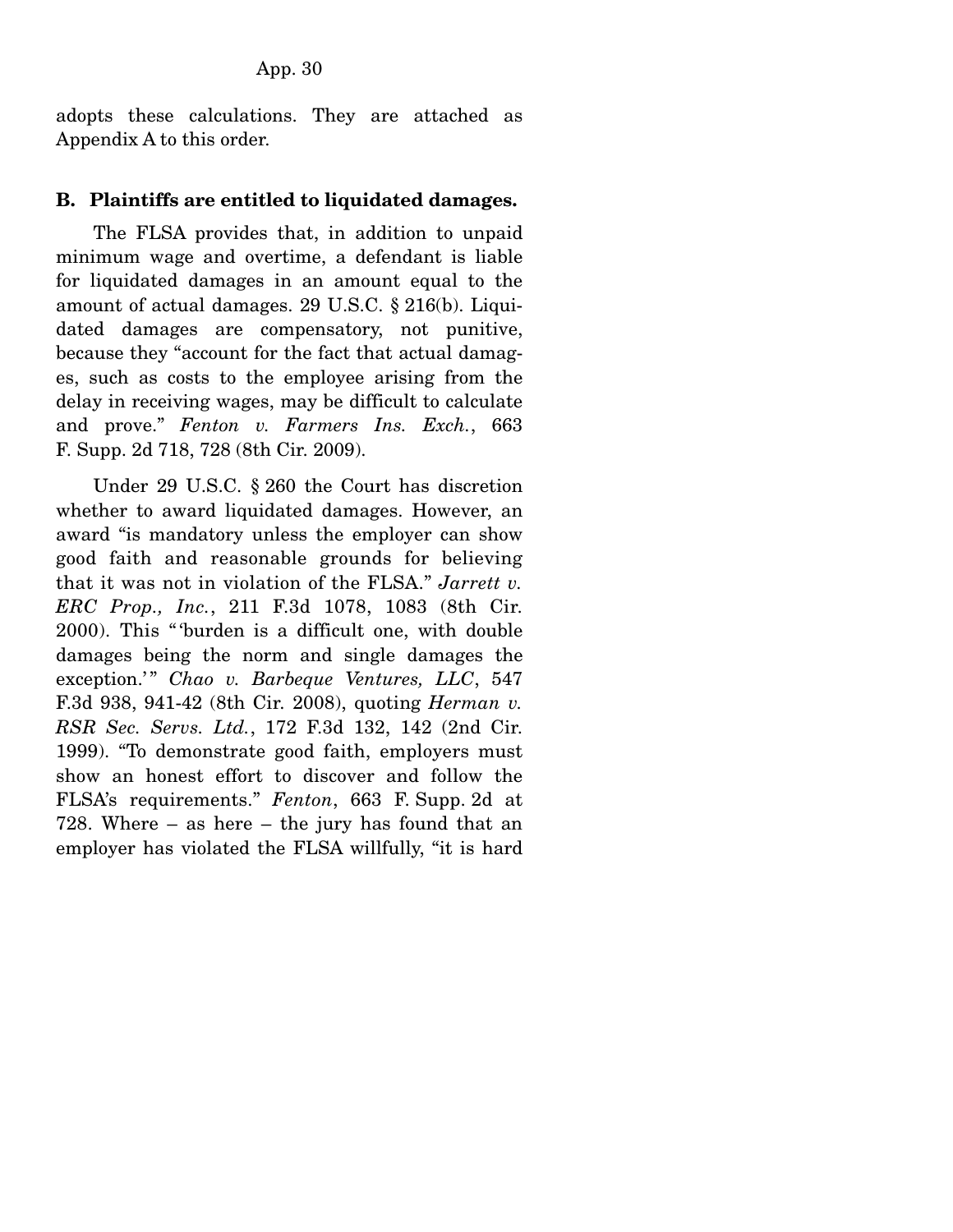to mount a serious argument" that the employer "has nonetheless acted in good faith." *Jarrett*, 211 F.3d at 1084.

 In the present case, Defendants do not even attempt to argue that they had good faith and reasonable grounds for believing that they were in compliance with the FLSA. Nor could they. There is no evidence on the record that Defendants intended to comply with the FLSA with respect to Plaintiffs. On the contrary, the evidence shows Defendants intentionally and systematically evaded federal law, paying Plaintiffs under the table and concocting a fantastic story that Plaintiffs volunteered to work for them without pay. To avoid liquidated damages, Defendants instead argue that under the Immigration Reform and Control Act of 1986 ("IRCA"), 8 U.S.C. § 1324a, which makes it unlawful to hire an unauthorized alien,<sup>3</sup> Plaintiffs "receipt of *any* wages is patently *unlawful*." Resp. at 2 (emphasis in original).

 Assuming that Defendants can even raise this argument for the first time in a post-trial motion, the Court finds there is no merit to it. In *Patel v. Quality Inn South* the Eleventh Circuit Court of Appeals considered this specific argument and rejected it. 846 F.2d 700 (11th Cir. 1988). It held, "[N]othing in the

<sup>3</sup> By "unauthorized alien" the Court means a non-citizen who is not an alien lawfully admitted for permanent residence, or authorized to be employed by the law or the Attorney General. *See* 8 U.S.C. § 1324a(h)(3).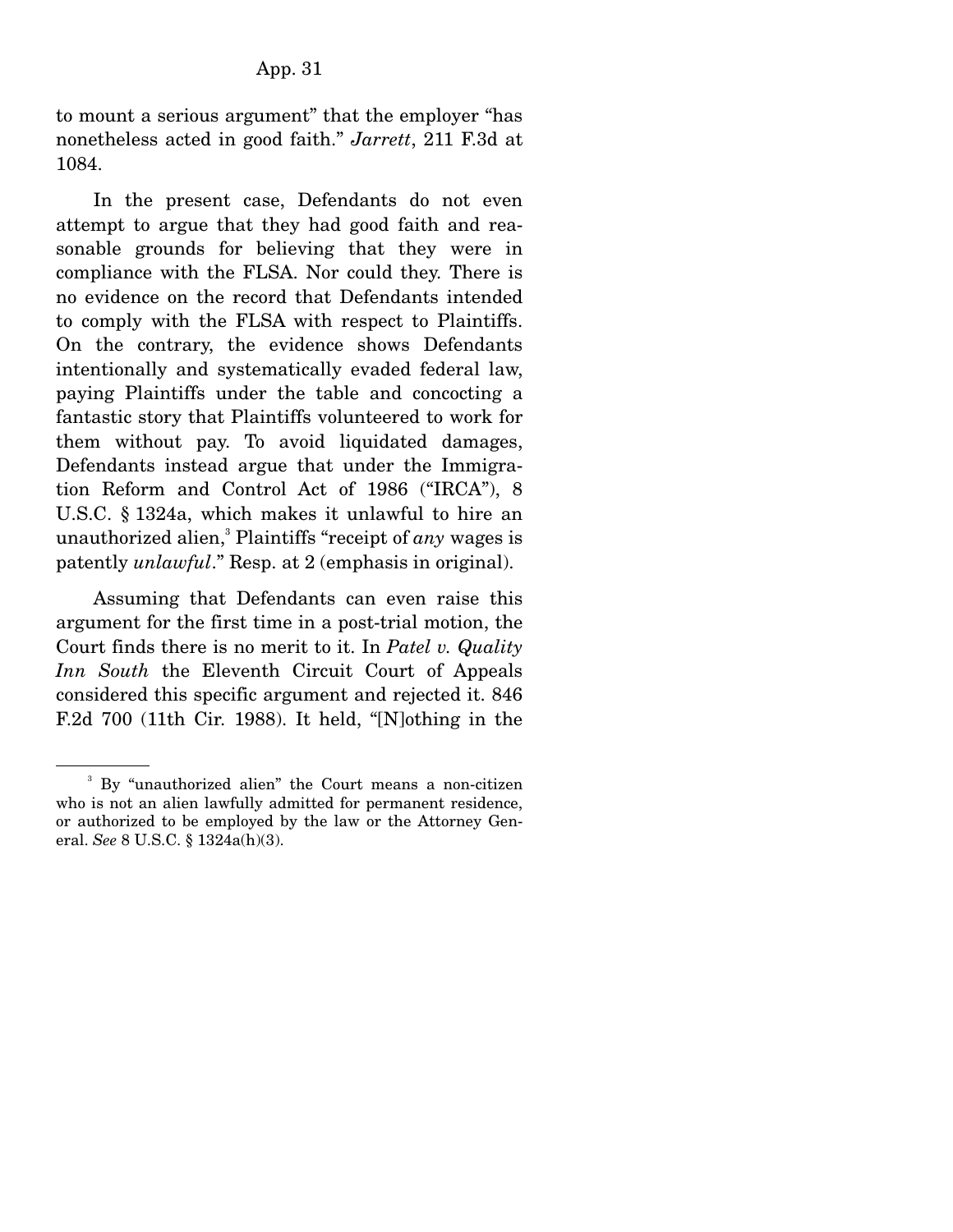IRCA or its legislative history suggests that Congress intended to limit the rights of undocumented aliens under the FLSA. To the contrary, the FLSA's coverage of undocumented aliens is fully consistent with the IRCA and the policies behind it." *Id.* at 704. The Eleventh Circuit also noted that in "section 111(d) [of the IRCA] Congress specifically authorized the appropriation of additional funds for increased FLSA enforcement on behalf of undocumented aliens." *Id.* "This provision would make little sense if Congress had intended the IRCA to repeal the FLSA's coverage of undocumented aliens." *Id.*

 The law here is clear. While the IRCA forbids employers from hiring unauthorized alien and forbids unauthorized aliens from working in the United States, if an employer decides to break the law and hire an unauthorized alien, that employer must pay wages at a rate that complies with the FLSA. Consequently, as this Court previously held in its September 27, 2011 Order, "[Plaintiffs'] immigration status is irrelevant. Illegal aliens have a right to recover unpaid wages under the FLSA. *Jin-Ming Lin v. Chinatown Restaurant Corp.*, 771 F. Supp. 2d 185, 190 (D. Mass. 2011)."

 Because Defendants have not carried their burden to show good faith compliance with the FLSA, an award of liquidated damages is appropriate.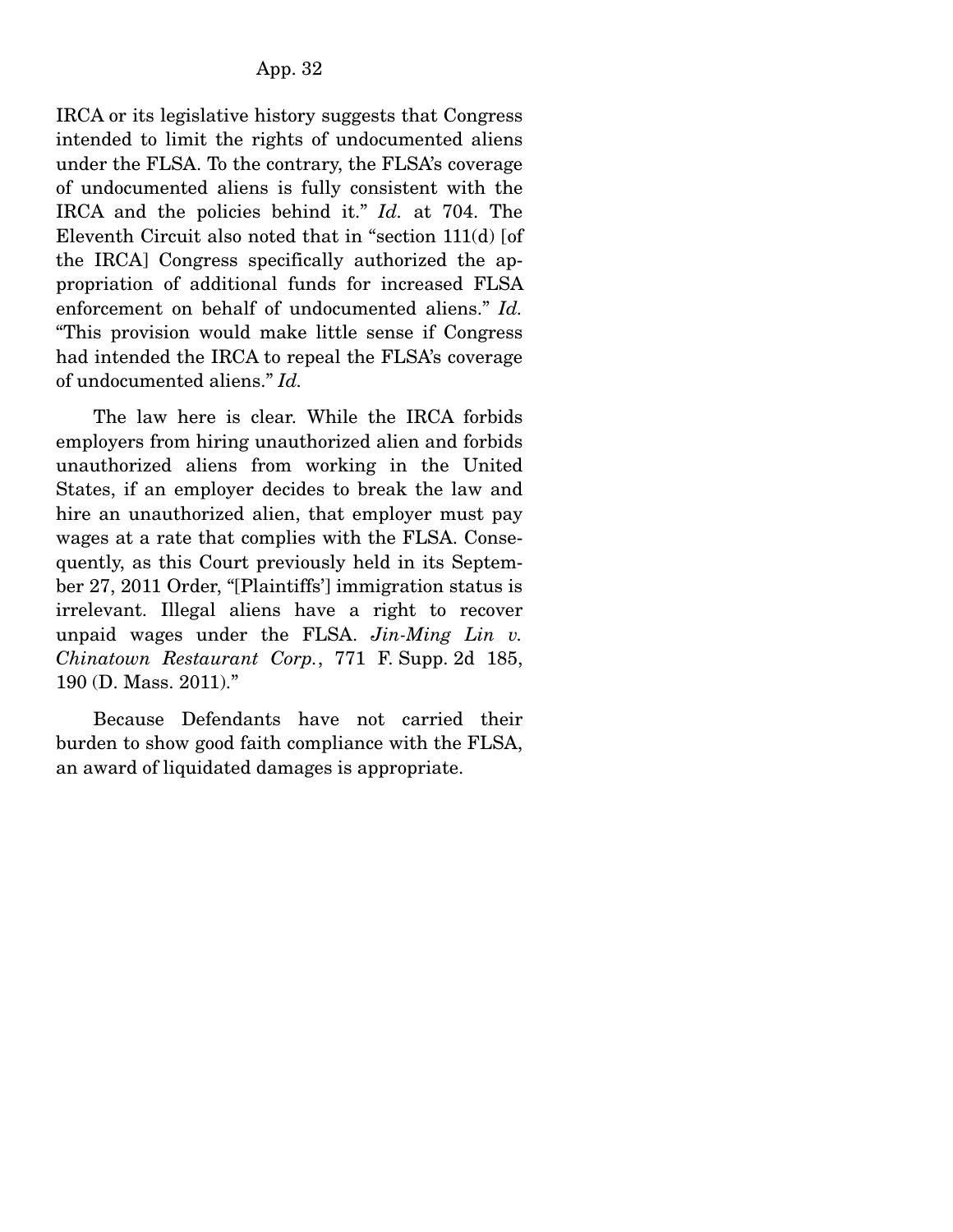## **Conclusion**

 The Court awards Plaintiffs the following damages, which include liquidated damages, against Defendants jointly and severally: Gonzalo Leal – \$42,998.64; Elmer Lucas – \$44,527.40; Esvin Lucas – \$30,752.46; Feliciano Macario – \$68,680.30; Margarito Rodas – \$42,998.64; Bernabe Villavicencio  $-$ \$53,770.64.

## **IT IS SO ORDERED.**

DATE: December 12, 2011 /s/ Greg Kays GREG KAYS, JUDGE UNITED STATES DISTRICT COURT

## **EXHIBIT A**

## **Calculation of Unpaid Overtime and Unpaid Minimum Wage**

#### **Gonzalo Leal**

| June 2007 to July 2007                                   |            |
|----------------------------------------------------------|------------|
| \$420/week, 77 hours/week, \$5.15 minimum                |            |
| wage, regular hourly rate of $pay =$                     | \$5.45     |
| OT: $$2.725/hour \times 37 hours \times 6 weeks =$       | \$604.95   |
| July 2007 to July 2008                                   |            |
| \$420/week, 77 hours/week, \$5.85                        |            |
| minimum wage, regular rate of $pay =$                    | \$5.45     |
| MW: \$0.40/hour x 77 hours/week x 52 weeks = $$1,601.60$ |            |
| OT: \$2.925/hour x 37 hours x 52 weeks =                 | \$5,627.70 |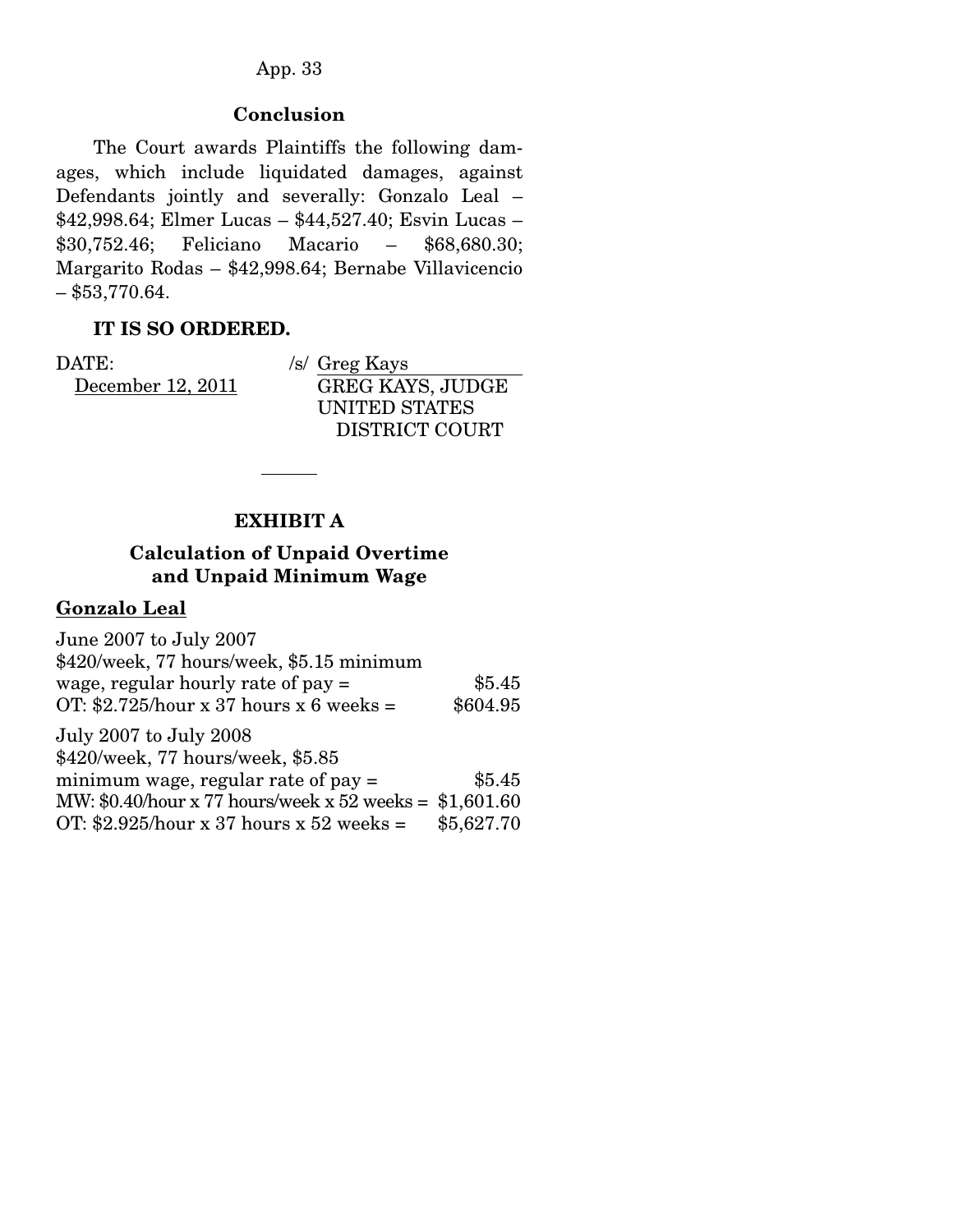| July 2008 to September 2008<br>\$420/week, 77 hours/week, \$6.55                                                                                                                                                   |                                  |
|--------------------------------------------------------------------------------------------------------------------------------------------------------------------------------------------------------------------|----------------------------------|
| minimum wage, regular rate of $pay =$                                                                                                                                                                              | \$5.45                           |
| MW: $$1.10/hour \times 77 hours/week \times 8 weeks =$                                                                                                                                                             | \$677.60                         |
| OT: $$3.275/hour \times 37 hours \times 8 weeks =$                                                                                                                                                                 | \$969.40                         |
| September 2008 to July 2009<br>\$500/week, 77 hours/week, \$6.55<br>minimum wage, regular rate of $pay =$<br>MW: $$0.06$ /hour x 77 hours/week x 45 weeks =<br>OT: $$3.275/hour \times 37 hours \times 45 weeks =$ | \$6.49<br>\$207.90<br>\$5,452.88 |
| July 2009 to March 2010<br>\$500/week, 77 hours/week, \$7.25                                                                                                                                                       |                                  |
| minimum wage, regular rate of $pay =$                                                                                                                                                                              | \$6.49                           |
| MW: $$0.76$ /hour x 77 hours/week x 33 weeks =                                                                                                                                                                     | \$1,931.16                       |
| OT: $$3.625/hour \times 37 hours \times 33 weeks =$                                                                                                                                                                | \$4,426.13                       |
| Minimum wage underpayment:                                                                                                                                                                                         | \$4,418.26                       |
| Unpaid overtime:                                                                                                                                                                                                   | \$17,081.06                      |
| Total, before liquidated damages:                                                                                                                                                                                  | \$21,499.32                      |

# **Elmer Lucas**

| June 2007 to July 2007                                            |            |
|-------------------------------------------------------------------|------------|
| \$360/week, 77 hours/week, \$5.15 minimum                         |            |
| wage, regular hourly rate of $pay =$                              | \$4.68     |
| MW: $$0.47$ /hour x 77 hours/week x 6 weeks =                     | \$217.14   |
| OT: $$2.575/hour \times 37 hours \times 6 weeks =$                | \$571.65   |
| July 2007 to March 2008                                           |            |
| \$360/week, 77 hours/week, \$5.58 minimum                         |            |
| wage, regular hourly rate of $pay =$                              | \$4.68     |
| MW: $$1.17/hour \times 77 hours/week \times 34 weeks = $3,063.06$ |            |
| OT: \$2.925/hour x 37 hours x 34 weeks =                          | \$3,679.65 |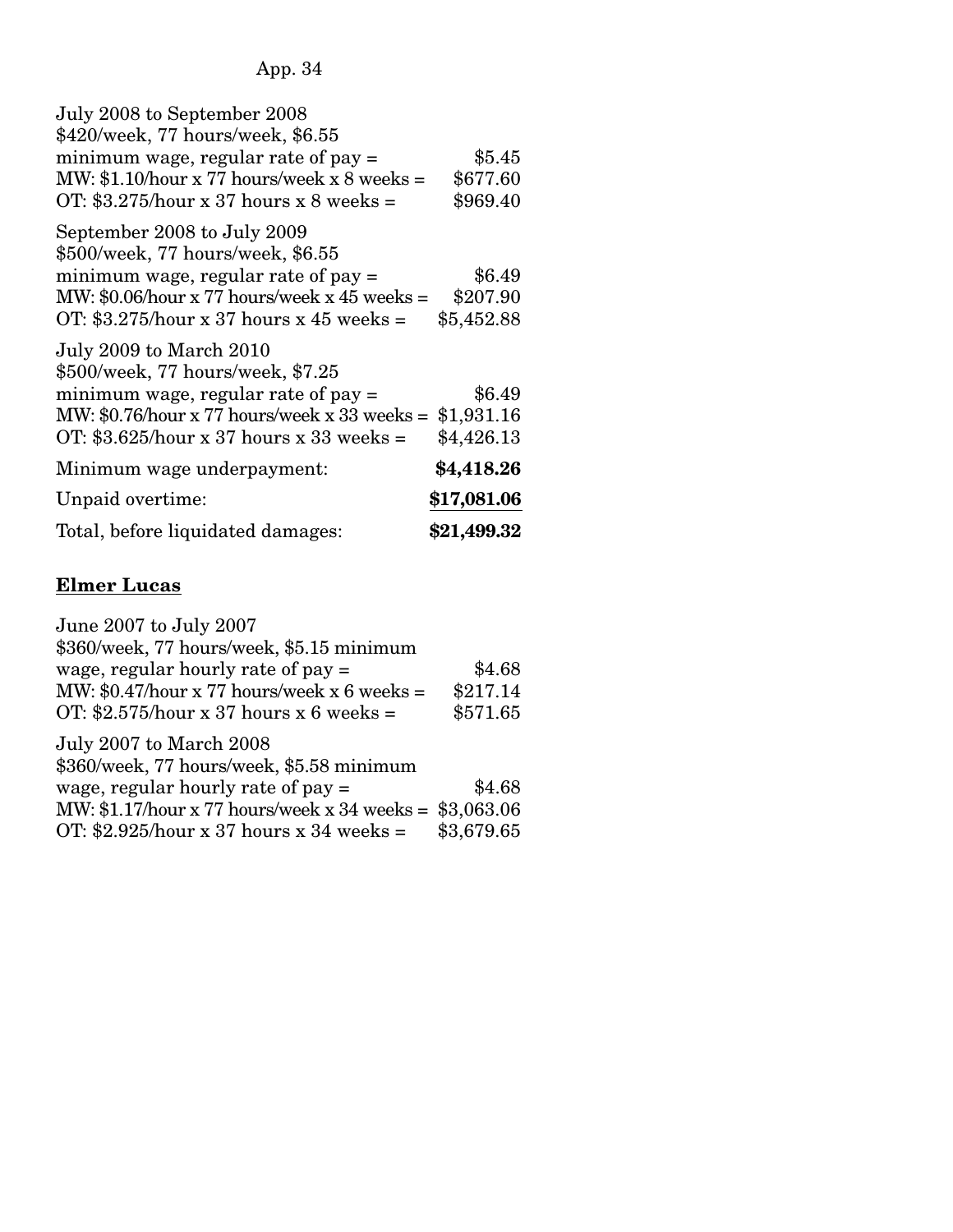| March 2008 to July 2008<br>\$480/week, 77 hours/week, \$5.85 minimum      |             |
|---------------------------------------------------------------------------|-------------|
| wage, regular hourly rate of pay =                                        | \$6.23      |
| OT: $$3.115/hour \times 37 hours \times 18 weeks =$                       | \$2,07.59   |
| July 2008 to September 2008<br>\$480/week, 77 hours/week, \$6.55 minimum  |             |
| wage, regular hourly rate of $pay =$                                      | \$6.23      |
| MW: $$0.32$ /hour x 77 hours/week x 8 weeks =                             | \$197.12    |
| OT: $$3.275/hour \times 37 hours \times 8 weeks =$                        | \$969.40    |
| September 2008 to September 2009<br>\$640/week, 77 hours/week, regular    |             |
| hourly rate of $pay =$                                                    | \$8.31      |
| OT: \$4.115/hour x 37 hours x 52 weeks =                                  | \$7,994.22  |
| September 2009 to March 2010<br>\$560/week, 77 hours/week, \$7.25 minimum |             |
| wage, regular hourly rate of $pay =$                                      | \$7.27      |
| OT: $$3.635/hour \times 37 hours \times 26 weeks =$                       | \$3,496.87  |
| Minimum wage underpayment:                                                | \$3,477.32  |
| Unpaid overtime:                                                          | \$18,785.38 |
| Total unpaid wages, before liquidated<br>damages:                         | \$22,263.70 |

# **Esvin Lucas**

| June 2007 to January 2010                             |        |
|-------------------------------------------------------|--------|
| \$550/week, 66 hours/week, regular                    |        |
| hourly rate of $pay =$                                | \$8.33 |
| OT: \$4.167/hour x 26 hours x 135 weeks = \$14,626.17 |        |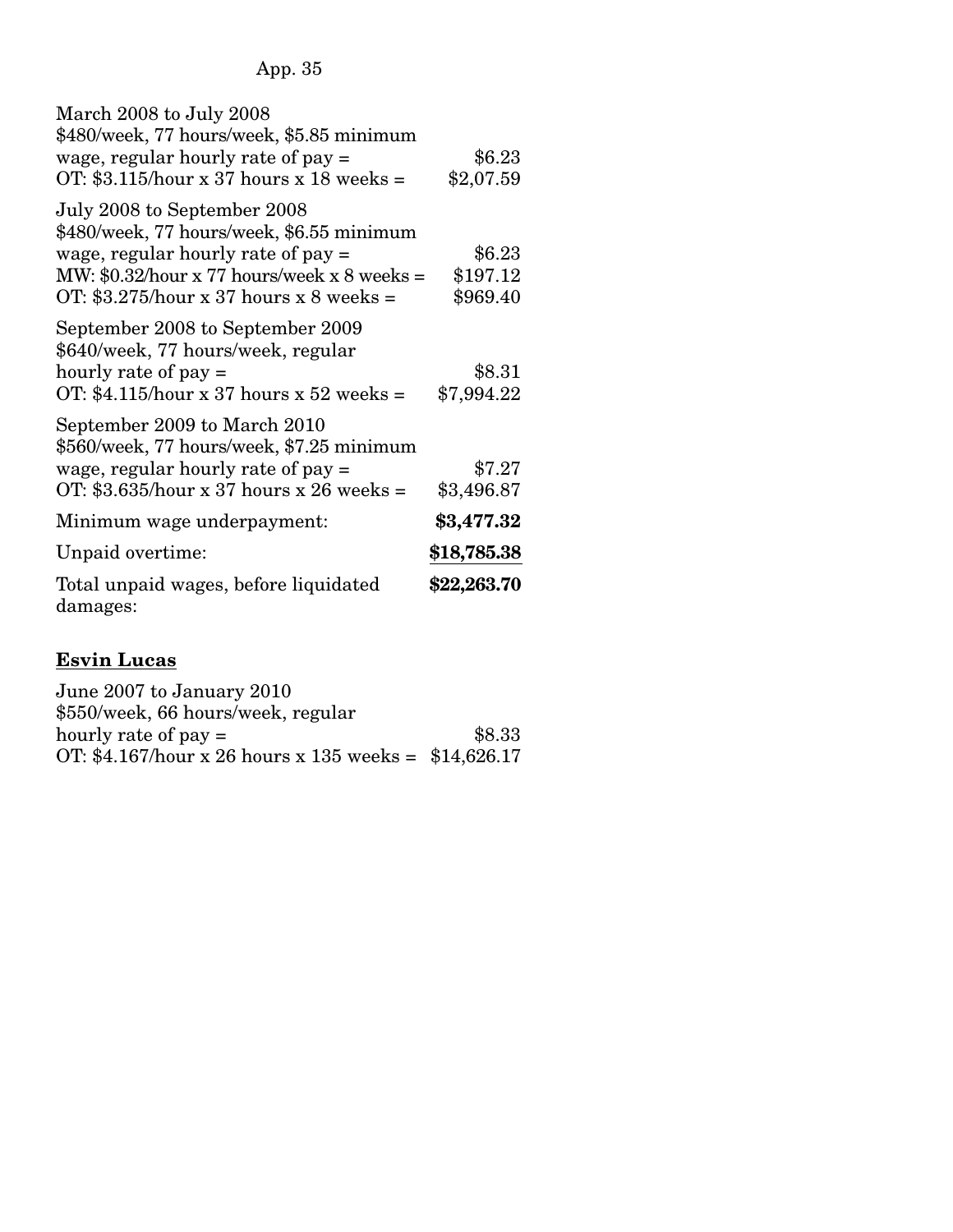| \$8.33      |
|-------------|
| \$750.06    |
| \$15,376.23 |
| \$15,376.23 |
|             |

# **Feliciano Macario**

| January 2008 to July 2008                                 |             |
|-----------------------------------------------------------|-------------|
| \$300/week, 77 hours/week, \$5.85 minimum                 |             |
| wage, regular hourly rate of $pay =$                      | \$3.90      |
| MW: $$1.95/hour \times 77 hours \times 28 weeks =$        | \$4,204.20  |
| OT: \$2.925/hour x 37 hours x 28 weeks =                  | \$3,030.30  |
| July 2008 to July 2009                                    |             |
| \$300/week, 77 hours/week, \$6.55 minimum                 |             |
| wage, regular hourly rate of $pay =$                      | \$3.90      |
| MW: $2.65$ /hour x 77 hours/week x 52 weeks = $10,610.60$ |             |
| OT: $$3.275/hour \times 37 hours \times 52 weeks =$       | \$6,301.10  |
| July 2009 to January 2010                                 |             |
| \$300/week, 82 hours/week, \$7.25 minimum                 |             |
| wage, regular hourly rate of $pay =$                      | \$3.90      |
| MW: $$3.35/hour \times 77 hours/week \times 26 weeks =$   | \$6,706.70  |
| OT: \$3.625/hour x 37 hours x 26 weeks =                  | \$3,487.25  |
| Minimum wage underpayment:                                | \$21,521.50 |
| Unpaid overtime:                                          | \$12,818.65 |
| Total, before liquidated damages:                         | \$34,340.15 |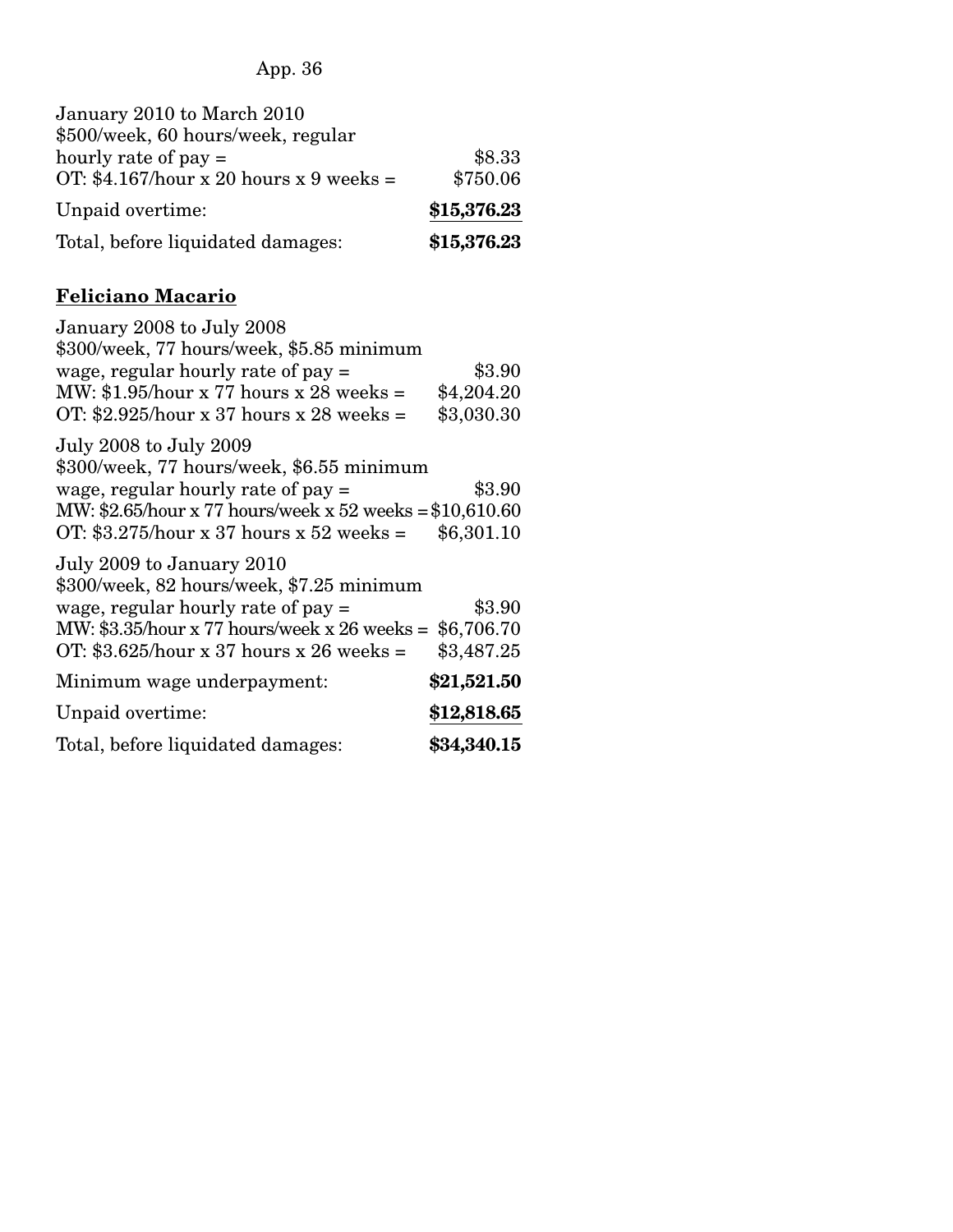# **Margarito Rodas**

| June 2007 to July 2007<br>\$420/week, 77 hours/week, \$5.15 minimum<br>wage, regular hourly rate of $pay =$<br>OT: \$2.725/hour x 37 hours x 6 weeks =                                                                                             | \$5.45<br>\$604.95                               |
|----------------------------------------------------------------------------------------------------------------------------------------------------------------------------------------------------------------------------------------------------|--------------------------------------------------|
| July 2007 to July 2008<br>\$420/week, 77 hours/week, \$5.85 minimum<br>wage, regular hourly rate of $pay =$<br>MW: $$0.40$ /hour x 77 hours/week x 52 weeks =<br>OT: \$2.925/hour x 37 hours x 52 weeks =                                          | \$5.45<br>\$1,601.60<br>\$5,627.70               |
| July 2008 to September 2008<br>\$420/week, 77 hours/week, \$6.55 minimum<br>wage, regular hourly rate of $pay =$<br>MW: \$1.10/hour x 77 hours/week x $8$ weeks =<br>OT: $$3.275/hour \times 37 hours \times 8 weeks =$                            | \$5.45<br>\$677.60<br>\$969.40                   |
| September 2008 to July 2009<br>\$500/week, 77 hours/week, \$6.55 minimum<br>wage, regular hourly rate of $pay =$<br>MW: $$0.06$ /hour x 77 hours/week x 45 weeks =<br>OT: $$3.275/hour \times 37 hours \times 45 weeks =$                          | \$6.49<br>\$207.90<br>\$5,452.88                 |
| July 2009 to March 2010<br>\$500/week, 77 hours/week, \$7.25 minimum<br>wage, regular hourly rate of $pay =$<br>MW: $$0.76/hour x 77 hours/week x 33 weeks =$<br>OT: $$3.625/hour \times 37 hours \times 33 weeks =$<br>Minimum wage underpayment: | \$6.49<br>\$1,931.16<br>\$4,426.13<br>\$4,418.26 |
| Unpaid overtime:                                                                                                                                                                                                                                   | \$17,081.06                                      |
| Total, before liquidated damages:                                                                                                                                                                                                                  | \$21,499.32                                      |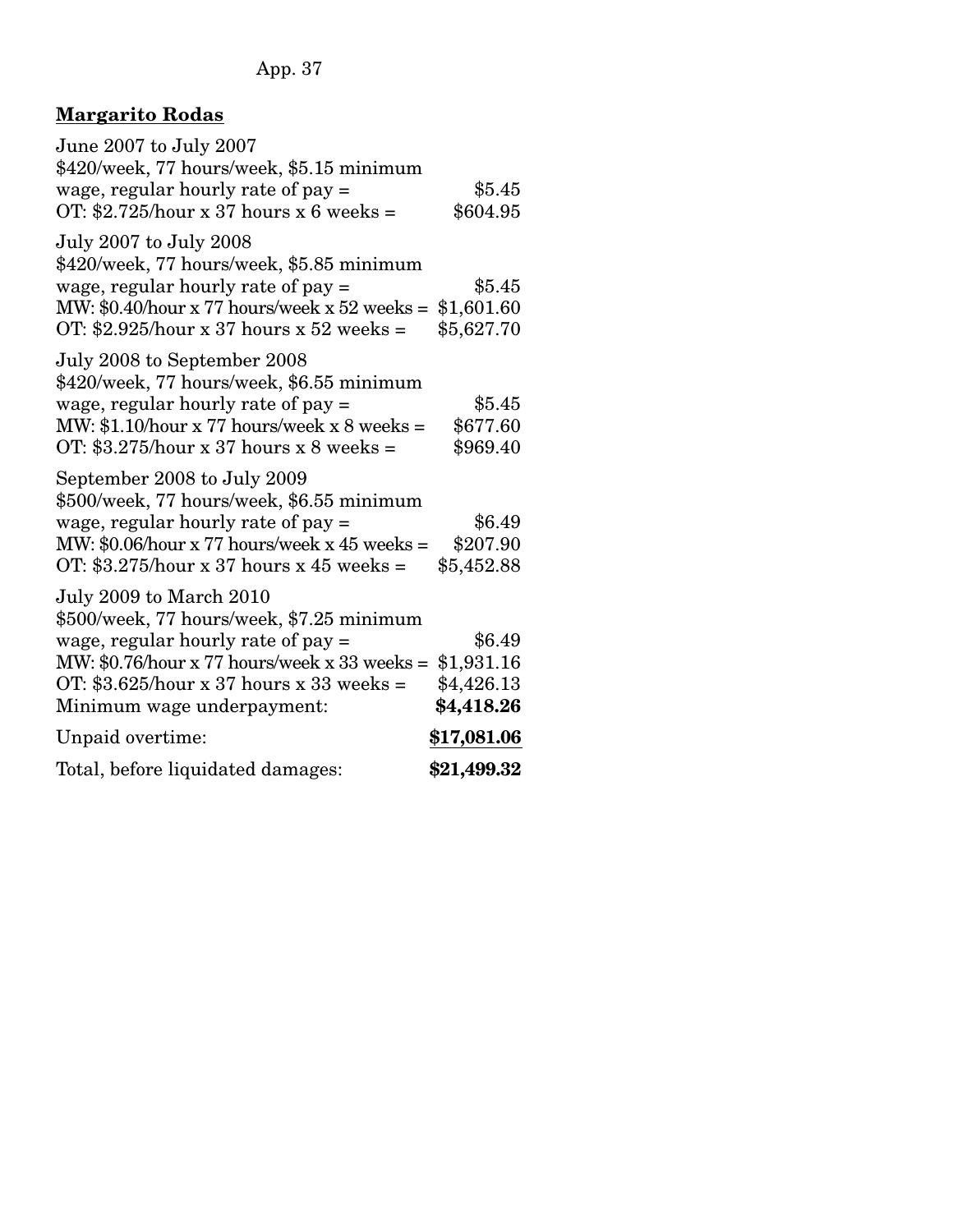# **Bernabe Villavicencio**

| June 2007 to July 2009                                               |             |
|----------------------------------------------------------------------|-------------|
| \$800/week, 77 hours/week, regular                                   |             |
| hourly rate of $pay =$                                               | \$10.39     |
| OT: $$5.195/hour \times 37 hours \times 111 weeks =$                 | \$21,335.87 |
| July 2009 to March 2010<br>\$700/week, 77 hours/week, \$7.25 minimum |             |
| wage, regular hourly rate of pay                                     | \$9.09      |
| OT: \$4.545/hour x 37 hours x 33 weeks =                             | \$5,549.45  |
| Unpaid overtime:                                                     | \$26,885.32 |
| Total unpaid wages, before liquidated<br>damages:                    | \$26,885.32 |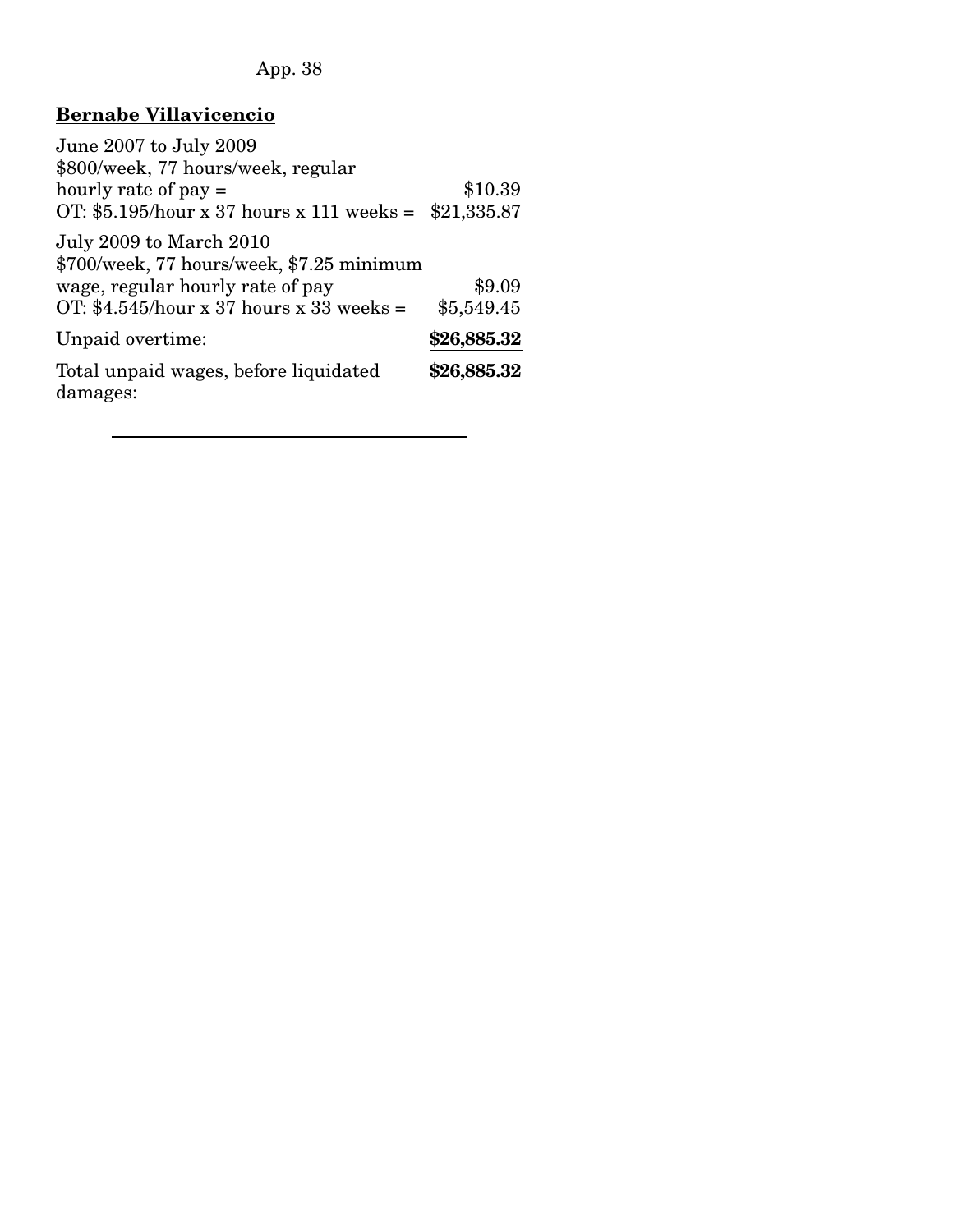### **IN THE UNITED STATES DISTRICT COURT FOR THE WESTERN DISTRICT OF MISSOURI WESTERN DIVISION**

| ELMER LUCAS, et al.,            |                      |
|---------------------------------|----------------------|
| Plaintiffs,                     | ) Case No. 10-00582- |
| V.                              | ) CV-W-DGK           |
| JERUSALEM CAFÉ, LLC,<br>et al., |                      |
| Defendants.                     |                      |

#### **JUDGMENT IN A CIVIL ACTION**

\_\_\_ **Jury Verdict.** This action came before the Court for a trial by jury. The issues have been tried and the jury has rendered its verdict.

 X **Decision by Court.** The issues have been considered and a decision has been rendered by the Court.

### **IT IS ORDERED AND ADJUDGED** that

Jury verdicts returned in favor of Plaintiffs. (Verdict Forms, Doc. 77)

The Court awards Plaintiffs the following damages, which include liquidated damages, against Defendants jointly and severally: Gonzalo Leal – \$42,998.64; Elmer Lucas – \$44,527.40; Esvin Lucas – \$30,752.46; Feliciano Macario – \$68,680.30; Margarito Rodas – \$42,998.64; Bernabe Villavicencio – \$53,770.64. (Order, Doc. 84)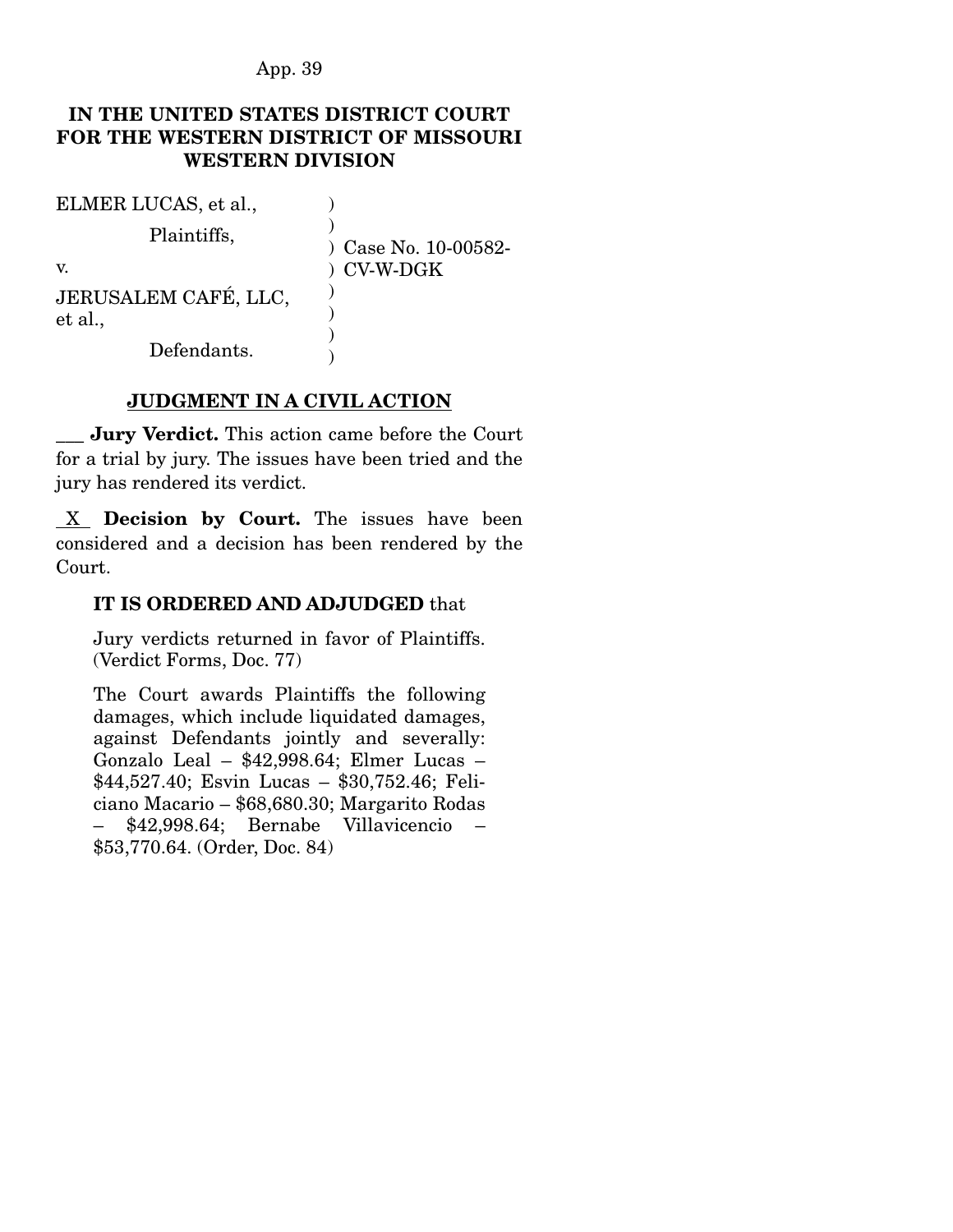| App. | 40 |
|------|----|
|------|----|

| December 12, 2011 | Ann Thompson      |
|-------------------|-------------------|
| Dated             | Clerk of Court    |
| December 12, 2011 | /s/ Alex Francis  |
| Entered           | (by) Deputy Clerk |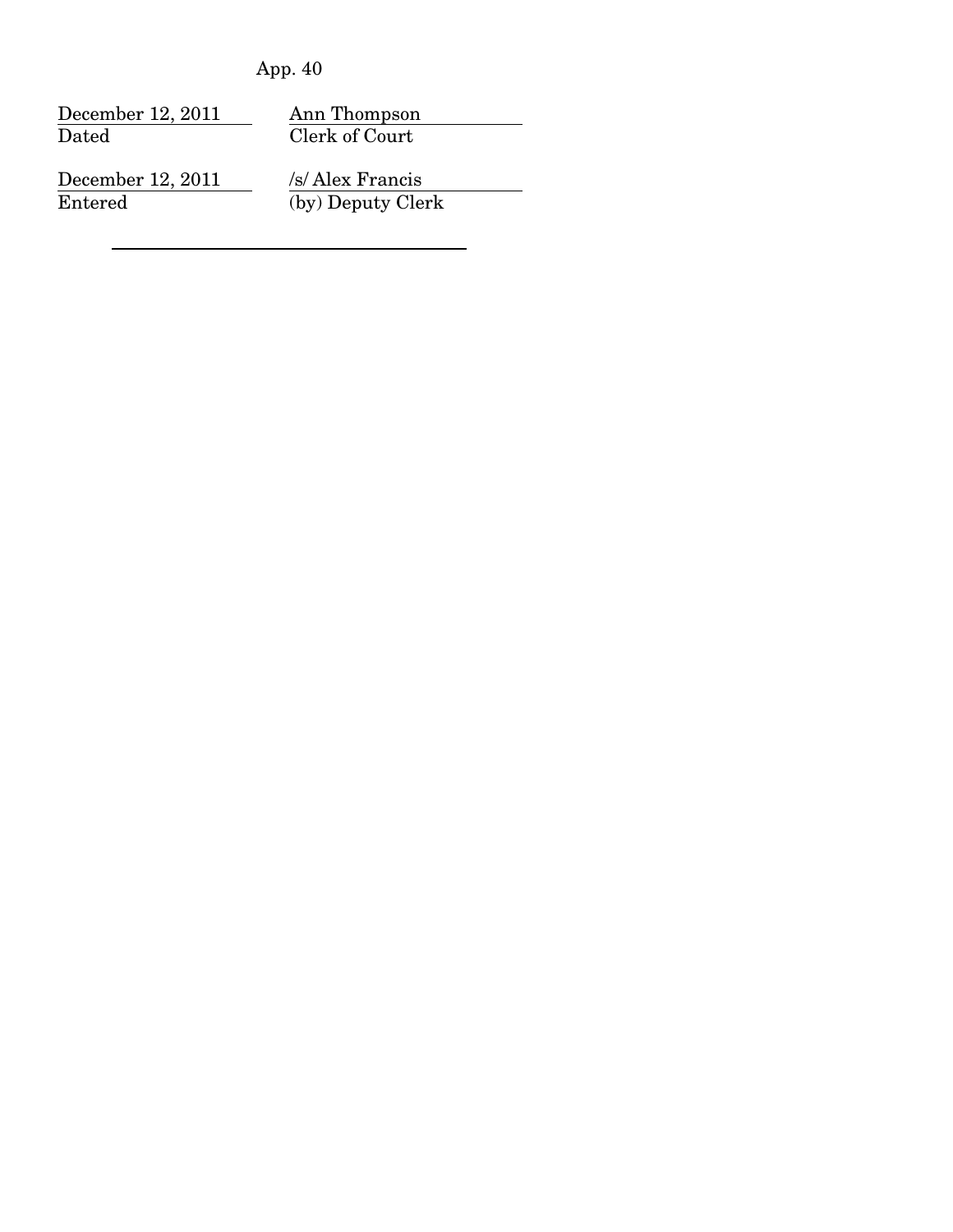### **IN THE UNITED STATES DISTRICT COURT FOR THE WESTERN DISTRICT OF MISSOURI WESTERN DIVISION**

| ELMER LUCAS, et al.,            |                       |
|---------------------------------|-----------------------|
| Plaintiffs,                     | $)$ Case No. 4:10-CV- |
| v.                              | 00582-DGK             |
| JERUSALEM CAFÉ, LLC,<br>et al., |                       |
| Defendants.                     |                       |

#### **ORDER DENYING MOTION FOR JUDGMENT AS A MATTER OF LAW OR, ALTERNATIVELY, A NEW TRIAL**

 Plaintiffs brought this case under the Fair Labor Standards Act ("FLSA") alleging Defendants failed to pay them the applicable minimum wage and/or overtime wages they were due. After a four day trial, the jury returned a verdict in Plaintiffs' favor on all counts.

 Now before the Court is Defendants' Motion for Judgment as a Matter of Law or, Alternatively, a New Trial (doc. 86). Defendants contend the Plaintiffs, who entered this country illegally, lack standing to sue for back pay under the FLSA and the Court should enter judgment in their favor as a matter of law. Alternatively, Defendants contend a new trial is warranted because the Court erred in (1) granting Plaintiffs' motion in limine suppressing any evidence of Plaintiffs' immigration status, and (2) erred in refusing to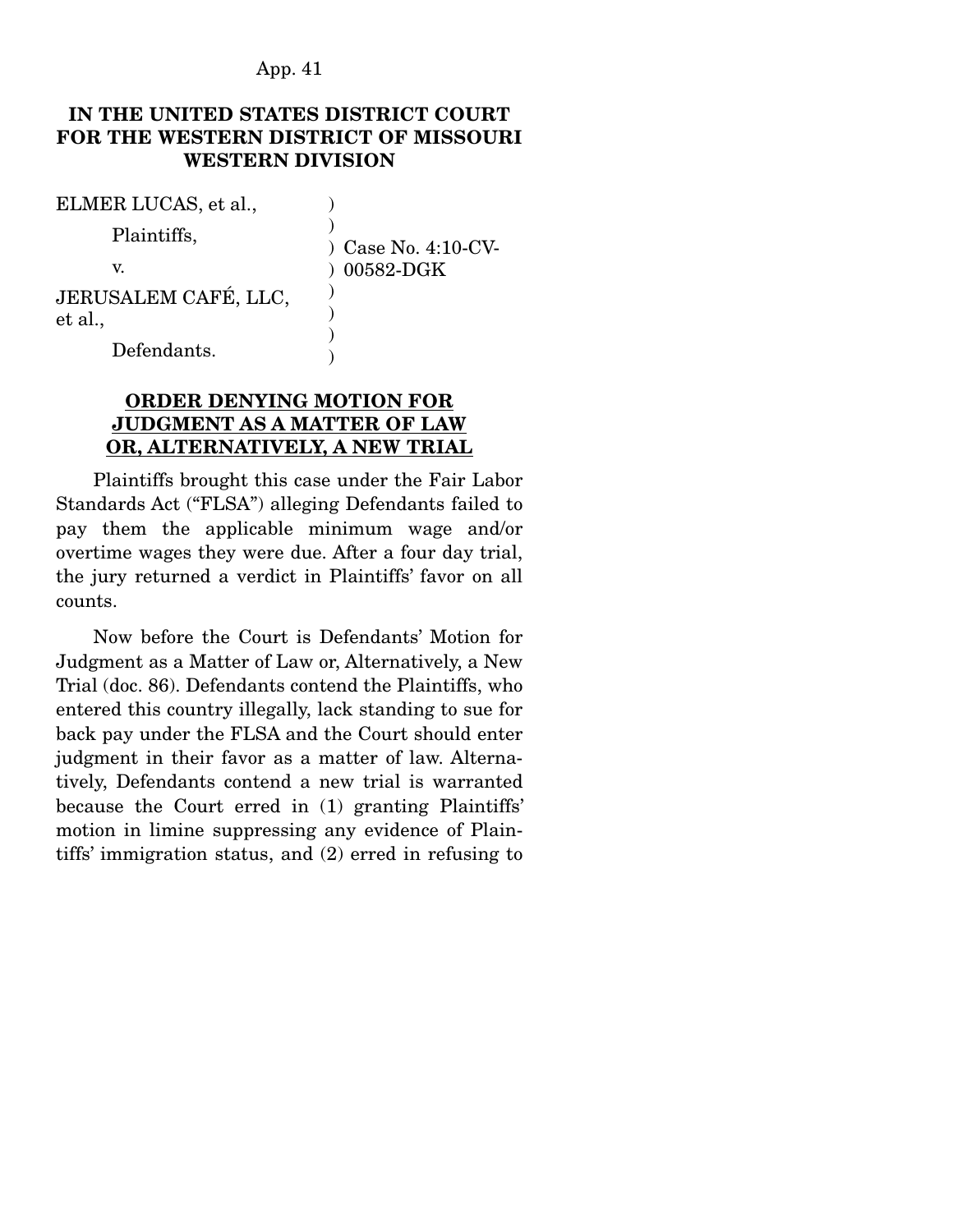issue separate element instructions for each Plaintiff and each Defendant.

 Finding no merit to these arguments, Defendants' motion is DENIED.

#### **Standard**

 Judgment as a matter of law is appropriate where "a party has been fully heard on an issue during a jury trial and the court finds that a reasonable jury would not have a legally sufficient evidentiary basis to find for the party on that issue." Fed. R. Civ. P.  $50(a)(1)$ . In order for the court to grant the motion, the evidence must be such that, "without weighing the credibility of the witnesses, there can be but one reasonable conclusion as to the verdict." *McGreevy v. Daktronics, Inc.*, 156 F.3d 837, 840 (8th Cir. 1998) (quotation omitted).

 A Rule 59 motion for a new trial invokes the Court's discretion "by asserting that the verdict was against the weight of the evidence or that for other reasons of law the trial was manifestly unjust." *Cal. & Hawaiian Sugar Co. v. Kansas City Terminal Warehouse Co.*, 602 F. Supp. 183, 186 (W.D. Mo. 1985). It is not appropriate to use a Rule 59 motion "to repeat arguments or to raise new arguments that could have been made before judgment." *In re Gen. Motors Corp. Anti-Lock Brake Prods. Liab. Litig.*, 174 F.R.D. 444, 446 (E.D. Mo. 1997) (citations omitted); *Lowry ex. rel. Crow v. Watson Chapel Sch. Dist.*, 540 F.3d 752, 761 (8th Cir. 2008).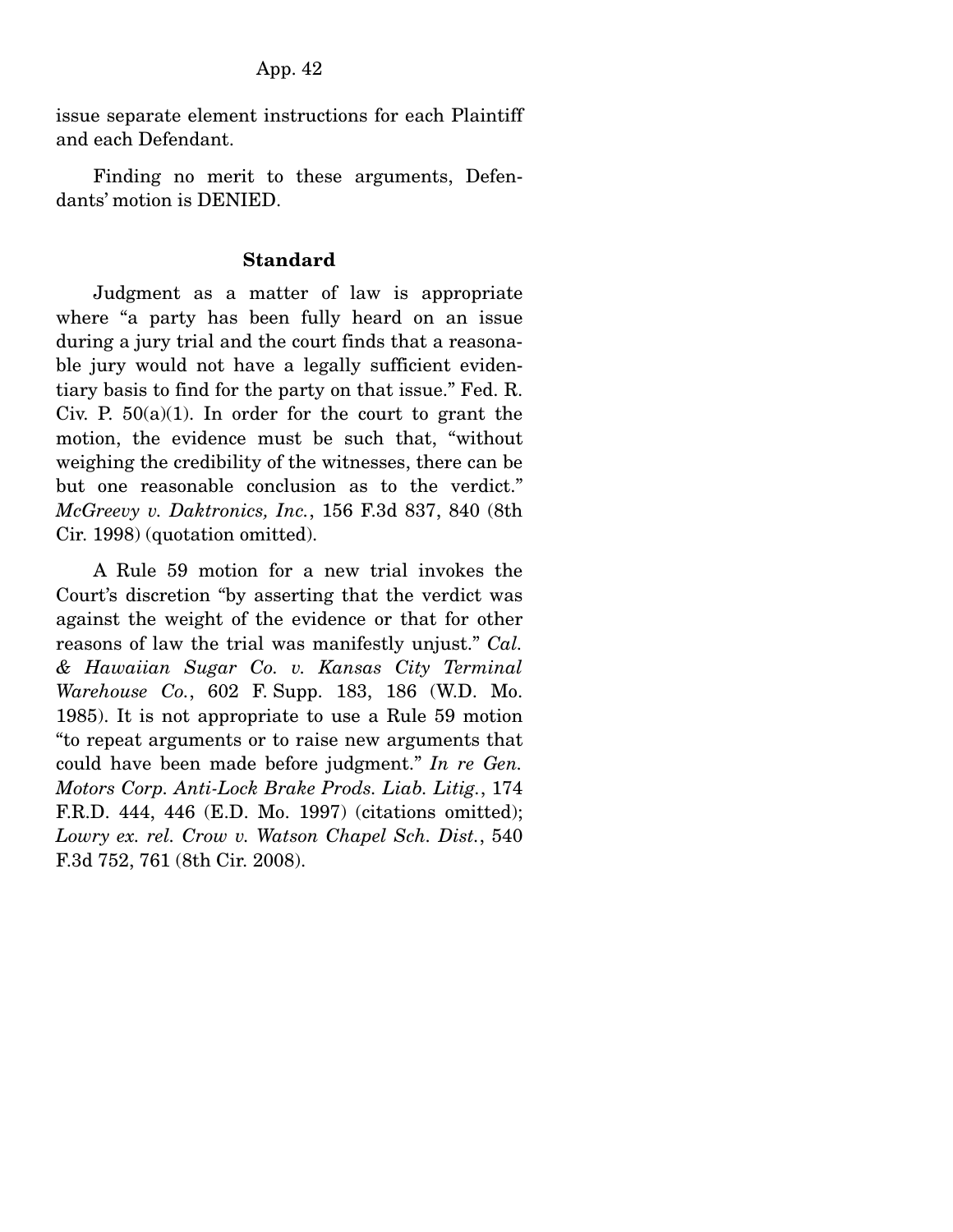#### **Discussion**

### **A. Plaintiffs have standing to sue Defendants for back pay under the FLSA.**

 Defendants assert that Plaintiffs, who entered the United States unlawfully and were not authorized to work here, lacked standing to sue Defendants for back pay under the FLSA because the Immigration Reform and Control Act of 1986 ("IRCA"), 8 U.S.C. § 1324a, implicitly amended the FLSA to prohibit undocumented aliens from lawfully receiving any wages or suing under the FLSA.

 The question of standing concerns "whether the litigant is entitled to have the court decide the merits of the dispute or of particular issues." *Warth v. Seldin*, 422 U.S. 490, 498 (1975). The Supreme Court has articulated several requirements for standing, some of which are constitutional – derived from the Court's interpretation of Article III – and some of which are prudential – derived from the need for prudent judicial administration. Erwin Chemerinsky, *Federal Jurisdiction*, §2.3.1 at 59-60 (3rd ed. 1999). The constitutional limitations require a plaintiff to show (1) that the plaintiff personally has suffered an actual or threatened injury as a result of the defendant's conduct ("injury in fact"); (2) that plaintiff 's injuries are traceable to the action challenged ("causation"); and (3) that the court can redress that injury by the relief requested ("redressibility"). *In re Malone v. City of Fenton, Mo.*, 592 F. Supp. 1135, 1153-54 (E.D. Mo. 1984); *see also Neighborhood Enters. Inc. v.*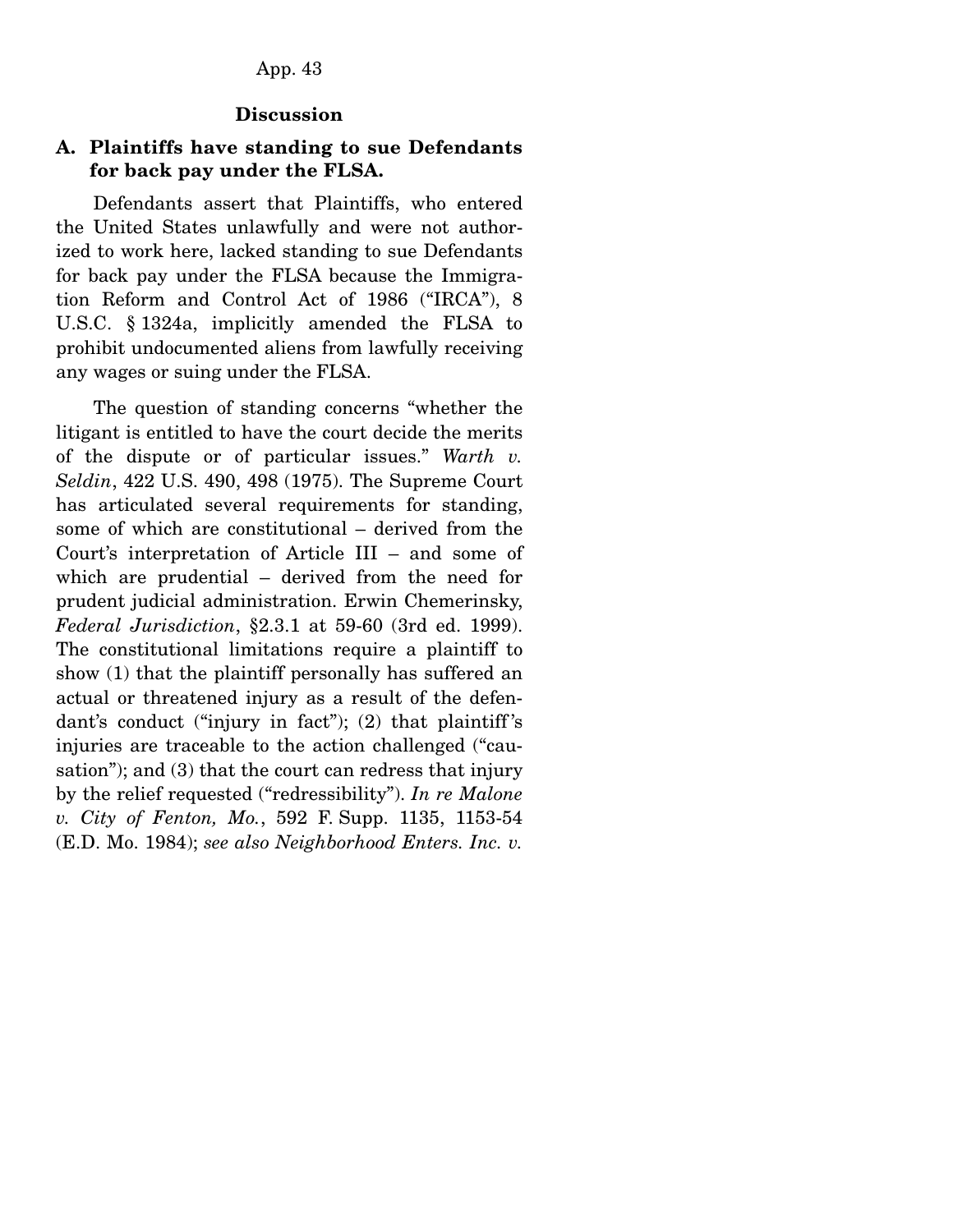*City of St. Louis*, 644 F.3d 728, 735 (8th Cir. 2011). The prudential limits on standing are: (1) a party may, as a rule, assert only its own rights; (2) the plaintiff must have suffered an individualized injury, not a "generalized grievance;" and (3) the injury must fall within the zone of interest protected by the law in question. *In re Malone*, 592 F. Supp. at 1154; Chemerinsky, *supra*, at 60. In their motion, Defendants challenge whether the constitutional requirements are met. *See* doc. 86 at 7.

 As a threshold matter, the Court holds this is not an argument concerning standing, but a belated attempt by Defendants to bring an affirmative defense by arguing it as a standing question.<sup>1</sup> Defendants appear to be casting this as a standing question because an affirmative defense must be raised before the case is submitted, while standing may be raised at any time, including for the first time in a post-trial motion. *Midwest Commc'ns., Inc. v. Minn. Twins, Inc.*, 779 F.2d 444, 449 (8th Cir. 1985). But Defendants waived any argument that the IRCA precludes

<sup>&</sup>lt;sup>1</sup> The elements of an FLSA claim are: 1) plaintiff was *employed* by defendant during the relevant period; 2) plaintiff was engaged in commerce or employed by an enterprise engaged in commerce or the production of goods for commerce that had annual gross sales of at least \$500,000; and 3) the defendant failed to pay plaintiff minimum wage and/or overtime pay. 29 U.S.C. § 201, et. seq.; 8th Cir. Model Civ. Jury Instr. § 10.01 (2011) (emphasis added). The Court finds Defendants are asserting the affirmative defense that if a plaintiff is an undocumented worker then she is not "employed" under the FLSA. *See* doc. 88 at 5.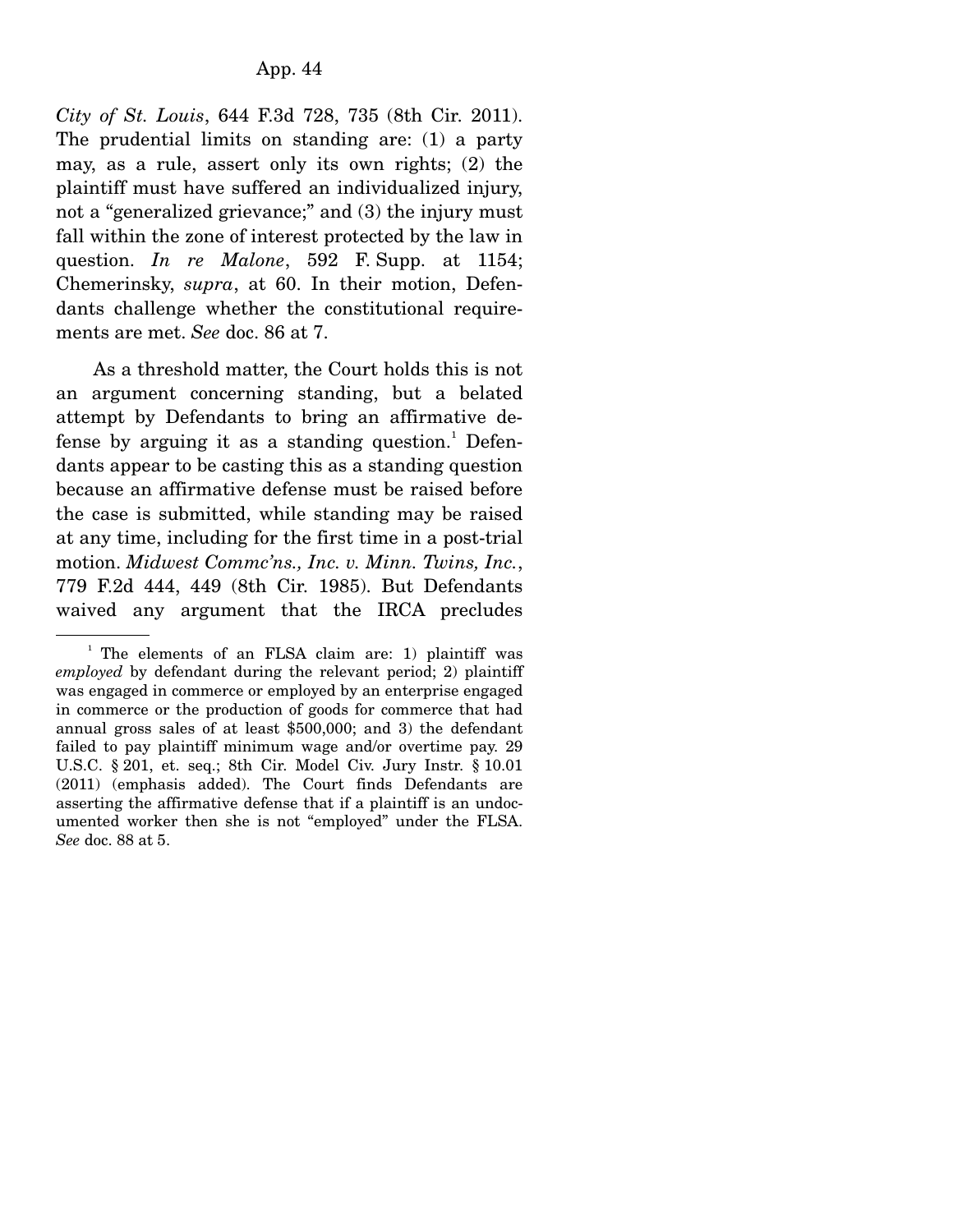Plaintiffs from recovering by failing to assert this argument earlier, for example, by raising it in a motion to dismiss for failure to state a claim or on a motion for summary judgment.<sup>2</sup>

 That said, the Court holds Plaintiffs do have standing to sue Defendants. Plaintiffs suffered an injury in fact, because they were not paid the proper wages for work they performed; this injury was the direct result of Defendants' failure to pay the lawful wage; and the court's judgment will redress Plaintiffs' injuries. Plaintiffs have standing to bring this lawsuit, and this portion of the motion is denied.<sup>3</sup>

<sup>&</sup>lt;sup>2</sup> Furthermore, given that every court that has ever considered this argument has rejected it, trial counsel's decision not to raise this defense was a sound one.

<sup>&</sup>lt;sup>3</sup> In their reply brief, Defendants argue for the first time that Plaintiffs also fail to meet one of the prudential tests for standing, namely that Plaintiffs cannot demonstrate that they are within the zone of interests the statute aims to protect. The Court does not consider this argument because it is raised for the first time in a reply brief. Even if this argument were properly raised, however, it would be meritless because the FLSA was designed to protect illegal aliens as well as properly documented workers. *Jin-Ming Lin v. Chinatown Rest. Corp.*, 771 F. Supp. 2d 185, 190 (D. Mass. 2011). As the Eleventh Circuit Court of Appeals has noted, nothing in the IRCA limits "the rights of undocumented aliens under the FLSA. To the contrary, the FLSA's coverage of undocumented aliens is fully consistent with the IRCA and the policies behind it." *Patel v. Quality Inn South*, 846 F.2d 700, 704 (11th Cir. 1988).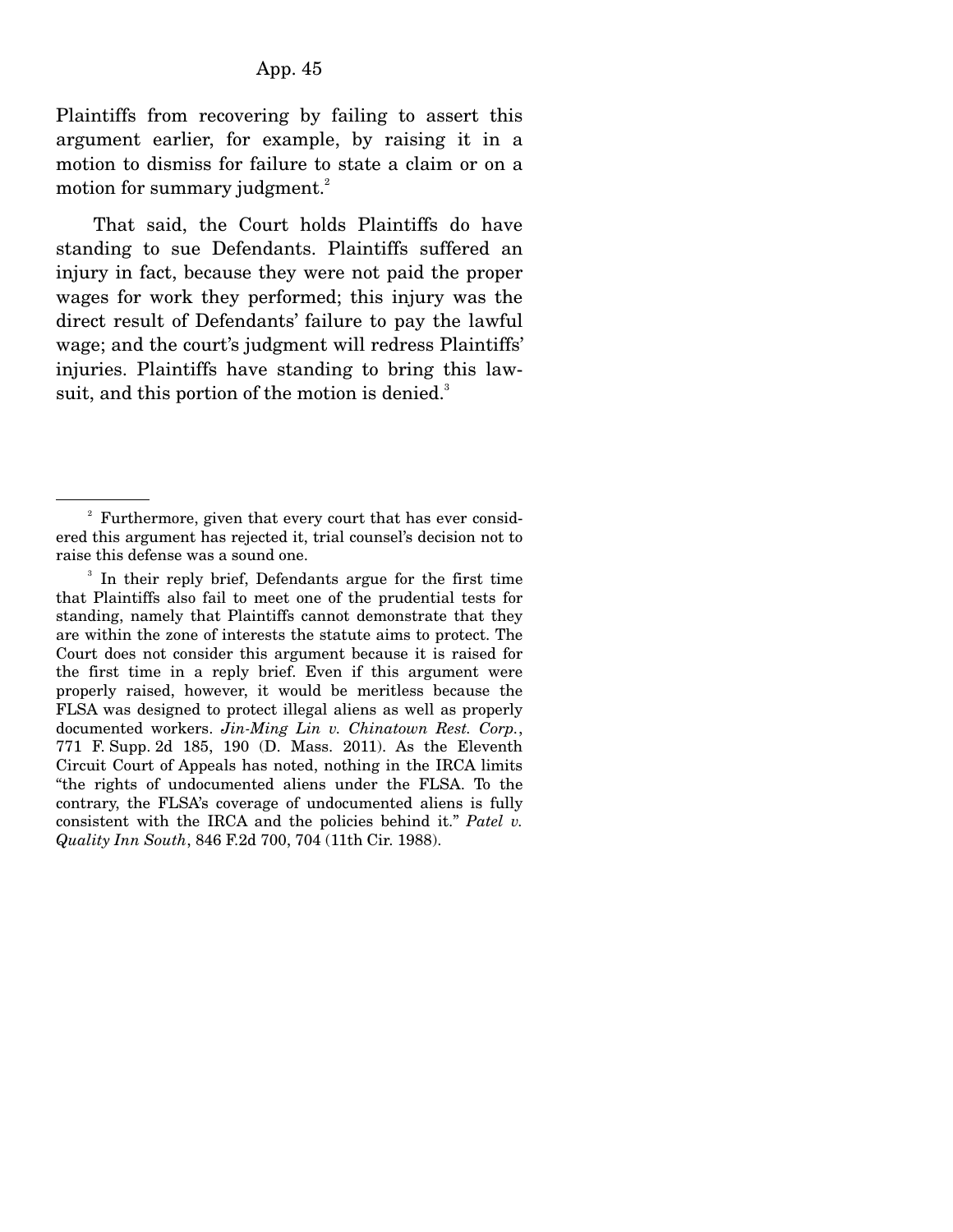### **B. The Court did not err in granting Plaintiff 's motion in limine.**

 Next, Defendants argue the Court should order a new trial because the Court erred in granting Plaintiffs' motion in limine precluding Defendants from mentioning Plaintiffs' immigration status. In its ruling, the Court reasoned that Plaintiffs' immigration status was irrelevant to the issues in the case because illegal aliens are not precluded from recovering unpaid wages under the FLSA. Defendants contend this ruling was incorrect and prejudiced them by preventing them from presenting their strongest defense to the jury.

 The Court finds no merit to this argument. Evidentiary rulings at trial are reversible when 1) the evidence was wrongly excluded, and 2) the wrongly excluded evidence was so critical "that there is no reasonable assurance that the jury would have reached the same conclusion had the evidence been admitted." *Cavataio v. City of Bella Villa*, 570 F.3d 1015, 1021 (8th Cir. 2009). With respect to the first prong, the Court holds there was no error here. The Court's ruling was correct and consistent with virtually all of the courts that have considered this issue. *See*, *e.g.*, *Jin-Ming Lin v. Chinatown Rest. Corp.*, 771 F. Supp. 2d 185, 190 (D. Mass. 2011).

 Furthermore, any error arising from this ruling was harmless because the ruling was undone when one of the Plaintiffs' inadvertently testified that all of the Plaintiffs were undocumented workers, and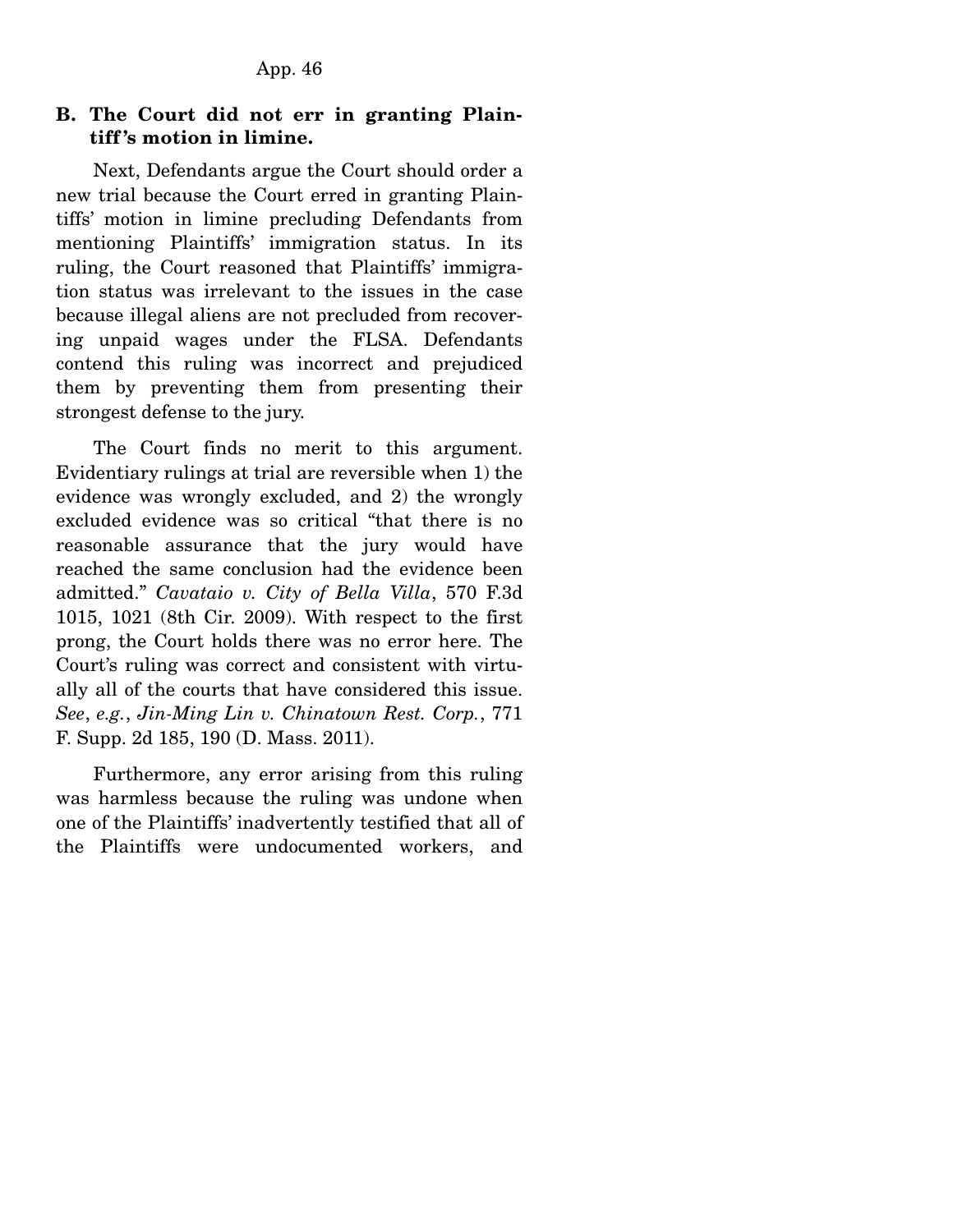Defendants were subsequently allowed to freely mention this during their case-in-chief. Defendants argue, that at that point they were limited to only a "perfunctory, inadequate presentation" of this defense, and had they been able to discuss Plaintiffs' immigration status from the beginning, the jury might have reached a different verdict. This argument is without merit.

 Defendants argue that had they been allowed to reference Plaintiffs illegal status, this would have supported their defense that they did not employ Plaintiffs because they were undocumented aliens. However, Defendants' testimony that they never employed the Plaintiffs, and that Plaintiffs simply occasionally "*volunteered*" to work at the restaurant without pay was contradicted by a mountain of more credible evidence, including a video of Plaintiffs working in the restaurant's kitchen and the testimony of two disinterested police officers who, in attempting to defuse a dispute, discussed with one of the Defendants how Plaintiffs' would be paid for their last days at work. Thus, even had Defendants been allowed to reference Plaintiffs' immigration status, the weight of the evidence overwhelmingly established that Plaintiffs were employees of the Defendants, not volunteers.

 The Court holds there was no error here, and if there was any error, it was harmless. This portion of the motion is denied.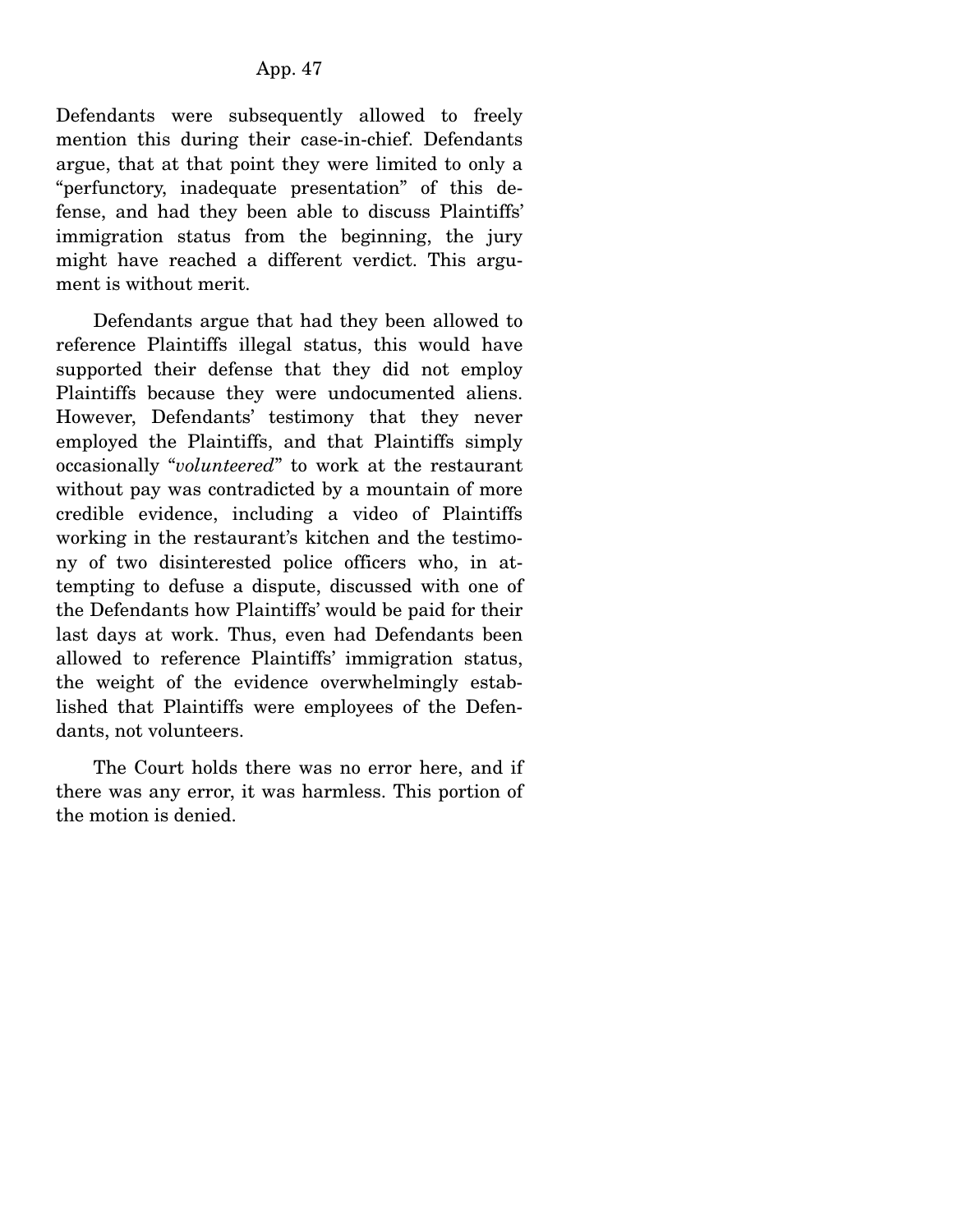### **C. The Court did not err in refusing to give separate elements instructions for every Plaintiff and every Defendant.**

 Finally, Defendants contend the Court erred by submitting one verdict form for each Plaintiff, with each form asking separate questions whether each Defendant employed that Plaintiff. For example, the first verdict form, for Plaintiff Esvin Lucas, separately asked whether Lucas was employed by Defendant Jerusalem Café, whether Lucas was employed by Defendant Farid Azzeh, and whether Lucas was employed by Defendant Adel Alazzeh. Thus, the jury could have decided that zero, one, two, or three of the Defendants employed Lucas.

 Defendant contends this was "grossly unfair error" which "conflated the Plaintiffs' separate claims into one and the Defendants into one entity." Defendants argue the Court should have submitted the 18 liability questions in 18 separate verdict forms, and that the Court's failure to do so "substantially affected Defendants' right and denied them a fair trial.

 There is no merit to this argument. First, Defendants never actually objected to the verdict forms as they were ultimately given. Although there was discussion of whether 18 separate forms should be given, defense counsel ultimately approved the instruction, stating he had no objection to the way it was written.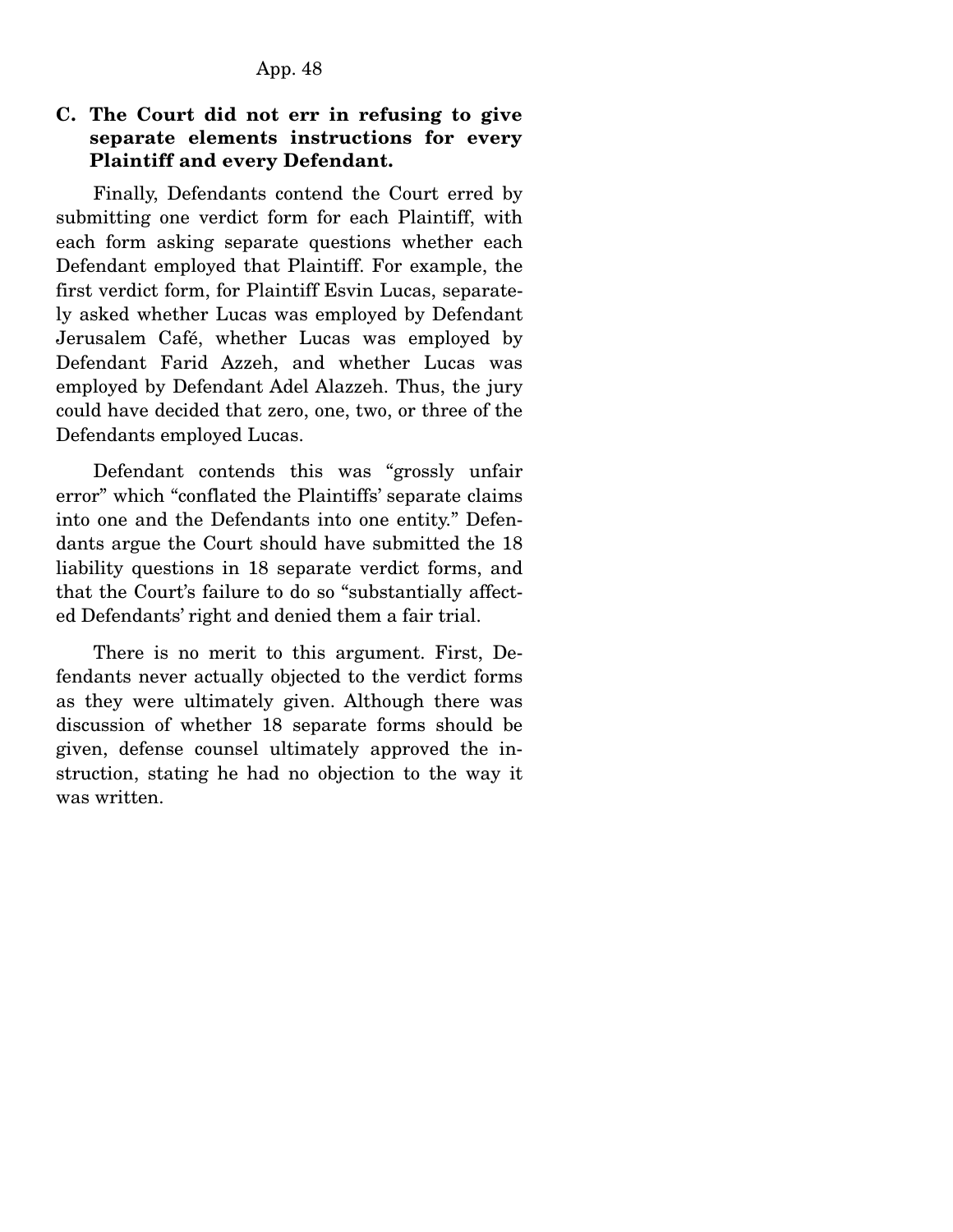Second, even if Defendants had objected, there was no error. The question here is "whether the instructions, taken as a whole and viewed in the light of the evidence and applicable law, fairly and adequately submitted the issues in the case to the jury." *Wheeling Pittsburgh Steel Corp. v. Beelman River Terminals, Inc.*, 254 F.3d 706, 711 (8th Cir. 2001). They did. The six verdict forms were a simple and efficient way of fairly and adequately submitting the issues to the jury. Submitting these same questions in 18 different forms, as Defendant suggests, would have been a more cumbersome way of asking the same questions. It would not have clarified anything or altered the jury's verdict in any way. It would not have changed the overwhelming evidence on which the jury's verdict was based, which is what clearly drove the jury's decision.

This portion of the motion is denied.

#### **Conclusion**

 The Court holds Plaintiffs had standing to sue Defendants under the FLSA, thus Defendants are not entitled to judgment as a matter of law. The Court also holds that there was no error in granting Plaintiff 's motion in limine or refusing to submit 18 different verdict forms to the jury, much less any error warranting a new trial. Defendants' Motion for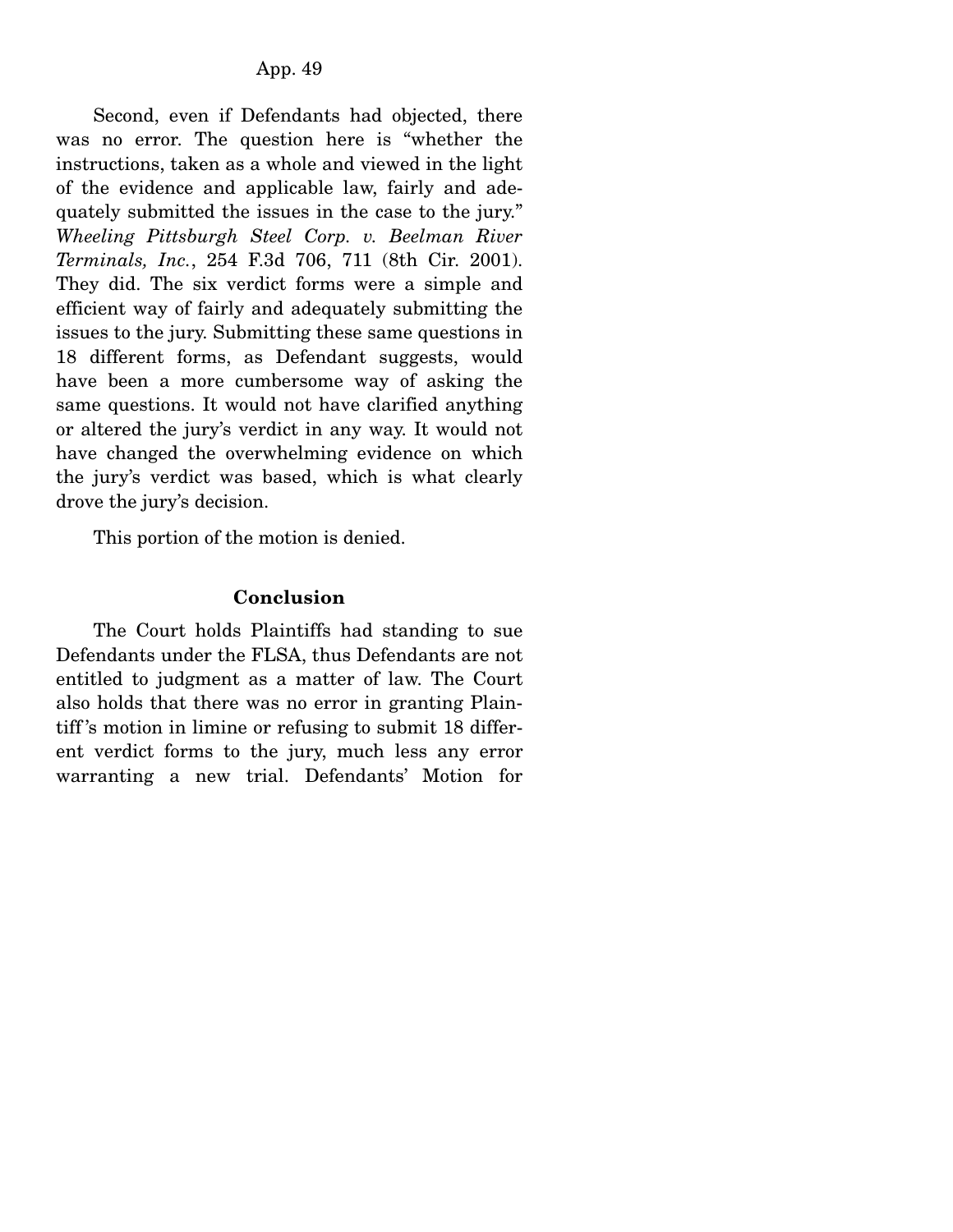Judgment as a Matter of Law or, Alternatively, a New Trial (doc. 86) is DENIED.

## **IT IS SO ORDERED.**

| DATE: May 10, 2012 | /s/ Greg Kays           |
|--------------------|-------------------------|
|                    | <b>GREG KAYS, JUDGE</b> |
|                    | UNITED STATES           |
|                    | DISTRICT COURT          |